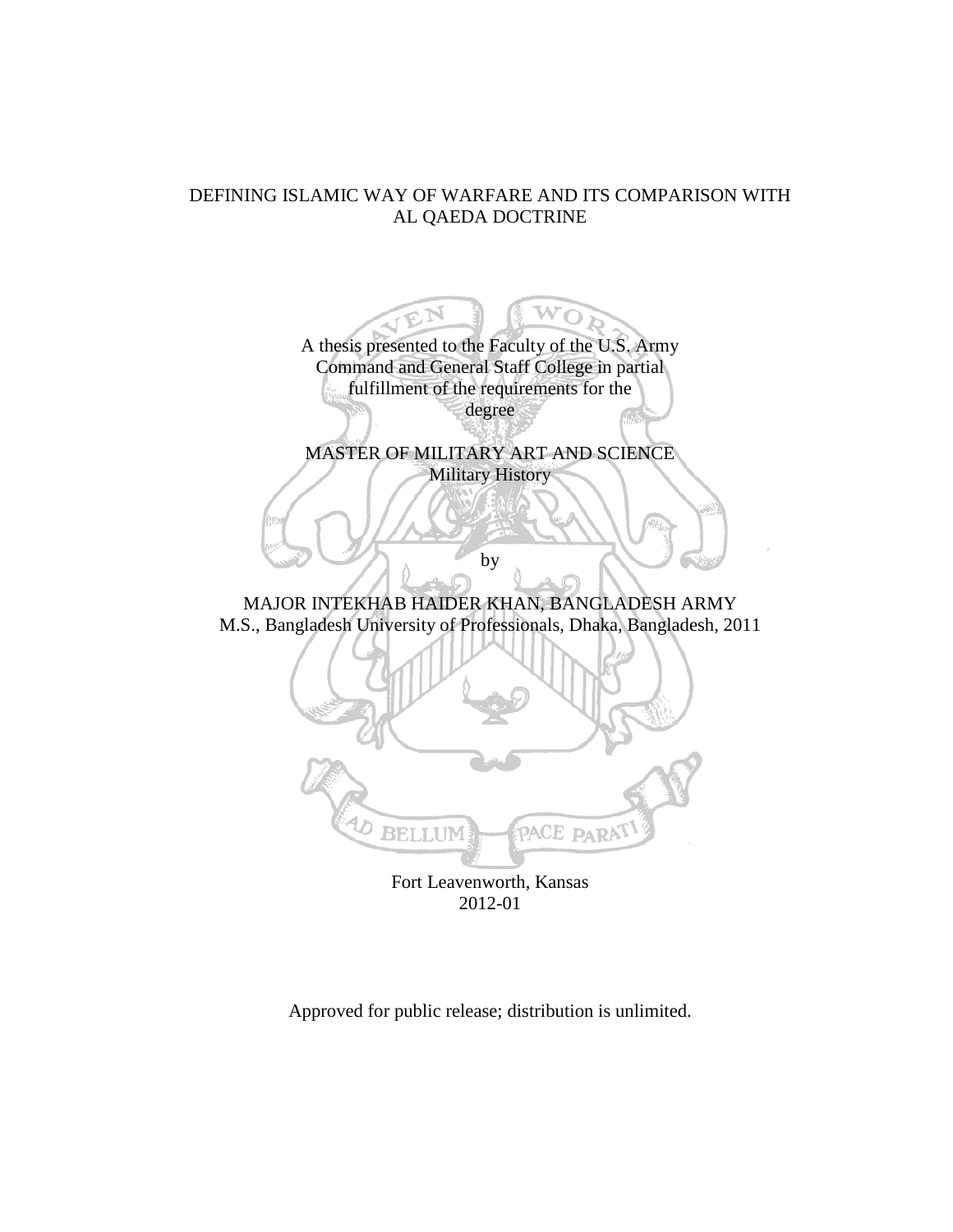|                                                                                                                                                                                                                                                                                                                                                                                                                                                                                                                                                                                                                                                                                                                                                                                                                                                                                                                                                                   |                                                                                                                               |                                           | <b>REPORT DOCUMENTATION PAGE</b>                                                          |                   | Form Approved                                                                                                        |  |  |
|-------------------------------------------------------------------------------------------------------------------------------------------------------------------------------------------------------------------------------------------------------------------------------------------------------------------------------------------------------------------------------------------------------------------------------------------------------------------------------------------------------------------------------------------------------------------------------------------------------------------------------------------------------------------------------------------------------------------------------------------------------------------------------------------------------------------------------------------------------------------------------------------------------------------------------------------------------------------|-------------------------------------------------------------------------------------------------------------------------------|-------------------------------------------|-------------------------------------------------------------------------------------------|-------------------|----------------------------------------------------------------------------------------------------------------------|--|--|
|                                                                                                                                                                                                                                                                                                                                                                                                                                                                                                                                                                                                                                                                                                                                                                                                                                                                                                                                                                   |                                                                                                                               |                                           |                                                                                           |                   | OMB No. 0704-0188                                                                                                    |  |  |
| Public reporting burden for this collection of information is estimated to average 1 hour per response, including the time for reviewing instructions, searching existing data<br>sources, gathering and maintaining the data needed, and completing and reviewing this collection of information. Send comments regarding this burden estimate or any other<br>aspect of this collection of information, including suggestions for reducing this burden to Department of Defense, Washington Headquarters Services, Directorate for<br>Information Operations and Reports (0704-0188), 1215 Jefferson Davis Highway, Suite 1204, Arlington, VA 22202-4302. Respondents should be aware that notwithstanding<br>any other provision of law, no person shall be subject to any penalty for failing to comply with a collection of information if it does not display a currently valid OMB control<br>number. PLEASE DO NOT RETURN YOUR FORM TO THE ABOVE ADDRESS. |                                                                                                                               |                                           |                                                                                           |                   |                                                                                                                      |  |  |
|                                                                                                                                                                                                                                                                                                                                                                                                                                                                                                                                                                                                                                                                                                                                                                                                                                                                                                                                                                   | 1. REPORT DATE (DD-MM-YYYY)                                                                                                   |                                           | 2. REPORT TYPE                                                                            |                   | 3. DATES COVERED (From - To)                                                                                         |  |  |
| 08-06-2012                                                                                                                                                                                                                                                                                                                                                                                                                                                                                                                                                                                                                                                                                                                                                                                                                                                                                                                                                        |                                                                                                                               |                                           | Master's Thesis                                                                           |                   | AUG 2011 - JUN 2012                                                                                                  |  |  |
| <b>4. TITLE AND SUBTITLE</b>                                                                                                                                                                                                                                                                                                                                                                                                                                                                                                                                                                                                                                                                                                                                                                                                                                                                                                                                      |                                                                                                                               |                                           |                                                                                           |                   | <b>5a. CONTRACT NUMBER</b>                                                                                           |  |  |
|                                                                                                                                                                                                                                                                                                                                                                                                                                                                                                                                                                                                                                                                                                                                                                                                                                                                                                                                                                   |                                                                                                                               |                                           |                                                                                           |                   |                                                                                                                      |  |  |
| Defining Islamic Way of Warfare and its comparison with Al<br>Qaeda Doctrine                                                                                                                                                                                                                                                                                                                                                                                                                                                                                                                                                                                                                                                                                                                                                                                                                                                                                      |                                                                                                                               |                                           |                                                                                           |                   | 5b. GRANT NUMBER                                                                                                     |  |  |
|                                                                                                                                                                                                                                                                                                                                                                                                                                                                                                                                                                                                                                                                                                                                                                                                                                                                                                                                                                   |                                                                                                                               |                                           |                                                                                           |                   | <b>5c. PROGRAM ELEMENT NUMBER</b>                                                                                    |  |  |
| <b>6. AUTHOR</b>                                                                                                                                                                                                                                                                                                                                                                                                                                                                                                                                                                                                                                                                                                                                                                                                                                                                                                                                                  |                                                                                                                               |                                           |                                                                                           |                   | 5d. PROJECT NUMBER                                                                                                   |  |  |
| Major Intekhab Haider Khan                                                                                                                                                                                                                                                                                                                                                                                                                                                                                                                                                                                                                                                                                                                                                                                                                                                                                                                                        |                                                                                                                               |                                           |                                                                                           |                   | <b>5e. TASK NUMBER</b>                                                                                               |  |  |
|                                                                                                                                                                                                                                                                                                                                                                                                                                                                                                                                                                                                                                                                                                                                                                                                                                                                                                                                                                   |                                                                                                                               |                                           |                                                                                           |                   | <b>5f. WORK UNIT NUMBER</b>                                                                                          |  |  |
|                                                                                                                                                                                                                                                                                                                                                                                                                                                                                                                                                                                                                                                                                                                                                                                                                                                                                                                                                                   | 7. PERFORMING ORGANIZATION NAME(S) AND ADDRESS(ES)<br>U.S. Army Command and General Staff College<br><b>ATTN: ATZL-SWD-GD</b> | 8. PERFORMING ORG REPORT<br><b>NUMBER</b> |                                                                                           |                   |                                                                                                                      |  |  |
|                                                                                                                                                                                                                                                                                                                                                                                                                                                                                                                                                                                                                                                                                                                                                                                                                                                                                                                                                                   | Fort Leavenworth, KS 66027-2301                                                                                               |                                           |                                                                                           |                   |                                                                                                                      |  |  |
| 9. SPONSORING / MONITORING AGENCY NAME(S) AND ADDRESS(ES)                                                                                                                                                                                                                                                                                                                                                                                                                                                                                                                                                                                                                                                                                                                                                                                                                                                                                                         |                                                                                                                               |                                           |                                                                                           |                   | <b>10. SPONSOR/MONITOR'S</b><br><b>ACRONYM(S)</b>                                                                    |  |  |
|                                                                                                                                                                                                                                                                                                                                                                                                                                                                                                                                                                                                                                                                                                                                                                                                                                                                                                                                                                   |                                                                                                                               |                                           |                                                                                           |                   | 11. SPONSOR/MONITOR'S REPORT<br><b>NUMBER(S)</b>                                                                     |  |  |
| <b>12. DISTRIBUTION / AVAILABILITY STATEMENT</b><br>Approved for Public Release; Distribution is Unlimited                                                                                                                                                                                                                                                                                                                                                                                                                                                                                                                                                                                                                                                                                                                                                                                                                                                        |                                                                                                                               |                                           |                                                                                           |                   |                                                                                                                      |  |  |
| <b>13. SUPPLEMENTARY NOTES</b>                                                                                                                                                                                                                                                                                                                                                                                                                                                                                                                                                                                                                                                                                                                                                                                                                                                                                                                                    |                                                                                                                               |                                           |                                                                                           |                   |                                                                                                                      |  |  |
| <b>14. ABSTRACT</b>                                                                                                                                                                                                                                                                                                                                                                                                                                                                                                                                                                                                                                                                                                                                                                                                                                                                                                                                               |                                                                                                                               |                                           |                                                                                           |                   |                                                                                                                      |  |  |
|                                                                                                                                                                                                                                                                                                                                                                                                                                                                                                                                                                                                                                                                                                                                                                                                                                                                                                                                                                   |                                                                                                                               |                                           |                                                                                           |                   | With the rise of Al Qaeda and like-minded militant groups, there have been many discussions and                      |  |  |
|                                                                                                                                                                                                                                                                                                                                                                                                                                                                                                                                                                                                                                                                                                                                                                                                                                                                                                                                                                   |                                                                                                                               |                                           |                                                                                           |                   |                                                                                                                      |  |  |
| misrepresentations of the term Islamic way of warfare. It is important to understand that anything, to be qualified<br>as Islamic, has to have a reference from the core sources of Islam, i.e. the Quran, and the practices and sayings of                                                                                                                                                                                                                                                                                                                                                                                                                                                                                                                                                                                                                                                                                                                       |                                                                                                                               |                                           |                                                                                           |                   |                                                                                                                      |  |  |
|                                                                                                                                                                                                                                                                                                                                                                                                                                                                                                                                                                                                                                                                                                                                                                                                                                                                                                                                                                   |                                                                                                                               |                                           |                                                                                           |                   |                                                                                                                      |  |  |
|                                                                                                                                                                                                                                                                                                                                                                                                                                                                                                                                                                                                                                                                                                                                                                                                                                                                                                                                                                   |                                                                                                                               |                                           |                                                                                           |                   | Prophet Muhammad (PBUH). This research is focused to define an Islamic way of warfare based on these                 |  |  |
|                                                                                                                                                                                                                                                                                                                                                                                                                                                                                                                                                                                                                                                                                                                                                                                                                                                                                                                                                                   |                                                                                                                               |                                           | fundamental sources, with a view to identifying whether Al Qaeda is truly Islamic or not. |                   |                                                                                                                      |  |  |
|                                                                                                                                                                                                                                                                                                                                                                                                                                                                                                                                                                                                                                                                                                                                                                                                                                                                                                                                                                   |                                                                                                                               |                                           |                                                                                           |                   | This thesis identifies that Islam does not dictate minor tactical matters of warfare, rather focuses its guidance on |  |  |
|                                                                                                                                                                                                                                                                                                                                                                                                                                                                                                                                                                                                                                                                                                                                                                                                                                                                                                                                                                   |                                                                                                                               |                                           |                                                                                           |                   | warfare in two broad categories: the just cause for waging war, and limited restrictions on conduct during the war.  |  |  |
|                                                                                                                                                                                                                                                                                                                                                                                                                                                                                                                                                                                                                                                                                                                                                                                                                                                                                                                                                                   |                                                                                                                               |                                           |                                                                                           |                   | Using this two part test of "Cause" and "Conduct," the thesis shows that though Al Qaeda deem to have an             |  |  |
|                                                                                                                                                                                                                                                                                                                                                                                                                                                                                                                                                                                                                                                                                                                                                                                                                                                                                                                                                                   |                                                                                                                               |                                           |                                                                                           |                   | authentic Islamic cause to wage war against USA and Western countries, because of its violation of guidelines in     |  |  |
|                                                                                                                                                                                                                                                                                                                                                                                                                                                                                                                                                                                                                                                                                                                                                                                                                                                                                                                                                                   |                                                                                                                               |                                           |                                                                                           |                   |                                                                                                                      |  |  |
| conduct, it ceases to qualify as Islamic.<br>The research finally provides recommendations on how United States and Western countries can engage militant                                                                                                                                                                                                                                                                                                                                                                                                                                                                                                                                                                                                                                                                                                                                                                                                         |                                                                                                                               |                                           |                                                                                           |                   |                                                                                                                      |  |  |
| groups and the Muslim world more effectively.                                                                                                                                                                                                                                                                                                                                                                                                                                                                                                                                                                                                                                                                                                                                                                                                                                                                                                                     |                                                                                                                               |                                           |                                                                                           |                   |                                                                                                                      |  |  |
|                                                                                                                                                                                                                                                                                                                                                                                                                                                                                                                                                                                                                                                                                                                                                                                                                                                                                                                                                                   |                                                                                                                               |                                           |                                                                                           |                   |                                                                                                                      |  |  |
|                                                                                                                                                                                                                                                                                                                                                                                                                                                                                                                                                                                                                                                                                                                                                                                                                                                                                                                                                                   |                                                                                                                               |                                           |                                                                                           |                   |                                                                                                                      |  |  |
| <b>15. SUBJECT TERMS</b>                                                                                                                                                                                                                                                                                                                                                                                                                                                                                                                                                                                                                                                                                                                                                                                                                                                                                                                                          |                                                                                                                               |                                           |                                                                                           |                   |                                                                                                                      |  |  |
| Islamic way of warfare, Al Qaeda, Quranic guidance on war, Jihad.                                                                                                                                                                                                                                                                                                                                                                                                                                                                                                                                                                                                                                                                                                                                                                                                                                                                                                 |                                                                                                                               |                                           |                                                                                           |                   |                                                                                                                      |  |  |
|                                                                                                                                                                                                                                                                                                                                                                                                                                                                                                                                                                                                                                                                                                                                                                                                                                                                                                                                                                   | <b>16. SECURITY CLASSIFICATION OF:</b>                                                                                        |                                           | <b>17. LIMITATION</b>                                                                     | <b>18. NUMBER</b> | 19a. NAME OF RESPONSIBLE PERSON                                                                                      |  |  |
|                                                                                                                                                                                                                                                                                                                                                                                                                                                                                                                                                                                                                                                                                                                                                                                                                                                                                                                                                                   |                                                                                                                               |                                           | OF ABSTRACT                                                                               | OF PAGES          |                                                                                                                      |  |  |
| a. REPORT                                                                                                                                                                                                                                                                                                                                                                                                                                                                                                                                                                                                                                                                                                                                                                                                                                                                                                                                                         | <b>b. ABSTRACT</b>                                                                                                            | c. THIS PAGE                              |                                                                                           |                   | 19b. PHONE NUMBER (include area code)                                                                                |  |  |
| (U)                                                                                                                                                                                                                                                                                                                                                                                                                                                                                                                                                                                                                                                                                                                                                                                                                                                                                                                                                               | (U)                                                                                                                           | (U)                                       | (U)                                                                                       | 85                |                                                                                                                      |  |  |
|                                                                                                                                                                                                                                                                                                                                                                                                                                                                                                                                                                                                                                                                                                                                                                                                                                                                                                                                                                   |                                                                                                                               |                                           |                                                                                           |                   | Standard Form 298 (Rev. 8-98)                                                                                        |  |  |

**Standard Form 298 (Rev. 8-98) Prescribed by ANSI Std. Z39.18**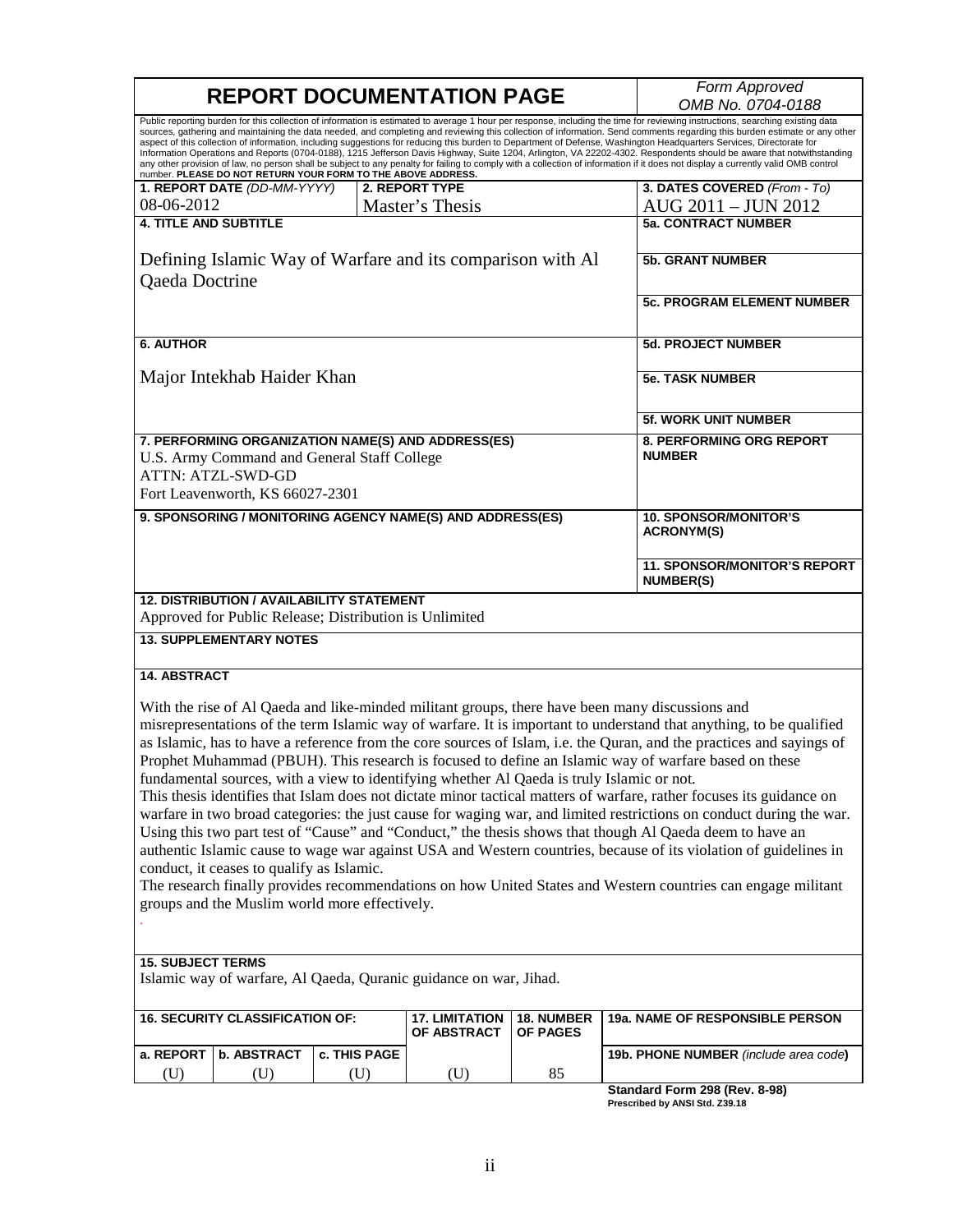### MASTER OF MILITARY ART AND SCIENCE

### THESIS APPROVAL PAGE

Name of Candidate: Major Intekhab Haider Khan, Bangladesh Army

Thesis Title: Defining Islamic Way of Warfare and Its Comparison with Al Qaeda Doctrine

Approved by:

, Thesis Committee Chair Louis A. DiMarco, Ph.D.

Member Willburn Edgar Meador, Jr, MA

, Member Dennis Burket, MBA

Accepted this 8th day of June 2012 by:

, Director, Graduate Degree Programs

Robert F. Baumann, Ph.D.

The opinions and conclusions expressed herein are those of the student author and do not necessarily represent the views of the U.S. Army Command and General Staff College or any other governmental agency. (References to this study should include the foregoing statement.)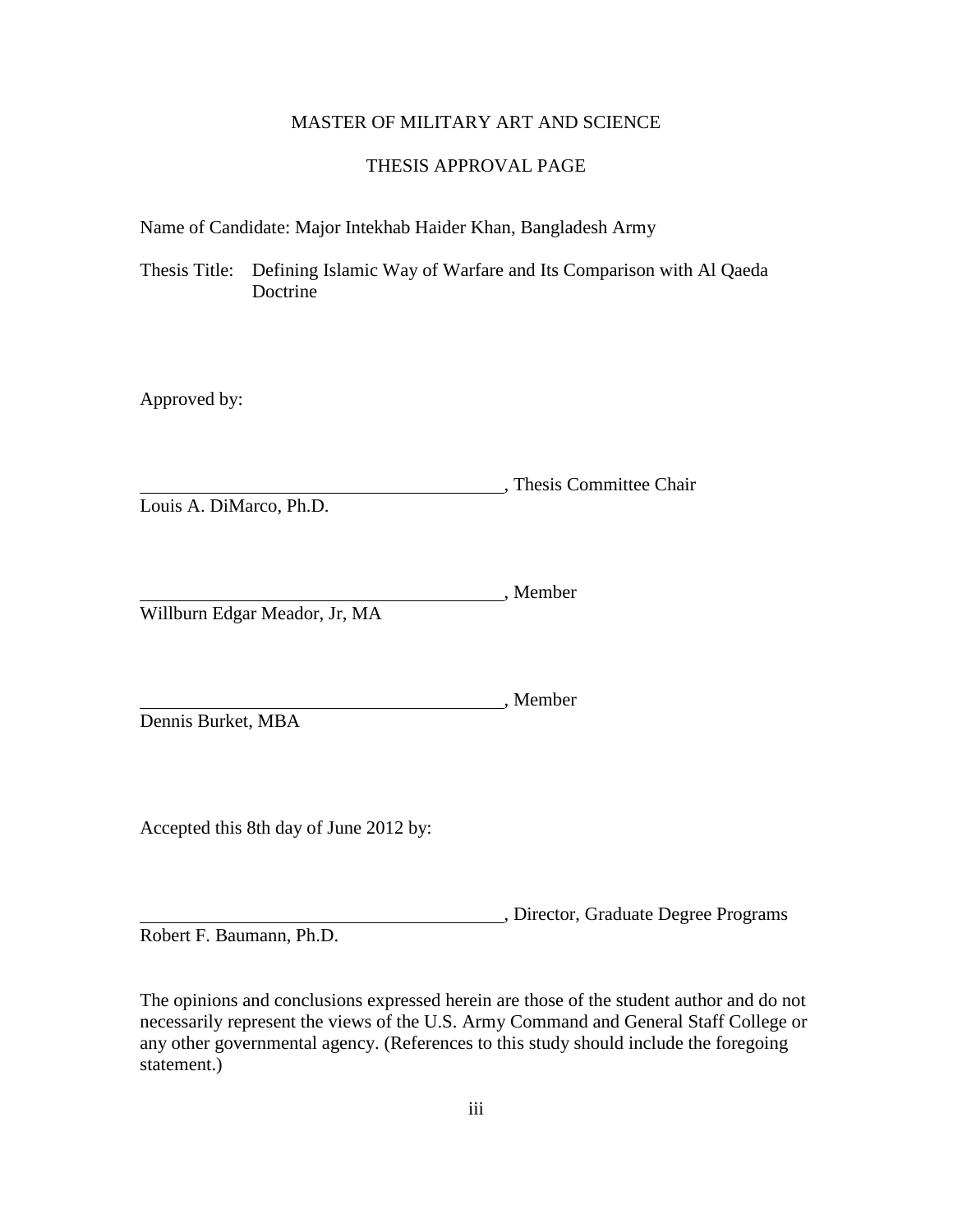## ABSTRACT

## DEFINING ISLAMIC WAY OF WARFARE AND ITS COMPARISON WITH AL QAEDA DOCTRINE, by Major Intekhab Haider Khan, 85 pages.

With the rise of Al Qaeda and like-minded militant groups, there have been many discussions and misrepresentations of the term Islamic way of warfare. It is important to understand that anything, to be qualified as Islamic, has to have a reference from the core sources of Islam, i.e. the Quran, and the practices and sayings of Prophet Muhammad (PBUH). This research is focused to define an Islamic way of warfare based on these fundamental sources, with a view to identifying whether Al Qaeda is truly Islamic or not.

This thesis identifies that Islam does not dictate minor tactical matters of warfare, rather focuses its guidance on warfare in two broad categories: the just cause for waging war, and limited restrictions on conduct during the war. Using this two part test of "Cause" and "Conduct," the thesis shows that though Al Qaeda deem to have an authentic Islamic cause to wage war against USA and Western countries, because of its violation of guidelines in conduct, it ceases to qualify as Islamic.

The research finally provides recommendations on how United States and Western countries can engage militant groups and the Muslim world more effectively.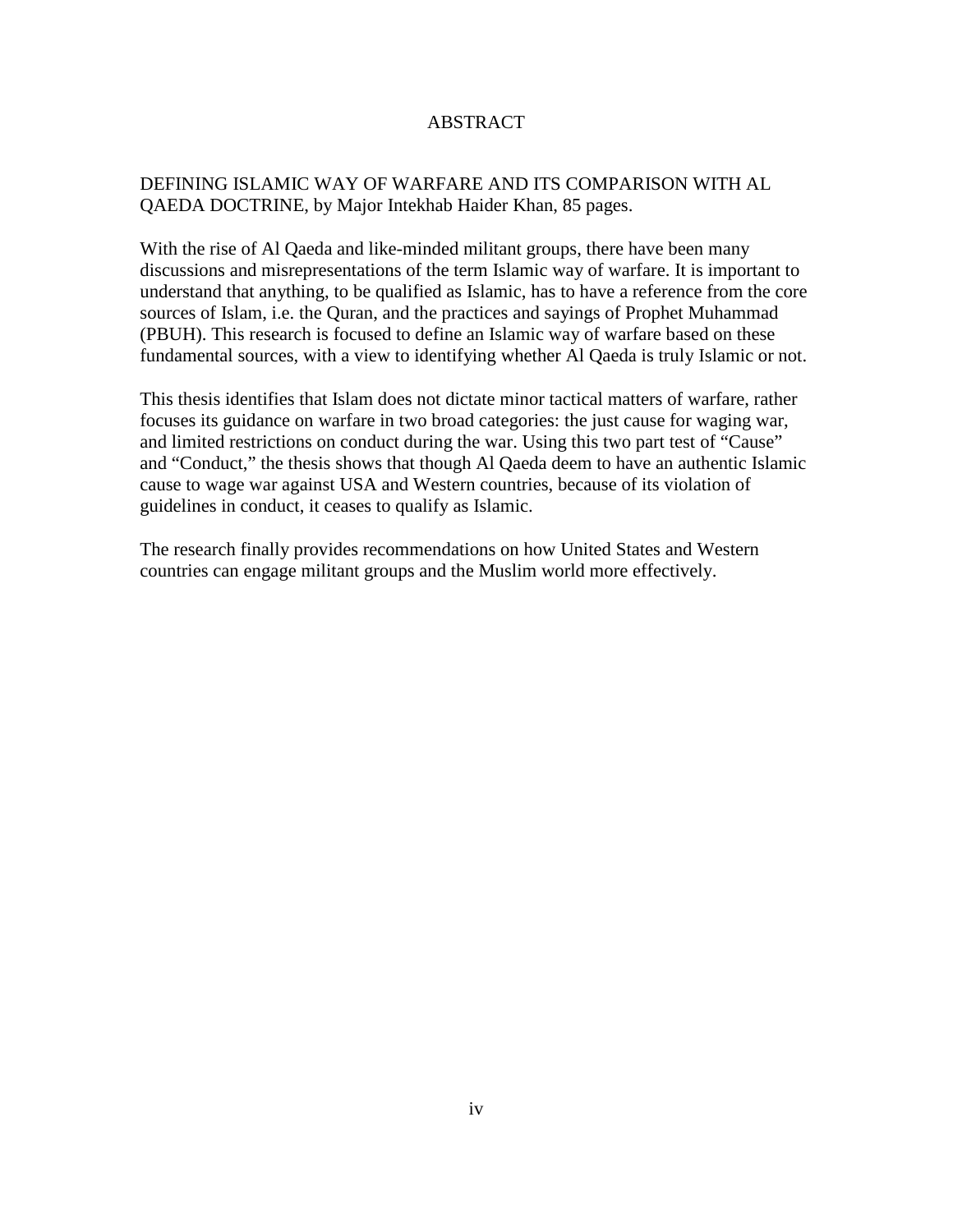#### ACKNOWLEDGMENTS

Conducting a research on Islamic subject in a non-Muslim country, parallel to the busy schedule of Command and General Staff College (CGSC), has been a daunting task. The author is highly grateful to the three committee members for their relentless support in correcting the paper and providing valuable guidance. Special mention is needed about Mr. Mohammad Saiful Islam, a Kansas resident with deep interest and knowledge of Islamic affairs, who not only helped with finding important source materials, but also spent his valuable time to read through the drafts and to give his insightful comments. Gathering source materials would not have been easy without the assistance of the staff of Combined Arms Research Library (Fort Leavenworth), particularly the references desk. The author is also grateful to Brigadier General Qazi Abidus Samad of Bangladesh Army, who took a keen interest to check the drafts and provided valuable guidance about the contents, despite having a busy schedule at the National Defence College of Bangladesh. Special thanks to the participants of A221 Seminar class, and Mr. Michael Hogg, for their valuable comments on the draft chapters, which gave an important understanding about what message the paper truly carried to the readers. Finally, thanks to all the student officers of CGSC ILE class 12-01, particularly staff group 11D, who took a keen interest in discussing the subject matter and provided their inspiration and important remarks.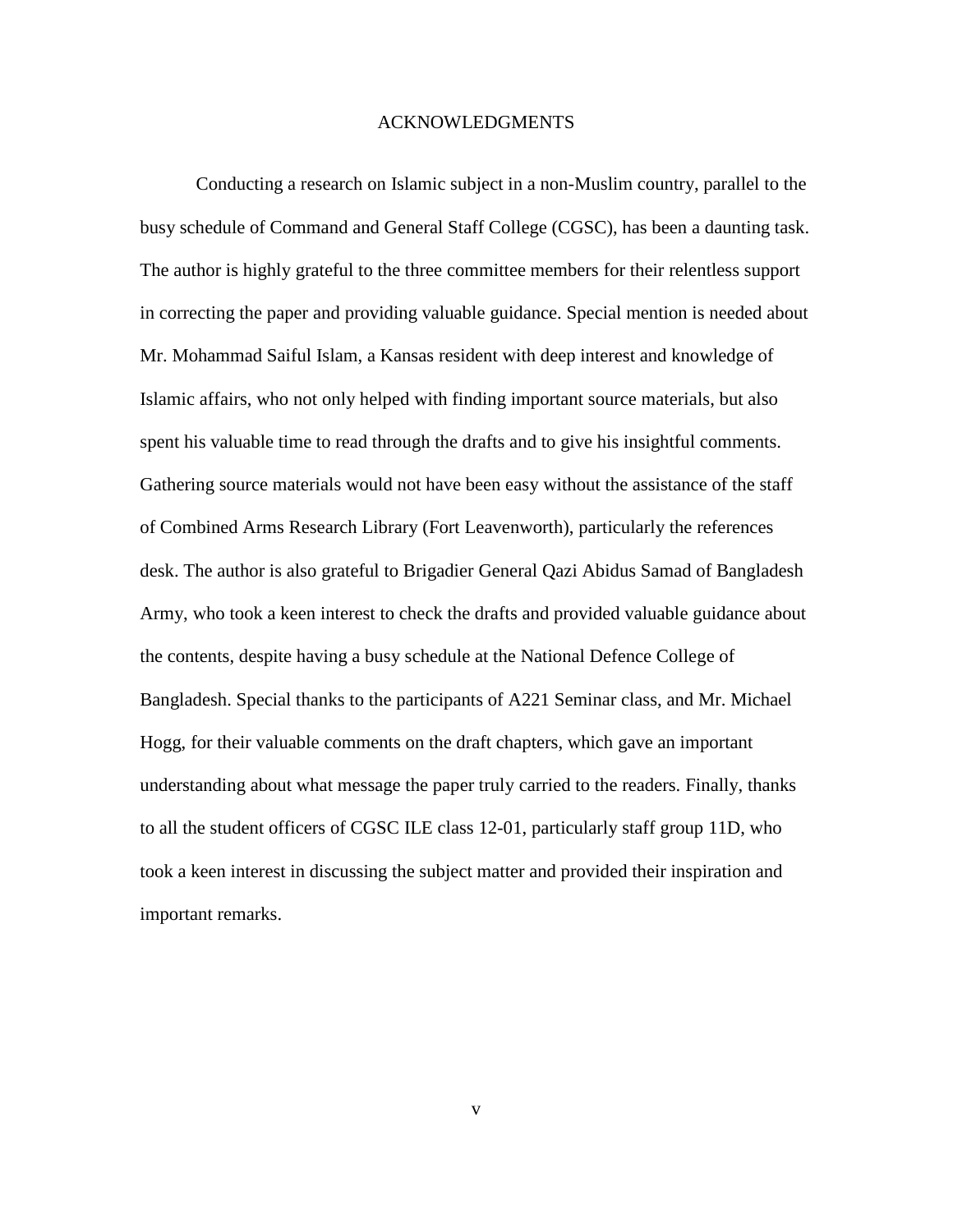## **TABLE OF CONTENTS**

|                                                              | Page |
|--------------------------------------------------------------|------|
| MASTER OF MILITARY ART AND SCIENCE THESIS APPROVAL PAGE  iii |      |
|                                                              |      |
|                                                              |      |
|                                                              |      |
|                                                              |      |
|                                                              |      |
|                                                              |      |
|                                                              |      |
|                                                              |      |
|                                                              |      |
| CHAPTER 3 GUIDANCE ON WARFARE FROM QURAN AND SUNNAH 24       |      |
|                                                              |      |
|                                                              |      |
|                                                              |      |
|                                                              |      |
|                                                              |      |
|                                                              |      |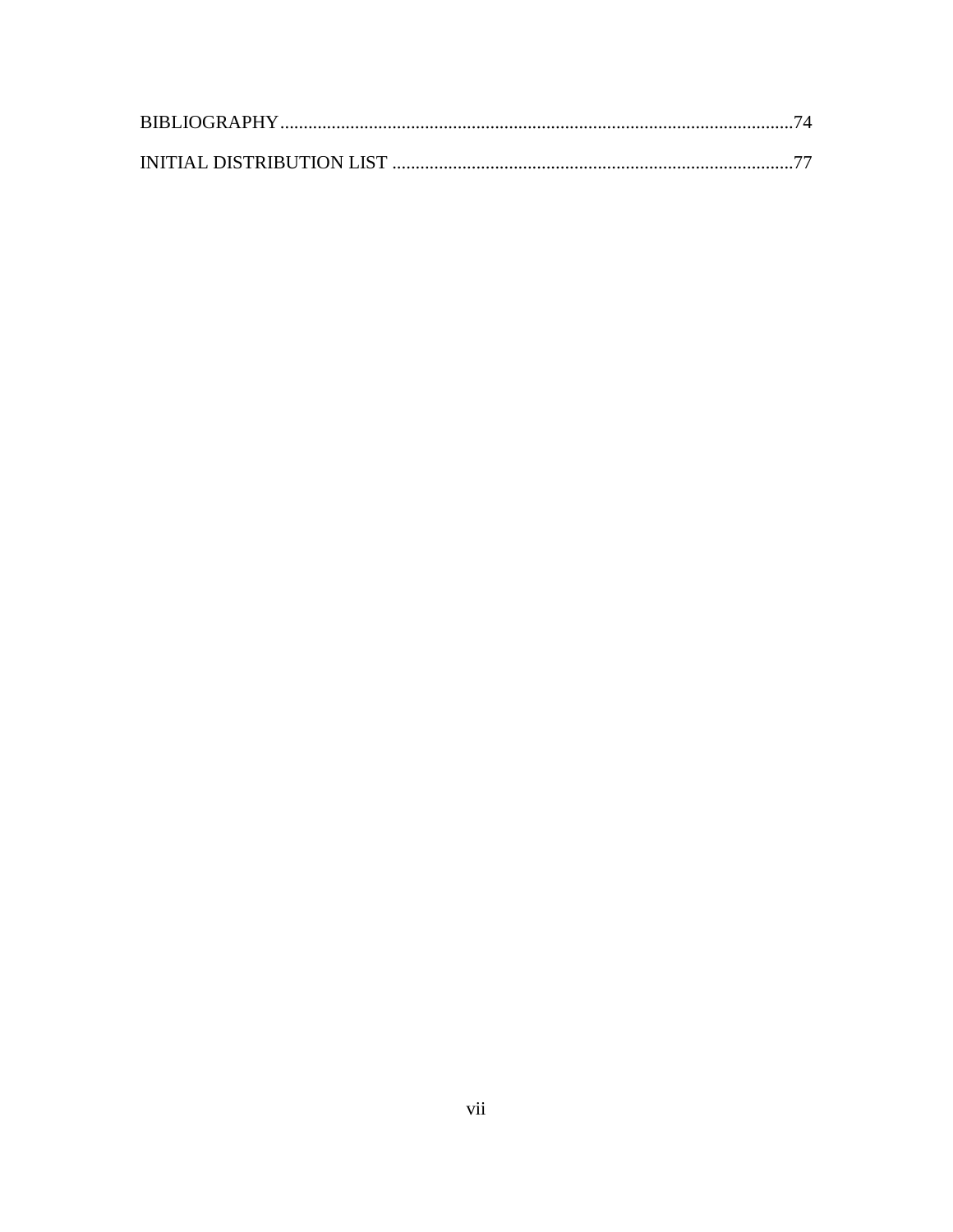# ACRONYMS

PBUH Peace Be Upon Him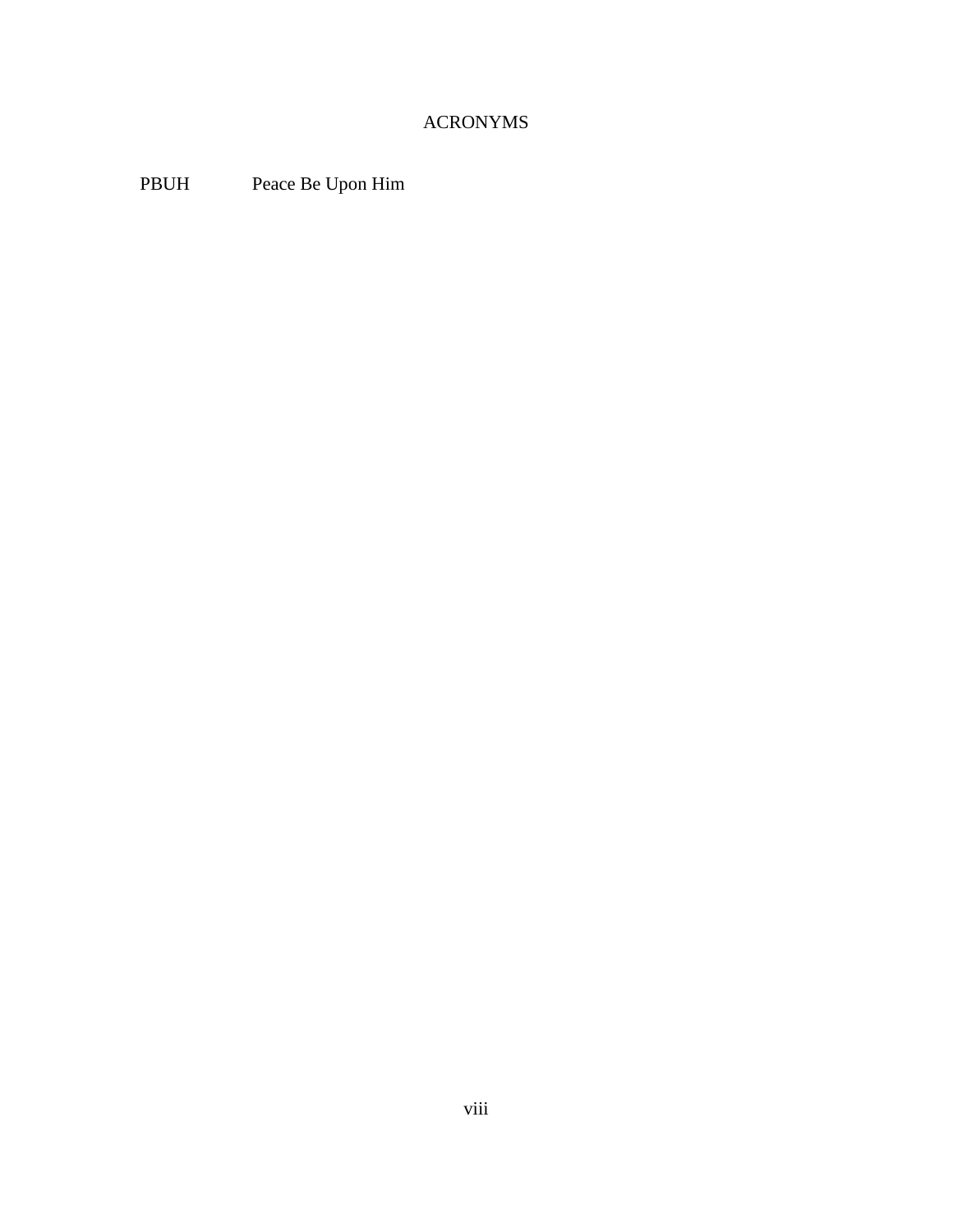#### CHAPTER 1

#### **INTRODUCTION**

#### Background

With the declaration of "War on Terror" after September 11, 2001, on many occasions the words "Islamic" or "Islamist" have been used to define the ideology and tactics of extremist groups. Many politicians and academics openly defined terrorist tactics since 9/11 as an "Islamic way of warfare." It is very strange that Islam, a religion that claims to promote peace, can provide guidelines to terrorists who seem to choose killing innocent civilians and destroying public property to prove their strength. This contradiction requires research to identify what is truly an Islamic way of warfare, and how much relevance it has with the ideology and tactics of today's extremist groups.

The concept of defining a certain "way of warfare" is relatively recent. Historians like Geoffrey Parker and John Keegan, after detail study of the wars involving Western nations, defined a Western way of warfare with a distinct set of characteristics, which all or most Western nations have followed. This concept of defining a way of warfare raises the question: if there is a western way of warfare, are there other ways of warfare, too? Though much research has not been done to find the answer to this question, many academics and politicians have chosen to use the phrase way of warfare and used it indiscriminately to explain their views. The most current example in today's world is the Islamic way of warfare. Unfortunately, many seem to have tied this term with whatever the extremists groups are doing today or did in the past, without trying to find its connection with the fundamentals of Islam.

1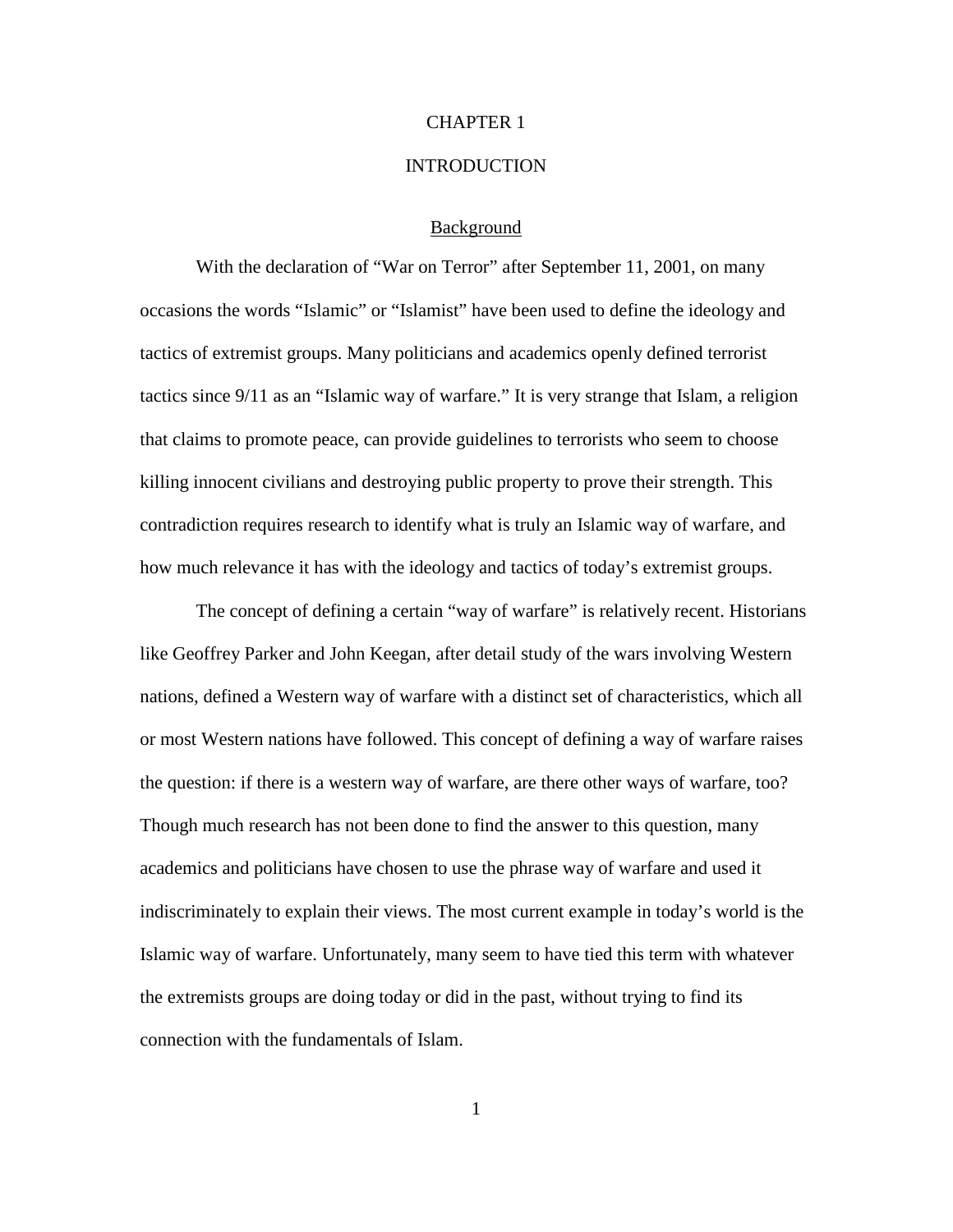Unlike the term Western, which denotes a geographical entity, Islam represents an ideology, which is much different in its context. As such, the word Islamic should mean whatever is supported by the fundamentals of Islam, and not necessarily represent the actions of every Muslims. Because Muslims are spread all over the world, their actions are not only guided by the fundamentals of their religion, but also by their local culture, history and influence of past rulers including the colonial powers. Thus, some Muslims, either states, groups, or individuals, may or may not be following the teachings of Islam. If they are not, their actions cannot be termed as Islamic.

Islam, as it is known in the present world, was preached by the Prophet Muhammad (Peace be upon him (PBUH)) in the early 7th century (610-633 AD). Muslims derive their divine guidelines from their holy book - the Quran, and from the teachings and lifestyle of Prophet Muhammad (PBUH), known as *Sunnah*. Prophet Muhammad (PBUH) clearly indicated the authenticity of these two sources in his last sermon to people during the last pilgrimage: "I have left with you something, which if you hold fast to it, will never fall into error–a plain indication, the Book of Allah (Quran), and the practice of His Prophet. So give good heed to what I say."[1](#page-20-0) While many Muslims strive to follow the fundamental rules of Islam, because of other external factors of influence, like colonial influence or long practiced local culture, many practices of Muslims are not fundamentally Islamic. For example, though Bangladesh is a Muslim majority country, its Army does not necessarily draw its doctrine from Islamic teachings, as it does from the inherited teachings of the British colonial power, or from other modern armies. Similarly, the Persian culture always had great influence over the conduct of the present-day Iranians. However, because much care has been taken to preserve the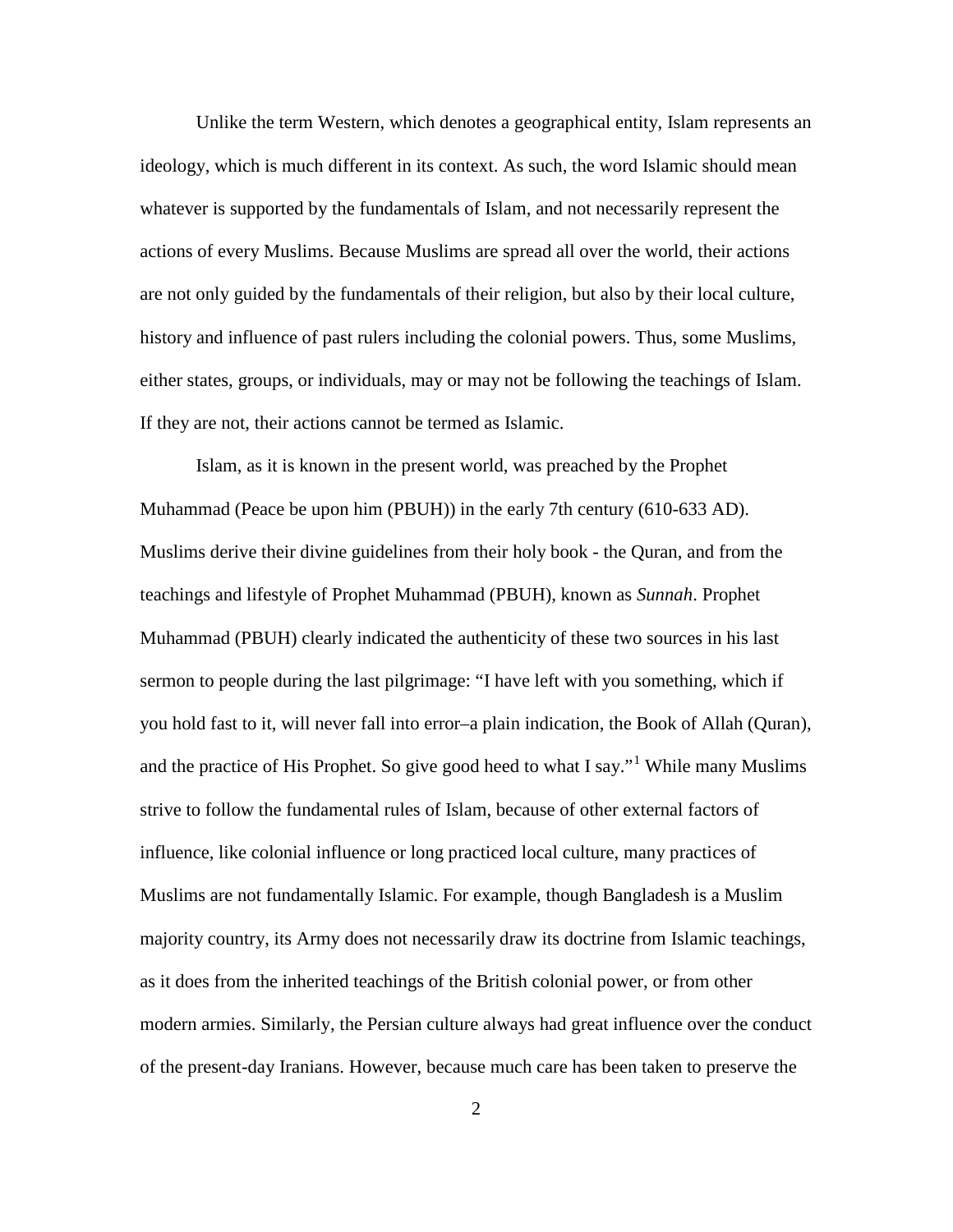Quran in its original form, and to record the teachings and life style of Prophet Muhammad (PBUH), the true Islamic teachings have not faded away. In order to understand the true Islamic way of warfare, one must critically examine these authentic sources in their correct context.

Based on the discussions above, this research has been done based on two preliminary assumptions. First, if there is a Western way of warfare, there has to be other ways of warfare too. Second, Islam guides the Muslims in every facet of life. Therefore, there must be guidelines on warfare, which can be termed as Islamic way of warfare.

#### Research Methodology

In order to avoid interpreting actions of Muslims that might have external influences, only the Quran, life of Prophet Muhammad (PBUH) and his immediate companions in the 7th century have been in the subject of this research. Although Prophet Muhammad (PBUH) received the first revelation from Allah in 610 AD, the first battle he led (at *Badr*) did not occur until 624 AD. Since then, until his demise in 633 AD, he fought eight major battles, led eighteen expeditions and planned thirty eight other military operations.<sup>[2](#page-20-1)</sup> This research focused on these battles and expeditions. During this 10 year period when he was engaged in war with various groups opposing the spread of Islam, Allah revealed several verses to the Prophet Muhammad (PBUH) to provide guidance on fighting. These verses, examined in their correct context, have been extremely important to deriving the basic fundamentals of Islamic war of warfare.

Because of contradictory explanations found about the term Islamic way of warfare, the primary research question for this research was "What is the Islamic way of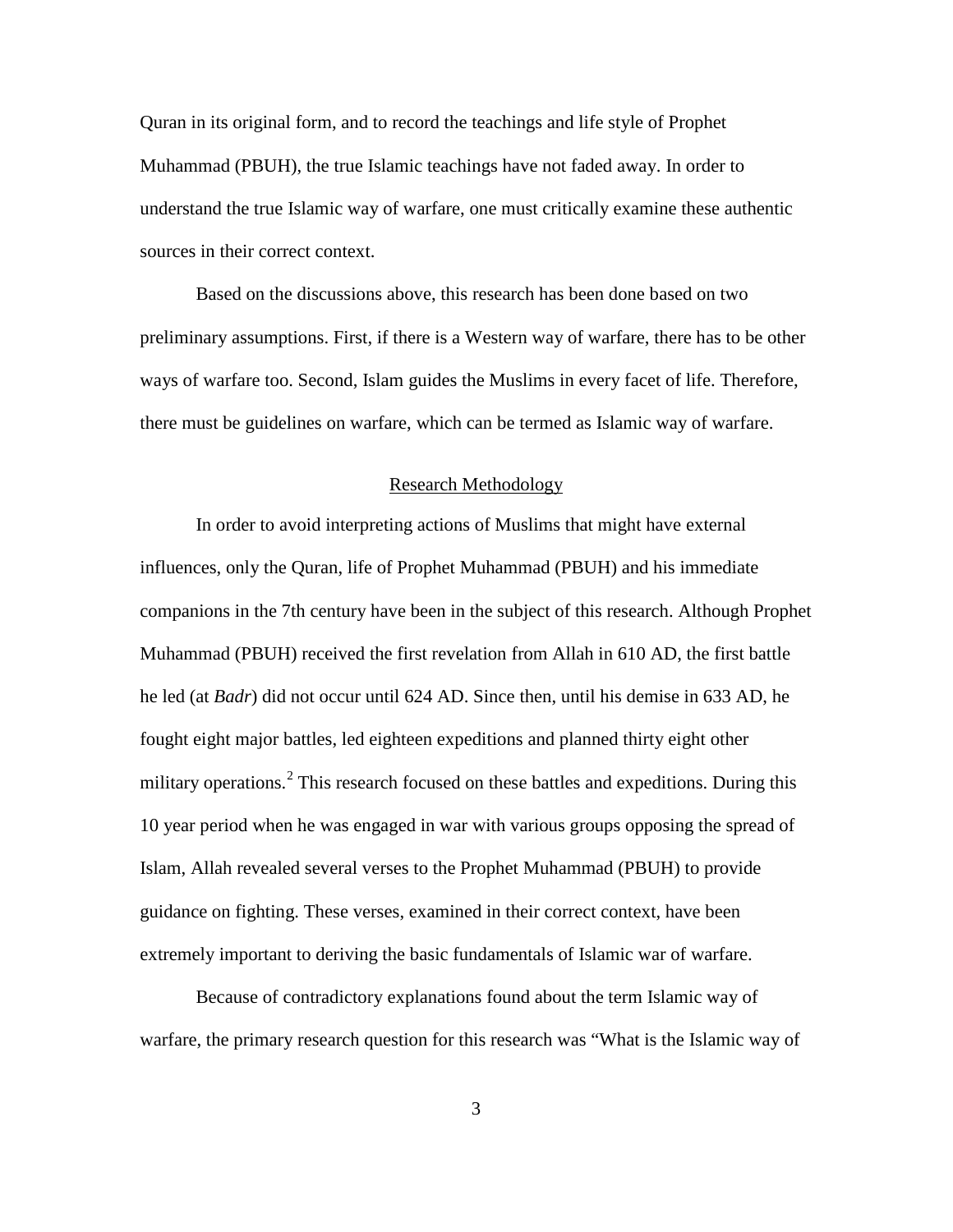warfare?" In order to find a structured approach to reveal the answer of this question, the secondary research questions were:

1. What is a way of warfare (Characteristics that make a way of warfare)?

2. What are the guidelines on warfare given in the Quran, and practiced or ordered by Prophet Muhammad (PBUH)?

Besides, it is important to understand how a war fought by Muslims can be compared to the concept of Islamic way of warfare. Since, the most discussed issue of present time is Al Qaeda's claim of being an Islamic organization, this research also focused on identifying Al Qaeda's way of war, and then compared it with the identified Islamic way of warfare. In order to achieve this, two other secondary research questions were investigated:

- 1. What are the characteristics of the Al Qaeda's way of war?
- 2. To what extent does the Al Qaeda follow or contradict the Islamic way of warfare?

The chapters in this paper are laid out to answer each secondary research question respectively. Chapter 2 deals with finding a common understanding about the term way of warfare, so that the ultimate aim of defining Islamic way of warfare remains within the structure followed by established historians. This chapter initially discusses how four historians have conceptualized the term way of warfare, and explains the commonalities between their views. However, as they were found to have different perspectives on the concept of way of warfare, the dictionary meanings of the terms are also discussed. Analyzing all, it was found when attempting to define a way of warfare, the time period is flexible. However, it should be sufficient enough so that a pattern can be identified.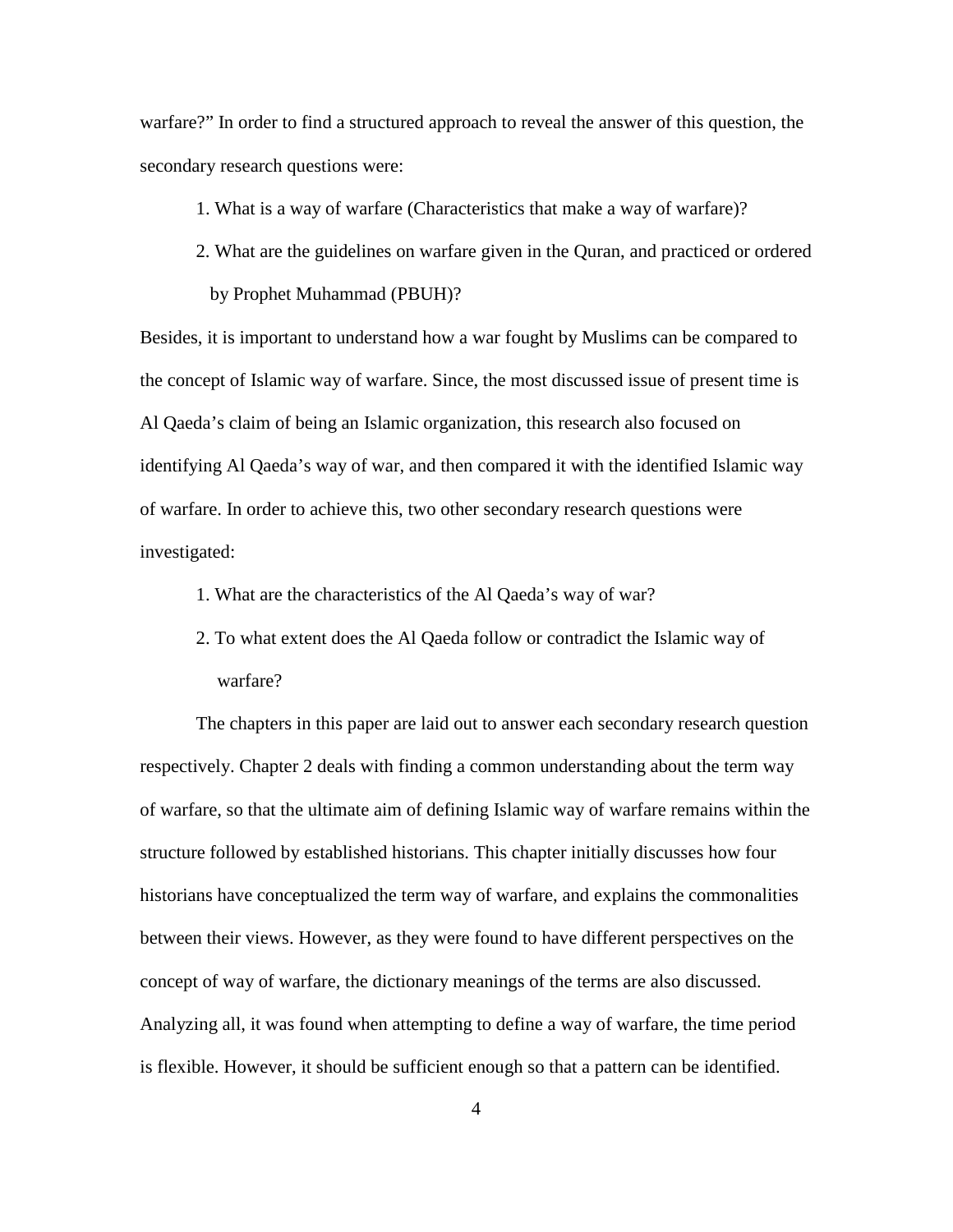The war or battles to be focused on should have been fought by people that correctly represent the ideology or culture of the focus area. For example, to derive the Western way of warfare, one should focus on wars fought by the regular armies of Western countries, who follow a common Western culture. Similarly, for the Islamic way of warfare, the focus area should be the battles fought by Muslims who correctly represent Islam. On the question of what to look for, it was identified that it could be their method, perception or manner of fighting. However, unlike other ways of warfare, which are based on geographical entity, such as Western or German, the term Islamic warrants a special consideration of quoting the guidelines of the Quran. It is because the Quran is the core of all Islamic ideologies, any concept that is claimed to be Islamic is incomplete without having reference from the Quran.

Chapter 3 is the most important chapter that deals with the primary research question of defining an Islamic way of warfare. As identified in chapter 2, this chapter discusses the guidance from the Quran and *Sunnah* on warfare. Though initially the research was intended to identify some common pattern from the battles fought by the Prophet Muhammad (PBUH), it was later found that he basically did not introduce any new way of fighting, rather mostly followed the way contemporary Arabs fought in his time. However, in certain occasions, he complied with the teachings of the Quran, and rejected or forbidden practices that were viewed un-Islamic. It was identified that Islam does not guide matters of minor tactics of war, but provides a broader framework within which Muslims can fight. It also provides a few restrictions and allowances for the conduct of the war. In essence, Islam guides Muslims about when they can fight (just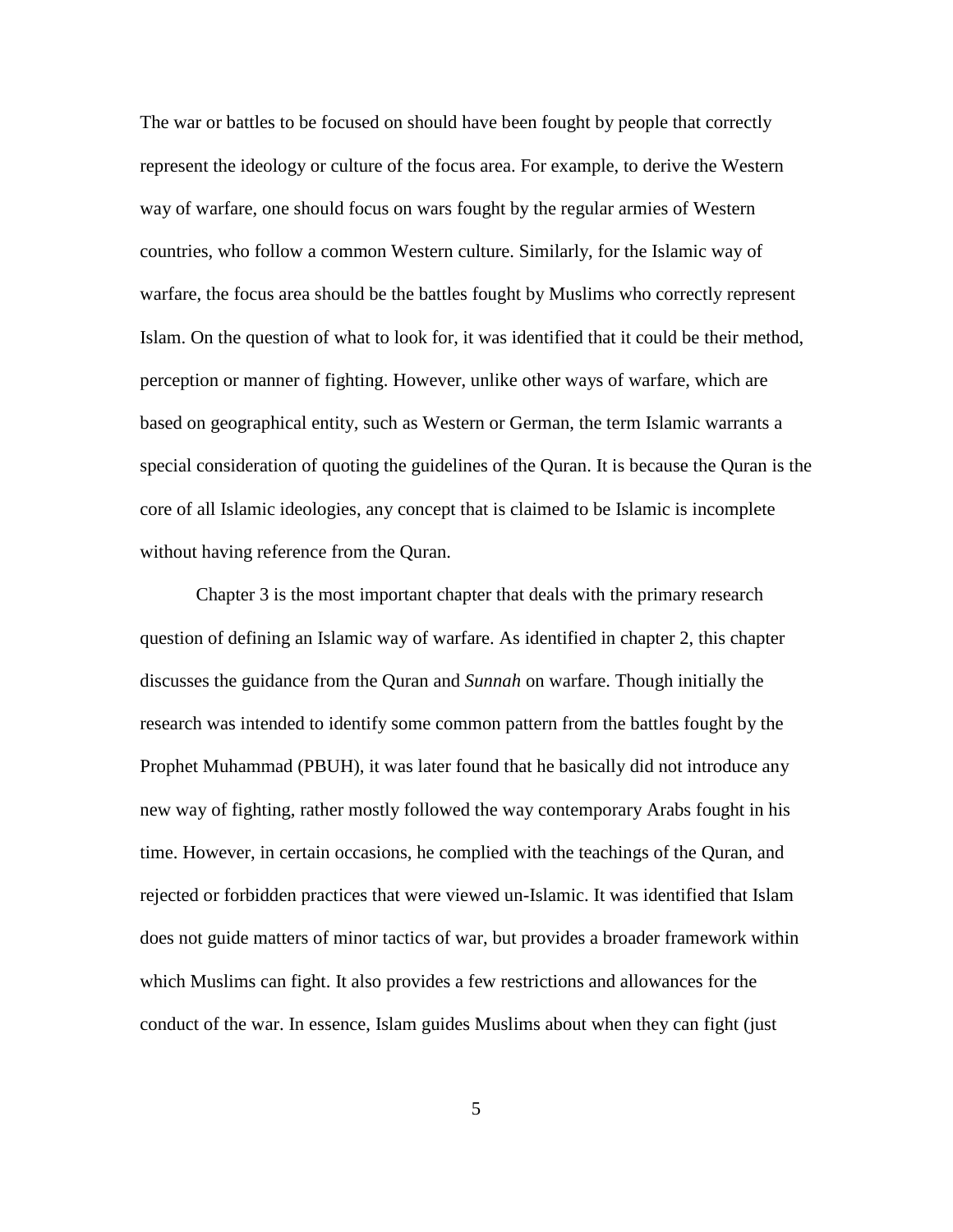cause), what they should fight for (objectives), and offer limited guidance on the actual conduct of war.

Chapter 4 is solely focused on identifying the causes, objectives and conduct of Al Qaeda. Because of the reason that there is no guidance about minor tactics in Islam, discussion on Al Qaeda's doctrine is also kept limited to those three factors mentioned above: the cause, objective, and conducts that relates to the guidance of Islam.

Finally, chapter 5 brings out the comparison between the Al Qaeda's way of war and the Islamic way of warfare identified in chapter 3. It also provides a deeper understanding of the position of warfare in Islam. Finally it contains recommendations for US and other Western nations in general about engaging with Muslims and extremist militant groups.

Since the author is a Muslim, the name "Allah" is used throughout the paper to mean God. The concept of Allah's being is explained in brief in chapter 3, and that idea is carried throughout the paper whenever any reference is drawn from the Quran. Muslims believe that the Quran is the word of Allah, revealed over time through the angel *Jibrael* (Gabriel) to the Prophet Muhammad (PBUH), who further conveyed it to his companions. That is why, phrases like "Allah commanded the Muslims . . .," "Allah confirmed . . .," or "This is mentioned in Quran . . ." are used interchangeably; but ultimately they carry the same message that it was a word from Allah that is written in Quran. In many occasions, non-Muslim academics referred to Quranic instructions as words of the Prophet Muhammad (PBUH), which according to Muslim belief is highly erroneous. It is also customary for Muslims to say "*Sallallahu Alaihi Wa Sallam,*" meaning "Peace be upon him," after mentioning Prophet Muhammad (PBUH)'s name.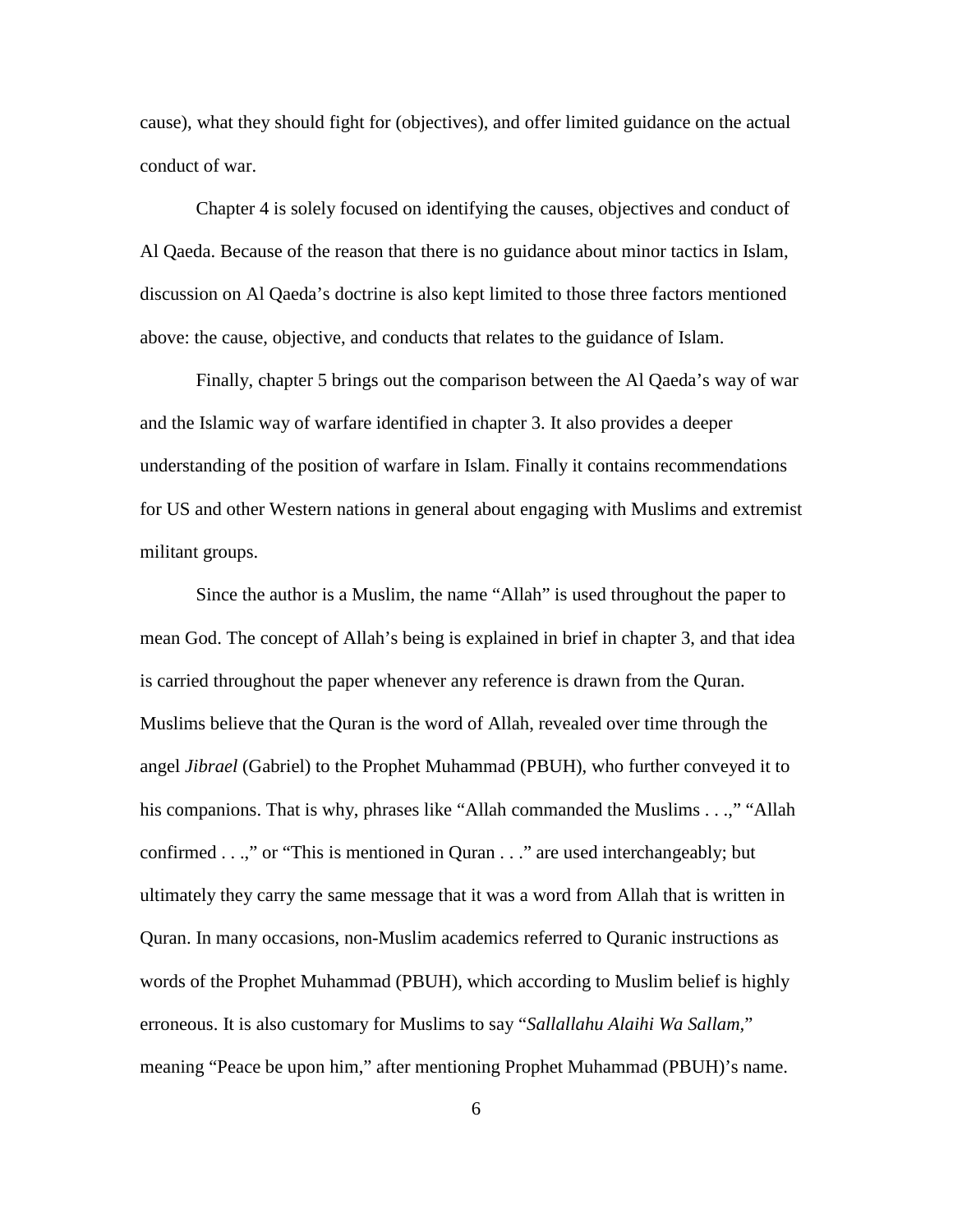So the abbreviated form "PBUH" has been used throughout the paper after the name of the Prophet. The word "Prophet" is used before his name as a gesture of honor, as well as to distinguish him from his companions, as Muhammad was a common name in contemporary Arab society.

The primary target reader for this thesis paper is layman non-Muslims and Muslims, who have some or no knowledge about Islam. Use of too many religious terms has been intentionally avoided to make is easily readable and understandable for the intended audience. However, scholars of Islam can also find important references in this thesis, which may help them to study similar concepts in further detail.

This thesis does not discuss all of the Islamic laws and guidance on warfare in detail. It is highly focused on the two most important sources of Islam – the Quran and *Hadith*. The references from the Quran and *Hadith* are further explained by Islamic scholars of past and present. One who is interested to know more about these religious sources should look for texts of renowned Muslim scholars. This thesis focuses on the core idea from those concepts and explains them in a basic form, just to give the readers an understanding about where to find references. Each of these laws or guidance can form a separate research, given the context of the revelations and the way these were applied had wide variations. This thesis also opens the doorway for further research on whether the Western presence and influence in Arabian Peninsula is truly detrimental to Islamic values and practices of the region or not. This is a very important question that has been identified in chapter 5, but remains unanswered because it was beyond the scope of this thesis. Western powers need to find an answer to this question, if not identified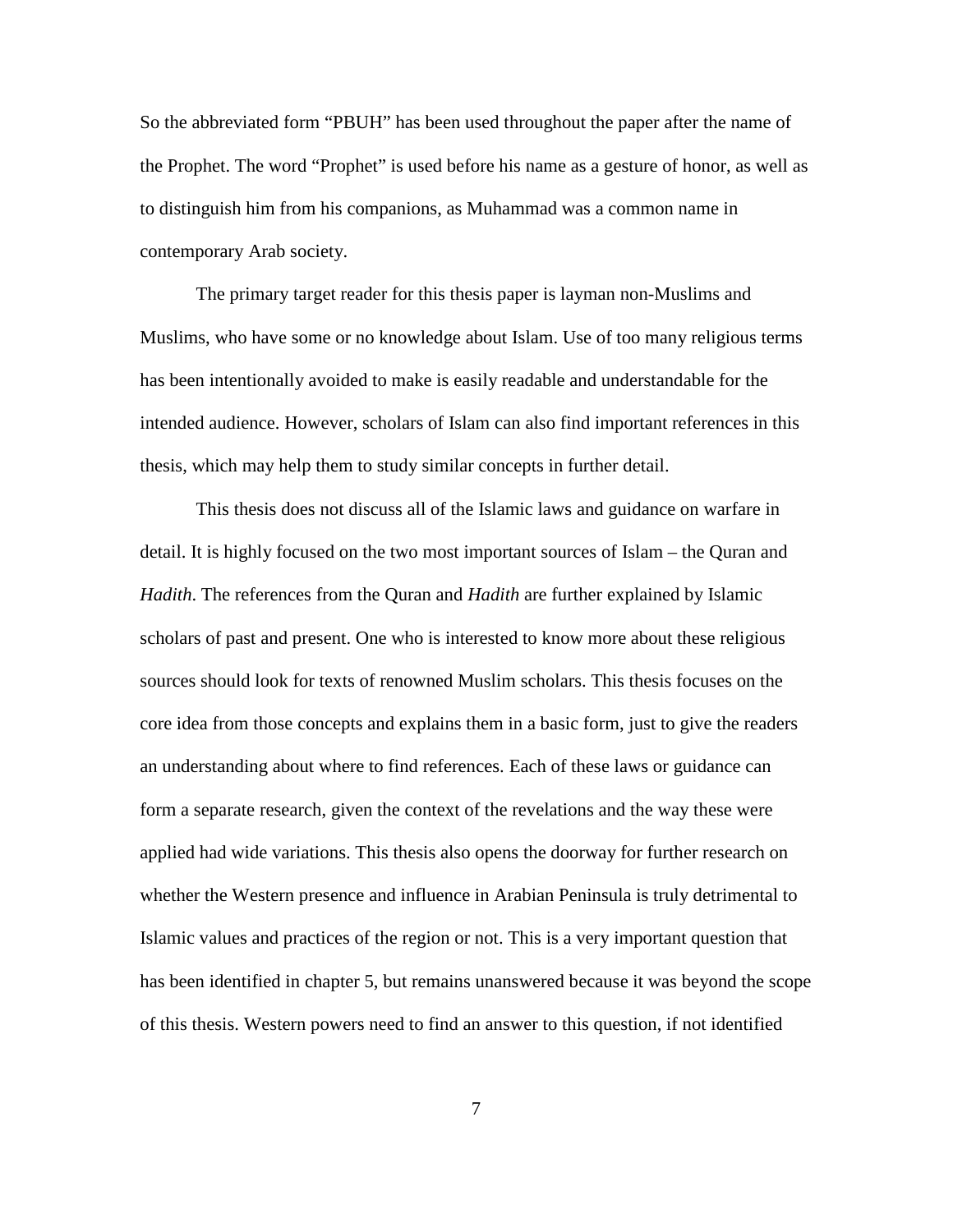already, in order to support their actions to their claim that their fight is not against Islam, but against terrorists or tyrants.

While discussing Al Qaeda, a generic view of the militant group is taken into consideration to identify their cause, objective and conduct. There are indications that different cells of Al Qaeda in different countries do not necessarily follow the same doctrine and causes. An enthusiastic reader must go into further details to ascertain the level of Islamic justification these different cells of Al Qaeda have. The aim of bringing Al Qaeda as a comparison to the Islamic way of warfare is solely to show the readers how a war fought by Muslims can be compared to the fundamental Islamic rulings. It does not aim to praise or blame Al Qaeda or similar militant groups for their rightness or wrongness. It is well understood that understanding the entire gamut of ideology of such desperate militant groups needs more research and communication with the members of these groups. Many books and journals provide a one sided view about these groups, which cannot portray the real picture completely. The model of Al Qaeda discussed in this thesis is solely based on books and journals written mostly by Western scholars; therefore it cannot be claimed as error free. However, due caution has been taken to focus on the translations of statements made by Al Qaeda leaders, like Osama Bin Laden, Ayman Al-Zawahiri and Abd Al-Aziz Al-Muqrin, with an effort towards presenting a view as close as possible to their views and ideology.

Finally, explaining religious subjects is not a layman's business. A deeper understanding about contemporary religion, language, human geography, history etc. is needed to explain religious topics in correct context. Even after achieving that understanding, scholars differ amongst themselves in their explanations. Islam is

8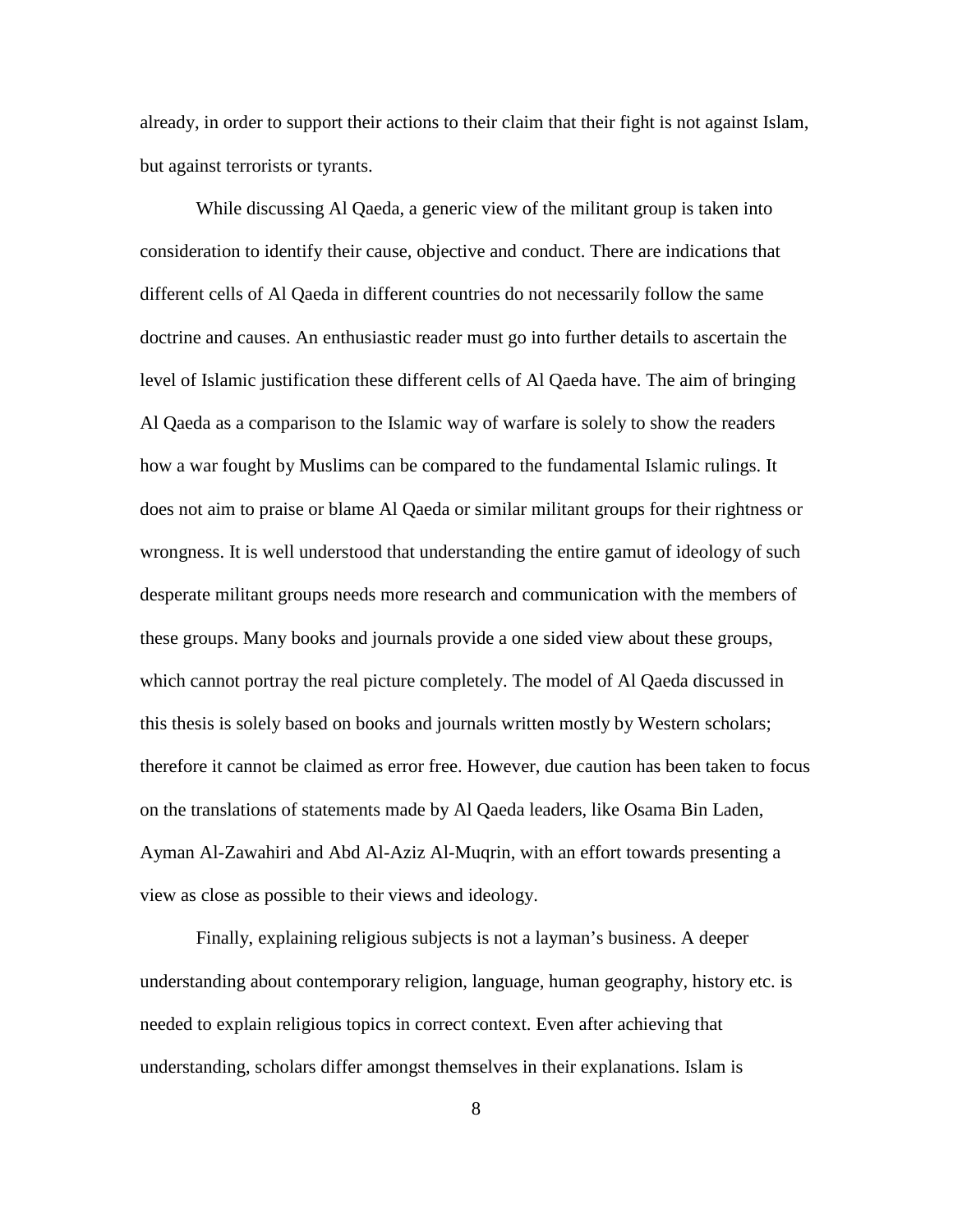considered the words and commandments of Allah, Who has the best knowledge of everything. With the limitation human beings have that they cannot perceive things beyond their knowledge, it is nearly impossible to be perfect in explaining religious subjects. Even Prophets like Muhammad (PBUH) in some occasions expressed the limit of his knowledge in comparison to Allah. It is stated in a *hadith* from *Sahih Muslim*, that once angel *Jibreel* (Gabriel) came to Prophet Muhammad (PBUH) and asked him about the "Hour." The Prophet (PBUH) replied, "The one asked about it knows no more than the one asking." indicating that the knowledge about the last hour (the doomsday) rests with Allah alone.<sup>[3](#page-20-2)</sup> Considering this human limitation, it cannot be claimed that this thesis provides the most correct view about the Islamic way of warfare. While effort has been made to get as close as possible to the fundamental authentic sources to derive the best knowledge, with the help of scholarly explanations, this thesis is not beyond individual perceptions. Therefore, it is best to consider the view formed in this thesis as "a way" to define Islamic way of warfare, instead of terming it as "the only way," echoing the Islamic scholars, who always say that "Allah knows best."

#### Literature Review

An inherent difficulty for researching subjects related to Islamic history is the limited availability of primary sources other than the Quran. Arabs during the lifetime of Prophet Muhammad (PBUH) did not have a wide practice of keeping written records of historical events or biographies. The Prophet Muhammad (PBUH) also forbade his companions to write his words during his lifetime considering that those might be mistaken by later generations as the words of Allah. His companions were only allowed to write the Quranic verses, for which the Quran can be considered a primary source.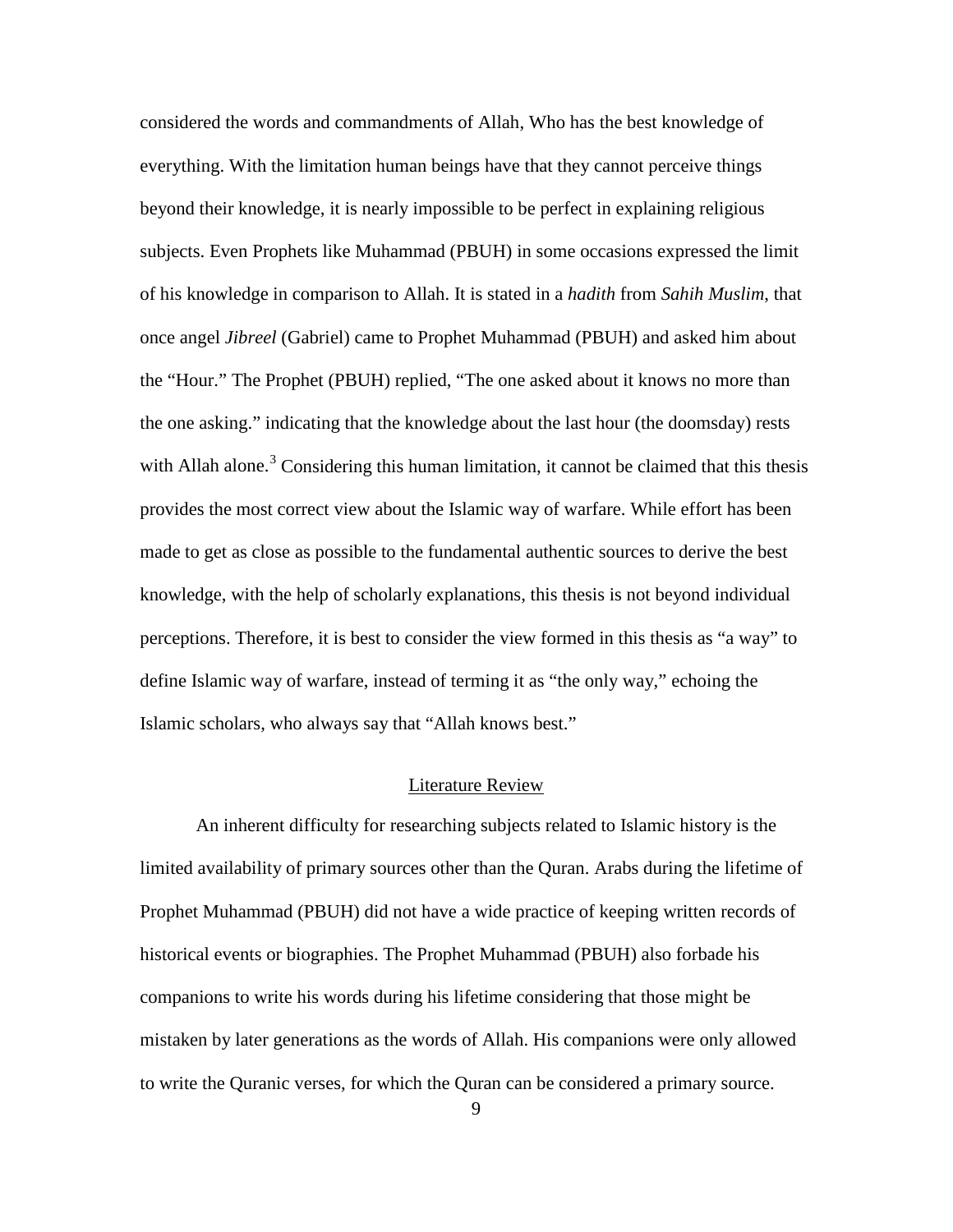However, the Quran is not a book of history that explains historical events in details. The primary focus of the Quran is to give humans an understanding of the greatness of Allah, and to provide them with basic guidance about how to lead the worldly life and simultaneously prepare for the life hereafter. The historical accounts are often used as examples to support the arguments. The second most authentic source is the *hadith* books compiled by eminent scholars like Imam Muhammad Ibn Ismail al-Bukhari (Imam Bukhari) and Imam Abu'l-Husain 'Asakir-ud-Din Muslim b. Hajjaj (Imam Muslim). Their works are considered authentic because of the extreme caution they maintained to separate *hadiths* from weak narrators to dependable narrators. To get a more or less comprehensive understanding about Islamic laws and guidance, one needs to read the Quran, the *hadiths*, and the biography of Prophet Muhammad (PBUH) together.

To find the answer of the first secondary question, i.e. to ascertain what the term way of warfare means, books of four renowned historians were considered. They were carefully chosen to have a diverse view of the same term. All four books provide a distinct understanding of how to define a way of warfare. Geoffrey Parker perhaps is the most famous for coining the term Western way of warfare. He does a good job in his book "Cambridge History of Warfare" discussing the characteristics of Western way of warfare, and then to support his arguments from a wide margin of wars from 600 BC to 2007 AD. His concept of way of warfare comes from a much broader view than William P. Baxter, who focused more on contemporary Soviet Union militaries in his book "Soviet way of warfare." Robert M. Citino, in his book "The German way of war" takes a similar approach to Parker, but he better explains the limitations of the term "German" when relating it to way of warfare. The books of John Keegan (A History of Warfare)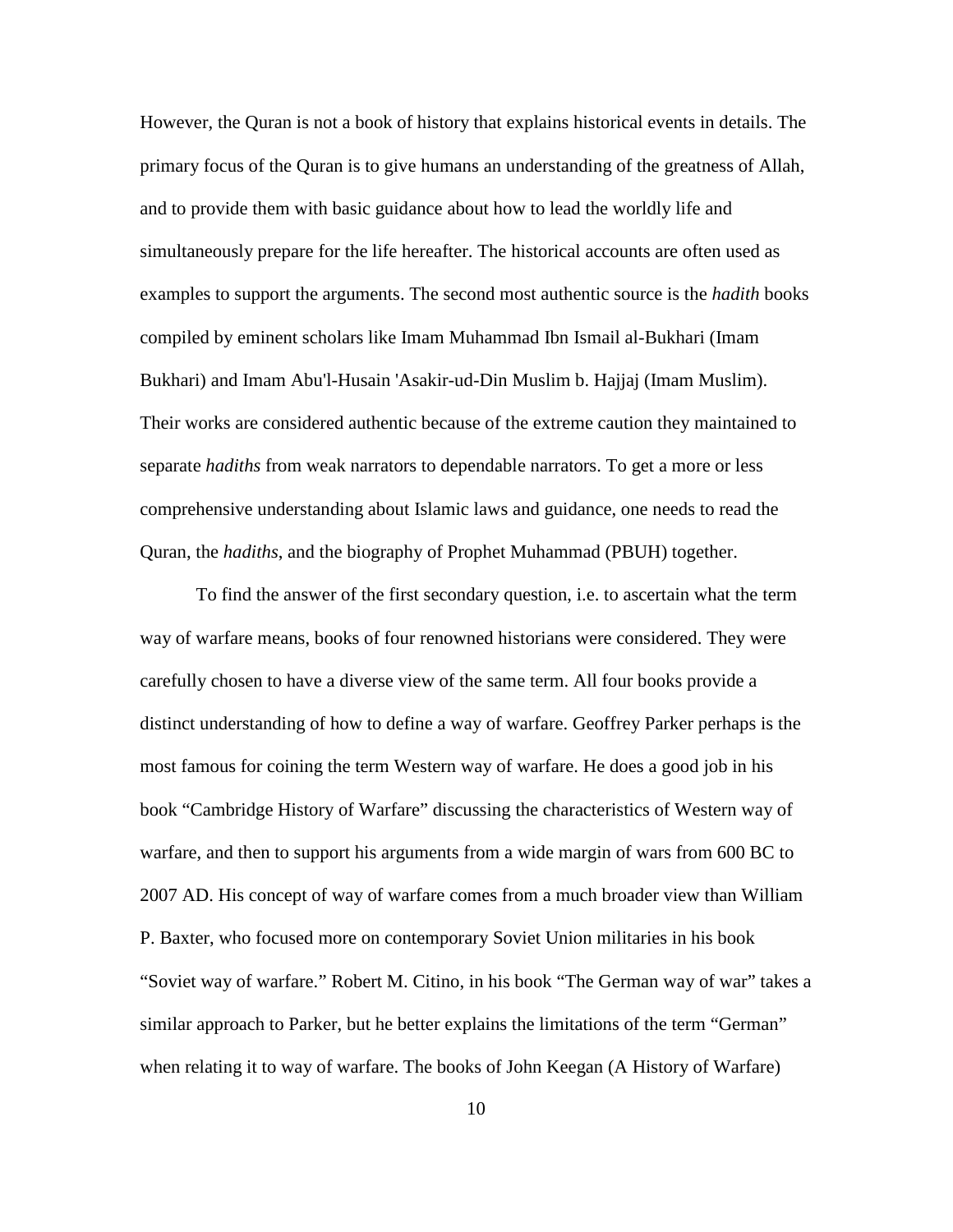and Victor Davis Hanson (Carnage and Culture) do not explicitly discuss any particular way of warfare, but rather discuss the concept of Western way of warfare as part of their arguments. All of these books are well researched and provide a detailed understanding of their respective concepts.

The most crucial part of selecting reference books for identifying an Islamic way of warfare was to find the earliest history of Prophet Muhammad (PBUH). As no primary source exists other than the Quran, Ibn Ishaq's "Sirat Rasul Allah" is found to be the earliest detail biography written on Prophet Muhammad (PBUH). However, his original work has been modified by Ibn Hisham, which was later translated by A. Guilaume. Ibn Ishaq's book was very much based on the early accounts of Prophet Muhammad (PBUH) and recounts narrations of Prophet's companions, who transferred that knowledge to others they met. Though many Islamic scholars do not view Ibn Ishaq's work as a reliable source of Prophet Muhammad's (PBUH) life, it provides a good understanding of the contemporary society and context of the Quranic verses. Martin Lings also did a commendable job of gathering the Prophet's (PBUH) life account from early sources like Ibn Ishaq, Muhammad Ibn Sa'd and Muhammad Ibn Umar Al-Waqidi. His writing is more fluent than the translated version of Ibn Ishaq, and is easier to follow. However, while historical narrations of these books are used to explain the context, verbatim reference of Prophet Muhammad's (PBUH) words are mostly taken from the two most authentic *hadith* books–*Sahih Bukhari* and *Sahih Muslim*, named after the scholars who collected those hadiths. One needs to remember that these *hadith* books were originally written in Arabic, and there are several translations available in English. For easy search of reference, the online versions of the translation have been used. Similarly, the original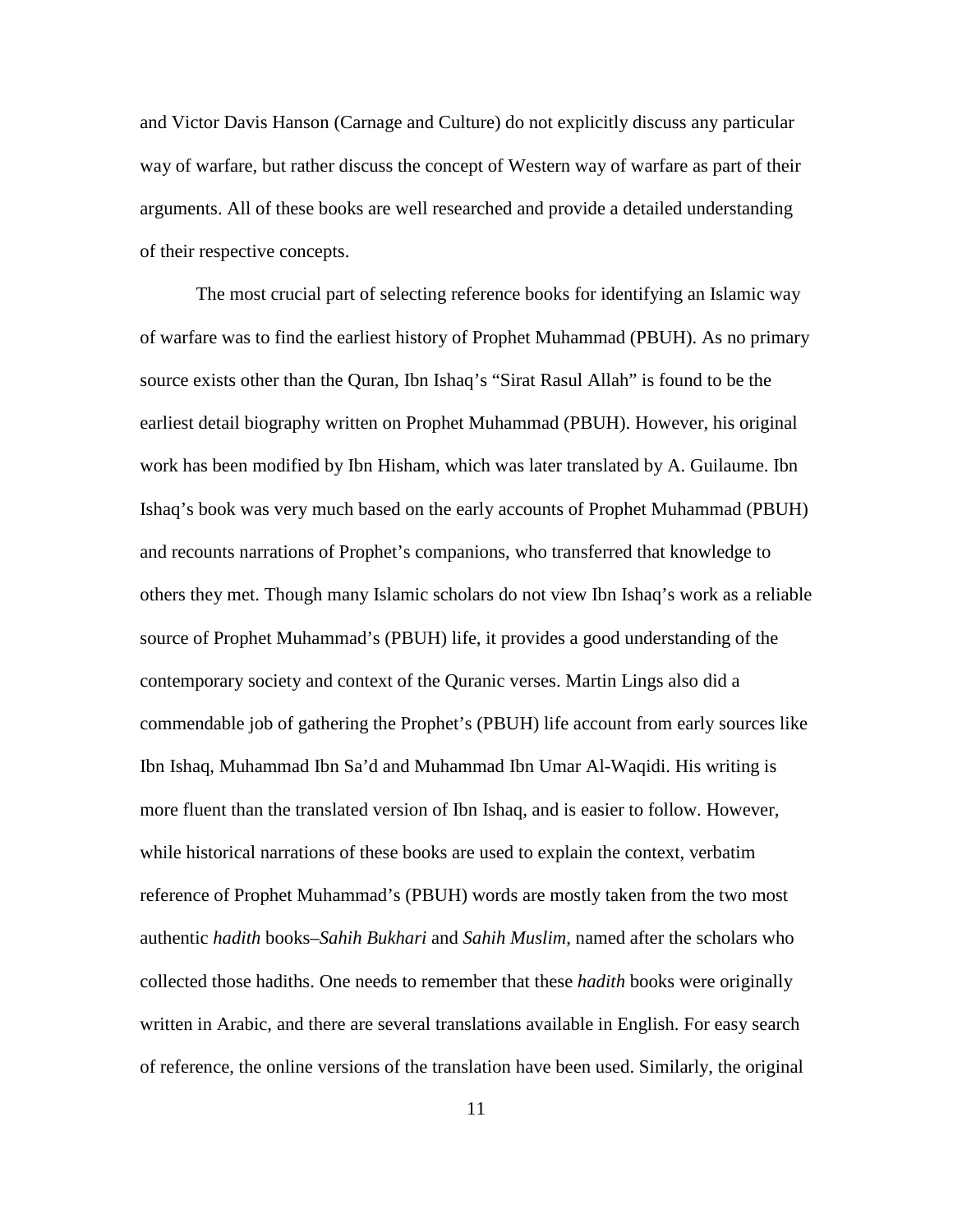Quran is written in Arabic, and English translations of the Quran sometimes vary among translators in choice of words. It needs to be understood that literal translation of Arabic is not possible because many Arabic words have equivocal meanings in English. Of the noted translators, few are more acceptable to Islamic scholars. One of them, Abdullah Yusuf Ali, has been used as a reference for most verses from the Quran. His translations also include the background of each *surah* (chapter), and short explanations of important verses, which was helpful in explaining the verses in the correct context. Dr. Muhammad Hamidullah's "The battlefields of the Prophet Muhammad" provides a good illustration of the major battles fought by Prophet Muhammad (PBUH). Particularly helpful was Brigadier S.K. Malik's "The Quranic Concept of War," which quite explicitly discusses the guidance on the causes and conduct of Islamic warfare. Professor Raj Bhala, a Rice distinguished professor of law at the University of Kansas, did an excellent job in his book "Understanding Islamic Law (*Sharia*)," explaining the Islamic laws that contain understanding of Islamic statehood. To explain how the Quran and *Sunnah* are laid out and to be followed, Abdur Rahman I.Doi's "*Shariah*: The Islamic Law" provided great assistance in finding the sources and detailed explanations of *Shariah* terms. Many other good historic accounts of Prophet Muhammad's (PBUH) military life were also consulted. However, western historians like Richard A. Gabriel (author of Muhammad: Islam's First Great general) or Hugh Kennedy (author of The Great Arab Conquests) often seem to have considered Prophet Muhammad (PBUH) as a military leader only, with little consideration for the diverse other roles he played as a Prophet and as a human being. It is not possible for one to understand Prophet Muhammad's (PBUH) character without considering his overall goal as a Prophet, which was to guide mankind. His role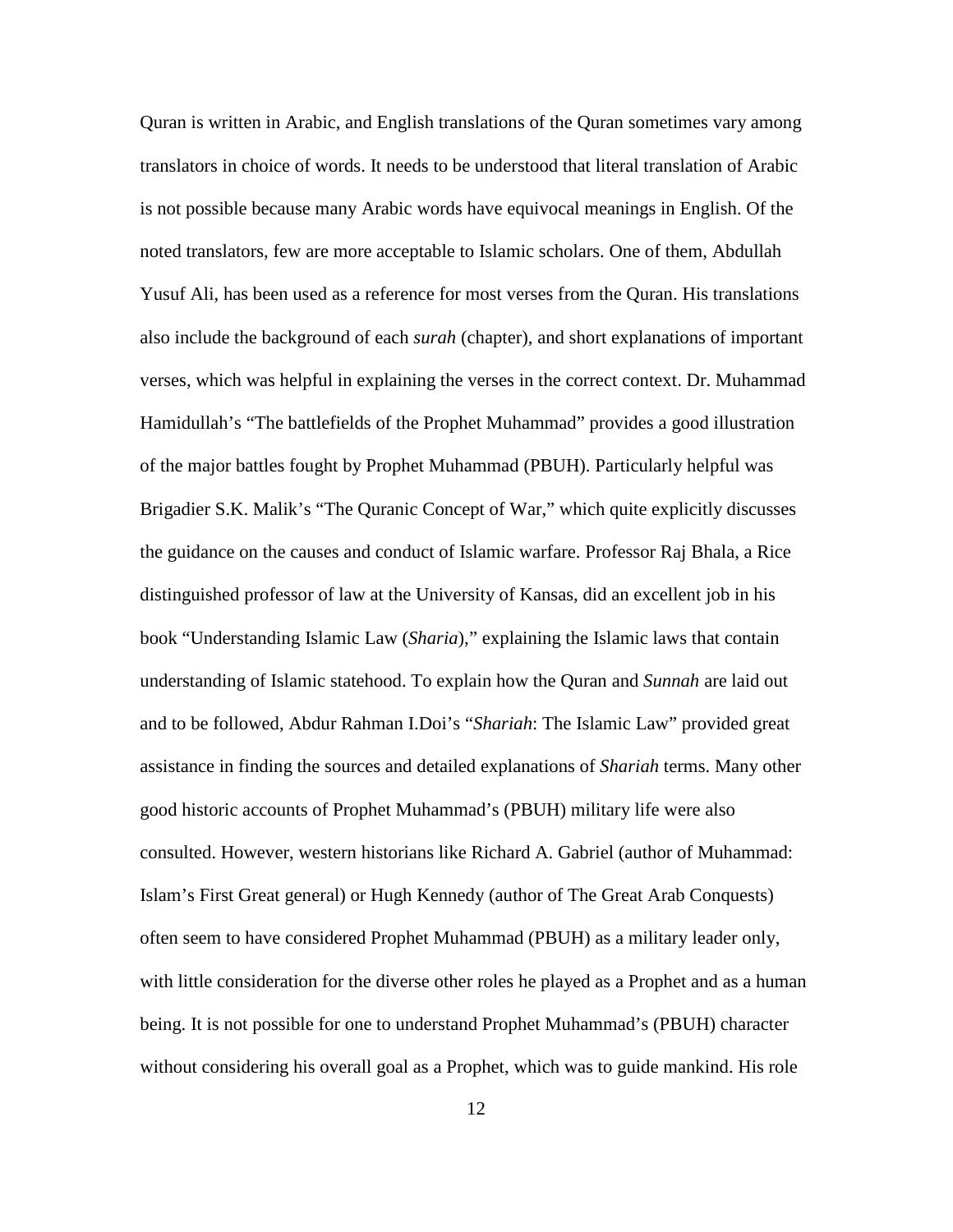as a military leader did not free him from the other roles he played. And most importantly, as explained in chapter 3, war was not his tool to spread Islam. In his lifetime, Islam was not spread by the sword, but protected by sword. Because of this difference in mindset, facts and opinions are carefully sifted while using Western historians' texts on Prophet Muhammad's (PBUH) life, and only facts have been used.

Reference sources about Al Qaeda are in abundance. However, since this thesis attempts to identify Al Qaeda's motive and conduct for war, care has been taken to consult direct words from the Al Qaeda leadership. Norman Cigar's translation of Al Muqrin's "A Practical Course for Guerilla War" and Raymond Ibrahim's "The Al Qaeda Reader" have been particularly helpful to find the declarations and doctrines developed by Al Qaeda leadership in their own words. However, as stated earlier, translations can sometimes change meaning, so one should not focus on the selection of words found in these translated texts of Al Qaeda declarations, rather should try to comprehend the concept only.

<span id="page-20-2"></span><sup>3</sup>Sahih Muslim, Book 1, Number 0001, "The Book of Faith," http://www.iium.edu.my/deed/hadith/muslim/001\_smt.html (accessed May 10, 2012).

<span id="page-20-0"></span><sup>&</sup>lt;u>1</u> <sup>1</sup>A. Guillaume, *The Life of Muhammad* (Karachi, Pakistan: Oxford University Press, 1967), 651.

<span id="page-20-1"></span><sup>2</sup> Richard A. Gabriel, *Muhammad: Islam's First Great General* (Oklahoma: University of Oklahoma Press), xviii-xix.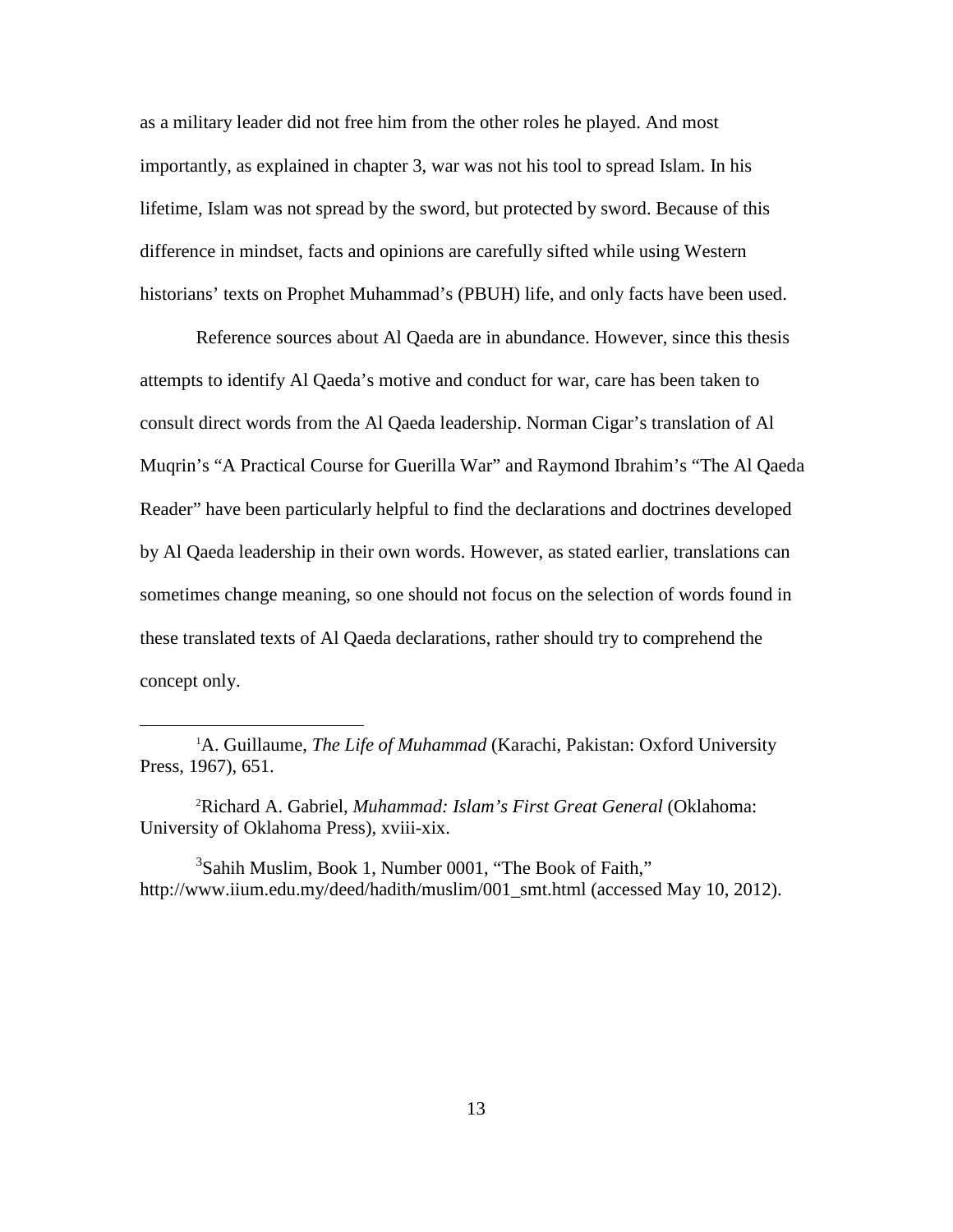#### CHAPTER 2

## WHAT IS A WAY OF WARFARE?

Before trying to define the Islamic way of warfare, it is important to ascertain what the term "way of warfare" actually means. Though it is difficult to identify who coined it first, in recent past the term has been widely used by historians and academics, where they discussed how some particular nations or cultures conducted and perceived warfare at some particular time in the history. Interestingly, the term way of warfare does not have a customary definition. Though there are similarities, every author seems to have used the term in his own way, and used examples to support his arguments that vary in both timeline and perceptions. This varied view of authors apparently leaves wider scope to set the parameters to define "Islamic way of warfare." However, instead of making assumptions, it is important to examine past examples in order to create a common platform based on which a way of warfare can be framed. This chapter provides a critical analysis on how some historians used this term with a view to creating that common framework. Just because there are dissimilarities between the concepts of the authors, a critical examination of the dictionary meanings is also made in order to make it more authentic.

### Dictionary Meaning

The term way of warfare is comprised of two important words, "way" and "warfare," and it is important to critically look at both of these words. The meaning of warfare is easier to define. According to Cambridge Advanced Learner's Dictionary and Thesaurus, warfare in British English means: "the activity of fighting a war, often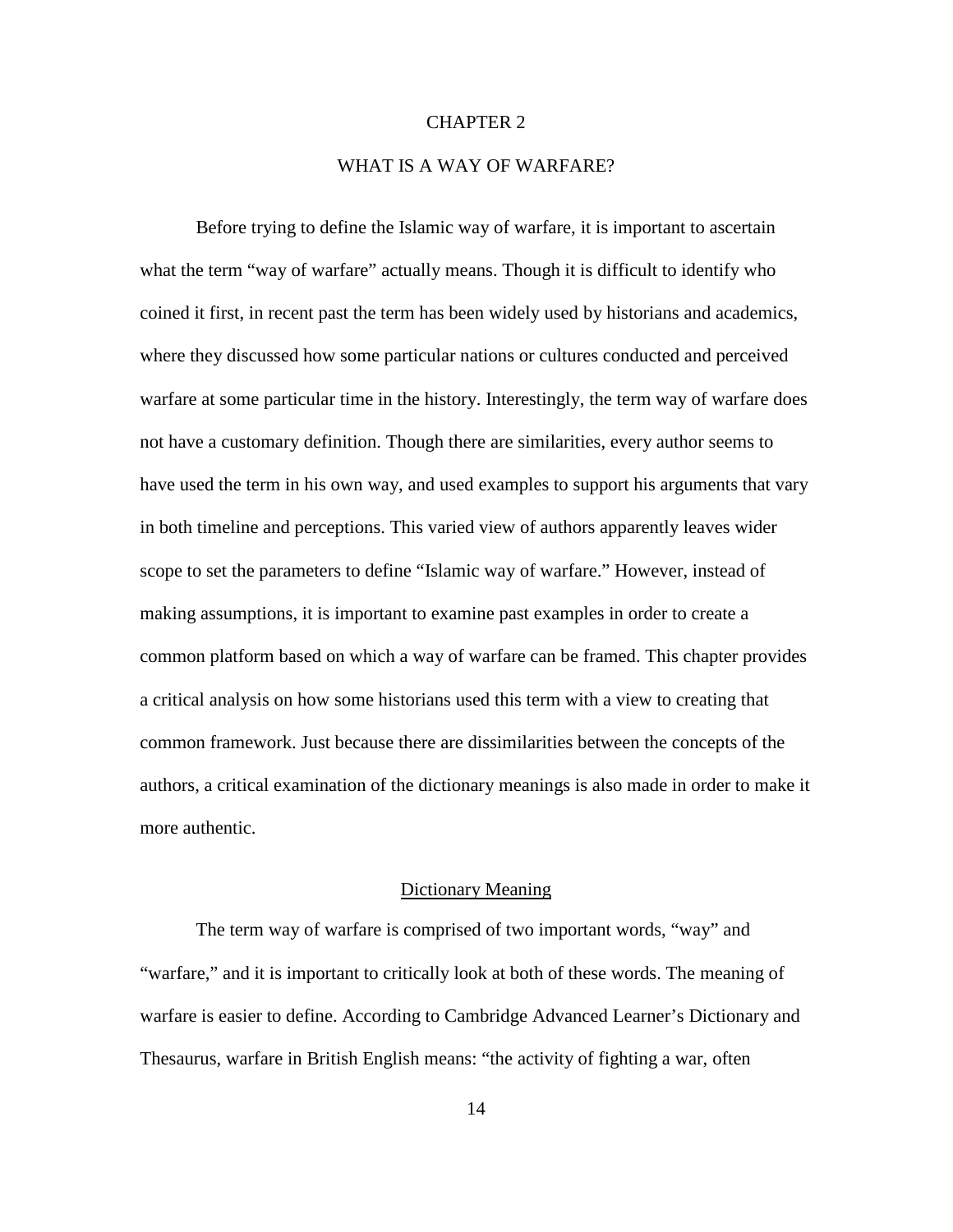including the weapons and methods that are used."[1](#page-29-0) The same word in American English means: "the activity of fighting a war or strongly competing, especially with reference to the type of weapons used or to the way the fighting is done."<sup>[2](#page-29-1)</sup> There are various forms of warfare mentioned in the dictionary, like germ warfare, chemical warfare, psychological warfare etc, which indicates that warfare may not include only fighting between two groups with weapons, otherwise known as combat. It can also mean a strong form of competition between two belligerents that may involve other than lethal means, like the use of chemicals or biological agents. The meaning of warfare in the Oxford Advanced Learner's Dictionary is similar to the one found in the Cambridge's Dictionary, but is expanded to include another definition that says: "the activity of competing in an aggressive way with another group, company, etc.," suggesting conflict between social classes or gangs.<sup>[3](#page-29-2)</sup> Considering all, it can be concluded that while the most common form of warfare means actively fighting combat, it may also mean strong competition between two rivals that may include lethal or nonlethal actions. Historical examples can be found from the Cold War, where no physical combat took place, but still it has a place in history as a long lasting war.

While warfare has a relatively simpler meaning, the word way is comparatively more complex as it has multiple meanings according to its usage. According to Cambridge dictionary, it has ten different connotations;  $4$  but the ones that acceptably connect to warfare are possibility,<sup>[5](#page-29-4)</sup> manner,<sup>[6](#page-29-5)</sup> method,<sup>[7](#page-29-6)</sup> and want.<sup>[8](#page-29-7)</sup> Analyzing their explanations, it can be derived that way of warfare may mean either how belligerents physically fought the war (way as method), or how belligerents perceived war (way as manner), or how belligerents chose or wanted to fight war (way as possibility or want).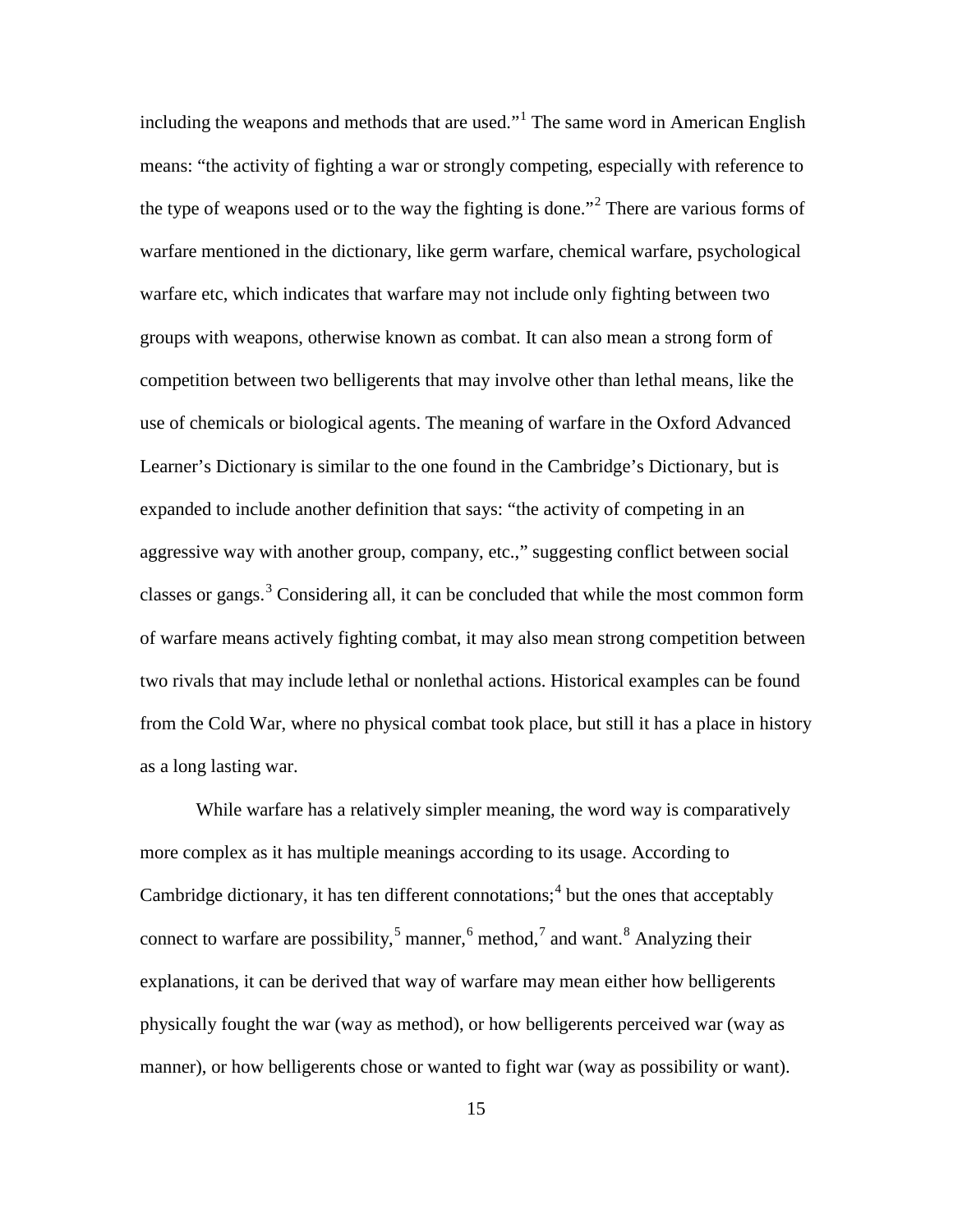The concepts of historians that used the term way of warfare also support this conclusion. Geoffrey Parker, while discussing the Western way of war, meant both method and choice. While he focused on methods like discipline and the use of technology, he also included how military leaders chose to maintain continuity by learning from historical examples, and to finance the huge cost of war, especially to support the technological changes.<sup>[9](#page-29-8)</sup> Victor David Hanson and Robert M. Citino took an almost similar view about the Western and German way of warfare respectively.

#### Perspective from Usage

While dictionary meanings provide a basic understanding of what a way of warfare may mean, it would not be complete without examining how historians viewed this term, and what parameters they used to validate their arguments. It is important to understand the parameters because then it will be easier to know where and what to look at. The variables that set the parameters for this study are focus areas, timeline, and geographical and ethnical entity. Focus area means whether the authors focused on physical means like method of fighting and supporting the combat, or conceptual means like doctrine, perception and attitude. Timeline means the period in history looked at, and of the duration. Finally, geographical and ethnical entity means what geographical area the examples should encompass. Is it enough to discuss one nation, or should it involve multi-nations? Are all the wars within that geographical area relevant?

#### Perception and Focus Areas

Talking about how different authors perceived a way of warfare, there are significant differences in their focus areas. Parker took a very broad view about the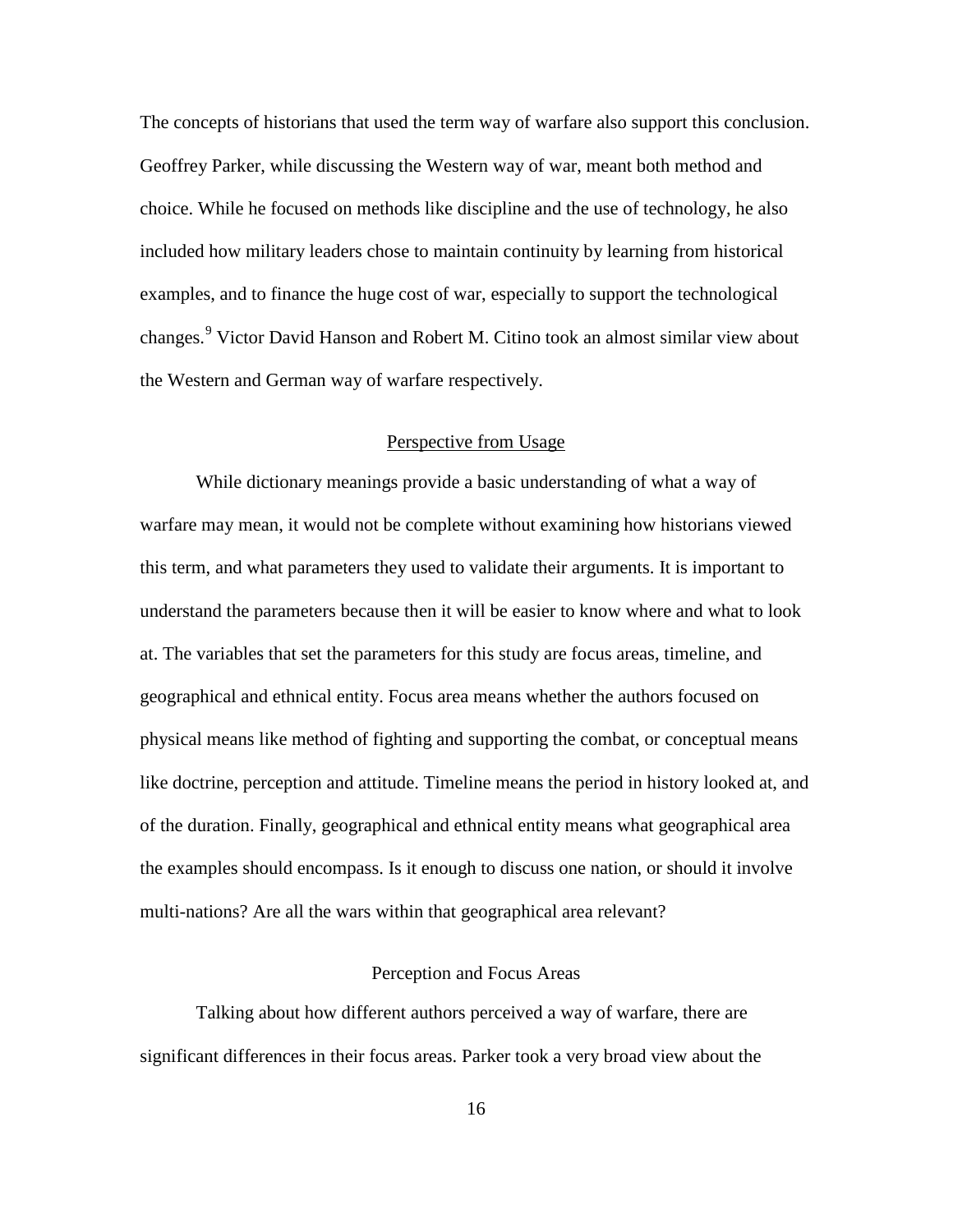western way of warfare. He focused mostly on strategic and operational level concepts, and not much on the tactical details of how the belligerents actually fought battles. He argued how western countries continuously pursued to use and develop technology in fighting their wars, and how they imposed discipline; both of these can be categorized as methods. However, he also focused on manners like how the western countries chose to finance their wars even at the cost of risking their national economies, how they opted to maintain continuity by adopting lessons learned from previous wars, and how they repeatedly chose to use military means to dominate the world.<sup>[10](#page-29-9)</sup> In contrast to Parker, Citino not only switched between strategic and tactical levels, but also maintained similarity by focusing on both methods and manners. He concluded that the commonalities in the German way of warfare were massing overwhelming force at the decisive point, quicker offensive actions, and allowance of independence to subordinate commanders to make tactical decisions based on situation. Additionally, he highlighted how Germans repeatedly chose to act as aggressors, and how they always gave equal importance to military leaders, theoreticians and philosophers in developing their doctrine. $^{11}$  $^{11}$  $^{11}$ 

In contrast, Baxter looked towards the Soviet way of warfare from a more philosophical viewpoint. He did not talk directly about physical methods of fighting, but the philosophies that drove those methods. According to him, the Soviets accepted heavy casualties on their sides in order to cause enemy casualties, and gave priority to lethality over durability while manufacturing combat munitions. To make up their logistical shortfall, Soviet leaders did not find it ethically wrong to rely on captured or locals stocks. Describing how Soviets perceived warfare, Baxter highlighted their emphasis on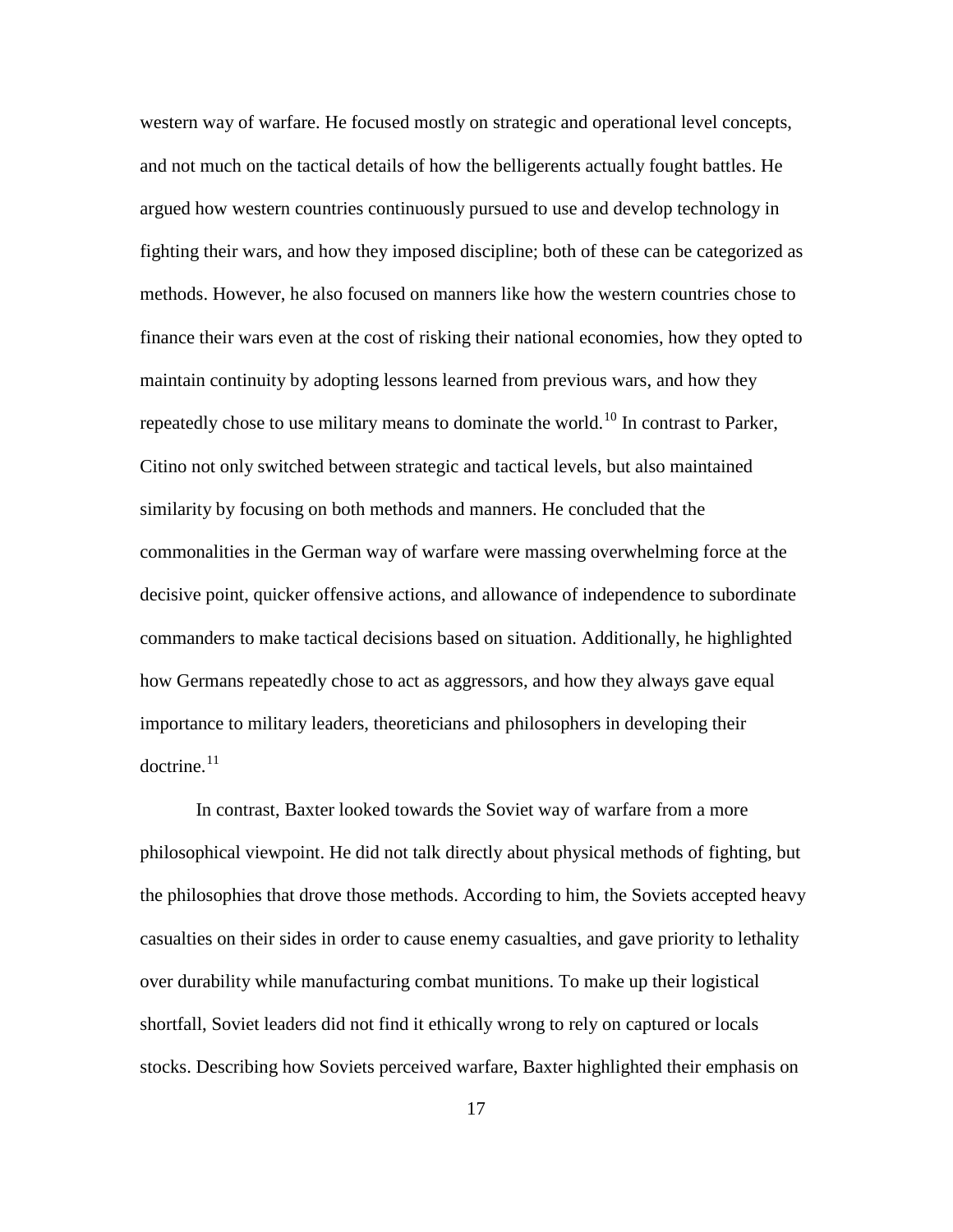quantity over quality of soldiers, focus on destruction of the enemy force over possession of terrain, and always recognizing the influence of national policy and laws of war (*Sovetskaia Voennaia entsiklopediia)* on warfare.[12](#page-29-11)

It is apparent that in order to draw evidences to determine a way of warfare, there is no limitation on the level of warfare; it can range all the way from strategic to tactical level. Examples show that definitions can focus on either choice, perception, method or a desire about how battles were fought. The only conclusion that can be drawn from the examples is that whatever examples are chosen, they have to indicate a pattern or consistency over a period in the history.

#### Timeline

Then next question to look at is: What length of time do the historical evidences have to encompass? In terms of timeline, the authors have a great amount of difference between them. Geoffrey Parker used examples ranging from Greek civilization (400 BC) to the modern days of twentieth and twenty first century.<sup>[13](#page-29-12)</sup> Victor David Hanson and John Keegan followed Parker closely in terms of timeline, though they used different wars as examples from within the same period.<sup>[14](#page-29-13)</sup> Robert M Citino used a much shorter time span in defining the German way of war. His examples stretched from 1656 to World War II, a time limit that he viewed as appropriately resembled the uniqueness of German culture and their way of fighting war. He argued that though Germans also fought wars before 1656, those did not have the similitude in pattern that he found in the later wars.<sup>[15](#page-29-14)</sup> William P Baxter, while defining Soviet way of warfare, focused on a much lesser time span than Citino, covering only the twentieth century, more precisely the post-World War II era. Interestingly, unlike other authors, Baxter did not try to find a pattern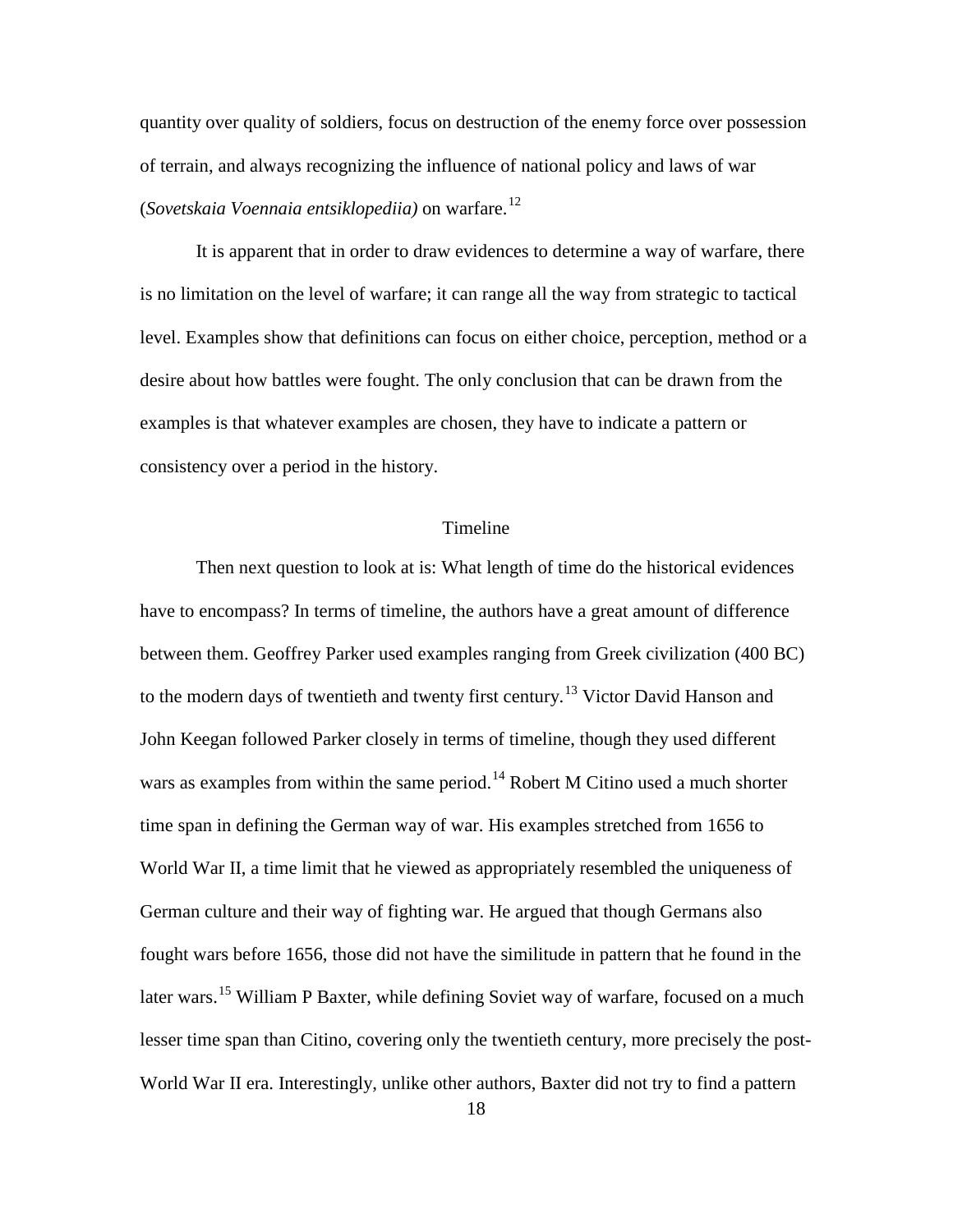in the Soviet's way of warfare over a long period of time, rather he focused on the methods and perceptions at one point in the historic timeline.

So, what should be an appropriate timeline to define a way of warfare? From the examples mentioned above, it is evident that there is no such time limit. It depends on the author's perception about the way of warfare. If pattern or consistency is the focus, it may include a longer time period, usually few decades or centuries. If method is the focus, like Baxter, it could be just a few years or decades. Should it include all the battles within that time frame? Surely, it does not have to. The authors did not select all the wars within their focused historical period, but chose a few that strongly reflected the characteristics they brought out.

#### Geographical and Ethnical Entity

The historians also varied in terms of geographical areas in which they focused their examples. Baxter used the most specific and simpler concept; he remained confined to the geographical boundary of the former Soviet Union. It was easy for him, as his approach was very focused and narrowed down to a specific period. Citino also maintained relatively narrow focus by concentrating on contemporary Germany. However, it can be argued that, because the map of Germany changed number of times over the time-period that he covered, it might be appropriate to exclude those other areas that used to be part of the German Empire or German confederation before. Citino accepted this as a weakness of his book, and argued that the way Prussians or later Germans conducted their warfare was much more dominant on the peripheral states, that they remained insignificant.<sup>[16](#page-29-15)</sup>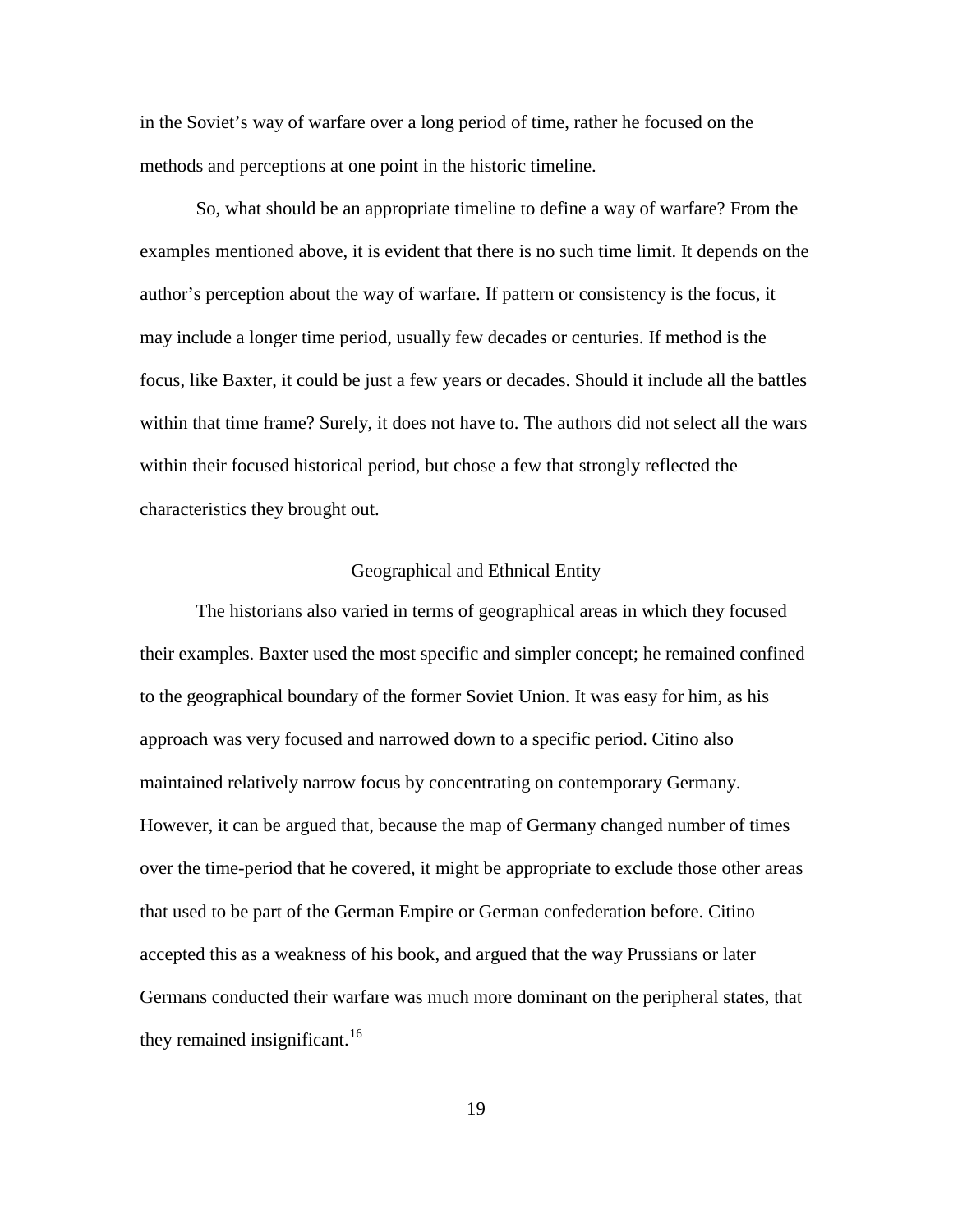Similar to the timeframe, Parker, Hanson and Keegan also covered a wider range of geographical areas from which to draw their examples. Their examples encompassed the European and North American continents, more precisely the dominant nations of these two continents like ancient Greece, medieval Rome, and modern France, Britain, Germany and USA. However, their examples did not include many other battles that were fought in these areas, like the American Indian war fought by the Native Americans, the Peninsular war fought by Spanish guerillas, or the IRA insurgency in Northern Ireland. Seemingly, they excluded those examples considering that these minority groups did not resemble the "Western" culture. This is an important finding, because it shows that the way of warfare, when symbolizing a cultural entity, cannot be bounded by geographical areas. Only the nation or people that correctly represent the culture or ideology can be used as examples in order to make it more relevant.

#### Parameters of Islamic Way of Warfare

Finding a wide range of varieties in how different authors perceived and focused their study on a particular way of warfare, it is now important to relate this study to set the parameters for the Islamic way of warfare. The word Islamic or Islam, neither represents a nation or state like the Soviets of Germans, nor is it a culture like Western. It is a religion, which has both fundamental laws, and common practices derived from those fundamental laws. An Islamic way of warfare should encompass both these facets in order to make a comprehensive and authentic meaning. The sources of laws in Islam are very specific; it is the Quran (words of Allah) and *hadith* (sayings and practices of Prophet Muhammad PBUH). However, the problem lies with finding the best practices. Can all practices of Muslims (followers of Islam) be termed as Islamic? Following the

20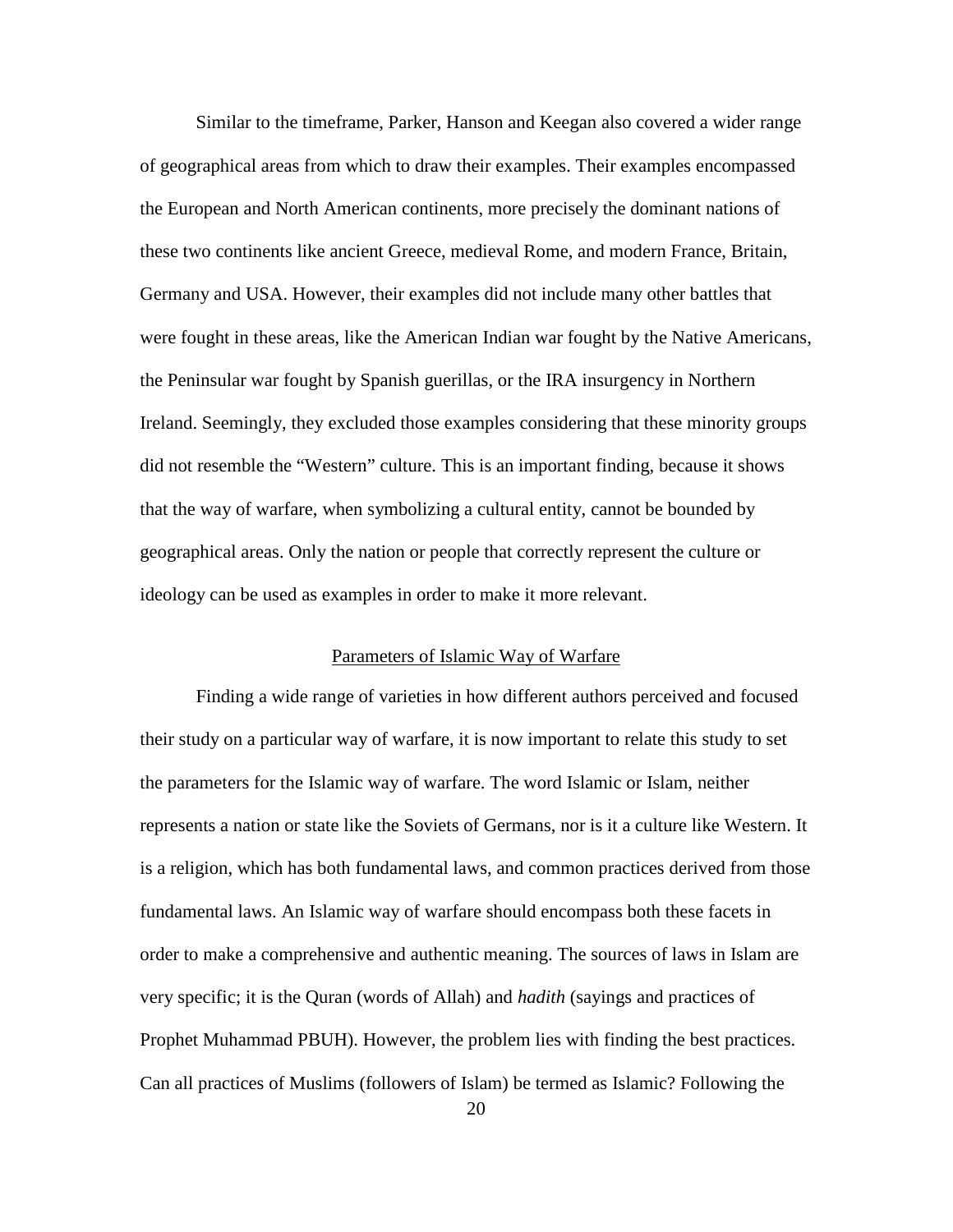way Parker and other like-minded authors excluded the examples of Spanish guerillas, Native Americans or IRA, the logical deduction is that all actions of Muslims should not be termed as Islamic if they do not conform to the basic laws of Islam.

This deduction leads to the next question: Where to look to find proper Islamic practices of warfare? Relating to the findings of this chapter, this question can be redefined as, in which geographic area and at what time frame in the history can we find the proper Islamic practices of warfare? As discussed in the chapter 1, Islam was at its purest form during the lifetime of Prophet Muhammad (PBUH) and the first four caliphates (*Khulafa-i-raashideen*), because they had the scope to supervise and guide all matters according to the firsthand knowledge of Quran and *hadith*. As Islam spread outside their influence, many practices of Muslims were influenced by factors like local cultures or the influence of colonial rulers. Thus, to answer the question of where to look, it can logically be derived that the timeframe of Prophet Muhammad (PBUH) and the geographical boundary of the Islamic states of his time provide us the best context to find best practices for the Islamic way of warfare. This approach does not differ from the approach used by the historians as noted in this study, as all of them took similar approach of carefully sifting through the historical examples, and then focused on the ones that they perceived appropriate.

The next step is to select the appropriate level and focus areas. At the time of Prophet Muhammad (PBUH), the strategic and tactical levels of war were not separate concepts like today, as he himself performed the dual roles of state leader and military commander. Following historians' examples, focus areas can vary between how the Muslim armies physically fought their war (method), and how they perceived war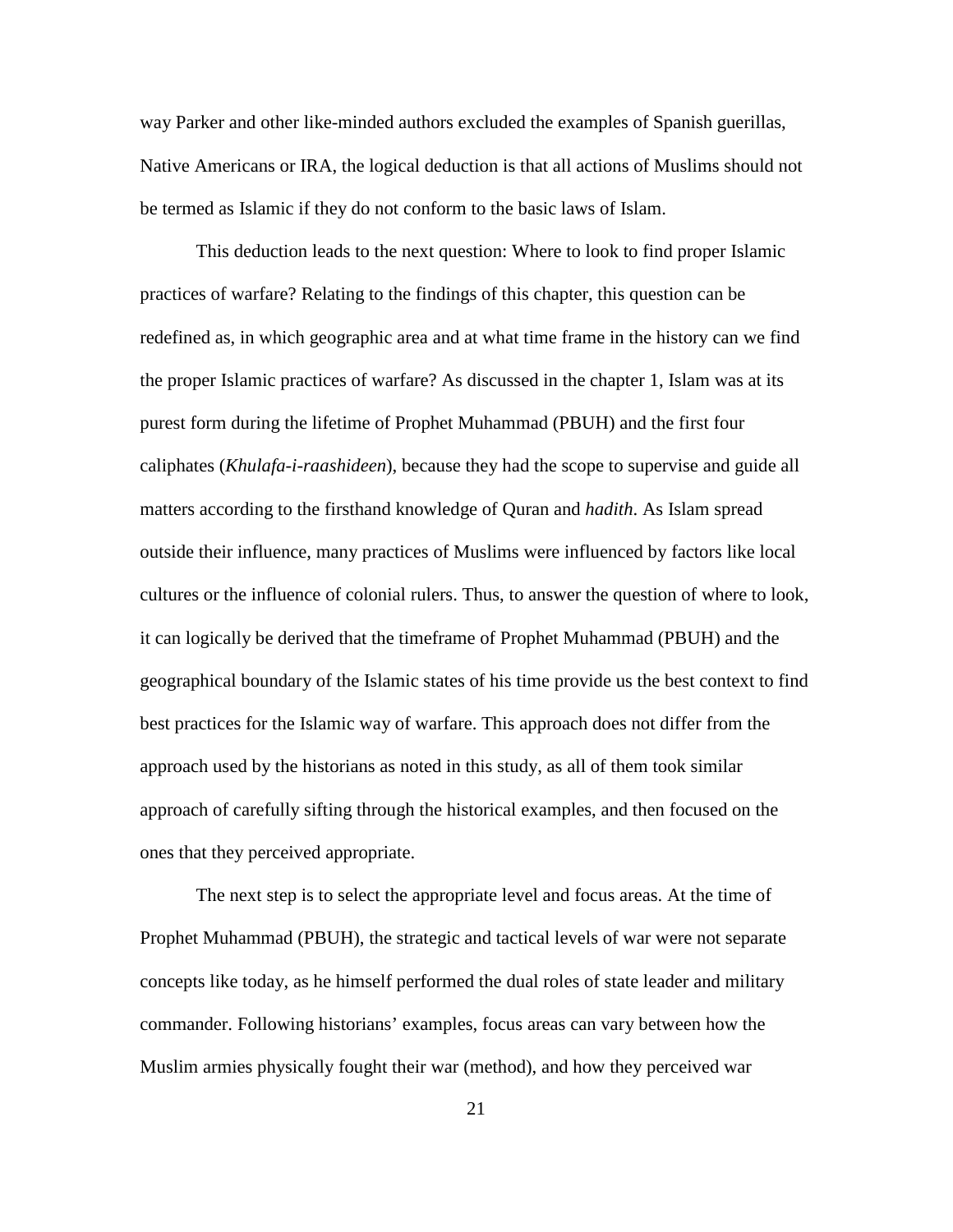<span id="page-29-14"></span><span id="page-29-13"></span><span id="page-29-12"></span><span id="page-29-11"></span>(manner). The method may vary between physical combat using lethal weapons to nonlethal means such as diplomacy or deception, as both can form part of warfare. In the point of perception, the early Muslims mostly drew their ideology from the teachings of the Quran, so a comprehensive study on Quranic laws and guidance on warfare is necessary. A study of Quran is not complete without considering how the Prophet Muhammad (PBUH) practically applied those laws in his warfare. So, due care has to be given to understand the Quranic laws by combining them with the words and practices of Prophet Muhammad (PBUH).

 $\mathrm{^{2}Ibid.}$ 

<span id="page-29-2"></span><span id="page-29-1"></span><sup>3</sup>Oxford Advanced Learner's Dictionary, "Warfare," http://oald8.oxford learnersdictionaries.com/dictionary/warfare (accessed December 5, 2011).

<span id="page-29-3"></span>4 Cambridge Dictionaries Online, "Way," http://dictionary.cambridge.org/ search/british/?q=way (accessed December 5, 2011).

<span id="page-29-4"></span><sup>5</sup>Way (Possibility): A particular choice, opinion, belief or action, especially from among several possibilities.

<span id="page-29-6"></span><span id="page-29-5"></span> ${}^{6}$ Way (Manner): The manner in which someone behaves or thinks, or in which something happens.

 $7$ Way (Method): An action that can produce the result you want; a method.

<sup>8</sup>Way (Want): If someone gets or has their way, what they want happens.

<span id="page-29-8"></span><span id="page-29-7"></span>9 Geoffrey Parker, *Cambridge Illustrated History of Warfare* (New York: Cambridge University Press, 2009), 2-9.

 $10$ Ibid.

<span id="page-29-10"></span><span id="page-29-9"></span><sup>11</sup>Robert M. Citino, *The German Way of War* (Lawrence, KS: University Press of Kansas, 2005), 306-312.

<span id="page-29-15"></span><span id="page-29-0"></span><sup>&</sup>lt;u>1</u> Cambridge Dictionaries Online, "Warfare," http://dictionary.cambridge.org/ dictionary/british/warfare?q=warfare (accessed December 5, 2011).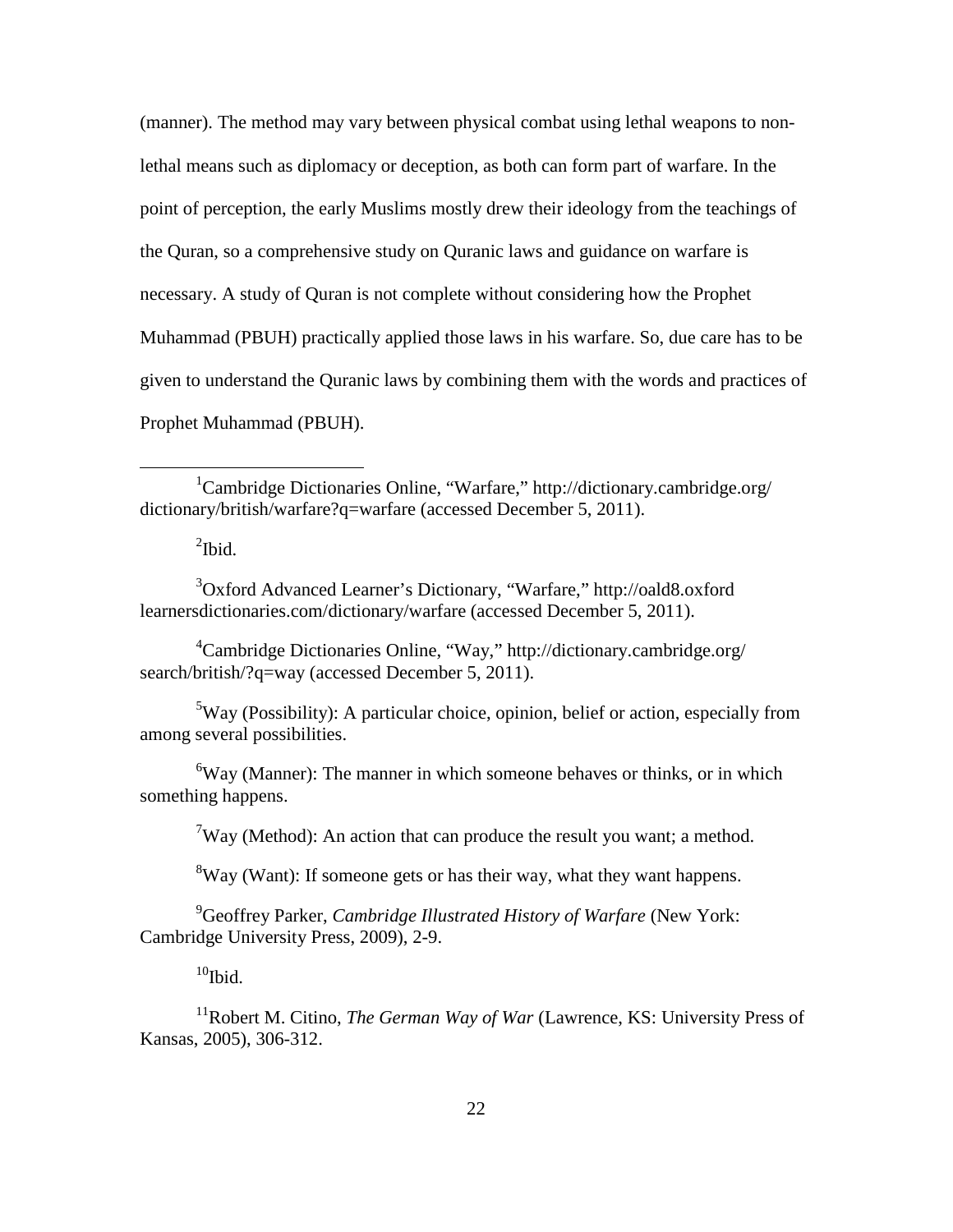12William P. Baxter, *The Soviet Way of Warfare* (California: Brassey's Defence Publishers, 1986), 1-37.

13Parker, *Cambridge Illustrated History of Warfare*.

<sup>14</sup>Victor Davis Hansen, *Carnage and Culture* (New York: Doubleday, 2001); John Keegan, *A History of Warfare*: (New York: Vintage Books, 1994).

15Citino, *The German Way of War*, 1-2.

<sup>16</sup>Ibid., Preface xiii.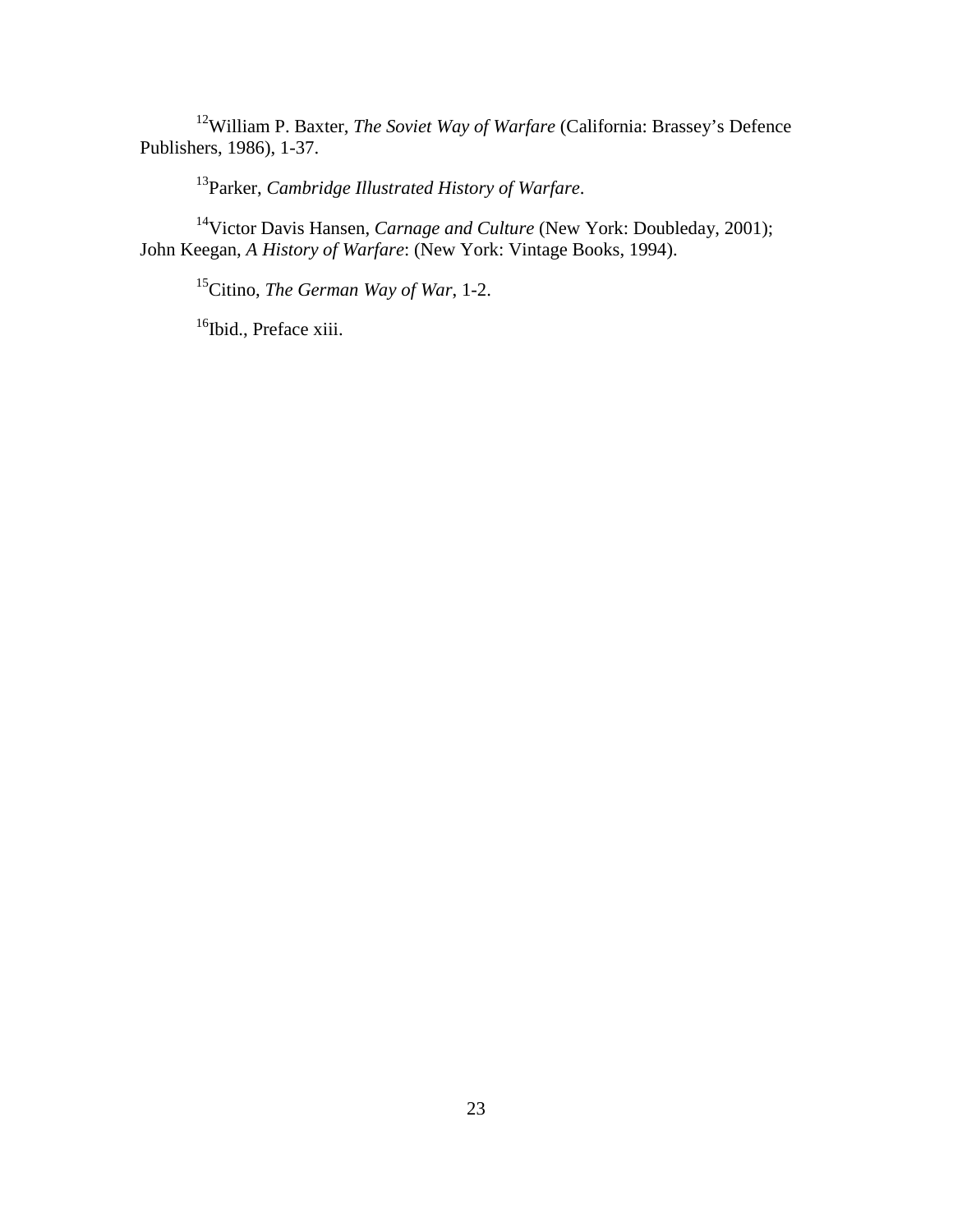### CHAPTER 3

#### GUIDANCE ON WARFARE FROM QURAN AND SUNNAH

The Quran is the basic and divine book of guidance to all Muslims. Muslims believe that, through the Quran, Allah has provided His guidelines to mankind in all aspects of life. Therefore, no Islamic ideology can be considered complete or authentic without having direct reference from the Quran. However, one needs to be careful before deriving lessons from the Quran. According to Verse 7 of Surah Al-Imran,<sup>[1](#page-49-0)</sup> Quranic verses are of two categories: The *Muhkamat* (clear, direct, fundamental) verses, and the *Mutashabihat* (figurative, metaphorical, allegorical) verses. While it may be relatively easy for a layman to understand the *Muhkamat* verses by reading the Quranic texts along with their translations or explanations (*tafseer*), understanding *Mutashabihat* verses is considered beyond the capability of human knowledge and is believed to be known by Allah only. *Muhkamat* verses are further divided into four subcategories: verses that teach mankind the remembrance of gifts of Allah; verses that teach mankind through the remembrance of various happenings, incidents etc; verses that teach mankind through the remembrance of death and eschatology; and verses that teach mankind the injunctions of the Quran. Verses that provide guideline on warfare are part of the fourth category (injuctions) of *Muhkamat*s. These verses are considered as concise-cum-detailed injunctions, as the commandments are mentioned very briefly in the Quran, and details have to be derived from the *hadith*, the *Sunnah* and if necessary from the *Ijtihaad. [2](#page-49-1)* Verbatim meaning of these verses often does not make the concept clear and complete without understanding its context.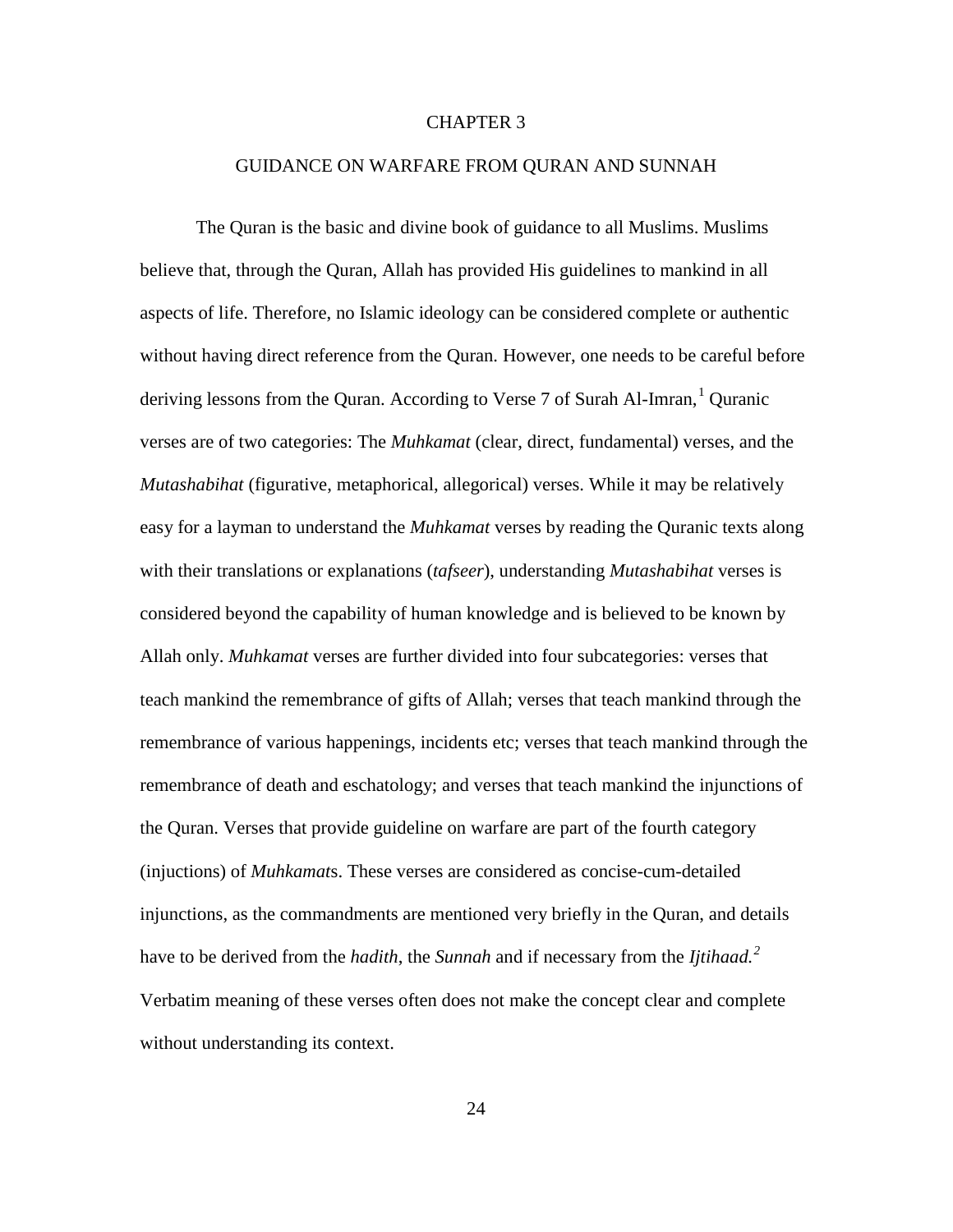Quranic guidelines about warfare can be broadly categorized in to two types. The first type provides the reasons for which Muslims are allowed to wage war. In other words, these guidelines set the fundamental conditions based on which a war can be called a "Just war" according to Islamic standard. The second types of guidelines are focused on conduct during the war. These guidelines vary in magnitude from major issues like setting the objectives of war to other issues like disposal of the spoils of war. However, no specific guidelines exist on any tactical methods of fighting. The verses that contain guidance are not found in one chapter; rather they are spread throughout the Quran in different chapters. This is because the verses that contain guidance were revealed to the Prophet Muhammad (PBUH) according to the needs of time. For example, the verses on spoils of war came after the Battle of *Badr*, when distribution of spoils became an issue. $3$ 

The way the guidelines on warfare are laid out in the Quran is no different from the core concept of Islam, which says that an action qualifies to be a just action when both intent of the person committing that act and the method of doing it are just according to the Quran and the *Sunnah*. This can be well understood from the saying of the Prophet Muhammad (PBUH) as mentioned in *Sahih Bukhari*:

Narrated by Al-Ahnaf bin Qais, . . . I have heard Allah's Apostle saying, "When two Muslims fight (meet) each other with their swords, both the murderer as well as the murdered will go to the Hell-fire." I said, "O Allah's Apostle! It is all right for the murderer but what about the murdered one?" Allah's Apostle replied, "He surely had the intention to kill his companion."<sup>[4](#page-50-1)</sup>

While this *hadith* clarifies the importance of intention, the importance of correct deed is emphasized in another *hadith* from *Sahih Muslim* and *Sahih Tirmidhi*:

The Prophet Muhammad (PBUH) said, "A man travels far, unkempt and duststained (for hajj, umrah, or the like), raising his hands to the sky (and saying), "O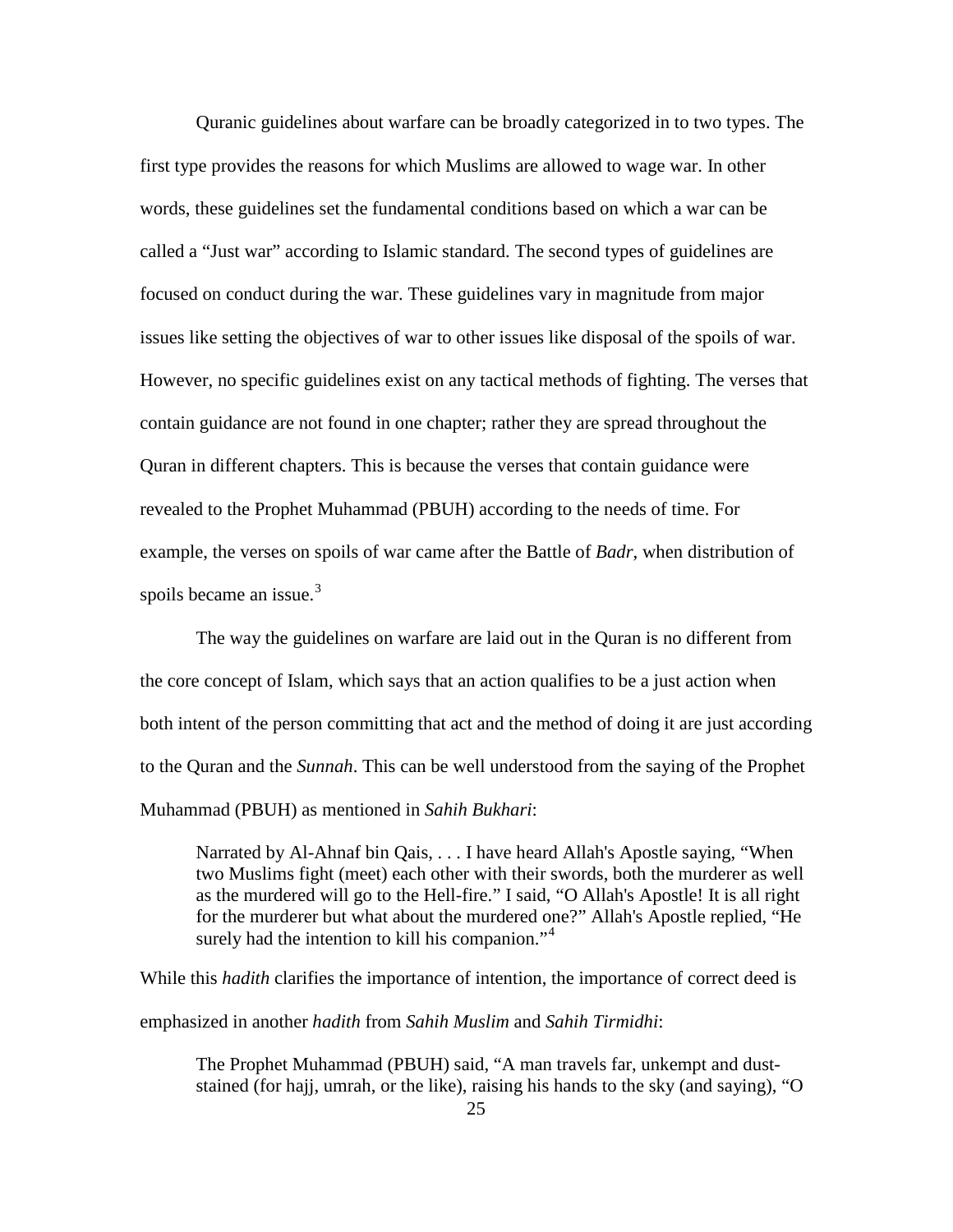Lord! O Lord!" while eating what was haram (prohibited), drinking what was haram, wearing what was haram, and nourishing himself through haram means. How then could his prayers be accepted?"<sup>[5](#page-51-0)</sup>

Both of these *hadiths* confirm the concept that if either the intent or the method fails to meet the Islamic standard according to those two sources, usually the act is not considered to be an authentic Islamic action.

The next primary authentic source of Islamic guidance after the Quran is the *Sunnah*, the words and practices of Prophet Muhammad (PBUH). It is considered as the second best explanation of the Quranic verses. Allah confirms this authority of Prophet Muhammad (PBUH) in several verses of the Quran, as in verse 44 of *Surah An-Nahl*: "And we have sent down unto thee (also) the message; that thou mayest explain clearly to men what is sent for them, and that they may give thought."<sup>[6](#page-51-1)</sup> Because all verses of the Quran do not explain injunctions in detail, Prophet Muhammad's (PBUH) way of life provides a good scope to understand what those Quranic injunctions mean in practical life, and how they should be practiced. Therefore, the way he conducted battles and instructed others to follow in his last ten years of life (624-633 AD) remains an authentic source of deriving lessons to identify an Islamic way of warfare.

#### Causes for a Just Islamic War

The "cause" is the most significant factor that qualifies a war waged by Muslims as an Islamic or Just war. In the Quran, Allah specifically mentioned that Muslims should only fight for the "Cause of Allah." This concept of relating the cause with Allah's divine decrees is the same as with all other guidelines given in Islam. Intent behind committing an action is the foremost condition that determines whether an action is just or unjust in the eyes of Allah. An action loses its merit to be credited as a just action when the actor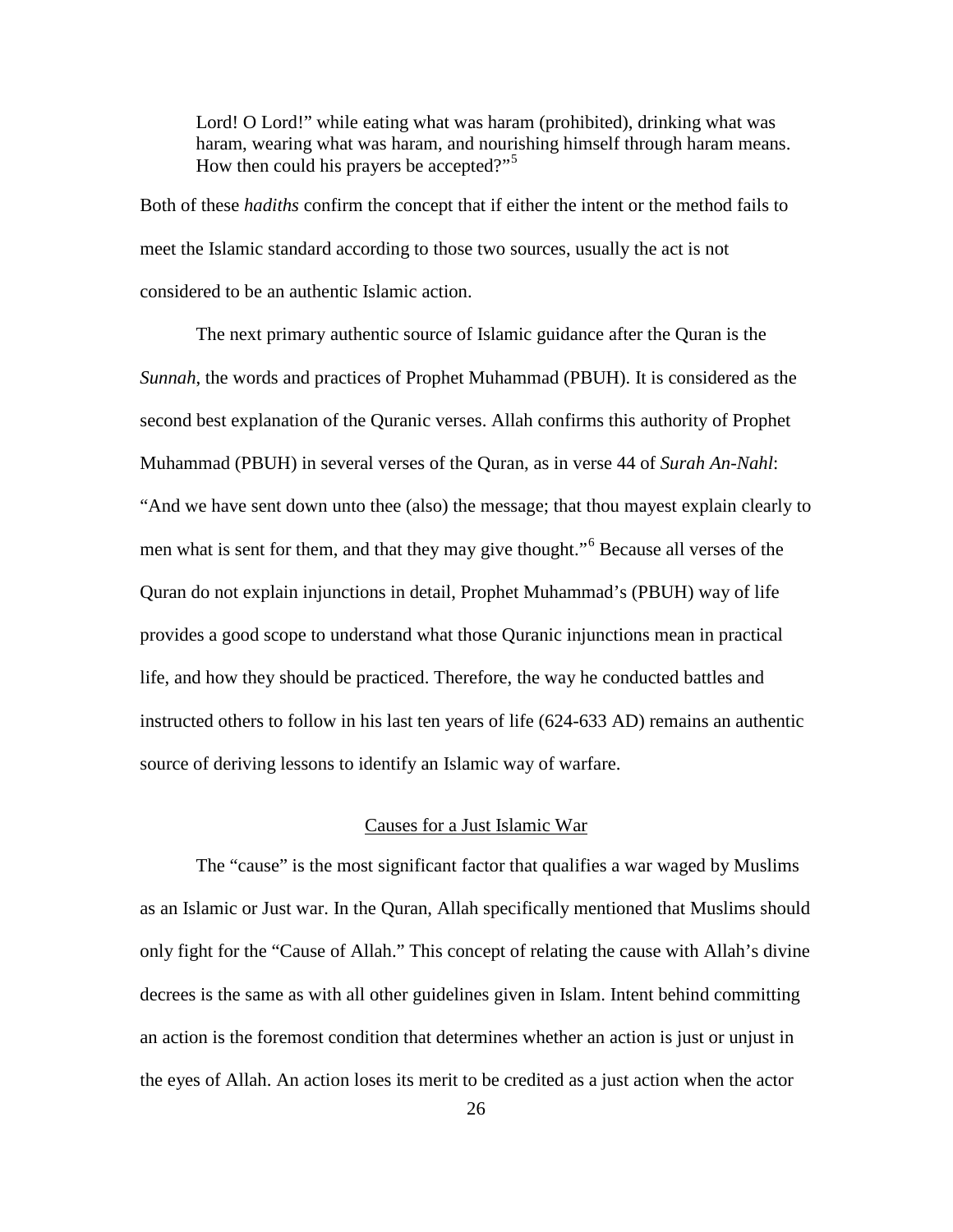does not place his belief in Allah, or has an intent other than satisfying Allah. Allah mentions it in verse 11 of *Surah Az-Zumar* in the Quran: "Say, (O Muhammad), verily I am commanded to worship Allah by obeying Him and doing religious deeds sincerely for His sake only."[7](#page-52-0) Also from *Sahih Bukhari*, [8](#page-52-1) it is narrated on the authority of Umar ibn al-Khattab (The second Caliph of Islam), who said:

I heard Allah's Apostle saying, "The reward of deeds depends upon the intentions and every person will get the reward according to what he has intended. (Speaking about migration of early Muslims from Mecca to Medina as an example) So whoever emigrated for worldly benefits or for a woman to marry, his emigration was for what he emigrated for."<sup>[9](#page-52-2)</sup>

When applied to warfare, similar rules apply to qualify it as unjust or just. However, in warfare, the rule is more stringent. Allah has not left it to the Muslims to assume or interpret in their own terms about what could be the accepted as cause of Allah. Through several verses, Allah clearly indicated the criteria for authentic causes for war. Binding these verses along with the context of when these verses were revealed, one can understand the right causes for waging war.

According to Quranic guidelines and *Sunnah*, an Islamic war can be waged for three different reasons. These are: to defend against physical attack by an enemy force, to protect the right of practicing Islam, and to protect oppressed people elsewhere. First, Muslims can fight to defend themselves when they are attacked by an enemy force, irrespective of what the motive is. Allah authorizes Muslims to such action by stating in verses 12-14 of *Surah Taubah*:

Will you not fight a people who have violated their oaths, and intended to expel the Messenger while they did attack you first? Do you fear them? Allah has more right that you should fear Him if you are believers. Fight against them so that Allah will punish them by your hands and disgrace them and give you victory over them and heal the breasts of a believing people.<sup>[10](#page-52-3)</sup>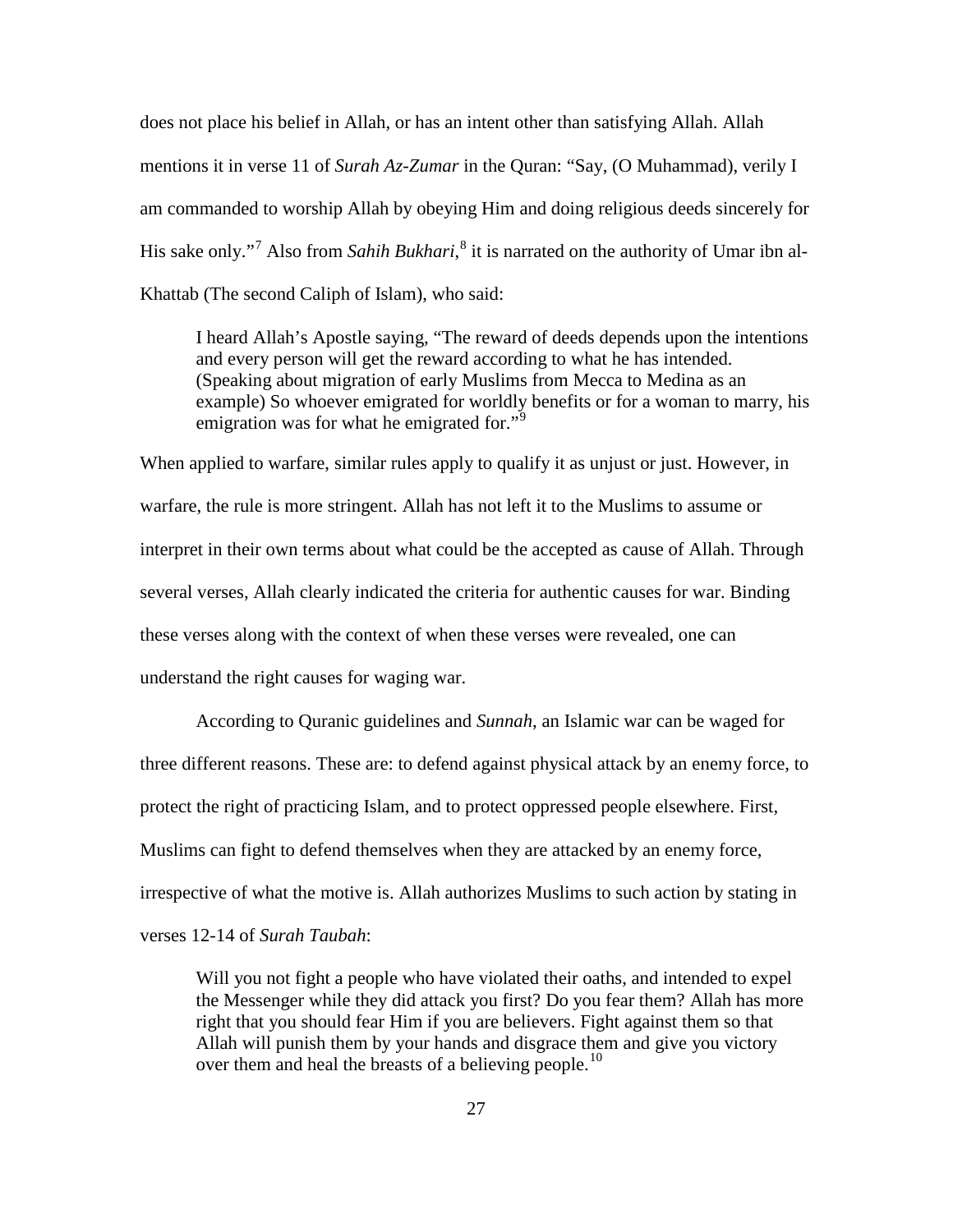This verse not only gives Muslims the right to retaliate, but also gives an important message to Muslims that their priority should always be with satisfying Allah. Muslims should never prioritize their own benefits on the top of what Allah orders them to do. So, when Muslims are fighting to protect themselves, they are in fact safeguarding the believing people (Muslims), who practice worshipping Allah in the best possible way.

In practice, the early Muslims during Prophet Muhammad's (PBUH) time were attacked physically at numerous occasions. Bilal, a slave, expressed his faith on one Allah and His prophet, which was contrary to his pagan master's belief. For this, he was inhumanely tortured by his master B. Jumah who used to force Bilal to lie on heated sand under scorching sun and put a heavy rock on his chest. B. Makhzum, a pagan Quraiysh, killed Sumayyah bint Khayyat for she refused to abandon Islam. The pagan believers of Quraiysh tribe attacked every clan that contained Muslims, imprisoned them, beat them, deprived them of food and drink for days together, expelled them from their houses and exposed them to the burning heat of desert to seduce them from Islam.<sup>[11](#page-53-0)</sup> The Quraiysh even planned to kill Prophet Muhammad (PBUH) before he made his famous migration (*Hijrah*) to Medina.

It was after these extreme oppressions, that Allah gave permission to Muslims to fight back for the first time. The first verse where Allah authorized the Muslims to fight is found in verse 39 of *Surah Hajj*:

Permission to fight is given to those who are fought against, because they have been wronged; and surely, Allah is Able to give them victory. Those who have been expelled from their homes unjustly only because they said, "our Lord is Allah." $^{12}$  $^{12}$  $^{12}$ 

This highlights the second just cause which is to protect the right of religious practice among the Muslims. The early Muslims were denied of their right to worship at the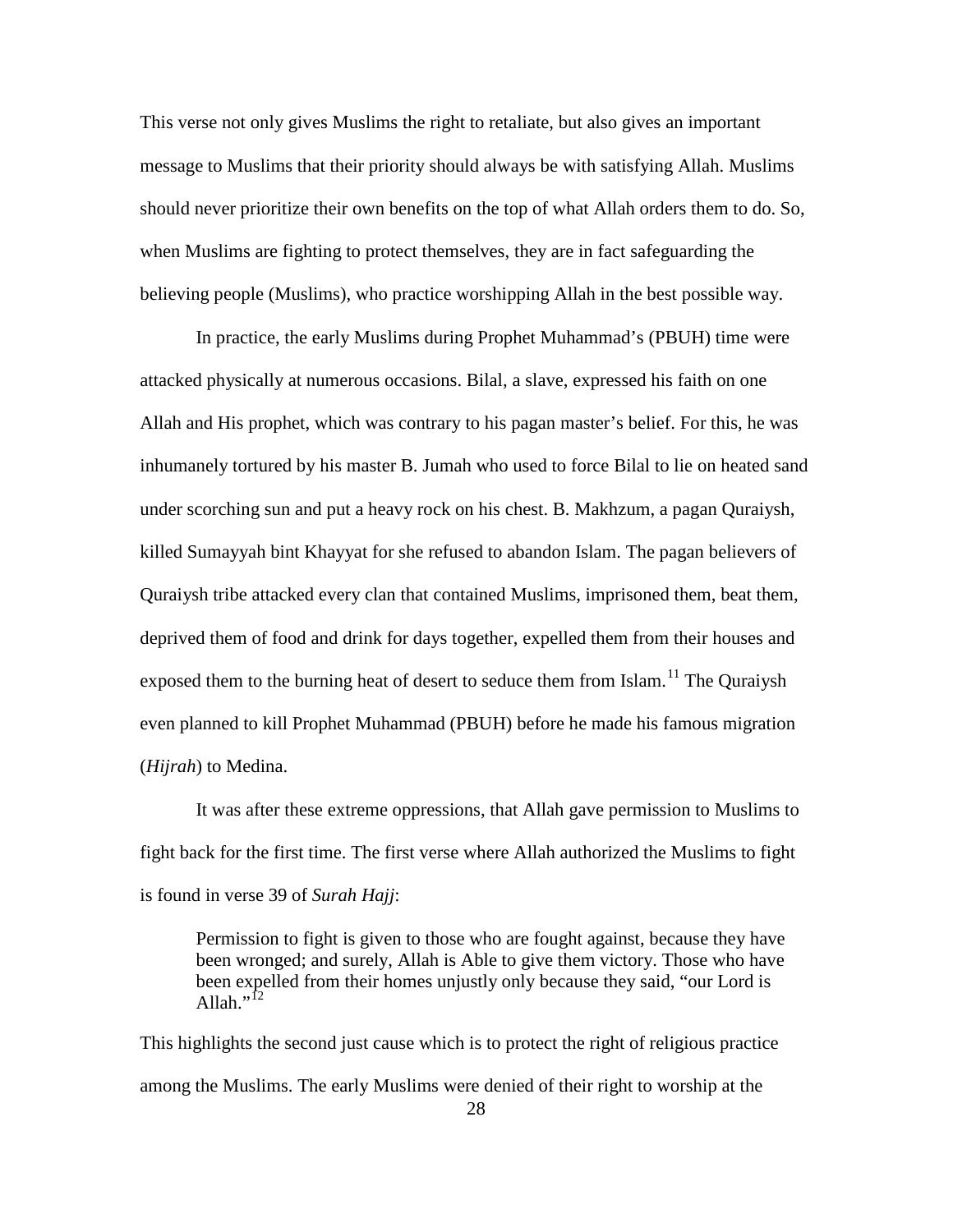K'aba, the holy place for all Muslims. They were barred from practicing their religion individually or in groups. The Quraysh viewed the open practice of monotheistic religion at the K'aba as a threat to their commercial businesses, for they used to earn huge revenue from the pilgrims that travelled to the K'aba every year. At one stage, Muslims were expelled from Mecca. Then Allah gave them permission to fight for reestablishing their right to worship Allah at the K'aba.

The third just cause is to help oppressed Muslims elsewhere who are being either oppressed or deprived of their religious rights. Allah commands the Muslims in the Quran to help the oppressed, which is found from the verse 75 of *Surah An-Nisa:*

And why should ye not fight in the cause of Allah, and of those who, being weak, are ill treated- men, women and children, whose cry is: "Our Lord! Rescue us from this town, whose people are oppressors; and raise for us from Thee one who will protect; and raise for us from thee one who will help!"<sup>[13](#page-54-0)</sup>

This verse was intended for the Muslims, who were left behind in Mecca after the bulk of Muslims migrated to Medina. Because they were still under the influence of non-Muslim Quraysh, they continually faced oppression and deprivation. Besides reestablishing the right of Islamic practice in Mecca, this provided motivation for Prophet Muhammad (PBUH) to reconquer Mecca.

From the text of the Quran and the *Sunnah*, the "Cause of Allah" includes these three causes only, as the fundamental texts do not indicate any other just cause for war. It is important to note that no guidelines exist to wage war to capture lands or resources, to annihilate enemy forces, or to force non-Muslims to convert to Islam. Nor can any others be found from the practices of the Prophet Muhammad (PBUH). From the texts of *Sahih Bukhari*, it is mentioned that a man came to the Prophet (PBUH) and asked, "A man fights for war booty; another fights for fame and a third fights for showing off; which of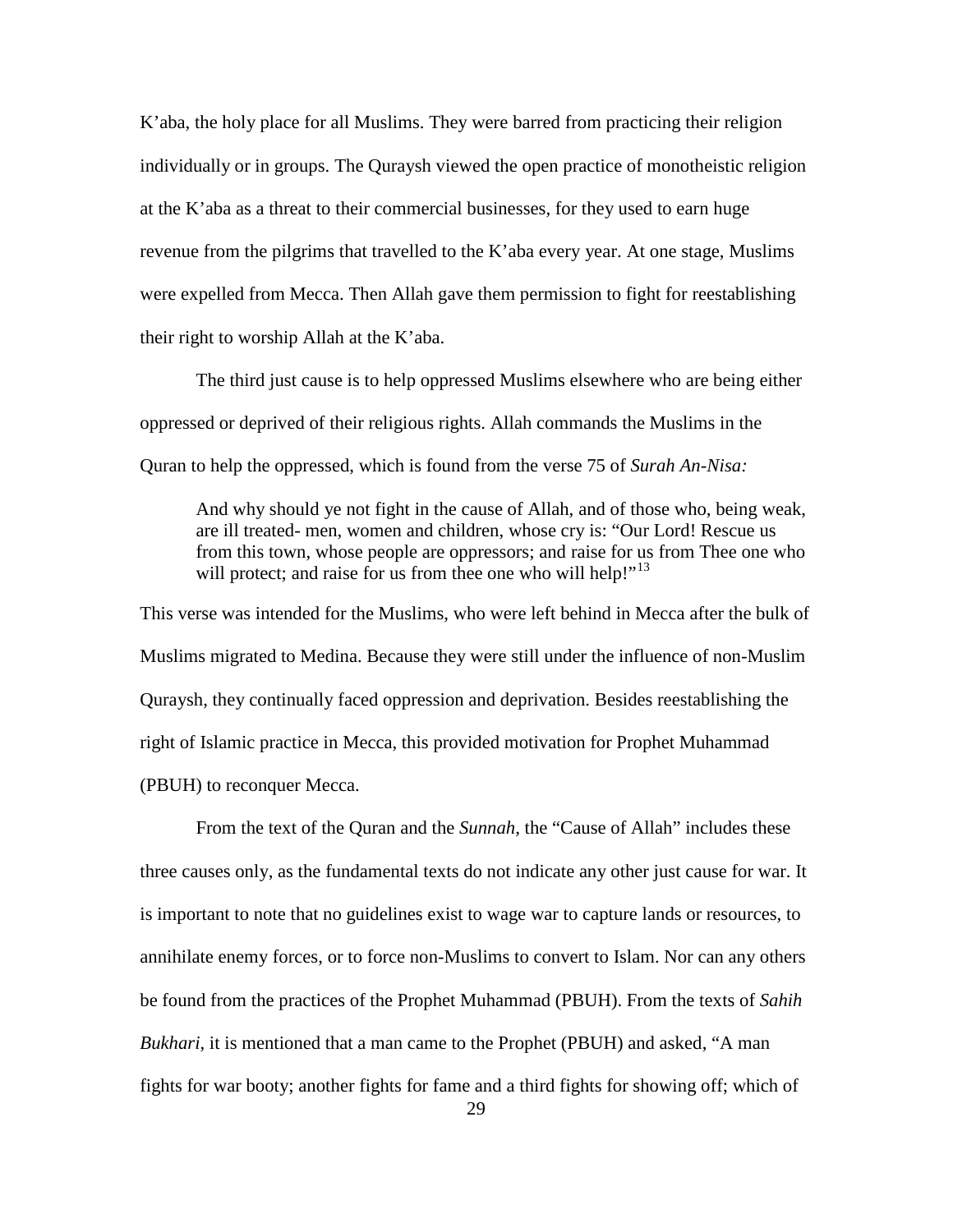them fights in Allah's Cause?" The Prophet said, "He who fights that Allah's Word (i.e. Islam) should be superior, fights in Allah's Cause."[14](#page-55-0)

Capturing of lands can be only justified when it is the land from where Muslims have been evicted unjustly, and they are trying to recapture it, as it was the case with Muslims reconquering of Mecca. About capture of resources, the only allowance is about the spoils of war, which is the things enemy forces leave behind after retreating from the battlefield. However, capturing of spoils is considered to be an adventitious circumstance, and never be the primary goal of fighting.<sup>[15](#page-55-1)</sup> Capturing of spoils became such an issue after the first battle of Prophet Muhammad's (PBUH) time, that Allah issued number of verses to guide Muslims about the disposal of the spoils. However, the point has been made very clear in the Quran that Muslims should not fight for the greed of gaining spoils, but can only own them as a byproduct of war.

Annihilation of enemy forces has never been the aim of fighting war. Islam always focuses on human beings, human souls to be more specific, because ultimately it is the human soul that carries the religion. Islam considers that in most cases, human beings can repent and revert to the right path. Allah says this in verse 38 of *Surah Anfal*: "Say to the unbelievers, if they desist, their past would be forgiven them; but if they persist, the punishment of those before them is already (a matter of warning for them)."<sup>[16](#page-55-2)</sup> When an enemy force chooses to fight the Muslims, or forces them to fight, one of the prime goals of Muslims is to fight as long as the enemy gives up on their will. Killing them is only necessary because otherwise the Muslims would have the threat to be killed. But if some enemy soldiers are left alive, and they embrace Islam later, that would increase the number of believers. It would serve the noble responsibility of all Muslims –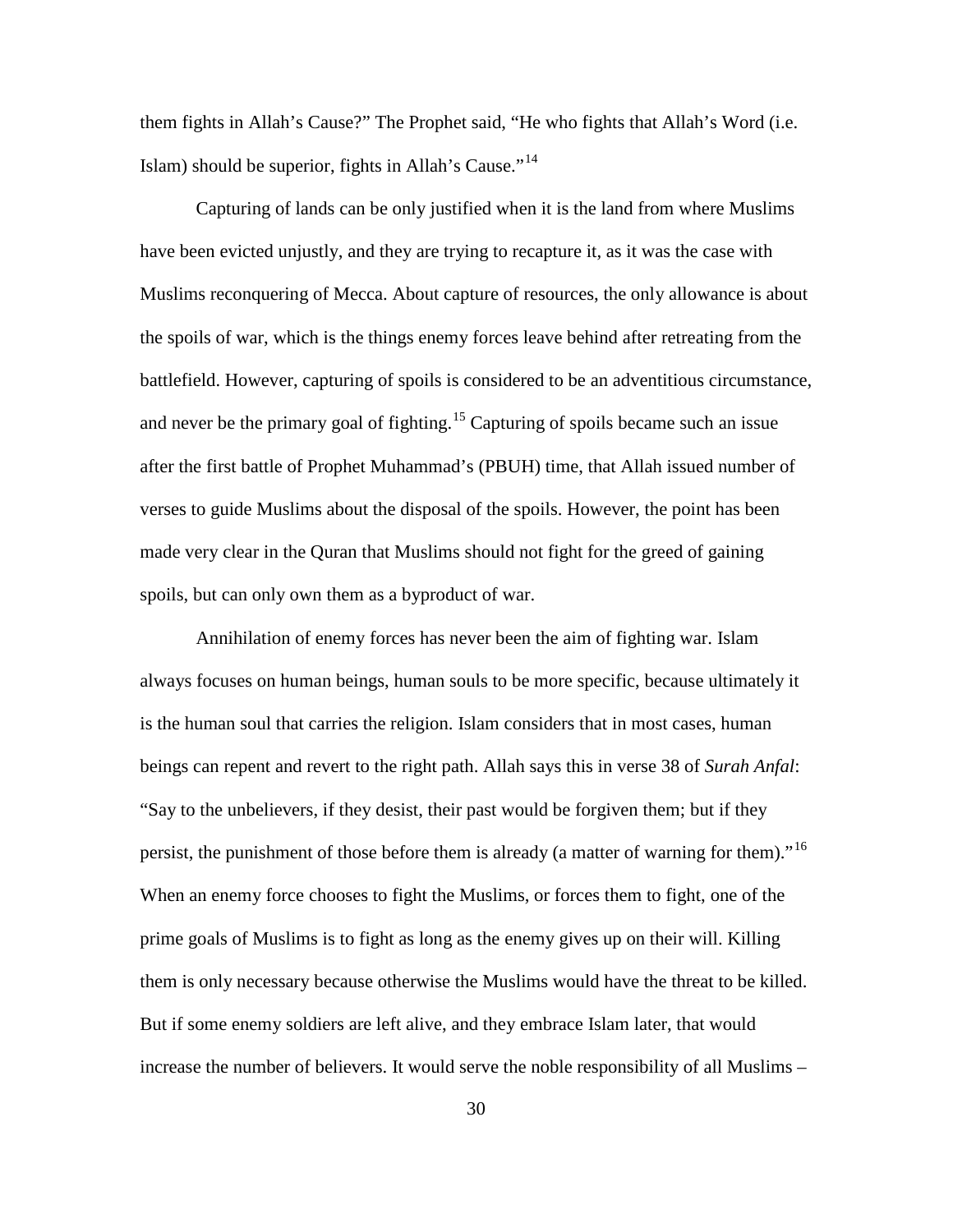to guide people who are misguided. During the war, the enemy forces always are given four options: to give up and submit to Islam (become a Muslim); to give up, remain in their religion , and accept protection from the Muslims by paying tax (*jizyyah*); to give up, go back and not interfere with Muslims or Islam anymore; or to continue fighting. If the enemy chooses to continue fighting, the Muslims are obliged to fight back. But if they choose any of the other three options, Muslims are supposed to accept the agreed upon term and stop fighting.

Allah never guided Muslims to fight for forcing non-believers to convert to Islam. In Quran, Allah advised: "Invite (all) to the way of thy Lord with wisdom and beautiful preaching; and argue with them in ways that are best and most gracious: for thy Lord knoweth best, who have strayed from His path, and who receive guidance."<sup>[17](#page-56-0)</sup> Allah categorically forbade forcing people to convert to Islam in verse 256 of *Surah Al-Baqarah*: "Let there be no compulsion in religion: truth stands out clear from error: whoever rejects evil and believes in Allah hath grasped the most trustworthy handhold, that never breaks; and Allah heareth and knoweth all things."[18](#page-56-1) Numerous other verses can be found in Quran repeating this commandment. In verse 98 of *Surah Yusuf*, Allah said: "If it had been the Lord's will, they would all have believed- all who are on earth! Wilt thou then compel mankind, against their will, to believe!"<sup>[19](#page-56-2)</sup> No historical accounts from Prophet Muhammad's (PBUH) life can be found where he forced anyone to convert to Islam. While some people converted for their own benefit, who are identified as "hypocrites" in Quran, most converted by being impressed with Islam's divine qualities and good conduct of the Muslims. The perception that many non-Muslims have about Prophet Muhammad (PBUH) spreading Islam with swords is thus found erroneous.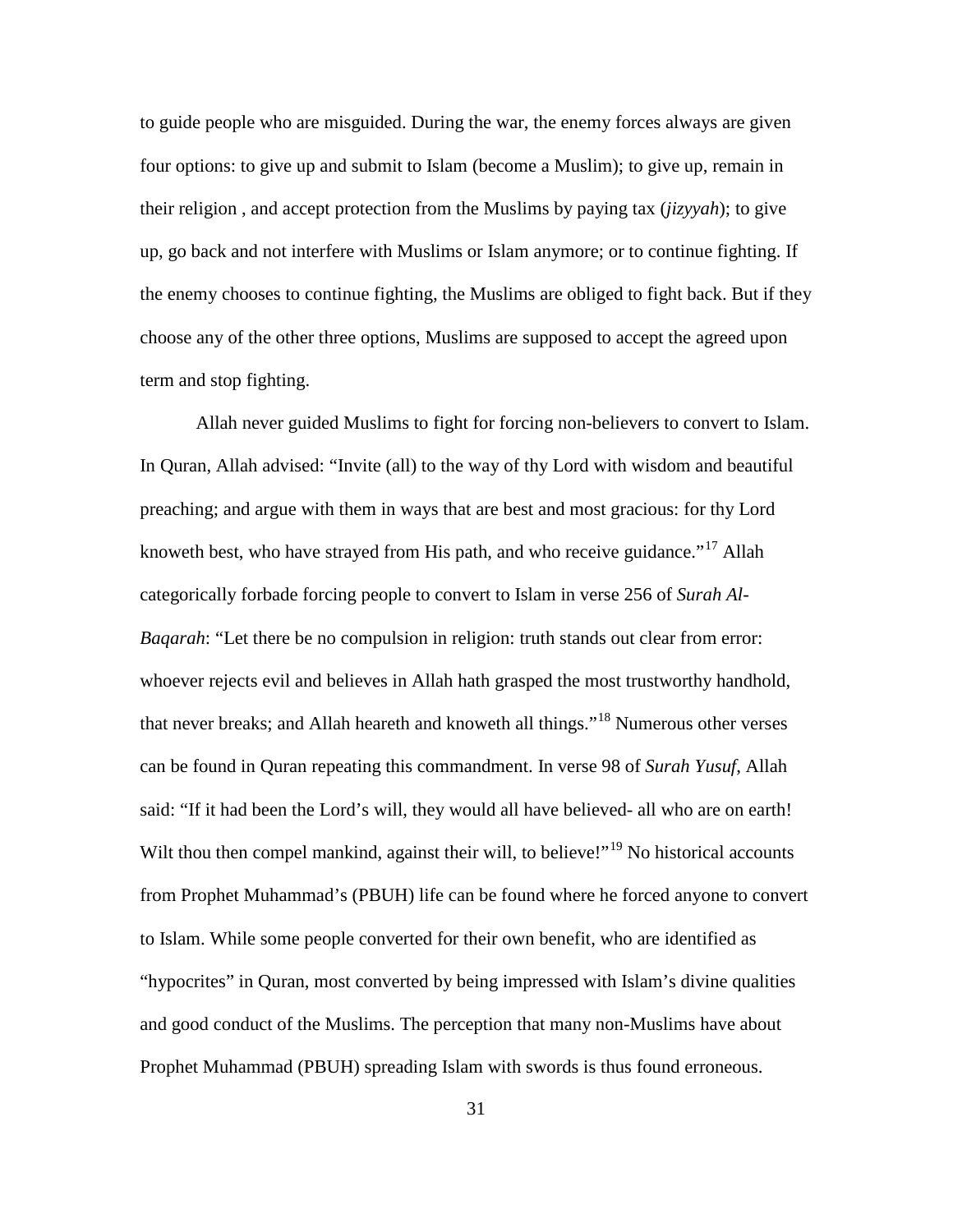#### Guidance on Conduct in War

The Quran also provides guidance on conduct of war. However, it is important to note that the guidelines do not focus on tactical methods of fighting battles. No verse of the Quran guides the Muslims to fight either in conventional or in guerilla way. The guidance in the Quran is more focused on setting parameters and conditions by which the conduct of war can complement the overarching objective of the war. In some cases, people have associated the tactical methods followed by Prophet Muhammad (PBUH) and his army to be Islamic. Caution must be taken against this approach because in many occasions, Prophet Muhammad (PBUH) acted not according to any divine decrees, but according to his own ingenuity, and sometimes followed the existing practices of the coeval Arab society (which did not contradict with teachings of the Quran). Careful sifting is vital to distinguish between his actions where he followed an "Islamic" decree, and where he merely acted as an "Arab" (followed his contemporary society) or used his own judgment as a human being*.* In the battle of *Badr*, the Prophet (PBUH) initially decided to take position near the first well on their route. He was then asked by one of his men, who apparently had good knowledge of the area, whether the Prophet (PBUH) himself chose that place, or was it a divine order from Allah to fight there. The Prophet (PBUH) replied that it was absolutely his decision. Then the man advised him to move near a larger well which was closer to the enemy, in order to deny enemy access to any water source. The Prophet agreed and his advice was implemented. This incident not only shows that Prophet Muhammad (PBUH) was open to advice from his companions, but more importantly indicates that the Prophet (PBUH) sometimes acted on his own judgment when divine guidance was absent. This is also evident from the way he lined up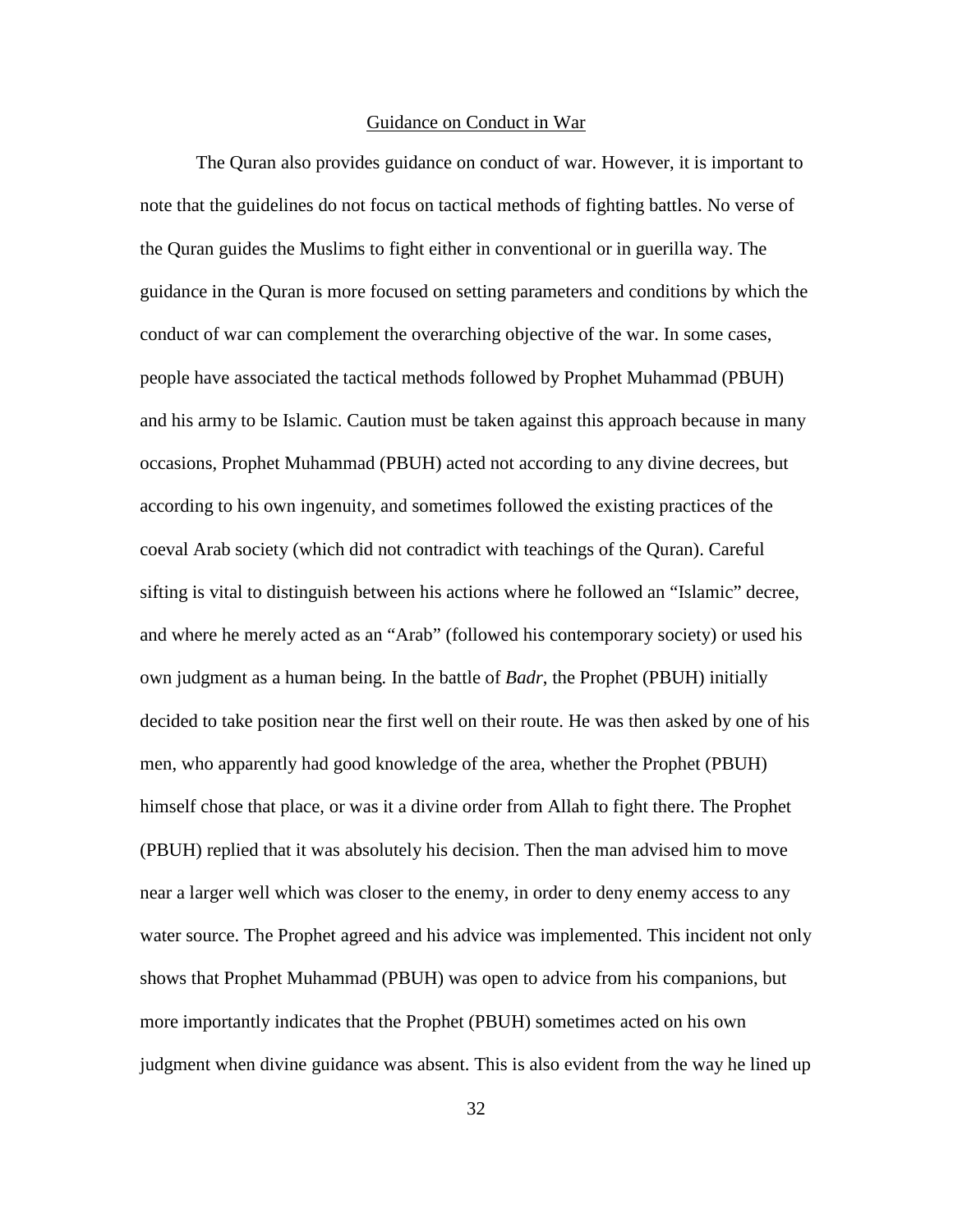his army in the battle, the weapons his army used, the way he used the rival champions to duel each other before total combat was resorted–all very much existent in the contemporary Arab tribes of his time.<sup>[20](#page-57-0)</sup> It would also be wrong to say that Islam prefers fighting with swords, bows and arrows, as Prophet Muhammad (PBUH) and his army fought with those. The fact is that using the sword was the technology of his time; the Prophet (PBUH) neither introduced it, nor forbidden its use despite most of these weapons were imported from the non-Muslims of Syria and India.<sup>[21](#page-57-1)</sup>

However, not everything that the Arab tribes followed was acceptable to Islam. For example, the Arab tribes hardly had any strategic objective to fight. Most of their battles, or engagements, were aimed at demonstrating honor and courage, or to revenge the killing of someone from their clan. The raids of the *Bedouin* nomads were aimed to capture flocks of animals or to steal goods.<sup>[22](#page-57-2)</sup> Islam does not accept fighting for such causes or objectives; so Allah guided the Prophet (PBUH) time to time through Quranic verses or through the angel *Jibreel* (Gabriel) to limit his actions as justified by Islam. The main aspects of these guidelines were transgression in fighting, use of deterrence, focus on ideological objective in war, emphasis on striving hard even at the face of numerical inferiority or temporary defeat, and most importantly, the unconditional belief in Allah and leadership.

The act of transgressing, which generally means to exceed limits in the conduct of fighting, has been generally forbidden. Allah says in the Quran, "And fight in the way of Allah those who fight you, but transgress not the limits. Truly, Allah likes not the transgressors."[23](#page-57-3) What does this transgression mean? An explanation can be found from Ibn Kathir, "transgression includes mutilating the dead, theft (from the captured goods),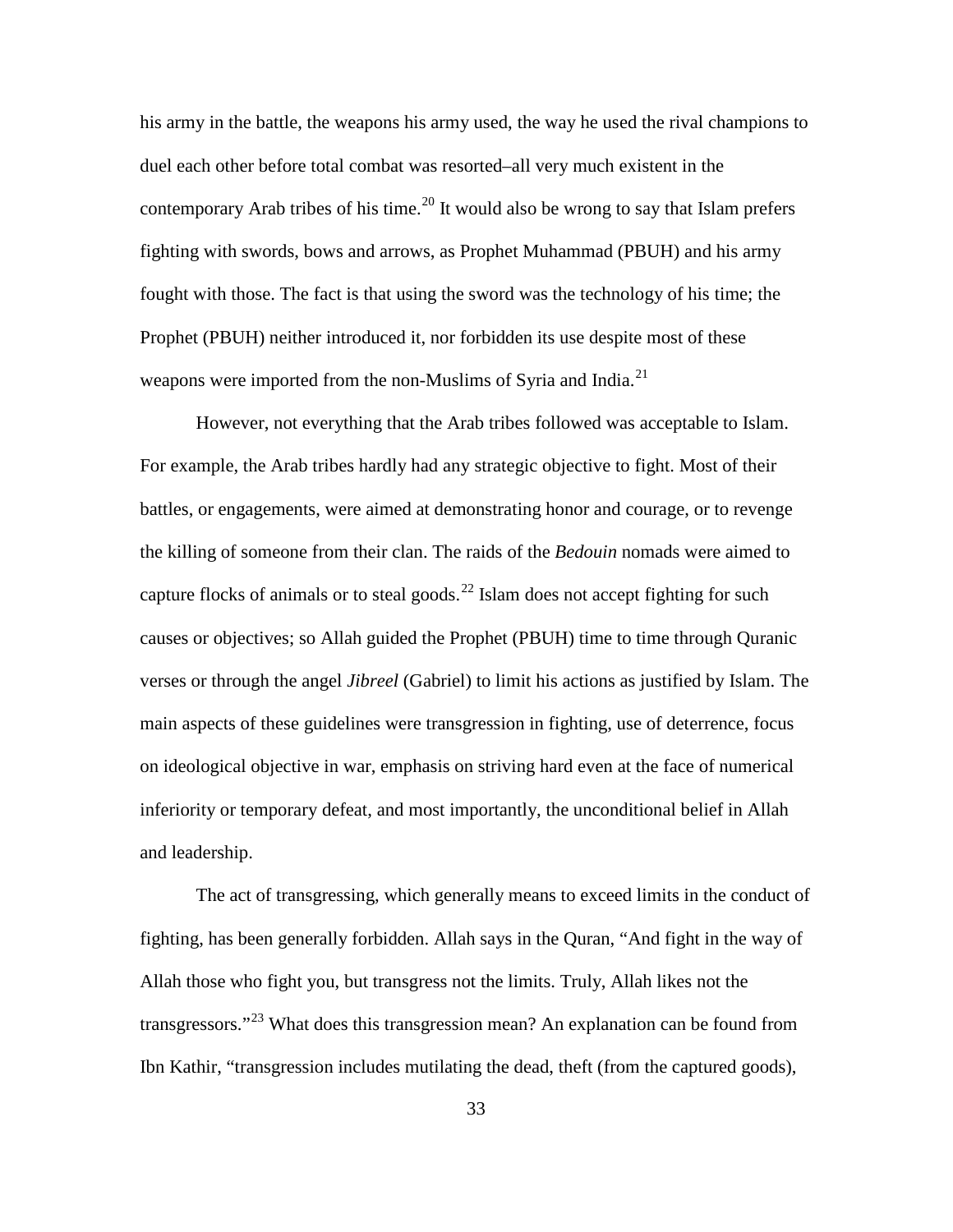killing women, children and old people who do not participate in warfare, killing priests and residents of houses of worship, burning down trees and killing animals without real benefit."<sup>[24](#page-58-0)</sup> A number of Islamic scholars agreed to this view of Ibn Kathir because it is also supported by a *hadith* of Prophet Muhammad (PBUH). In one of the most accepted *hadith* texts of Abu Dawood, it is narrated from Rabah ibn Rabi', one of the companions of Prophet Muhammad (PBUH):

When we were with the Apostle of Allah (PBUH) on an expedition, he saw some people collected together over something and sent a man and said: See, what are these people collected around? He then came and said: They are round a woman who has been killed. He said: This is not one with whom fighting should have taken place. Khalid ibn al-Walid was in charge of the van; so he sent a man and said: Tell Khalid not to kill a woman or a hired servant.<sup>[25](#page-58-1)</sup>

Transgression also may mean fighting in the four sacred months when Allah forbade Muslims to fight. Allah orders Muslims in verse 2 of *Surah Ma'idah*: "O ye who believe! Violate not the sanctity of the symbols of Allah, nor of the sacred month.<sup>"[26](#page-58-2)</sup> Prohibition of war in sacred months is confirmed in verse 217 of *Surah Al-Baqarah*: "They ask you concerning fighting in the prohibited month. Say: fighting therein is a

grave (offence)."[27](#page-58-3) According to *Hijri* calendar, these four sacred months are *Dhu Al* 

*Qadah*, *Dhu al Hijjah*, *Muharram* and *Rajab*. [28](#page-58-4)

However, there are exceptions to this law. While Muslims should not seek to fight

in these sacred months, they can break the rules if the enemy attacks them during this

time. This is found in the verse 194 of *Surah Al-Baqarah*:

The prohibited month- for the prohibited month, and so for all things prohibited, there is the law of equality. If then anyone transgresses the prohibition against you, transgress ye likewise against him. But fear Allah, and know that Allah is with those who restrain themselves. $29$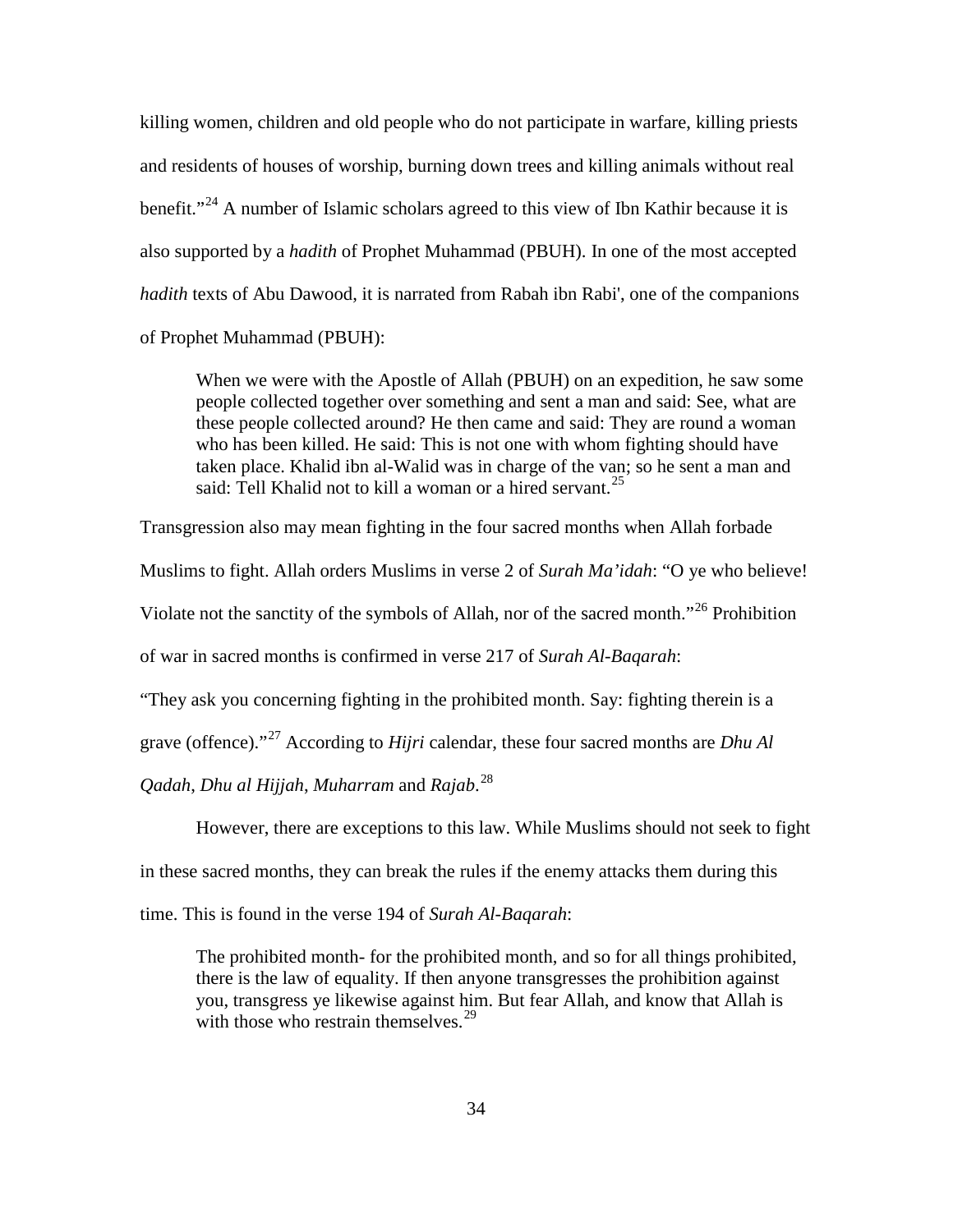It is important to note the last part of this verse where Allah encourages the Muslims to show restraints. This implies that though under certain circumstances (when the enemy transgresses) Muslims have the permission to transgress, they should still seek to use self-restraint as much as possible in order to be dearer to Allah.<sup>[30](#page-59-0)</sup> Allah further confirmed this in verses 191-193 of *Surah Al-Baqarah*:

But if they attack you, then kill them. Such is the recompense of the disbelievers. But if they cease, then Allah is Oft-forgiving, Most Merciful. And fight them until there is no more *fitnah*, and worship is for Allah. But if they cease, let there be no transgression except against *Az-Zalimun*. [31](#page-59-1)

This is very important to understand that this allowance of limited transgression is given to Muslims as a measure of deterrence. If non-Muslims are aware of this provision in Islam, they might become careful not to transgress with the fear of being treated equally by Muslims.

This brings the second guidance on conduct – use of deterrence. Muslims are

advised to use deterrence as a means of winning over enemies' will. In verse 60 of *Surah*

*Anfal*, Allah instructed Muslims:

Against them make ready you strength to the utmost of your power, including steeds of war, to strike terror into (the hearts of) the enemies of Allah and your enemies, and others besides, whom ye may not know, but whom Allah doth know. Whatever ye shall spend in the cause of Allah, shall be repaid unto you, and ye shall not be treated unjustly. $32$ 

Understanding this verse is very important, for it has been misinterpreted in many occasions to support the argument that Islam authorizes terrorism. In different versions of translation of this verse, the word "terror" has been interchangeably used as "threaten"<sup>[33](#page-59-3)</sup> or "overawe"<sup>[34](#page-59-4)</sup> etc. However, the word terror used in this verse actually bears the same meaning what today's militaries term as "deterrence." The US Army's concept of using deterrence is: deter the enemy by show-off force, and attack only if deterrence fails to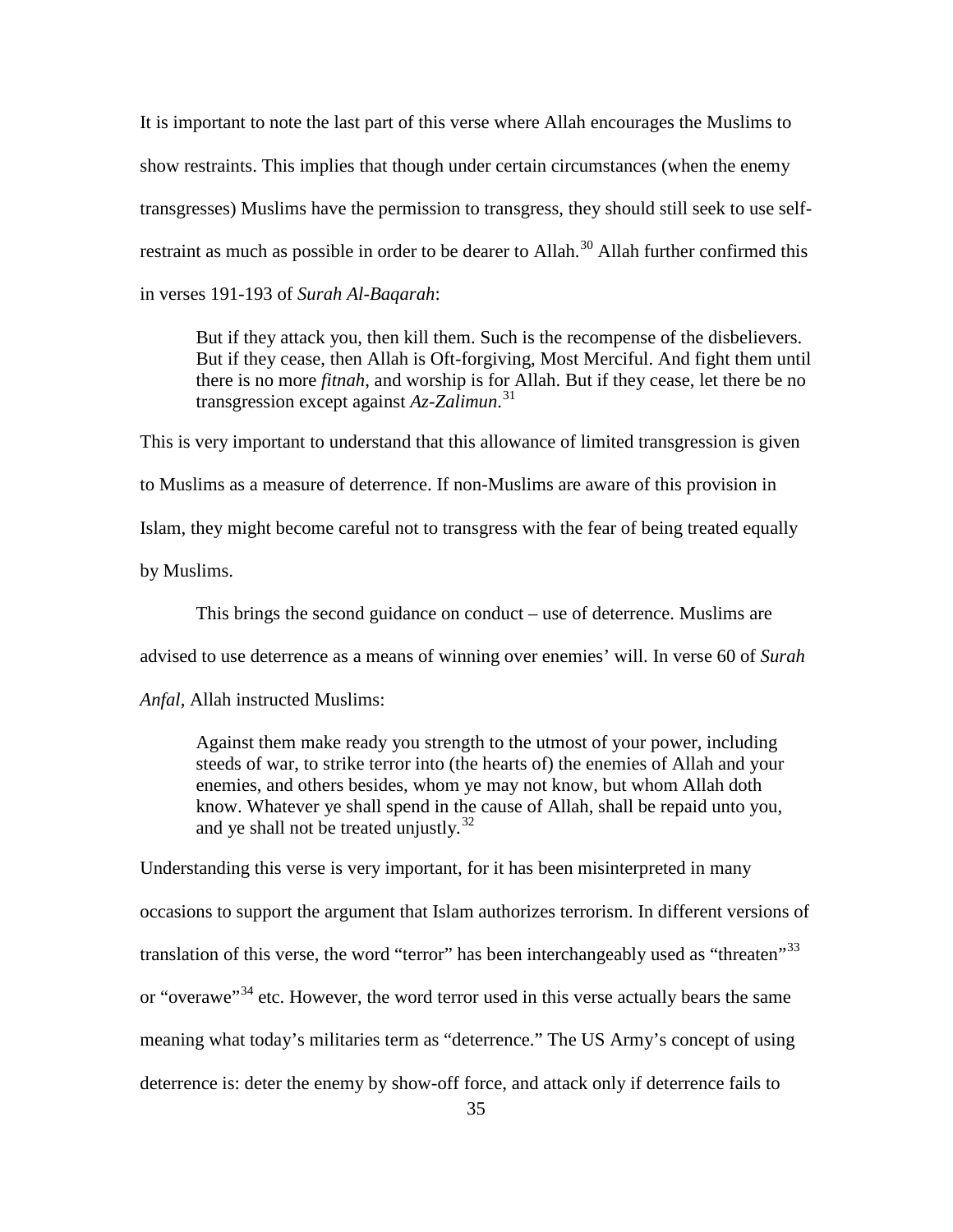achieve its aim. It is the threat of force intended to convince a potential aggressor not to undertake a particular action because the costs will be unacceptable or the probability of success extremely low.<sup>[35](#page-60-0)</sup> The above-mentioned Quranic verse indicates a similar concept of using deterrence, which is to prepare a strong force equipped with strong armaments that causes the enemy to reconsider his option of waging war. If the enemy gives up and opt for peace, Muslims are asked to accept that. This is mentioned in the following verse (verse 61 of *Surah Anfal*), "But if the enemy inclines towards peace, do thou (also) incline towards peace, and trust in Allah: for He is the One that heareth and knoweth (All things)."<sup>[36](#page-60-1)</sup> It means that the Muslims should make truce with their enemies keeping their confidence on Allah, that even if the enemy deceives them by breaking the truce, Allah will protect them (the Muslims). Allah provides this assurance in the next verse (verse 62 of *Surah Anfal*), "Should they intend to deceive thee- verily Allah sufficeth thee: He it is That hath strengthened thee with His aid and with (the company of) the believers."<sup>[37](#page-60-2)</sup> There is no commandment in the Quran, or from the examples of Prophet Muhammad (PBUH) that Muslims should kill civilians in order to terrorize them, or to force their support. Support of non-combatants is not viewed as a prime necessity in Islamic war. Muslims should draw their mandate from the causes given by Allah, not from people's vote. Even if they need it for the sake of security and safety, it should come from people's motivation and will. Allah never advocates using force to change people's mind. It is also very clear from the above verses that the target of deterrence is the enemy, not civilians.

One of the very important Quranic guideline in conduct of war is the objective of fighting a war. From several verses, it is understood that in war the Muslims should focus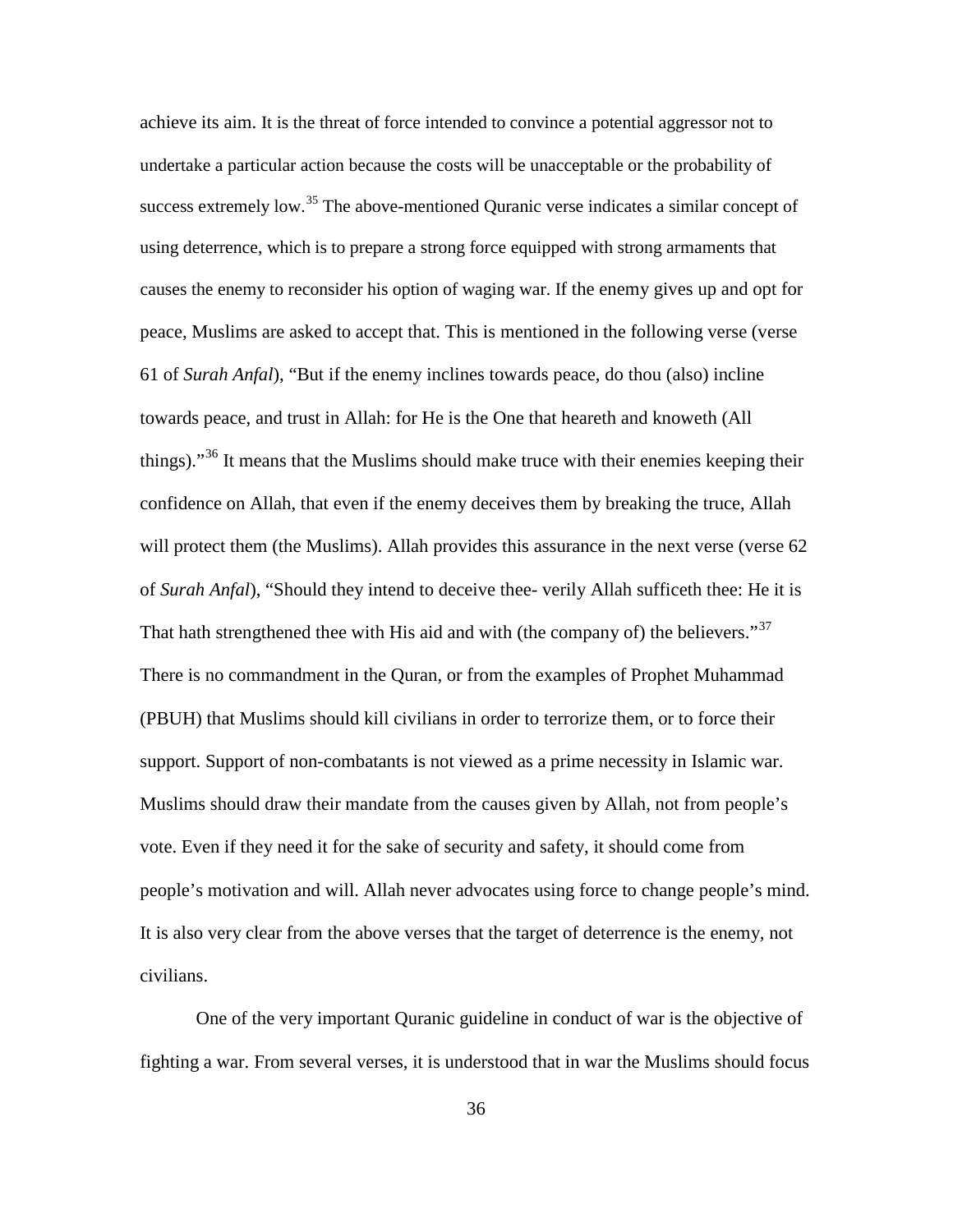towards the human spirit, soul and faith.<sup>[38](#page-61-0)</sup> It covers spirit of both own and the enemy. While Muslims should strengthen own spirits and beliefs, simultaneously they should try to destroy the spirit of the enemy. The objective of war is not targeted towards land, resources, or destruction of forces. When Allah gave permission to the Muslims to fight, He also gave a clear statement about the objective, or the intended end state in verse 39 of *Surah Al Anfal*: "And fight them on until there is no more tumult of oppression, and there prevails justice and faith in Allah altogether and everywhere; but if they cease, verily Allah doth see all that they do."<sup>[39](#page-61-1)</sup> The end state is very clear – the enemy has given up, and Muslims have regained their rights. Importantly, this prescribed objective widens the means of fighting the war. It allows integrating means other than combat along with the physical fighting. From the examples of Prophet Muhammad (PBUH), it is found that he and his companions used different techniques to destroy the enemy's will to fight. In the battle of Ditch, he used techniques of propaganda and diplomacy to wage mistrust and suspicion between the enemy groups, which prevented them from uniting, and ultimately they gave up.[40](#page-61-2) But the most important non-lethal means the Prophet (PBUH) and his companions adopted was their modest character, forgiveness and deep belief in Allah. After reconquering Mecca in 630 AD, he forgave most Meccan non-Muslims, who had been fighting against them. This general amnesty caused most of the non-Muslim pagans to instantly pledge their allegiance to Islam, thus ending the decade long war between Muslims and Meccan non-Muslims.[41](#page-61-3) In the Quran, Allah repeatedly asked Muslims to end fighting or stop killing when the enemy has expressed desire to give up. It is mentioned in the verses 5-6 of *Surah At-Taubah*: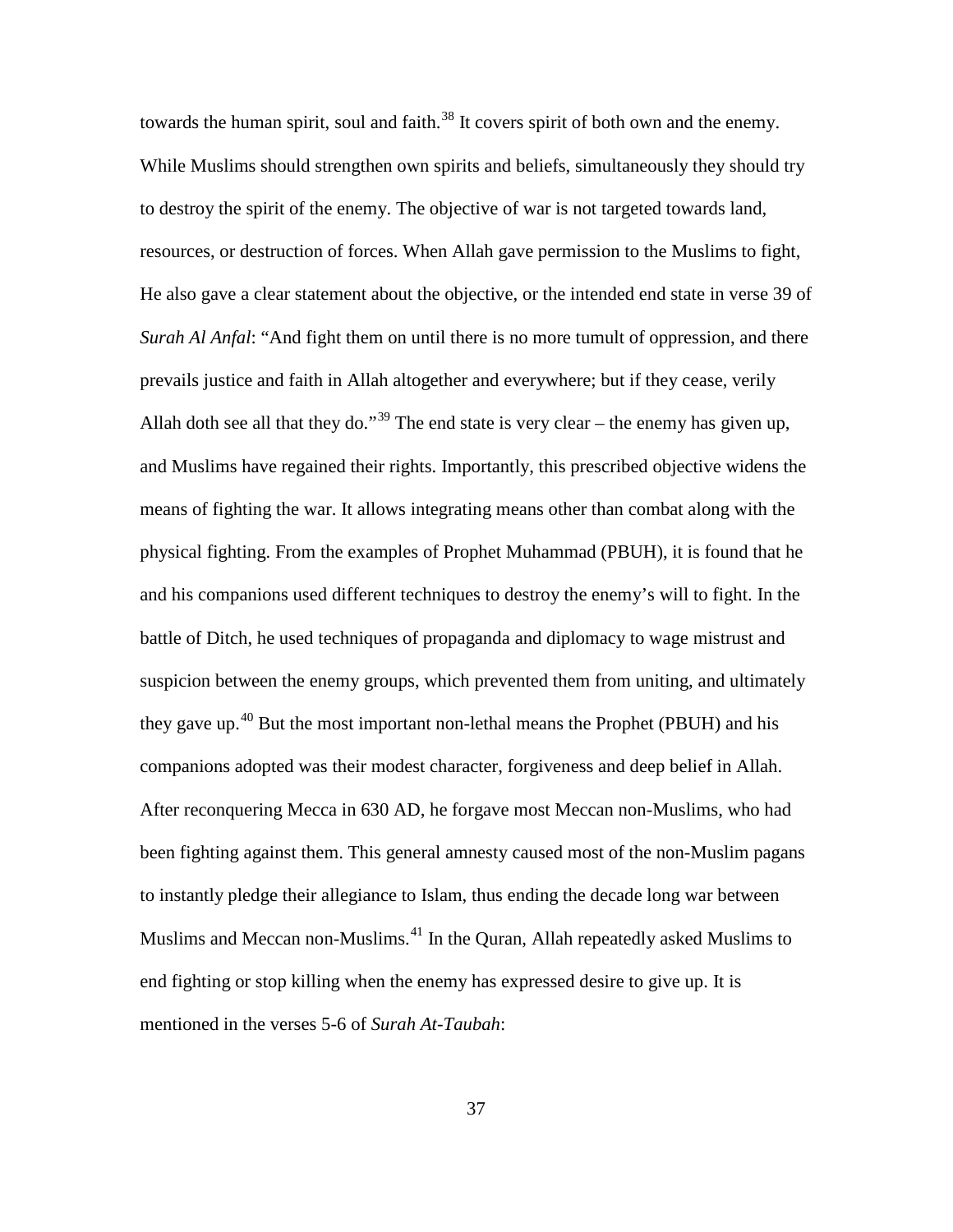Then when the Sacred Months have passed, then kill the *mushrikun* (polytheists), wherever you find them, and capture them and besiege them, and lie in wait for them in each and every ambush. But if they repent and perform *As-Salat* (prayer), and give *Zakat*, then leave their way free. Verily, Allah is Oft-Forgiving, Most Merciful. And if anyone of the *mushrikun* (polytheists) seeks your protection, then grant him protection so that he may hear the Word of Allah, and then escort him to where he can be secure, that is because they are man who know not.<sup>[42](#page-62-0)</sup>

Similar instruction is given in the verses 191-193 of *Surah Al-Baqarah*:

But if they attack you, then kill them. Such is the recompense of the disbelievers. But if they cease, then Allah is Oft-forgiving, Most Merciful. And fight them until there is no more *fitnah*, and worship is for Allah. But if they cease, let there be no transgression except against *Az-Zalimun*. [43](#page-62-1)

There have been many misinterpretations of the verses 5-6 of *Surah Al-Baqarah*

(mentioned above) that Muslims should kill non-Muslims and Allah commands Muslims

to show hatred against non-Muslims. In fact, this verse categorically explains that these

were the non-Muslims who were fighting against the Muslims, not any non-Muslims.

Allah made this point very clear in verses 7-9 of *Surah Al-Mumtahinah*:

It may be that Allah will grant love between you and those whom ye hold as enemies. For Allah has power; and Allah is Oft-Forgiving, Most Merciful. Allah forbids you not, with regard to those who fight you not for faith, nor drive you out of your homes, from dealing kindly and justly with them: for Allah loveth those who are just. Allah only forbids you, with regard to those who fight you for (your) faith, and drive you out, of your homes, and support in driving you out, from turning to them. It is such as turn to them that do wrong. $44$ 

The Prophet, after his migration to Medina, established a covenant of mutual obligation, where the Jewish tribes of Medina were also a part. He did not show any intent to out rightly kill or expel them. There is no example from his life that he himself killed or ordered anyone to kill a non-Muslim who was not fighting or acting actively against the Muslims.

Allah also ordered Muslims not to turn their back from the battlefield even on the

face of temporary defeat or being inferior in strength in comparison to the enemies. In the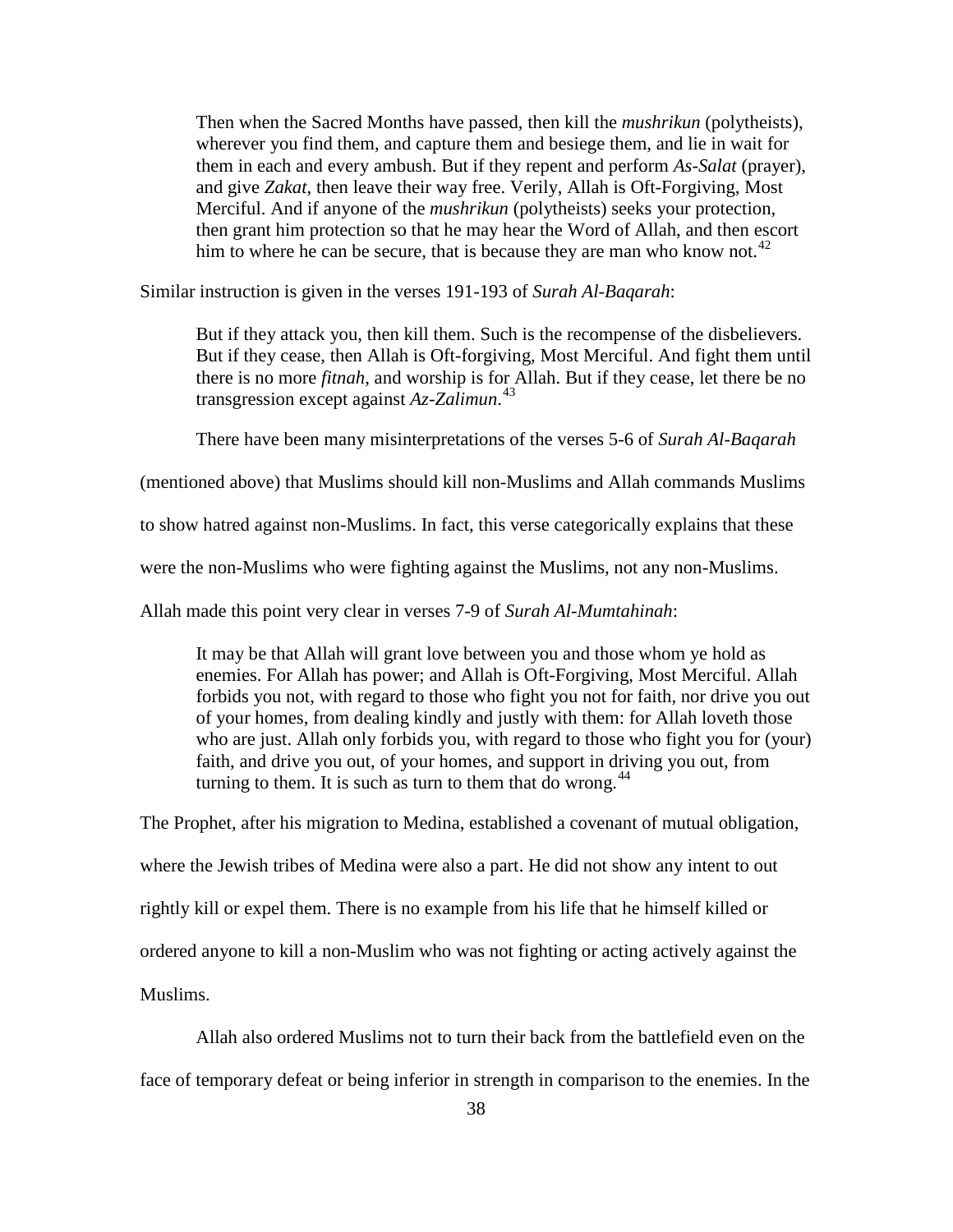initial periods of Islam, Muslims were much inferior in number and often they had to face enemies almost three times greater in strength. At that crucial moment, Allah pledged the Muslims by saying:

O Prophet, urge the believers to fight. If there are twenty steadfast persons amongst you, they will overcome two hundred, and if there be a hundred steadfast persons, they will overcome a thousand of those who disbelieve, because they are a people who do not understand. Now Allah has lightened your, for he knows that there is a weakness in you. So, if there are of you a hundred steadfast persons, they shall overcome two hundred, and if there are a thousand of you, they shall overcome two thousand with the Leave of Allah. And Allah is with *As-Sabiqun* (the patient).  $45$ 

In other words, when engaged in war, Muslims have two options: to fight, win and establish the righteous practice; or fight until death, for which Allah has promised high honor as martyrs. Allah forbade Muslims to turn back from the battle field in the verses 15-16 of *Surah Al-Anfal*:

O ye who believe! When ye meet the unbelievers in hostile array, never turn your backs to them. If any do turn his back to them on such a day- unless it be in a stratagem of war, or to retreat to a troop (of his own)- He draws on himself the wrath of Allah, and his abode is hell- an evil refuge (indeed)! $46$ 

This verse confirms the two exceptions to this commandment. Muslims can turn their back in the battlefield only as a part of tactics to deceive the enemy, or to return to his own troops if he is isolated from them.

The most important feature of conduct in an Islamic war is the belief in Allah.

This is not only the focal point of Islamic war, but also to all other aspects of Islam. It is the belief in Allah that marks the difference between a Muslim and a non-Muslim. Muslims' understanding of Allah is according to the narrations of Quran. In many parts of the Quran, Allah provides this understanding to the Muslims about His supreme being.

The most succinct explanation is found in *Surah Al-Ikhlas*: "Say: He is Allah, the One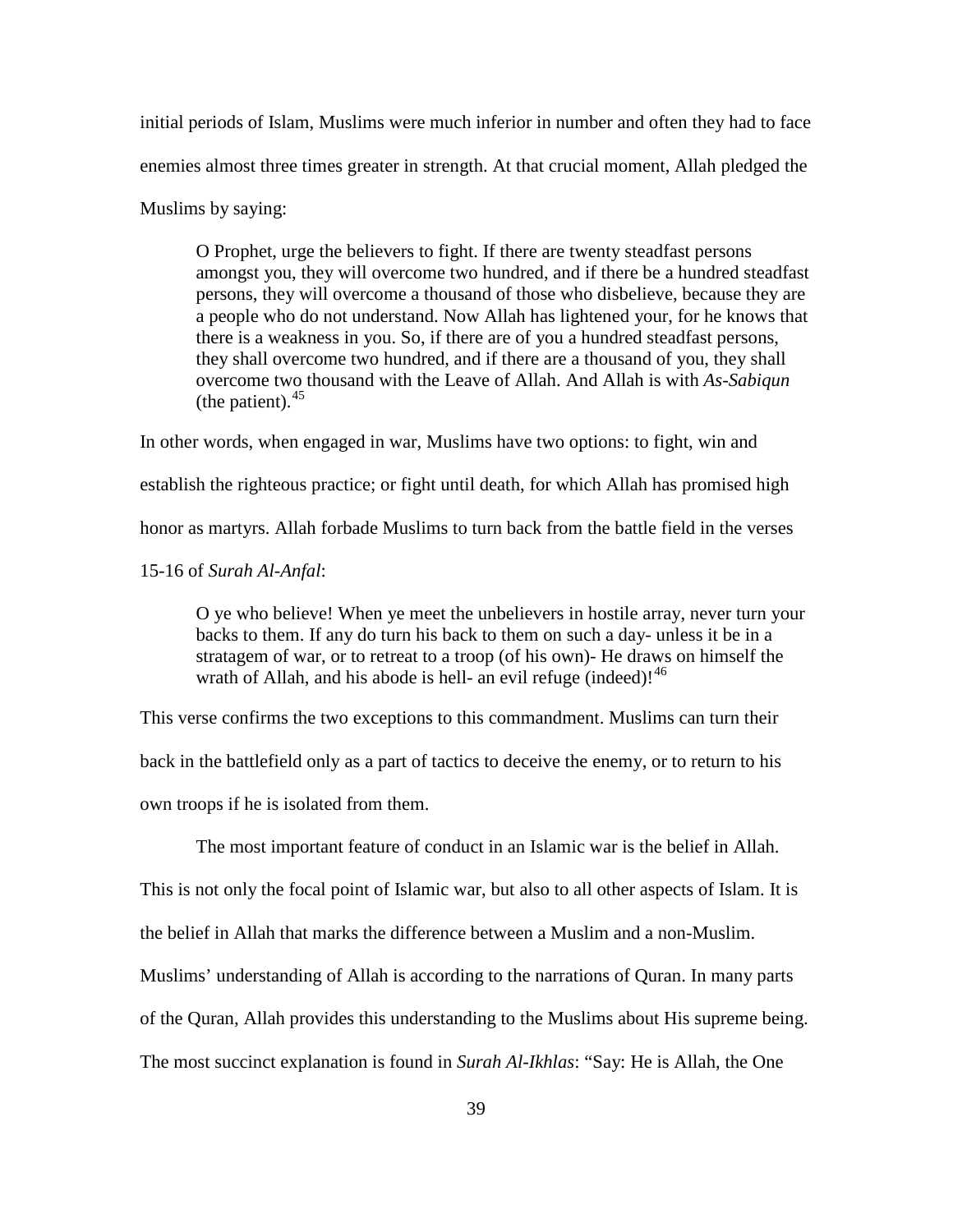and Only; Allah, the Eternal, Absolute; He begetteth not, nor is He begotten; and there is none like unto Him."<sup>[47](#page-64-0)</sup> While Muslims should strive to strengthen this belief in themselves, they also have a sacred responsibility to protect this belief and ensure that proper worshipping of Allah is maintained without hindrance. When another group of people acts adversely to take away these belief and practices from Muslims, it is then that the Muslims wage war, and they fight until that protection is guaranteed. Therefore, logically, only Muslims can fight an Islamic war. By the word "Muslim," it means anyone who believes in the concept of Allah as explained above, and believes Prophet Muhammad (PBUH) as the last prophet of Allah. Anyone, whose belief contradicts with any of these two fundamental beliefs of Islam, cannot represent him as a Muslim, thereby is not eligible to fight an Islamic war. In *Sahih Bukhari*, it is mentioned that a man whose face was covered with an iron mask (i.e. clad in armor) came to the Prophet (PBUH) and asked, "O Allah's Apostle! Shall I fight or embrace Islam first?" The Prophet said, "Embrace Islam first and then fight." So he embraced Islam, and was martyred. Allah's Apostle said, "A little work, but a great reward." (i.e. He did very little after embracing Islam, but he will be rewarded in abundance). $48$ 

The belief on Allah is not only limited to believing His existence. Muslims are assured of great rewards in exchange for their dedication of life to fight in Allah's cause. The martyrs are assured of the best place in paradise after their death, which works as a substantial motivating factor for the Muslims to fight against all odds. They are also to keep strong trust on their leader, as it is the leader who brings the cause of fighting war to common Muslims.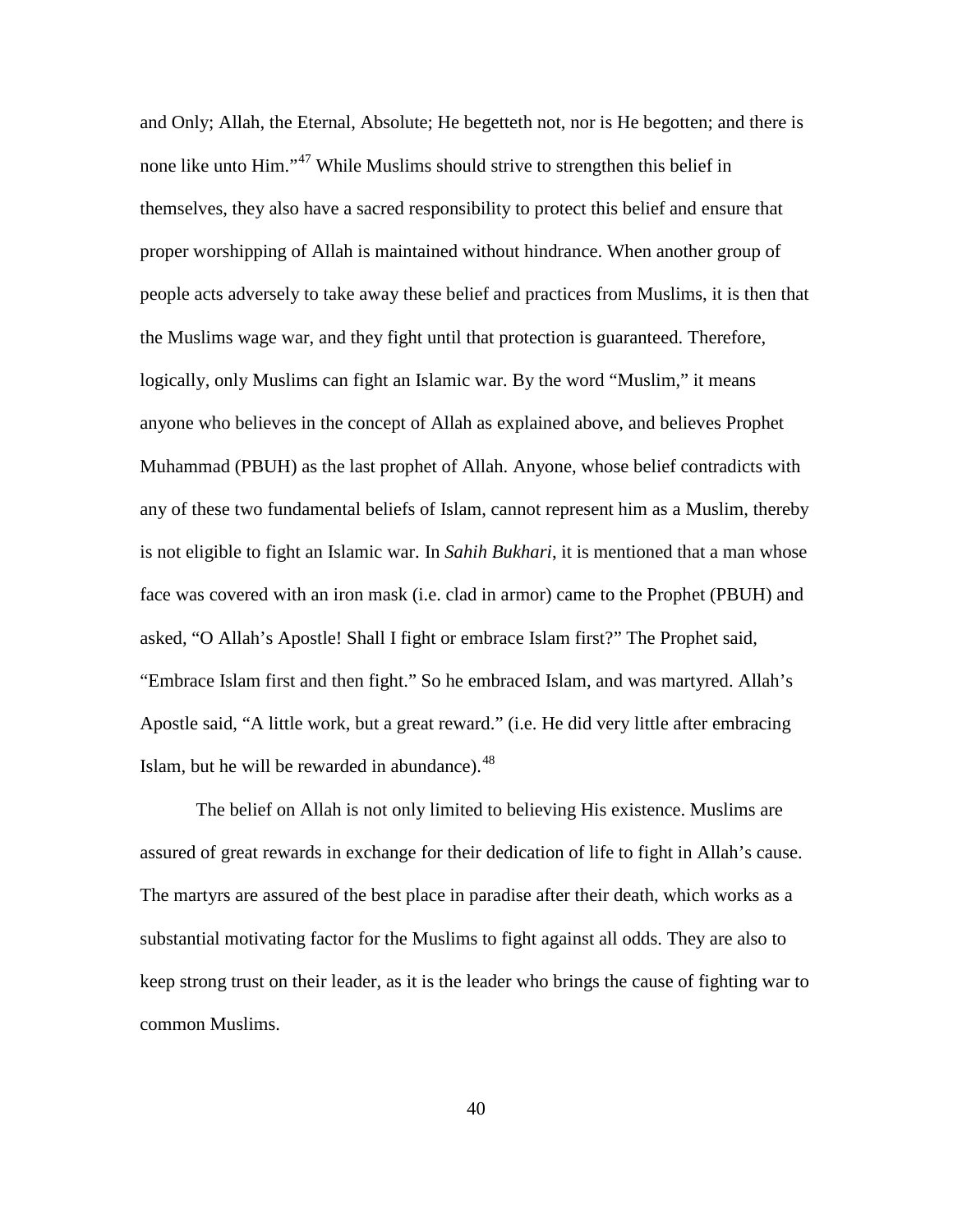From the discussion in the chapter, it is clearly identified that Muslims are allowed by Allah to fight in self-defense, to save their just rights of practicing Islam, and to save oppressed people elsewhere. Whatever the cause of the war, the focus is to change the will of enemy and not towards destroying them or to gain control of land or resources. Deterrence, or other forms of non-lethal means to change enemy's will is preferred, but if fighting is inevitable, then the Muslims should fight with vigor, without transgressing the limits, and should stop when the enemy has shown desire to give up or establish a truce. Muslims should depend on divine blessings of Allah for fighting to defend a just cause, and should not be afraid if numerically inferior to enemies.

2 Abdur Rahman I. Doi, *Shariah: The Islamic Law* (London: Ta-Ha Publishers Ltd, 1984), 33-38.

3 Abdullah Yusuf Ali, *The Meaning of The Holy Quran* (Maryland: Amana Publications,), 413.

4 Sahih Bukhari, Volume 1, Book 2, Number 30, http://sahih-bukhari.com/ Pages/Bukhari<sup>1</sup> 02.php (accessed May 10, 2012).

5 Al Qaradawi, Yusuf, *The Lawful and the Prohibited in Islam*, Translated by Kamal El Helbawy, M Moinuddin Siddiqui and Syed Shukry (Indianapolis: American Trust Publications), 32.

6 Ali, *The Meaning of The Holy Quran*, 648.

7 Dr. Muhammad Taqiud Al-Hilali and Dr Muhammad Muhsin Khan, *Translation of the meanings of The Noble Quran* (Madinah, KSA: King Fahd Glorious Quran Printing Complex), 622.

<sup>&</sup>lt;u>1</u> <sup>1</sup>The verse 7 of *Surah Al-Imran* says: "It is He Who has sent down to you the Book; in it the verses that are entirely clear (*Muhkamat*); they are the foundations of the book (*Ummul Kitab*); and others are not entirely clear (*Mutashabihat*). So as for those in whose hearts there is a deviation, they follow that which is not entirely clear thereof, seeking discord (*Al-Fitnah*), and seeking for its hidden meanings, but none knows its hidden meanings except Allah. And those who are firmly grounded in knowledge say: 'We believe in it, the whole of it are from our Lord (*Rab*)', and none receive admonition except men of understanding."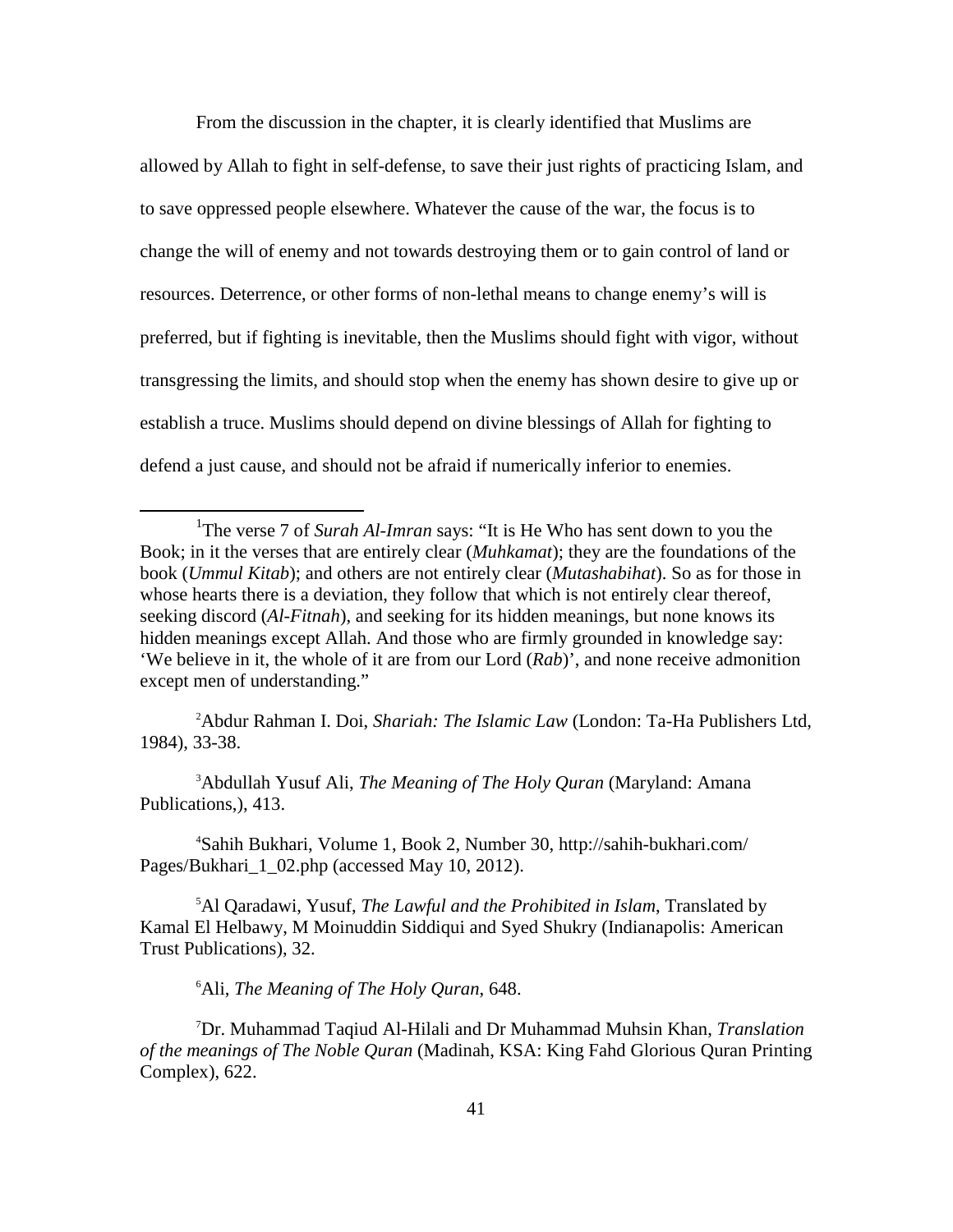8 *Sahih Bukhari* is considered one of the most authentic sources of *Sunnah* and *hadith*.

9 Sahih Bukhari, Volume 1, Book 1, Number 1, http://sahih-bukhari.com/ Pages/results.php5 (accessed April 24, 2012).

10Al-Hilali and Khan, *Translation of the meanings of The Noble Quran*, 245.

<sup>11</sup>A. Guillaume, *The Life of Muhammad* (Karachi, Pakistan: Oxford University Press, 1967), 143-145.

12Al-Hilali and Khan, *Translation of the meanings of The Noble Quran*, 448.

13Ali, *The Meaning of The Holy Quran*, 207-208.

14Saheeh Bukhari, Volume 4, Book 52, Number 65, http://sahih-bukhari.com/ Pages/Bukhari\_4\_52.php (accessed April 24, 2012).

15Ali, *The Meaning of The Holy Quran*, 413.

 $16$ Ibid., 423.

 $17$ Ibid., 669.

18Ibid., 106-107.

 $19$ Ibid., 505.

20Richard A. Gabriel, *Muhammad: Islam's First Great General* (Oklahoma: University of Oklahoma Press, 2007), 24-27.

 $21$ Ibid., 29.

 $22$ Ibid., 23-29.

23Al-Hilali and Khan, *Translation of the meanings of The Noble Quran*, 39.

24Tafsir Ibn Kathir, "Quran Tafsir," http://www.qtafsir.com/index.php? option=com\_content&task=view&id=234 (accessed February 5, 2012).

<sup>25</sup>Professor Ahmad Hasan, "Partial Translation of Sunan Abu Dawud," http://www.muslimaccess.com/sunnah/hadeeth/abudawud/014.html (accessed May 17, 2012).

26Ali, *The Meaning of The Holy Quran*, 243-244.

27Ibid., 86.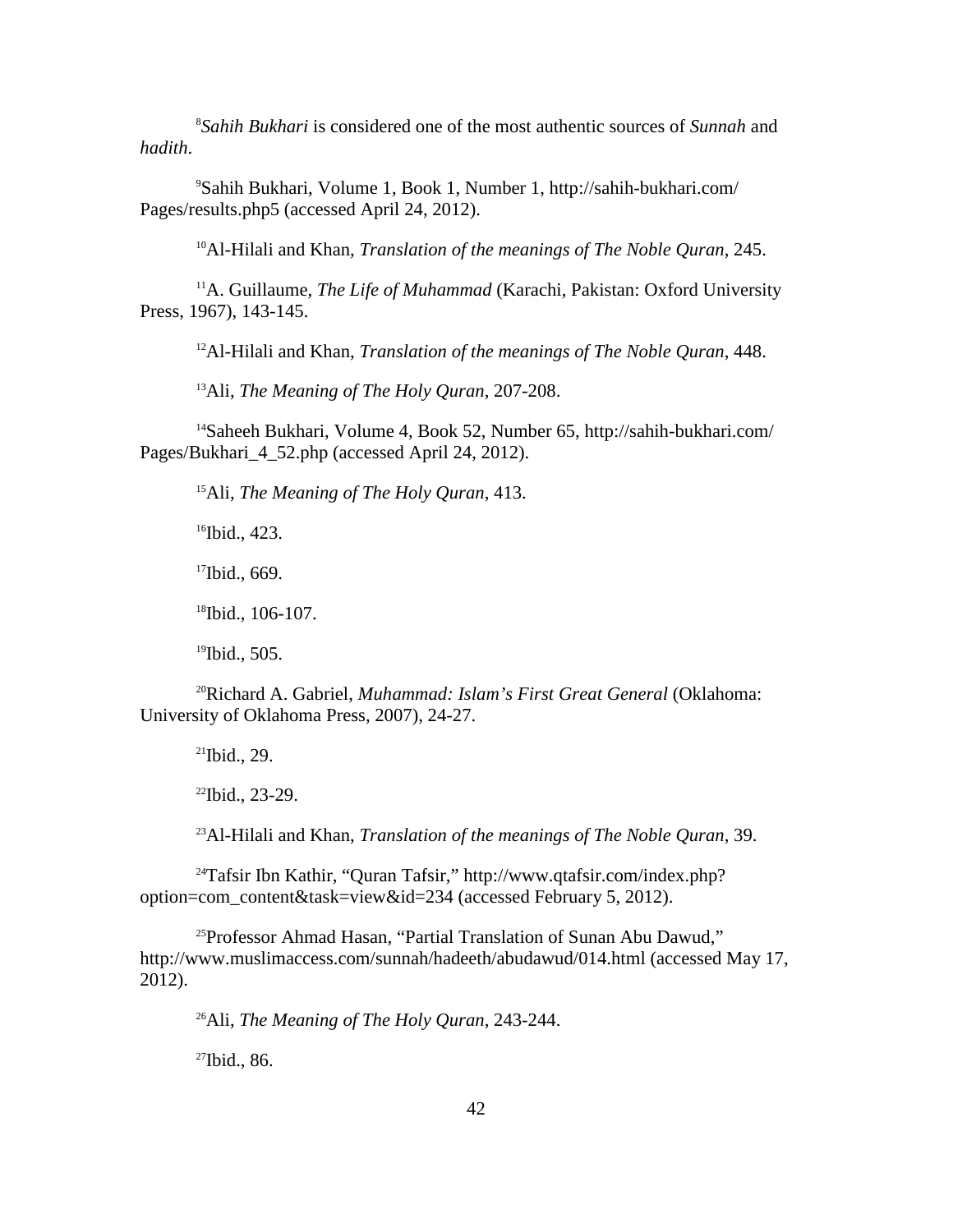28Ibid., 78.  $^{29}$ Ibid.  $30$ Ibid.

31Al-Hilali and Khan, *Translation of the meanings of The Noble Quran*, 40.

32Ali, *The Meaning of The Holy Quran*, 429.

33Al-Hilali and Khan, *Translation of the meanings of The Noble Quran*, 239.

34Sayyid Abul A'la Mawdudi, *Towards Understanding the Qur'an, Vol III*, translated by Zafar Ishaq Ansari (Leicester, UK: The Islamic Foundation, 2001), 164.

<sup>35</sup>M. S. Gerson, "Conventional Deterrence in the Second Nuclear Age," http://www.carlisle.army.mil/usawc/parameters/Articles/09autumn/gerson.pdf (accessed February 5, 2012).

36Ali, *The Meaning of The Holy Quran*, 429.

 $37$ Ibid.

38S. K. Malik, *The Quranic Concept of War* (Delhi, India: Adam Publishers and Distributors, 1992), 58.

39Ali, *The Meaning of The Holy Quran*, 423.

40Dr. Muhammad Hamidullah, *The Battlefields of the Prophet Muhammad* (New Delhi, India: Kitab Bhaban, 2007), 76-77.

41Martin Lings, *Muhammad: His Life based on the Earliest Sources* (Vermont: Inner Traditions, 2006), 310-316.

42Al-Hilali and Khan, *Translation of the meanings of The Noble Quran*, 243-244.

 $43$ Ibid., 40.

44Ali, *The Meaning of The Holy Quran*, 1454-1455.

45Al-Hilali and Khan,. *Translation of the meanings of The Noble Quran*, 240.

46Ali, *The Meaning of The Holy Quran*, 417.

47Ibid., 1714.

48Sahih Bukhari, Volume 4, Book 52, Number 63, http://sahih-bukhari.com/ Pages/Bukhari 4 52.php (accessed April 30, 2012).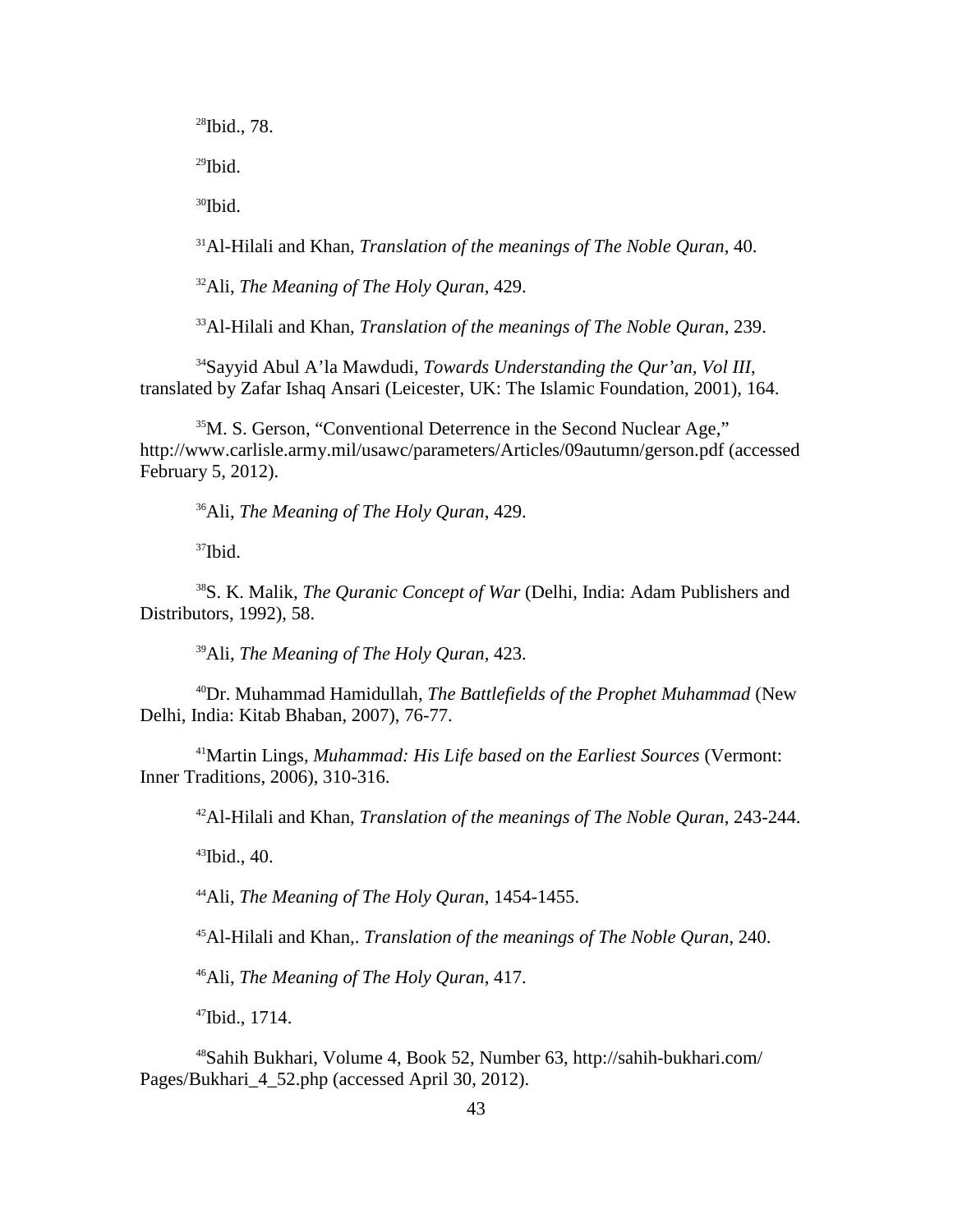## CHAPTER 4

# AL QAEDA'S WAY OF WARFARE

Al Qaeda is one of the most discussed militant groups in today's world. A group of Muslims, who initially formed to fight against the Soviet invasion in Afghanistan in 1980s, later became known world-wide for its role in attacking the World Trade Centre on September 11, 2001. To many, Al Qaeda is almost synonymous with terrorism. The group's objective is to reestablish an Islamic caliphate ruling the combined Muslim countries in the Middle East region. Its ideology, apparently, stems from fundamental Islam, though many Muslim scholars disagree with their way of drawing Islamic references. In 1998, Al Qaeda declared war against non-Muslim Western countries, primarily the United States (US), in support of their claim of de-Westernizing the Muslim world of Middle East. They blamed the US led Western countries for supporting Israel in carrying out oppression against Palestinians and de-stabilizing the Middle East, which is predominantly a Muslim region. They also accused the governments of the Arab countries of siding with the Western states, and not protecting the religious rights of Muslims properly. In pursuing their goal, Al Qaeda resorted to a violent approach by attacking and killing both combatants and non-combatants, which has been denounced by most countries in the world. Al Qaeda gradually became a bigger organization by recruiting people from different countries, and associating many regional or national religious groups with their cause. These groups reportedly carried out violent attacks on military and civilian targets in many parts of the world, notably the attack on the World Trade Centre in 2001, bombing the US Embassy in Nairobi in 1998, the USS Cole bombing in 2000, the Bali bombing in 2002, and many others. Al-Qaeda has been mostly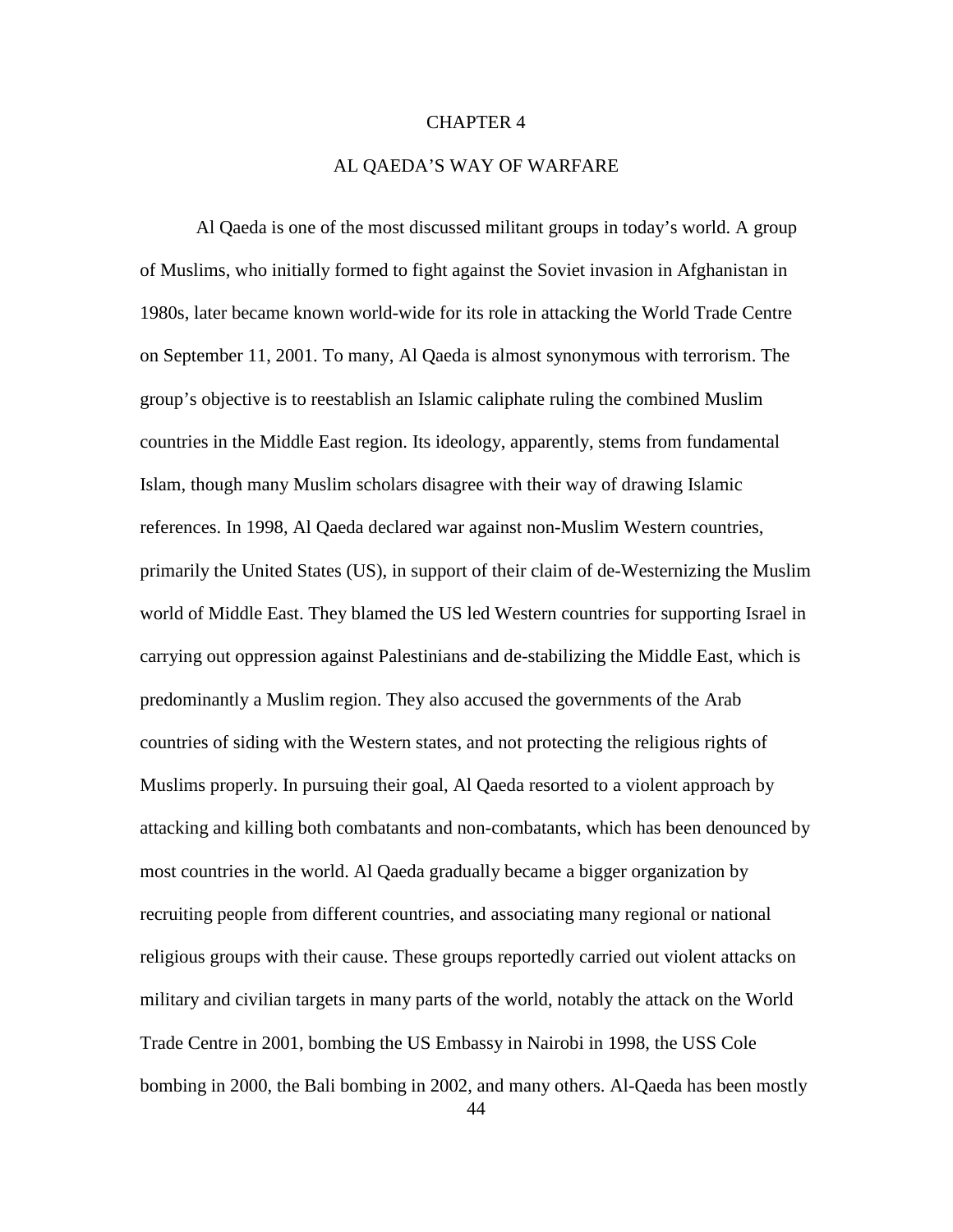criticized for two of its activities: Suicide bombings and killing of civilians. Such activities raised the question of Al Qaeda's true adherence to the fundamental Islam.

This chapter highlights the way of warfare followed by Al Qaeda since its inception, focusing on areas where comparison can be drawn between its way of warfare with Islamic warfare described in the previous chapter. Though the leaders of Al Qaeda defend their actions by quoting from the Quran and *Sunnah*, one needs to examine if their explanation of the fundamental sources are acceptable and unbiased. As discussed in the chapter 3, a just Islamic war has to meet two different tests: intention or cause, and conduct. Accordingly, this chapter will initially focus on the causes that motivated Al Qaeda's actions, by analyzing the proclamations made by its leaders about their intent and objectives. Then the major characteristics of their conduct will be examined based on media reports and records found in books and periodicals. The comparison between Al Qaeda and the Islamic way of warfare will be completed in the next chapter.

# Intent and Objectives of Al Qaeda

Since its inception in the 1980s, Al Qaeda's objectives can be divided in to two broad categories: the Anti-Soviet phase and the Anti-Western phase. The Anti-Soviet phase covers the period from 1988 until 1989 when Al Qaeda fought against the Soviet invasion of Afghanistan. This phase ended after the withdrawal of Soviet troops from Afghanistan, marking a clear victory to Al Qaeda and its allies. The second phase began shortly after the first one, when Al Qaeda, under the leadership of Osama Bin Laden, expanded its operations to East Africa and the Middle East to act against Israel and Western countries deployed in the Middle East to fight against Iraq. This phase, which ultimately brought Al Qaeda to the international attention, is still ongoing.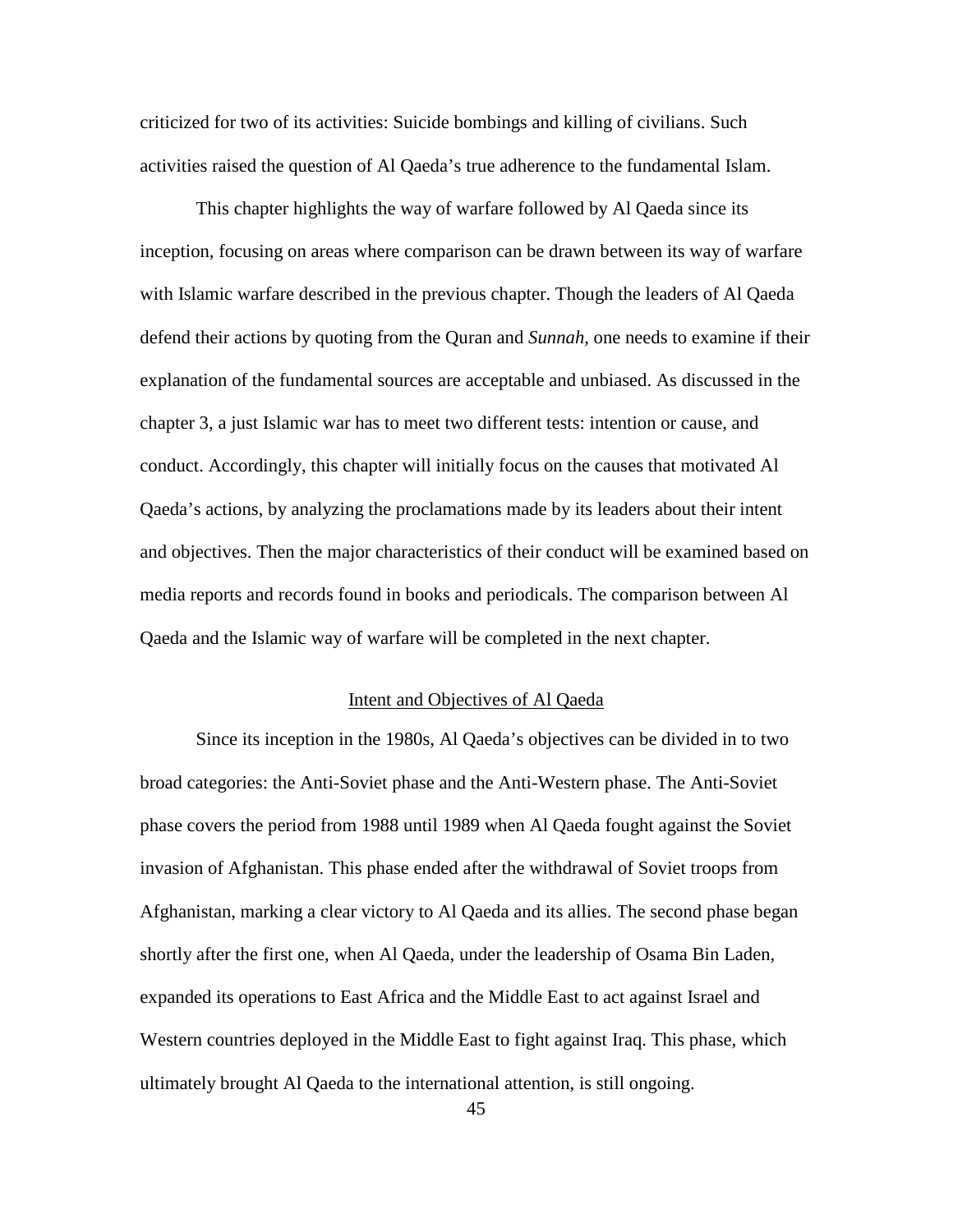In the Anti-Soviet phase, Al Qaeda's objective was to assist the Afghan forces in defending their country from the Soviet invasion. Under the leadership of Osama Bin Laden and Abdullah Azzam, they formed the organization by recruiting Muslims from different countries who felt responsible to help their brothers-in-faith in Afghanistan. So, the cause that ultimately brought these people together to establish a militant organization was the urge to help fellow Muslims against a non-Muslim invasion that they viewed as unjust. This cause was widely supported by Saudi Arabia and other Muslim countries, and more importantly, by the US also.

After their success in Afghanistan, the focus of Al Qaeda shifted towards Western countries that had been operating in the Middle East to oppose the Iraqi invasion of Kuwait. Initially they approached the Saudi Arabian government to allow them to assist the Saudi forces against the Iraqi invasion.<sup>[1](#page-78-0)</sup> After being rejected, Al Qaeda turned against the Saudi government, accusing it of being a supporter of Western interests in the region. Since then, their objectives have changed to removing the Saudi government from power and replacing it with an Islamic government that would primarily protect Islamic interests in the region; and forcing the Western countries to withdraw their forces from the Middle East region, something that Al-Qaeda views as detrimental to the Islamic society of the region.

A vivid account of Al Qaeda's views and objectives can be derived from the texts of Al-Muqrin's *A Practical course to Guerilla War*, and declarations made by Osama Bin Laden and other prominent leaders of Al Qaeda and its associated groups. In Osama Bin Laden's declaration of war against Americans, he repeatedly blamed the Saudi Arabian government of being supportive of US interests. He also made clear the facts that forced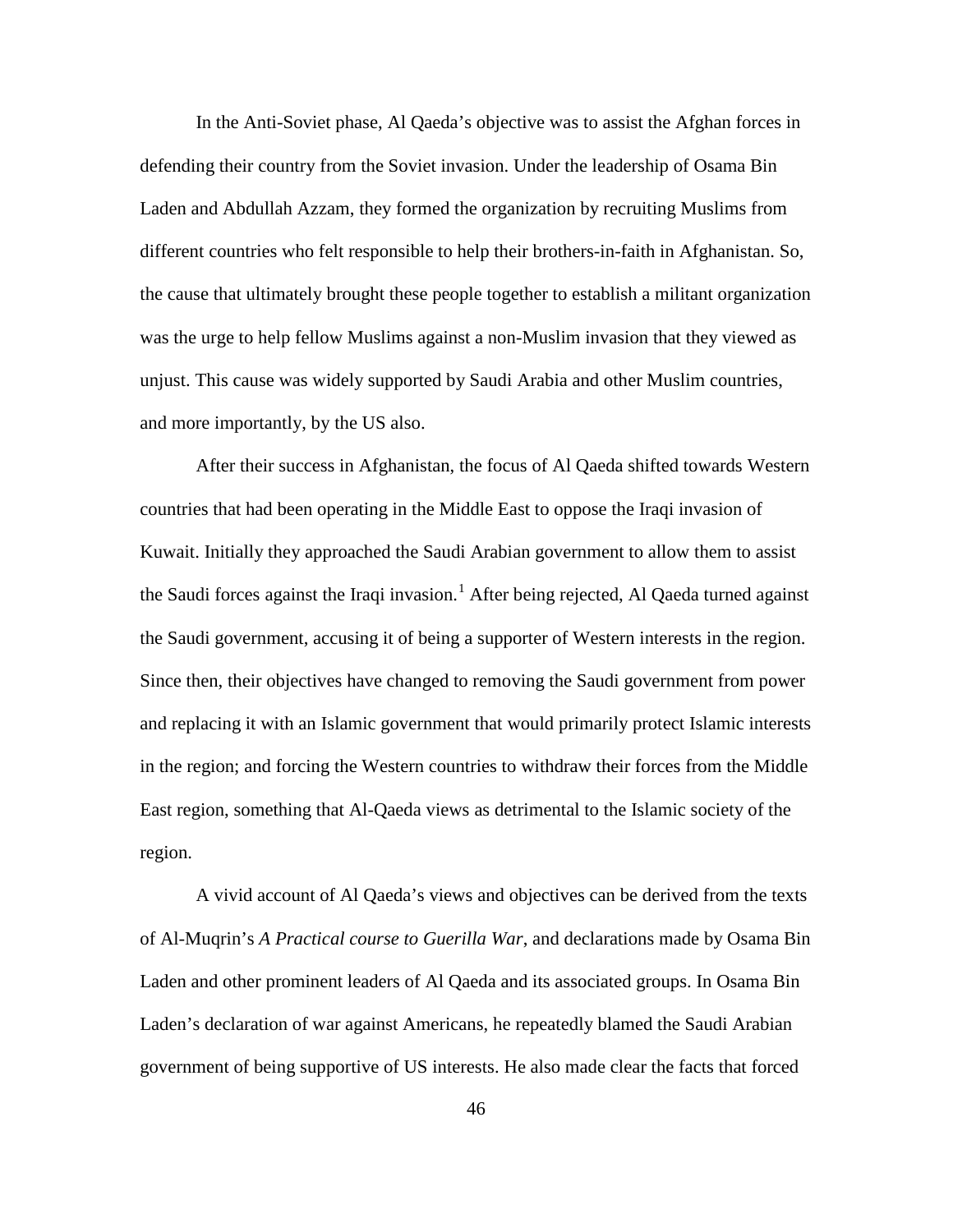<span id="page-54-0"></span>him to fight against the US and other Western countries. In his words, the facts were: firstly, occupation of lands of Arabian Peninsula by US forces, who exerted influence on the Saudi government to use this land as a base to attack neighboring Muslims countries. Secondly, repeated massacres of Iraqi people by the Christian-Jewish alliance, even after imposing sanctions on them. Finally, US support to the Jewish state (Israel) by destroying the strongest Muslim nation in the region (Iraq), and forcing other Muslim nations to support US interests by making them 'mini paper states' through disuniting them. He then blamed the Saudi government for not protecting the Muslim people's interests based on guidelines of *Shariah*, while supporting the US interests based on a moderate approach. This approach, according to him, was too lenient, and against the core values of Islam. In his view, Islam dictates a basic enmity against non-Muslims, and requires absolute loyalty towards Allah's causes. He views that Muslims should always possess hatred against non-Muslims, and always strive to fight against them until they (non-Muslims) submit to Islam, or agree to pay tax (*Jizyyah*). [2](#page-78-1) He supports his argument by quoting several verses from the Quran, *hadiths* and *fatwas[3](#page-78-2)* of Muslim scholars. By carefully choosing words from the Quran and other Islamic sources, Bin Laden described a very aggressive image of Islam that he views as the correct path that all Muslims should follow. [4](#page-78-3)

Ayman Al-Zawahiri, a key associate of Al Qaeda, further expanded on the theory of "Enmity and Loyalty" in his declaration made in 2002. He reemphasized that every true Muslim should possess hatred against non-Muslims and should avoid making ties or befriending them. He then categorically denounced four groups of people for supporting Western interests rather than protecting Islamic interest in the region: Muslims rulers that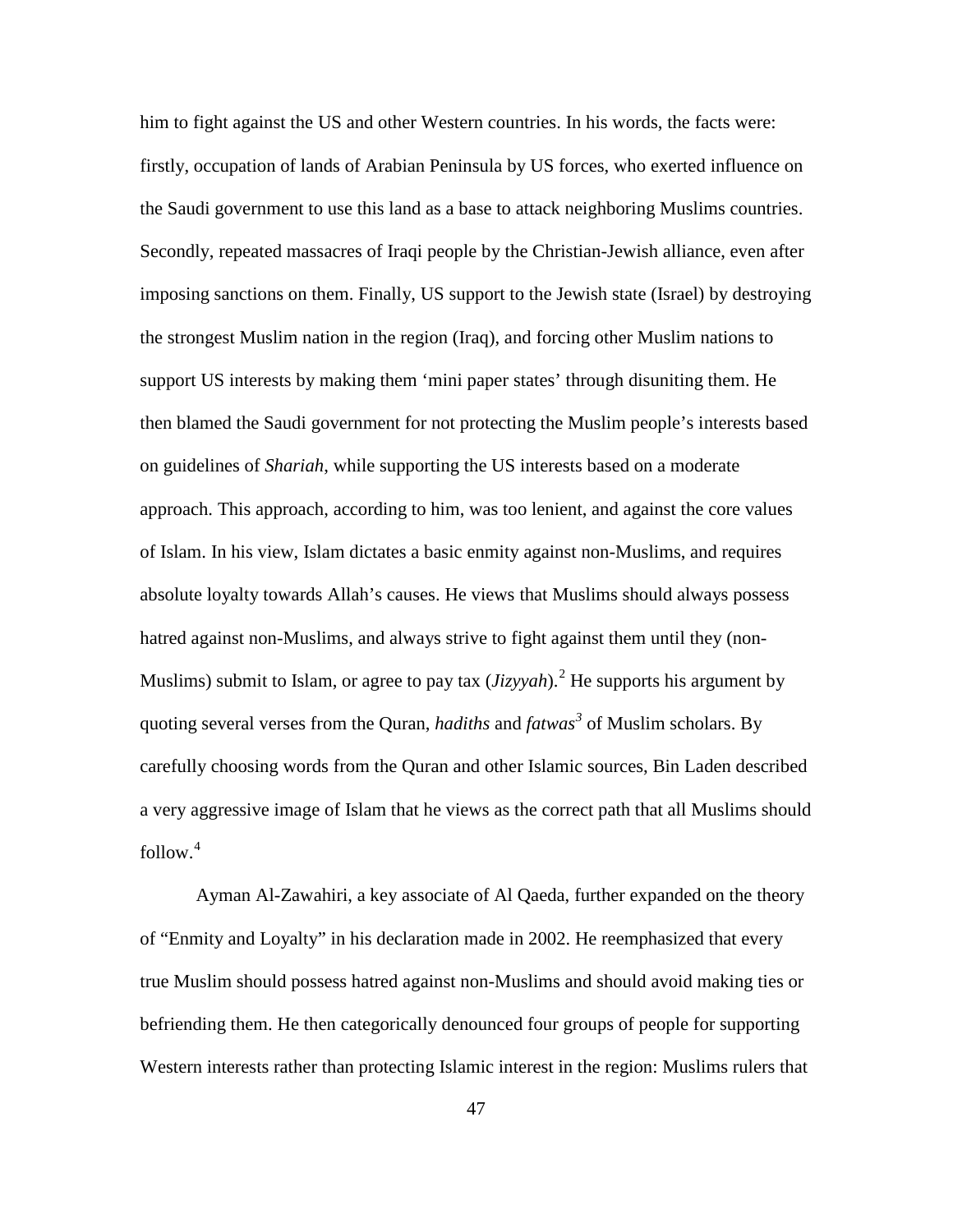abandoned *Shariah* laws and befriended Christian and Jewish states; scholars, journalists, thinkers and other persons who supported these rulers and their allies, and voiced countering *Jihad* against them; supporters of the idea of reconciling with non-Muslims states; and finally militant groups like the Northern Alliance of Afghanistan who were fighting against fellow Muslims. He concluded by warning all Muslims of the dangers of taking sides with non-Muslim governments, and urged them to follow his way of Islam, a rather aggressive one, that he viewed was the best way.<sup>[5](#page-79-0)</sup>

<span id="page-55-2"></span><span id="page-55-1"></span><span id="page-55-0"></span>Abd Al-Aziz Al-Muqrin transferred these views and intents into a more formatted structure in his guidebook on guerilla warfare, a well-written doctrine for Al Qaeda and its associate groups. He defined the primary goal of Al Qaeda's war as a "call for a pure Islamic system free from defects and infidel elements, one based on the Book (Quran) and the *Sunnah.*" He identified supplementary goals that include "liberating the oppressed Muslim peoples from the yoke and tyranny of oppressive and despotic infidel regimes, whether local or foreign ones," and to "call for a new social system that will draw its legitimacy from the light of the Book (Quran) and the Sunnah.<sup>5[6](#page-79-1)</sup> He then divided these strategic goals into four operational goals, which are: protracted guerilla war to preserve forces, acquiring combat proficiency to raise morale, gradual transitioning to next phase with increased participation of *ummah*, and finally building a strong army based on modern innovative foundations.<sup>[7](#page-79-2)</sup>

As a whole, the overall intent of Al Qaeda can be summarized as freeing the Middle East from the Western or non-Muslim influence, in order to protect the religious and social rights of Muslim people living in the region. To achieve that intent, objectives that they established are to force withdrawal of US and other Western militaries from the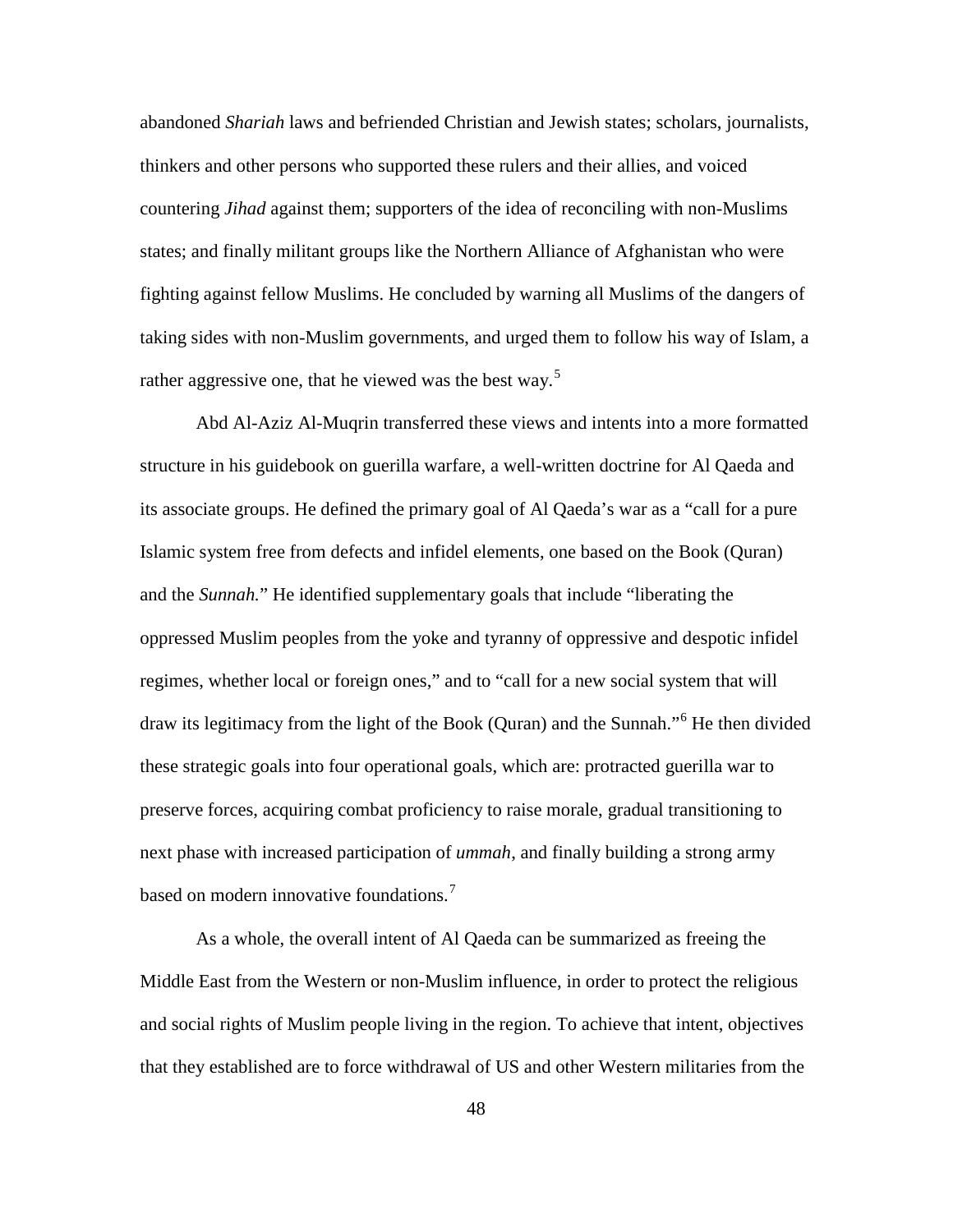Middle East and to replace the pro-western governments of the region with ones that derive their values from the core Islamic sources. The overarching cause, as Al Qaeda explains, that caused them to wage war was the influence of non-Muslim states over the Muslim states in pursuing the formers' economic and political goals. To be more specific, it is the physical presence of US and other Western forces in the region in order to use some of the Muslim state's land as a base to wage war against other Muslim states; and the Western support to Israel, which has caused oppression to Palestinian Muslims.

# Conduct of Al Qaeda

<span id="page-56-2"></span><span id="page-56-1"></span><span id="page-56-0"></span>Al Qaeda is mostly comprised of Muslims from different parts of world, with different levels of combat experience. With full understanding that militarily they were no match to the strong militaries of the US and other Western countries, Al Qaeda prudently resorted to fighting a guerilla war until they gain sufficient foothold and strength to build an army. Al-Muqrin's *A Practical Course for Guerilla War* basically justifies this course, and further established a clear doctrine on how the guerrilla war should be conducted. As Norman Cigar commented, Al Muqrin's text can be considered as the capstone doctrine within Al Qaeda's overall doctrinal structure.<sup>[8](#page-80-0)</sup> In his text, Al-Muqrin justified assassinations, hostage taking, kidnapping as legitimate actions, and provided guidelines on other aspects of guerrilla tactics. Though there have been contentions between Al Qaeda leaders about following some of his concepts, in most cases they adhered to it. Thus, an evaluation of Al Muqrin's texts along with the examples of Al Qaeda attacks can provide a good understanding of their conduct in light of their doctrine and its application.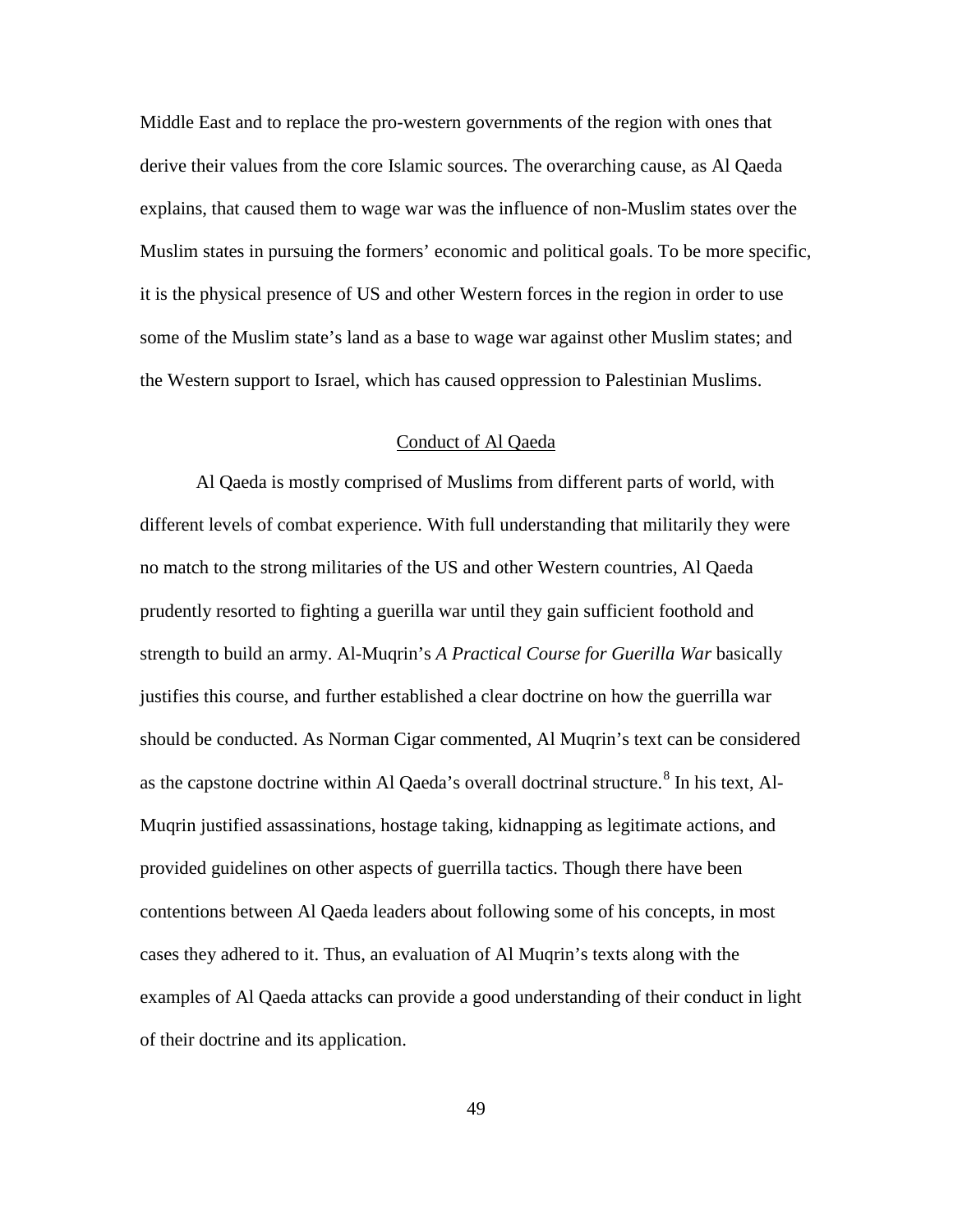According to Al-Muqrin, Al Qaeda would fight the guerrilla war in three phases: Attrition (Strategic defense), Relative strategic balance (Policy of a thousand cuts), and Military decision (final attack). In the Attrition phase, the Al Qaeda fighters, whom Al-Muqrin called *Mujahidins*, would promulgate their ideology through the media in order to denounce their enemy and to gather support from the *ummah* in favor of their cause. Militarily they would expand their attacks against the enemy throughout the country, and conduct "spectacular" operations to create positive media impact. The attack on the World Trade Centre on September 11, 2001 was an example of such spectacular operations, which did not only announce Al Qaeda's presence, but also was aimed at demoralizing their enemy and motivating young Muslims to take up arms for Al Qaeda's cause. Negotiations in this phase would be prohibited, as Al Qaeda viewed that the differences between them and their enemies were irreconcilable.<sup>[9](#page-81-0)</sup>

<span id="page-57-3"></span><span id="page-57-2"></span><span id="page-57-1"></span><span id="page-57-0"></span>Once Al Qaeda would prove its capability in staying power, it would resort to the next phase -The Relative Strategic Balance. In this phase, *mujahidins* would expedite their attacks against their enemies, and would persuade other Muslim states to discontinue support to the existing pro-western regimes. The persuasion would be based on the agreement that if any state continued to support the regime, they would also make them legitimate targets for Al Qaeda to attack. Militarily, Al Qaeda would establish bases for conventional forces in the areas where the regime has limited or no control. Negotiations were allowed in this phase, but only on condition that Al Qaeda looked strong enough to continue military operations, and their enemy was ready to surrender their cause. In no case would power sharing with their enemy to be accepted.<sup>[10](#page-81-1)</sup>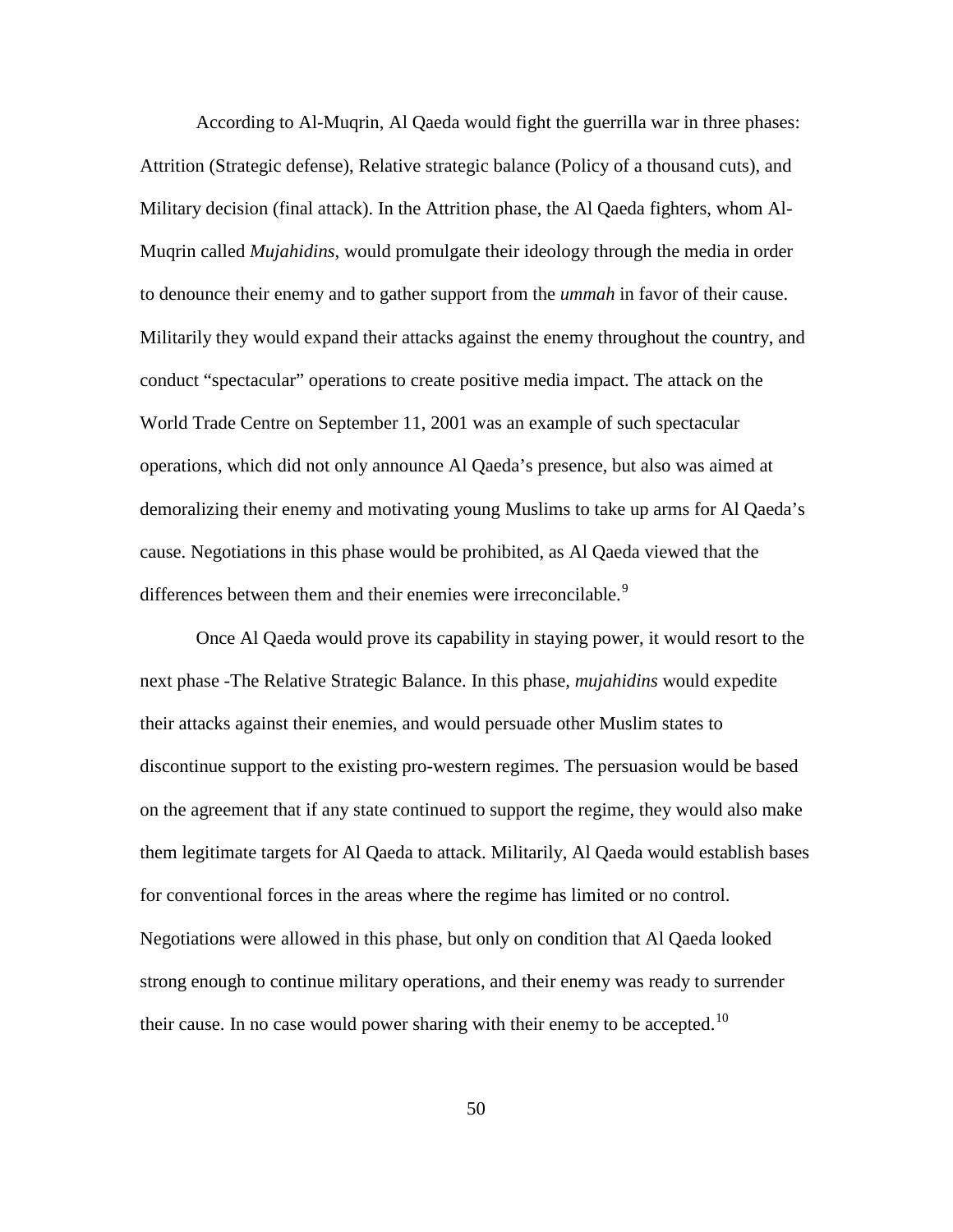<span id="page-58-5"></span><span id="page-58-4"></span>The Third phase is called the Decisive phase, when a final attack would be launched to finish off the enemy. Al Qaeda envisions that by then their enemy would be divided and become weaker, and Al Qaeda would strengthen their ties with other mujahidin groups operating outside their area of operations to extend their ideas everywhere. They will then launch the final *Jihad*, which in their words is called the preemptive *Jihad* (*Jihad al talab*). Militarily, Al Qaeda would by now have established a conventional-like force well conversant with modern technology and conventional doctrine. This conventional force would initially attack smaller cities in order to demonstrate their ability to achieve success on the battlefield. Ultimately, they would topple the government in the capital city. However, the *mujahidin* must retain their guerilla capabilities and remote bases to be able to react to contingency situations. The enemy would be intimidated to surrender and no negotiations would be accepted in this phase.<sup>[11](#page-82-0)</sup>

Within this broad outline, Al-Muqrin further provided guidelines on other factors and methods such as leadership, the use of force, intelligence activities, targeting, and covert operations. Of these factors, leadership and targeting has relevance to the fundamentals of Islamic guidance on warfare. The rest of the methods are usually tactical considerations, which can become significant only if they contradict with any basic law of Islam. Otherwise, as Islam does not contradict with tactical methods, discussion on those methods is irrelevant.

<span id="page-58-3"></span><span id="page-58-2"></span><span id="page-58-1"></span><span id="page-58-0"></span>Al-Muqrin emphasizes that all leaders need to be homogenous in terms of their mind, spirit, thought, program and above all – belief. The role that the leaders have are: unifying all cadres under one cause; devising strategy for work and action, and

51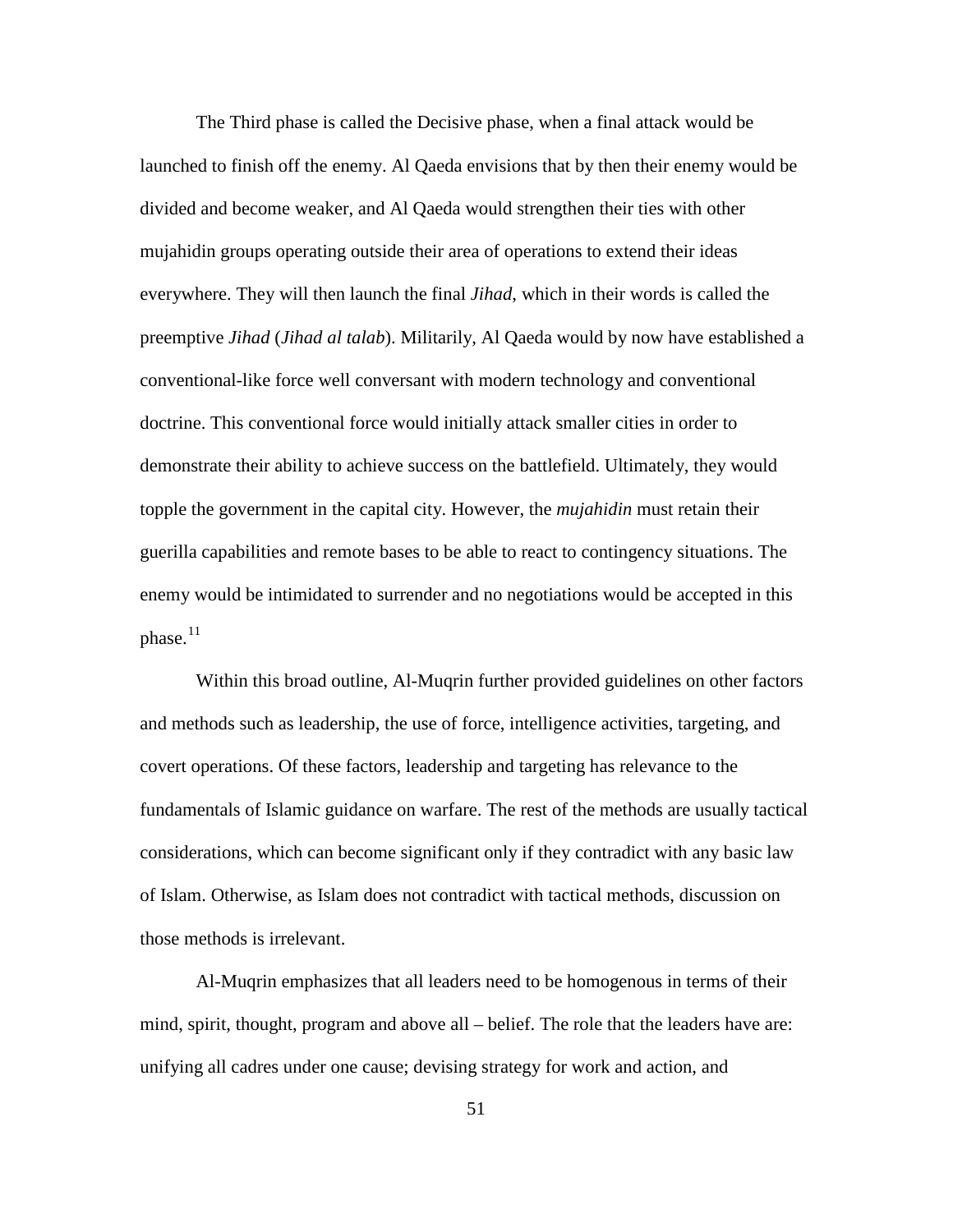organizing material assets; and finally taking bold steps to put into action their ideas and plans. The leaders should possess experience, expertise, situational awareness, knowledge and most importantly–fear of Allah.<sup>[12](#page-83-0)</sup>

<span id="page-59-4"></span><span id="page-59-3"></span><span id="page-59-2"></span><span id="page-59-1"></span><span id="page-59-0"></span>The most significant part of Al Qaeda's doctrine is how they justified assassinations, kidnapping and hostage taking as just actions in pursuance of their objectives. It is with these aspects where most Muslim scholars disagree with the beliefs of Al Qaeda. To justify assassinations, Al-Muqrin quoted several *hadiths* where the Prophet Muhammad (PBUH) specifically ordered his companions to kill some individuals. He then described four motives for undertaking assassinations. The Ideological motive is to kill an apostate or infidel who attacks a Muslim sacred site, or who plots or aids to fight against Muslims. The political motive is to suppress an idea or sect that is contrary to the idea of the state. The economic motive is to gain money for reasons of competition between companies. Finally the Psychological motive involves an individual who kills others as a result of his hatred against them.<sup>[13](#page-83-1)</sup> Interestingly, Al-Muqrin does not draw any Islamic reference to justify these motives; rather he brings examples from "infidel" countries where psychological killings take place. It is therefore, unclear that, through explaining these motives, whether he wanted to justify assassinations or merely drew historical comparisons to assassinations of the past. The rest of his text deals with minor techniques and tactics associated with assassinations, with no reference from religious sources. Al Qaeda's efforts to conduct ideological assassinations can be traced from their reported effort to kill Pakistan's former President Parvez Musharraf and Prince Abdullah of Jordan.<sup>[14](#page-83-2)</sup>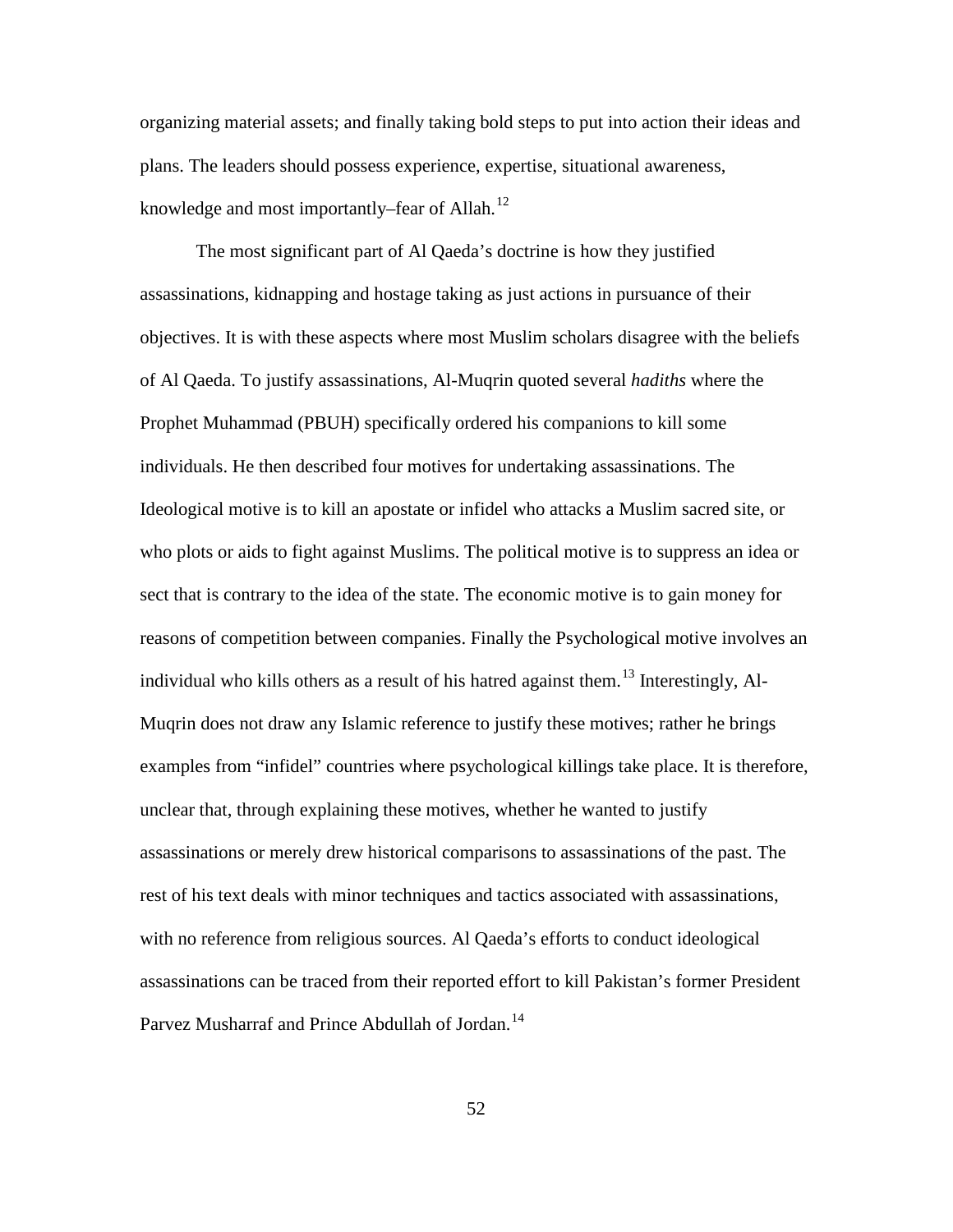For Hostage-taking, no religious reference is offered for justification. Thus, it can be assumed that Al-Muqrin and other leaders devised this doctrine based completely on their knowledge of guerilla warfare from other non-religious sources. The motives for undertaking hostage-taking are significant and include forcing the government to accede to some demands, getting money as ransom, harassing the government, acquiring information from the one taken as hostage, and to draw attention to their causes.[15](#page-84-0)

<span id="page-60-2"></span><span id="page-60-1"></span><span id="page-60-0"></span>One of the most significant aspects of Al Qaeda's doctrine is the targeting portion. Al-Muqrin specifically emphasized that "we must target and kill Jewish and Christians. To anyone who is an enemy of God and Prophet, we say: We have come to slaughter you."[16](#page-84-1) He then emphasized that cells of Al Qaeda should turn all non-Muslim countries into a "living hell" in retaliation to their oppressions in Muslim countries. One of the examples of such attack is the targeting of an Israeli-owned Paradise hotel in Kenya on November 28, 2002, which killed ten Kenyans and three Israelis. Al Qaeda also attempted to shoot down an Israeli chartered passenger jet at Ben Gurion airport in Israel using a surface-to-surface missile. In November 2003, Al Qaeda attacked the British consulate and Jewish firms in Istanbul, Turkey and killed or wounded more than 800 people.[17](#page-84-2)

Use of terror tactics has been emphasized by Osama Bin Laden in his *fatwa* of February 1998, where he addressed the Americans: "Terrorizing you while you are carrying arms on our land is a legitimate and morally demanded duty. It is a legitimate right well known to all humans and other creatures.<sup> $18$ </sup> It is not clear what he meant by the word "you." His words did not specify whether he meant the US government and the military, who were directly engaged in fighting in Middle East, or the entire American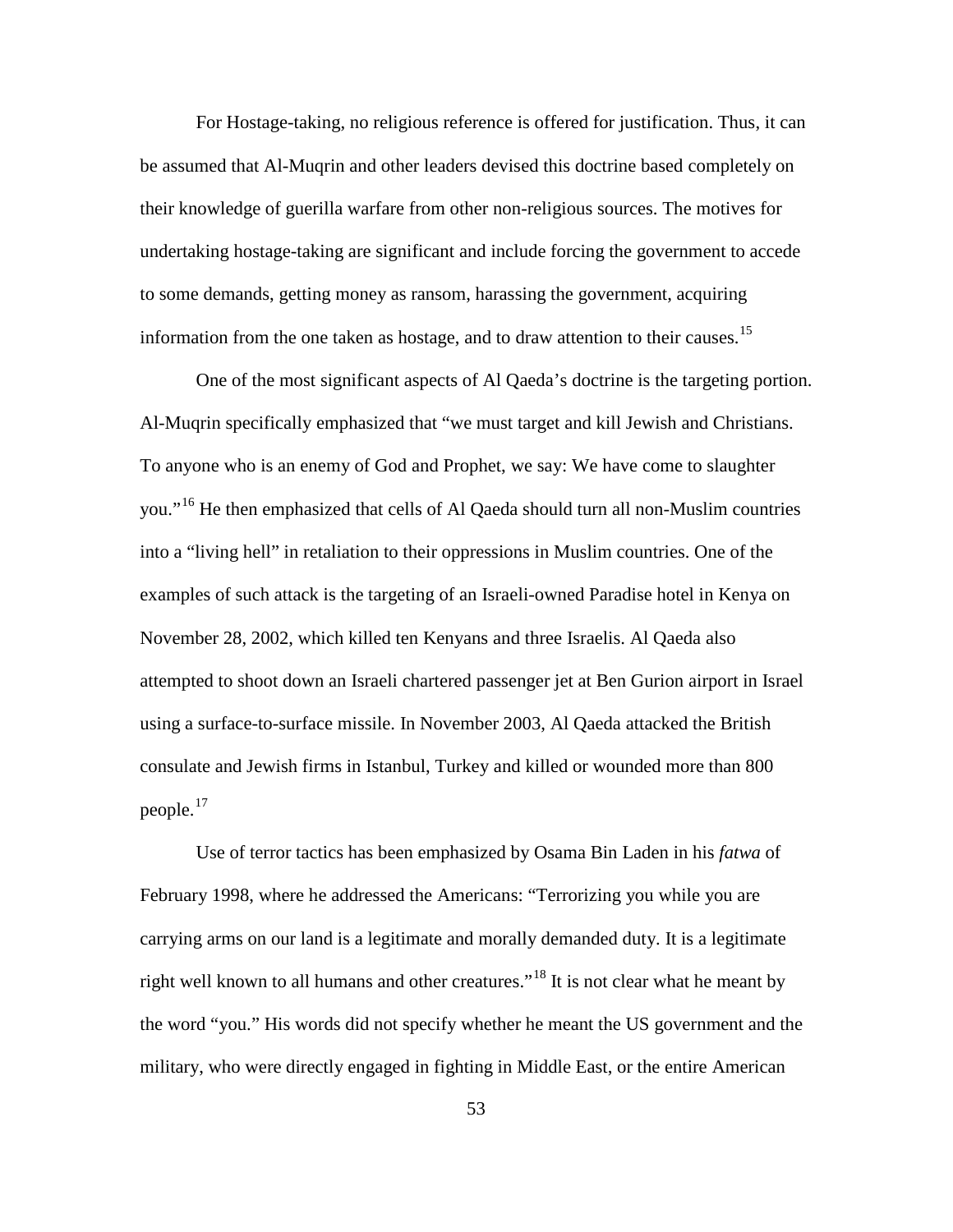people, which includes civilians, and more importantly American Muslims. However, from Al Qaeda's targeting pattern of attacking civilian targets like the World Trade Center, and from their other statements warning that so long as the US continues to kill women and children in Middle East, then American women and children are not safe from their (Al Qaeda's) hands, confirms the idea that by "you" he meant all Americans.

<span id="page-61-3"></span><span id="page-61-2"></span><span id="page-61-1"></span><span id="page-61-0"></span>Al Qaeda, since its inception, has been quite consistent to follow its ideology and doctrine in practice. Their actions, whether just or unjust, are always directed towards their overall objective of establishing an Islamic Caliphate, and freeing the Muslim dominated Middle East region from non-Muslim Westerners' influence. In the process, they identified their enemies to be the Western countries led by US, the pro-Western governments of Middle East countries, and the organizations that have been enabling or supporting these countries and governments. Their blame on these enemy groups is that collectively they are degrading the Islamic practices in the Middle Eastern Muslim society, and creating conflicts and disasters for the common Muslim people to support their economic and political goals. Al Qaeda views the Muslims of Palestine, Iraq and other war torn Muslim countries as victims of Western oppressors, and feel obliged to eradicate this oppression by waging war against their enemies. However, they are practical enough to understand their limitations against such super powers; as such they opted for protracted guerilla warfare. They usually draw references from the Quran and *Sunnah* while explaining their ideology and doctrine. However, not all of their doctrine or actions (like hostage taking) are supported directly by Islamic sources. While this chapter identified the core points of Al Qaeda's ideology, doctrine and conduct, the next chapter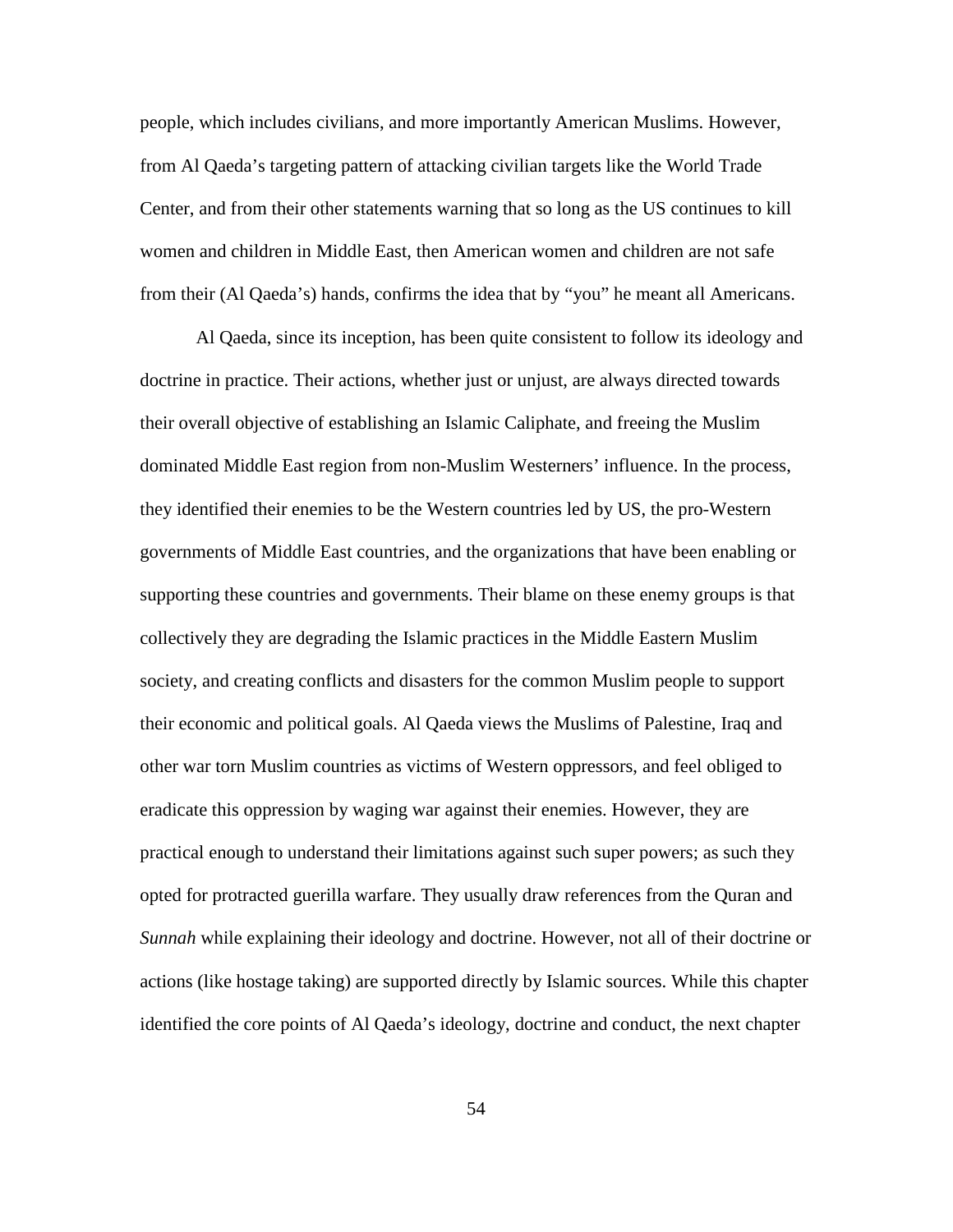focuses on analyzing them to understand whether they can really be termed as Islamic or

not.

1 World History Database, "Osama bin Laden: History of Saudi Arabia," http://history.malc.eu/Laden-Osama-bin-Saudi-Arabia.biog.html (accessed April 30, 2012).

2 *Jizyyah*. *Jizzyah* is an annual tax levied on non-Muslim citizens living in the Islamic state. Just as the Muslims pay the compulsory *Zakat*, the non-Muslims pay the *Jizyyah*. In return, the Muslims are duty-bound to protect their lives and property like any Muslim citizen. Doi, Abdu Rahman I. *Shariah: The Islamic Law* (London: Deluxe Press, 1984), 389.

3 *Fatwa*. A *fatwa* is an Islamic religious ruling, a scholarly opinion on a matter of Islamic law. A *fatwa* is issued by a recognized religious authority in Islam. But since there is no hierarchical priesthood or anything of the sort in Islam, a *fatwa* is not necessarily "binding" on the faithful.

4 Raymond Ibrahim, *The Al Qaeda Reader* (New York: Doubleday, 2007), 11-62.

5 Ibid., 66-115.

6 Norman Cigar, *Al-Qaida's Doctrine for Insurgency* (Virginia: Potomac Books, 2009), 92.

7 Ibid., 93-94. 8 Ibid., 13. 9 Ibid., 94-97. <sup>10</sup>Ibid., 97-99. <sup>11</sup>Ibid., 100-102.  $12$ Ibid., 103. <sup>13</sup>Ibid., 141-142.

<span id="page-62-2"></span><span id="page-62-1"></span><span id="page-62-0"></span>14MSNBC, "Al-Qaida timeline: Plots and attacks," http://www.msnbc.msn.com/ id/4677978/ns/world\_news-hunt\_for\_al\_qaida/t/al-qaida-timeline-plots-attacks/ (accessed May 1, 2012)

15Norman Cigar, *Al-Qaida's Doctrine for Insurgency*, 156.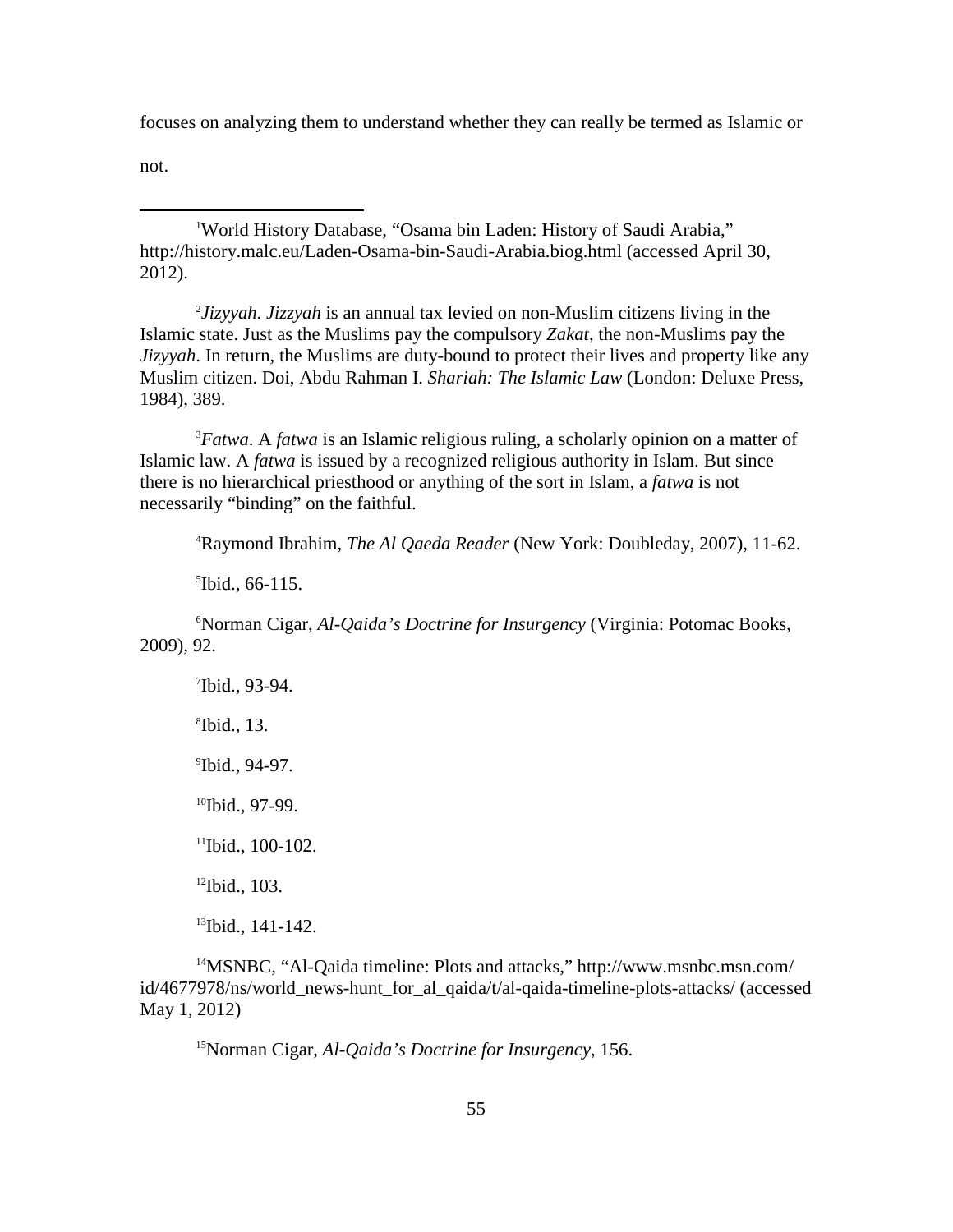<sup>16</sup>Ibid., 129.

<sup>17</sup>Bruce Riedel, *The Search For Al Qaeda* (Washington, DC: Brooking Institution Press, 2008), 109-113.

<span id="page-63-1"></span><span id="page-63-0"></span>18Rohan Gunaratna, *Inside Al Qaeda* (New York: Berkley Books, 2003), 122.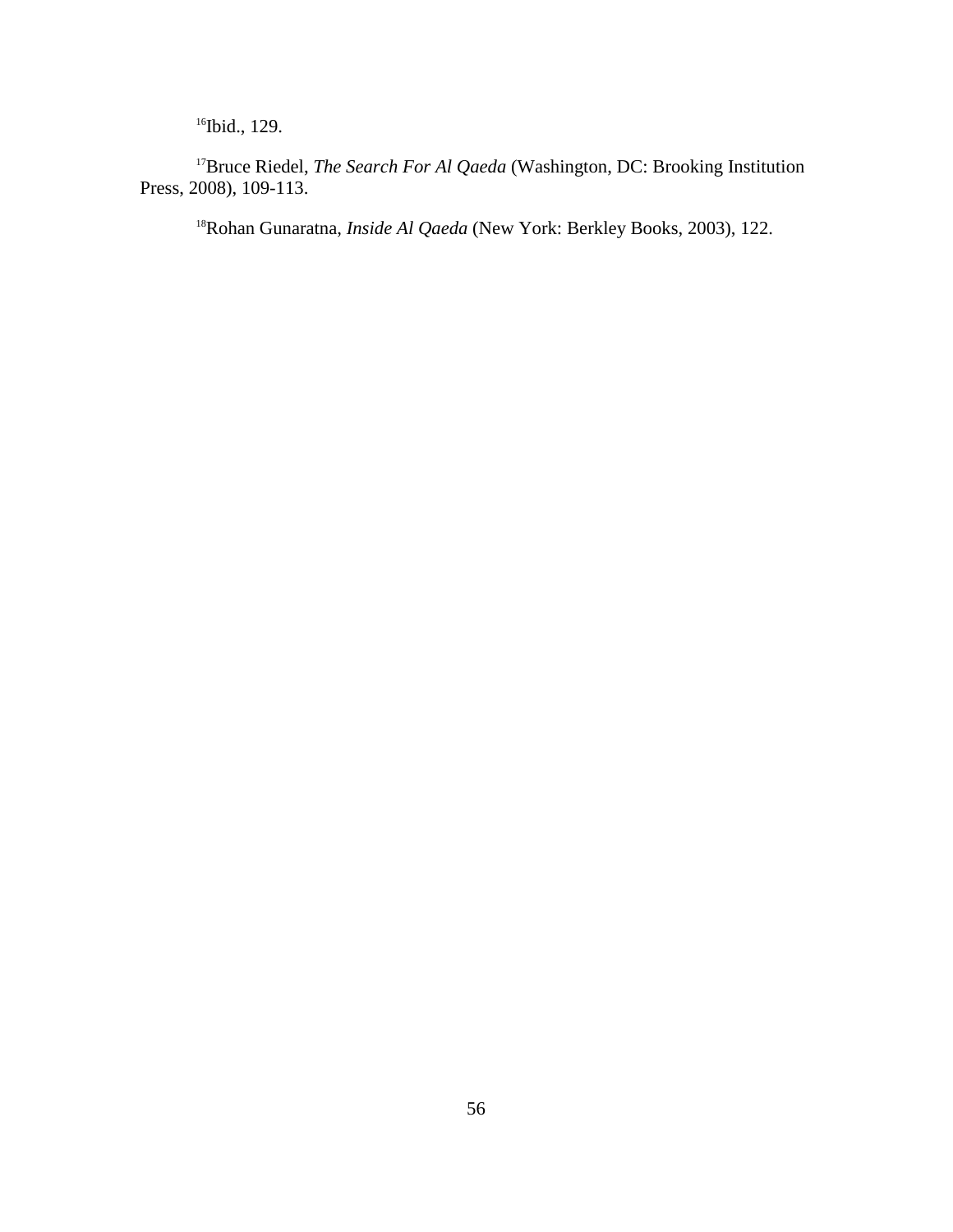## CHAPTER 5

# IS AL QAEDA ISLAMIC?

<span id="page-64-1"></span><span id="page-64-0"></span>Ever since Al Qaeda began their operations, they have been claiming themselves to be an Islamic organization. To justify their actions, they have used several references from the Quran, *hadiths* and Islamic scholars in their declarations and doctrine. To a layman this might be sufficient to prove that they are a true Islamic organization. Many academicians and scholars concurred and termed them "Islamic Terrorists," or "Islamic extremists." However, caution must be taken to guard against such an approach, as the term Islamic terrorist indicates that someone can be both Islamic and terrorist at the same time. This is the point of contention for many Muslims who believe that a terrorist can never be Islamic, as Islam clearly denounces terrorism. Besides, there is no universally agreed upon definition of terrorism. Therefore, deducing whether Al Qaeda is a terrorist group or not is debatable, as in "one man's terrorist can be another man's freedom fighter." However, using the two part test of "cause" and "conduct," it is relatively easy to deduce whether Al Qaeda qualifies themselves as Islamic or not. This test can also provide people a way to identify whether any other war fought by Muslims is Islamic or not. This chapter initially evaluates the Islamic way of warfare as identified in chapter 3, then compares Al Qaeda's way of warfare with the Islamic way of warfare, and finally recommends how the US, or Western nations in general, should engage with Muslims and with the ideology of militant groups such as Al Qaeda.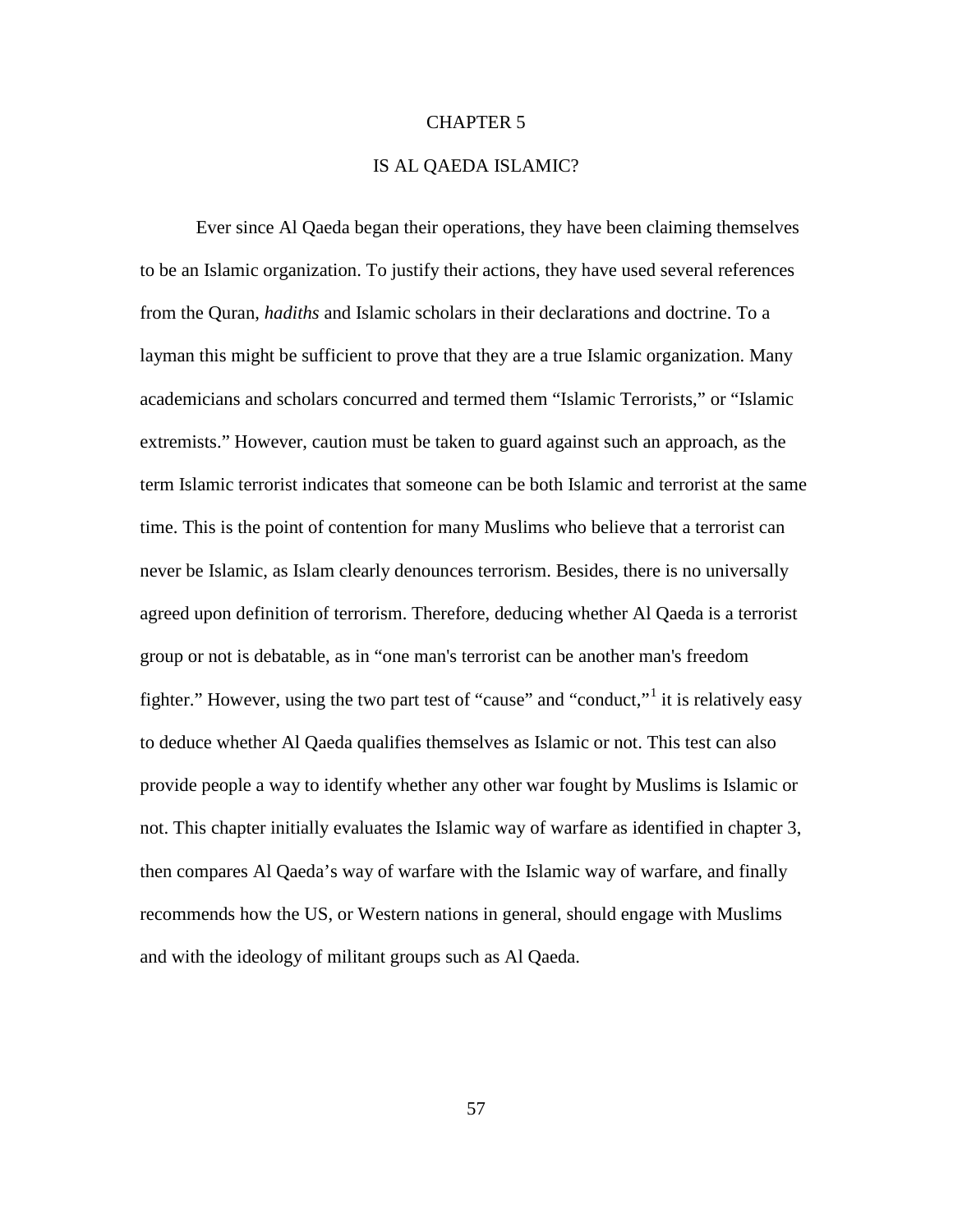#### Evaluation of Islamic Way of Warfare

Before making the comparison, it is important to understand the position of warfare in the overall concept of Islam. A study solely focused on the concept of Islamic warfare can easily mislead someone to think that Islam is a violent religion, since it guides its followers to fight. The verses that contain commandments from Allah urging Muslims to fight against non-believers can strengthen this perception further. However, if one does a thorough research on Islam, he/she will find that Islam's primary focus is not to guide Muslims to fight. In the Quran, there are more verses that guide Muslims towards peace, good conduct, justice and knowledge, than those related to war. While fighting in the way of Allah is highly honorable, it is not the primary means to pursue the overall objective of Islam, which is to establish order and justice in the world, and to ensure that believers can worship Allah in the best possible way. Fighting to attain these objectives is the last means, when all other means have been exhausted. Besides, it is important to understand that not everyone in the world behaves rationally, which made wars an inevitable part of human history. Consequently, while Muslims should strive to establish peace at all levels of life, they also need to have guidelines on war if circumstances lead them into a war.

In this context, it is important to discuss the concept of *Jihad*. Because of the militant groups' frequent use of this word, *Jihad* has almost become synonymous to "Holy war" in the non-Muslim world. In fact *Jihad* has a much broader meaning than only fighting. *Jihad* is derived from the Arabic word *al-Jahd*, meaning a struggle or striving. In practice, in includes any form of hardship, forbearing, or struggle to stand in the right path. This struggle can be both physical and psychological. The actual words for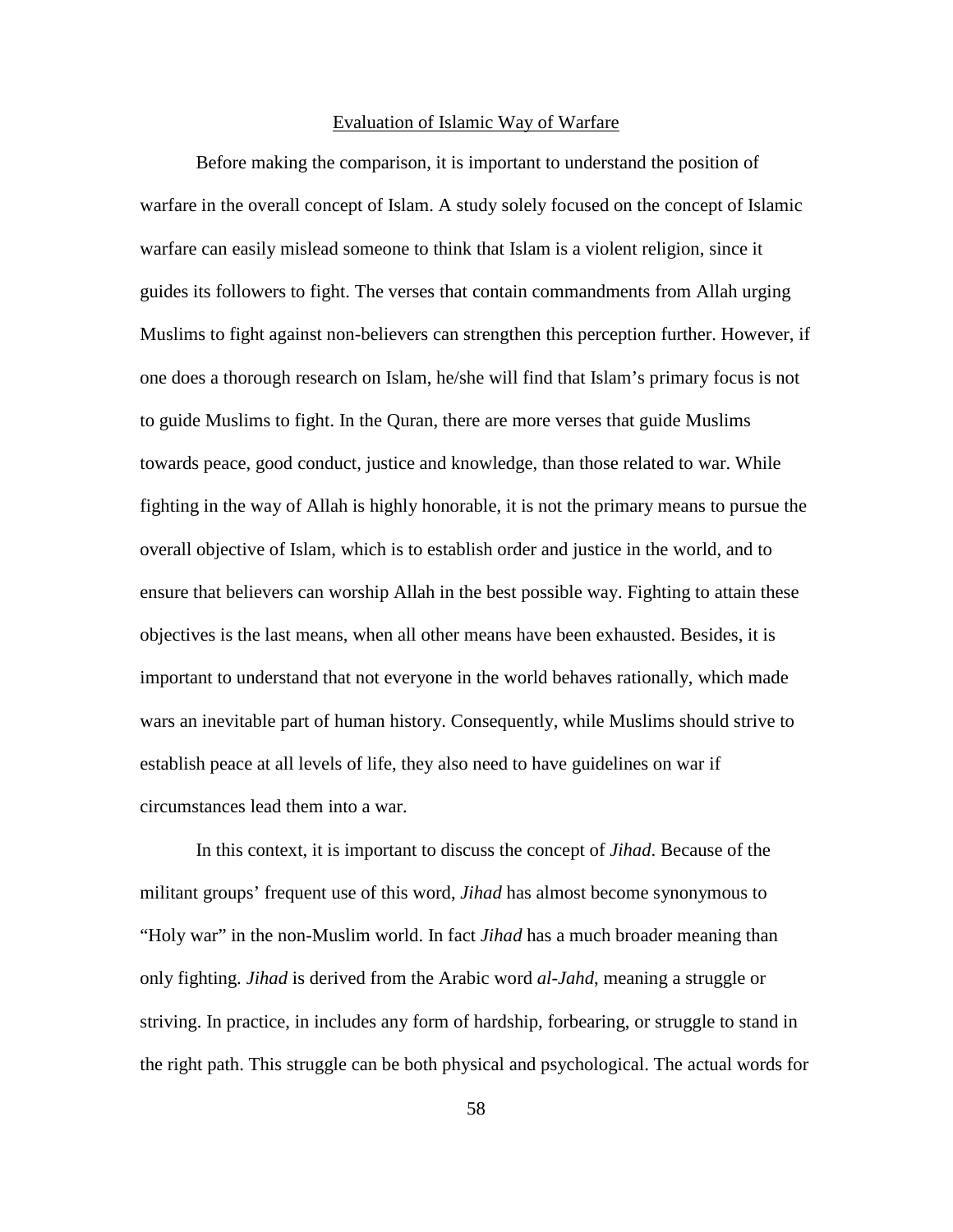war or fighting in Arabic are *al-Harb* and *al-Qital*. [2](#page-84-5) Physical combat (*Qitaal*) is one of the means of *Jihad*, but certainly not the only way. In the Quran, the word *Jihad* (or its derivatives) has been used many times, and often the meaning is not indicated directly. For example, in the verse 218 of *Surah Al-Baqarah*, Allah says: "Those who *amanu* (believed), and those who *hajaru* (suffered exile), and *jahadu* (may mean fought, strived or struggled) in the path of Allah –they have the hope of the mercy of Allah; and Allah is Oft-forgiving, Most Merciful."[3](#page-84-6) Similarly in many occasions, the meaning of *Jihad* is not specific. Scholars debate on the issue that whether the word *Jihad* in such verses meant to fight or to struggle. After consulting examples of Prophet Muhammad (PBUH) and his sayings, most agree that it primarily meant to struggle. It is narrated in the *hadith* collection of *Sahih Bukhari*, that Aisha, Prophet Muhammad's (PBUH) wife, once asked the Prophet (PBUH), "O Allah's Apostle! We consider Jihad as the best deed. Should we not fight in Allah's cause?" He replied, "The best Jihad (for women) is *Hajj-Mabrur."[4](#page-84-7)* The reason for which *Hajj* can be a *Jihad* is perhaps the physical activities involved in the *Hajj*, which is often stressful for the average women. This indicates that *Jihad* can also mean other forms of struggle or hardship. Another supporting evidence to this is the verse 8 of *Surah Al-Ankabut*, where Allah says: "We have enjoined on man kindness to parents; but if they strive (*jahadaka*) thee to join with Me (in worship) anything of which thou hast no knowledge, obey them not. Ye have to return to Me, and I will tell you of all that ye did."[5](#page-84-8) Here the derivative form of *Jihad* clearly indicates to force or to strive, and not to fight. In fact, when Allah needed to mention about physical fighting, He has clearly used the word *Qital* (to fight) instead of *Jihad,* which eliminates the chances of confusion. It is evident from the verses 74-75 of *Surah An-Nisa* and most of the Quranic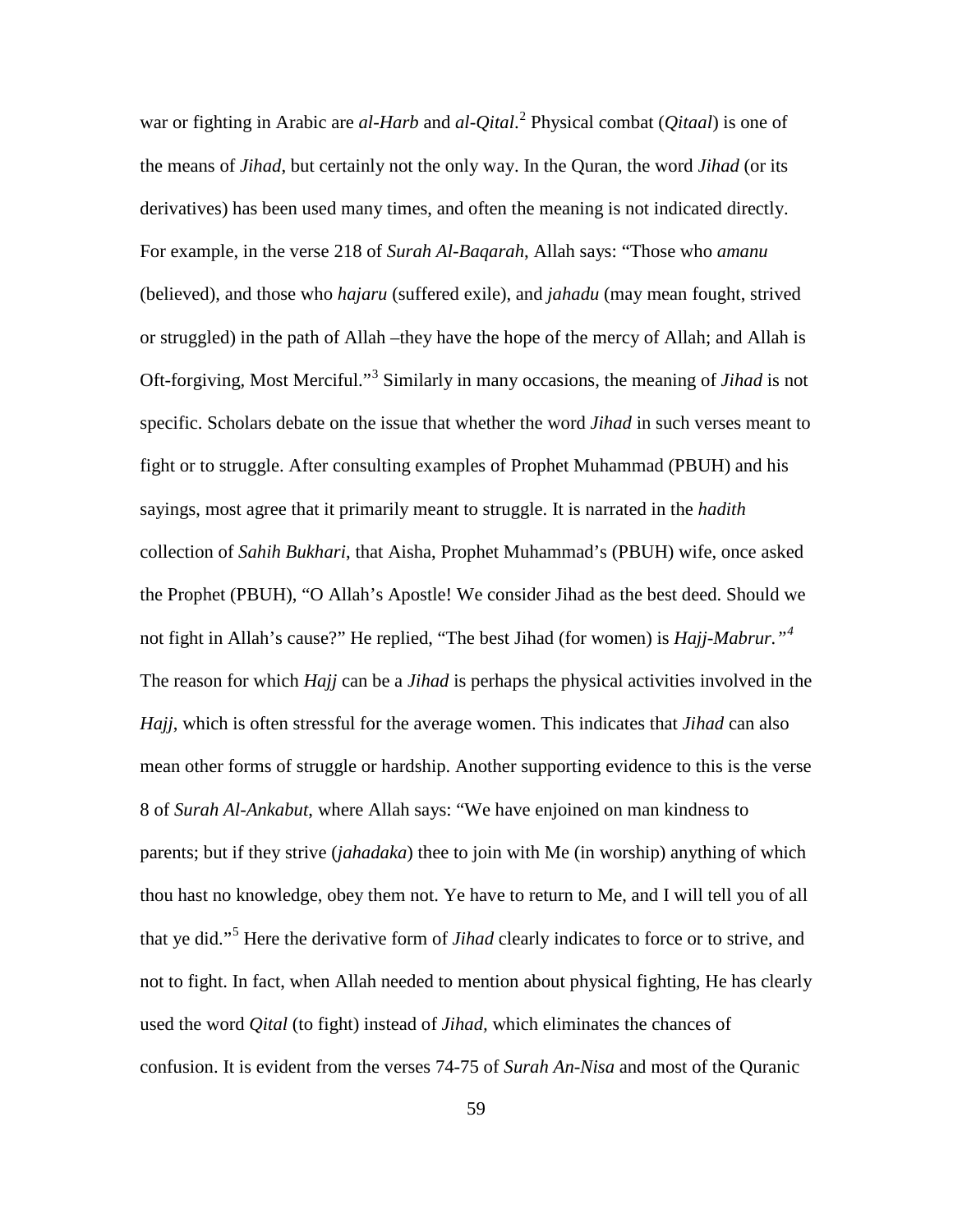verses mentioned in chapter 3.<sup>[6](#page-84-9)</sup> This confirms that *Jihad* has a versatile meaning than *Qital* (fighting).

The physical fighting, or *Qital*, is ordained to only those who are capable. From the history of Prophet Muhammad's (PBUH) life, it is seen that it was mostly the able men who went to war. Women usually did not participate in physical fighting with few exceptions like Um Umara Nasiba Bint Kaab Al Ansaria, who fought in the battle of *Uhud*. However, women are reported to have accompanied the soldiers to take care of the wounded and provide food and drink to them.

In the overall Islamic concept, *Jihad* holds a very important position. There are repeated verses emphasizing the importance of *Jihad*, both in the sense of striving and fighting. But in no way, does Allah suggest that Muslims should seek fighting. Prophet Muhammad (PBUH) confirmed this by saying: "Do not desire an encounter with the enemy; but when you encounter them, be firm."<sup>[7](#page-84-1)</sup> It is also mentioned in verse 8 of *Surah Mumtahinah*: "Allah forbids you not, with regard to those who fight you not for (your) faith nor drive you out of your homes, from dealing kindly and justly with them: For Allah loveth those who are just."<sup>[8](#page-84-10)</sup>

Fighting is permissible to defend oneself, defend the right of Muslims to practice their religion freely, or to save people being oppressed elsewhere. When circumstances dictate that a war is inevitable, the able Muslims should not hesitate to participate, even if they do not like it. Allah confirms this in the verse 216 of *Surah Al-Baqarah*: "Fighting is enjoined on you, and it is an object of dislike to you; and it may be that you dislike a thing while it is good for you, and it may be that you love a thing while it is evil for you, and Allah knows, while you do not know." It means that when fighting is inevitable,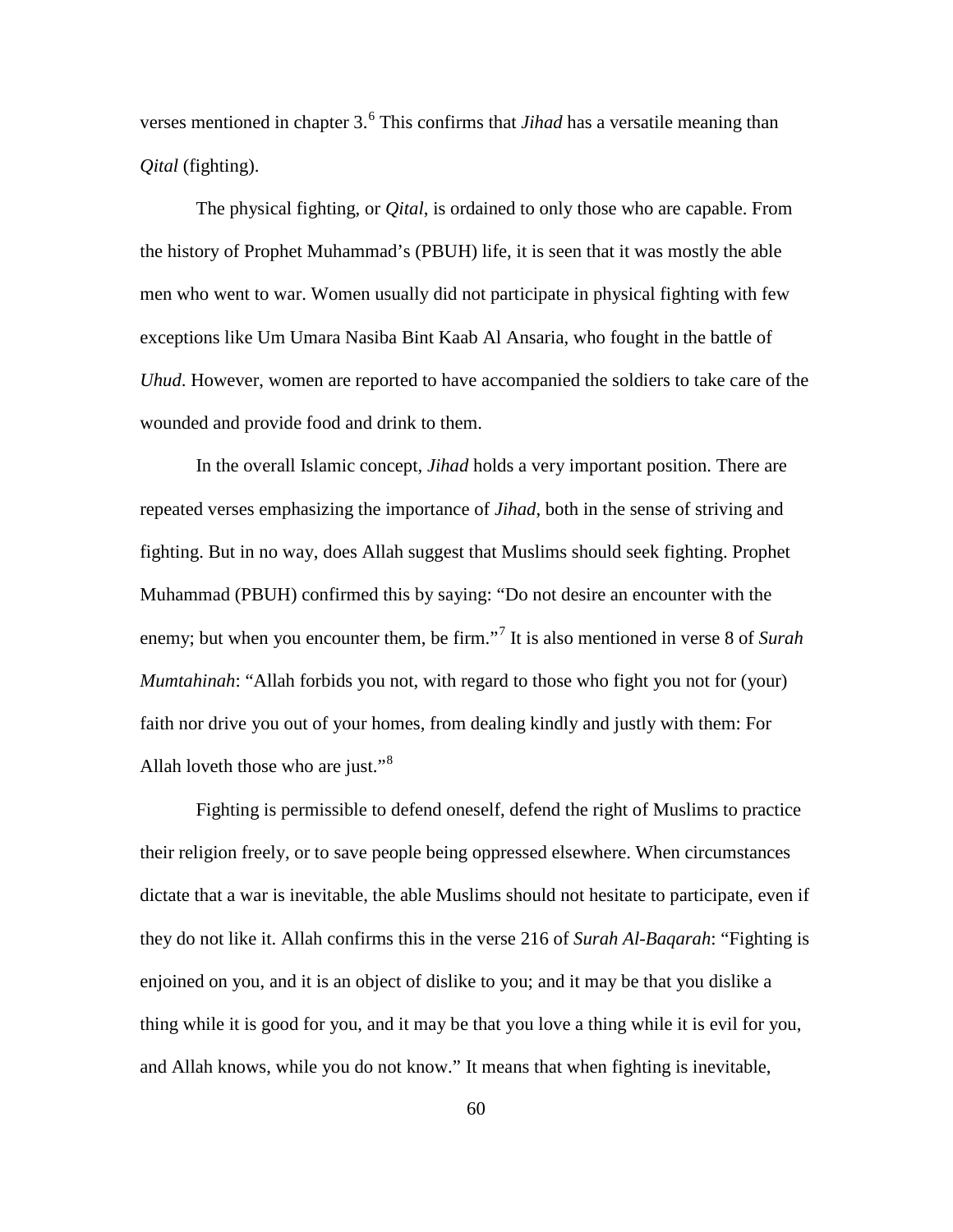there lies a greater good in fighting, because the ultimate motive is to establish the right of Muslims to live freely and practice their religion without fear of oppression. So, when forced upon, Muslims have the sacred responsibility to participate in the war, provided it meets all the tenets of a just or authentic Islamic war.

This brings the next question: who has the authority to declare Islamic war on behalf of the Muslims? Can every Muslim determine this himself when he/she faces oppression? Is a Muslim leader eligible to declare a war on behalf of a group, or does the authority rest only with the head of state? In the texts of the Quran and *hadith*, there is no straight answer to these questions. However, analyzing Prophet Muhammad's (PBUH) examples, it can be derived that Muslims individually cannot determine to wage a war. Every battle during the time of the Prophet Muhammad (PBUH) was either led by him or ordered by him. There is no instance in which his companions acted by themselves to initiate a battle, unless in error,  $9$  which was later identified and corrected by the Prophet Muhammad (PBUH) himself. On the question of whether a religious leader has the authority to declare a war or not, the test is more complex. Debates exist about Prophet Muhammad's (PBUH) status as a state leader when he waged the first battle at *Badr*. While there is no doubt that Prophet Muhammad (PBUH) was accepted by both migrants from Mecca (*muhajirs*) and residents of Medina (*ansars*) as their leader, historical accounts are not very clear on whether the alliance between them could have formally formed a state or not. However, one also has to consider the concept of state at that time in Arabian Peninsula. Present day concepts of state did not exist in the  $7<sup>th</sup>$  century Arabian Peninsula. People lived in small city states, often without any formal constitution or governmental establishment. In that sense, the alliance of Meccan migrants, Medinan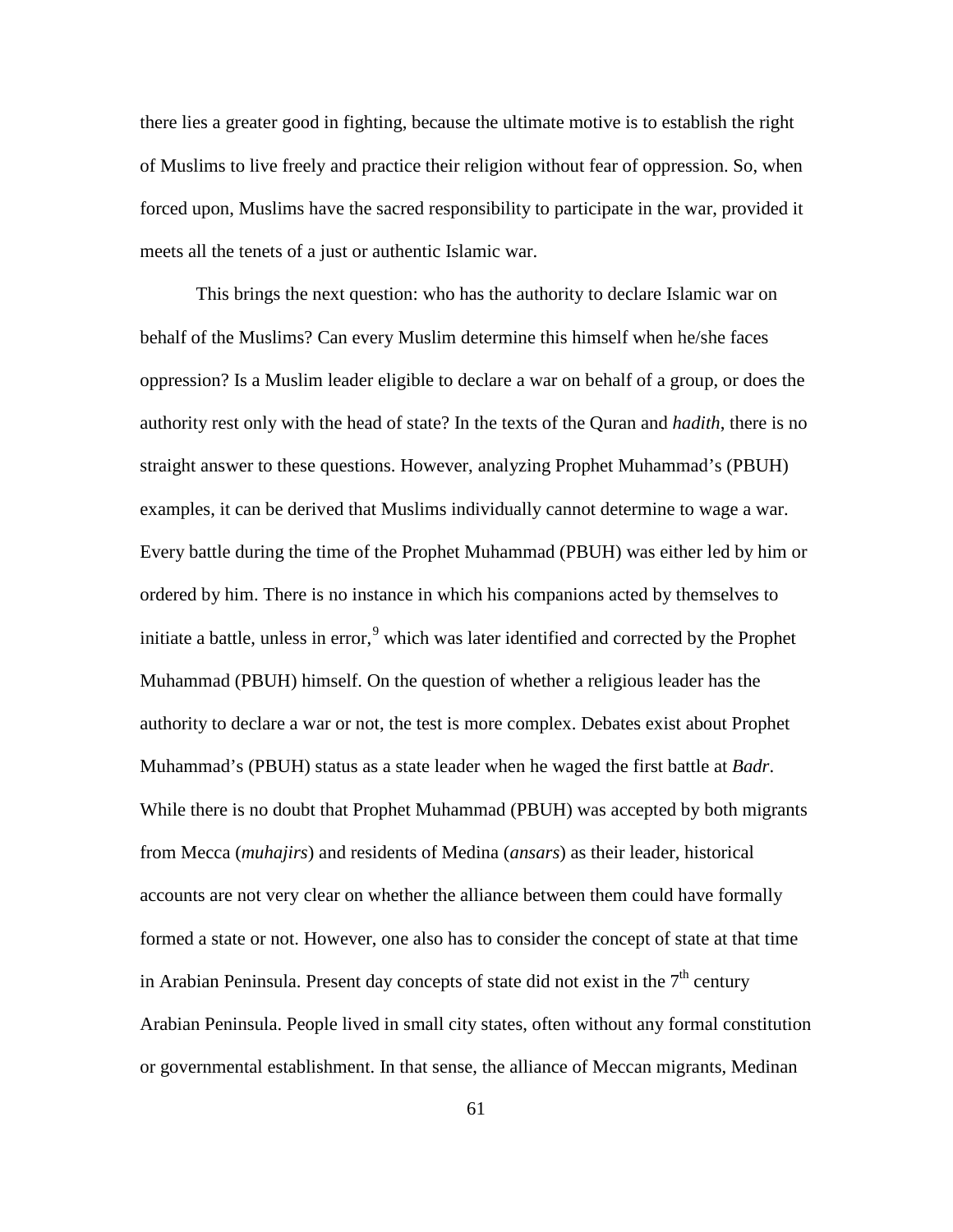residents and the Jewish tribe of Medina could have created a state, as law scholars like Professor Raj Bhala acknowledge.<sup>[10](#page-84-12)</sup> Thus, it can be established that Islamic war requires a head of state to declare it. However, in that case the state has to be an Islamic state and ruled by a competent leader who has the knowledge and prudence to lead the state in the light of Islam, as Prophet Muhammad (PBUH) did in his time. So, what if Muslims are oppressed in a state which is not Islamic, or where the state leader is not Islamic? Can a competent leader of a group of Muslims wage war in such situations? Finding an answer to this question from the history is very difficult, as no such occasion arose since the time of Prophet Muhammad (PBUH). Until the fall of the Ottoman Empire, there always has been a Muslim Caliphate that could be referred to as a competent authority to decide on such critical issues. In the Quran, Allah does not mention anything about the authority to declare a war, but ordains *Jihad* (or *Qital*) as a duty for all capable Muslims in necessary circumstances. Therefore, it can be logically derived that even if no Islamic state or state leader exist, Muslims can wage war in necessary circumstances under the authority of a competent leader who is not only knowledgeable of Islam, but also conducts himself in the best possible manner prescribed by Islam. The other option could be to first establish an Islamic state, and then to wage war under a recognized authority, which Prophet Muhammad (PBUH) did after he migrated to Medina.

Since the question of authority to declare war is still debatable, for the purpose of this thesis, it may be kept aside as an analytical tool. The most convenient method is to judge a war against Islamic standard is through the two part test: "Cause" and "Conduct." This can be compared to the US Army's two question form for assessment of operations: "Are we doing the right things?" and "Are we doing things right?"<sup>[11](#page-84-13)</sup> In the context of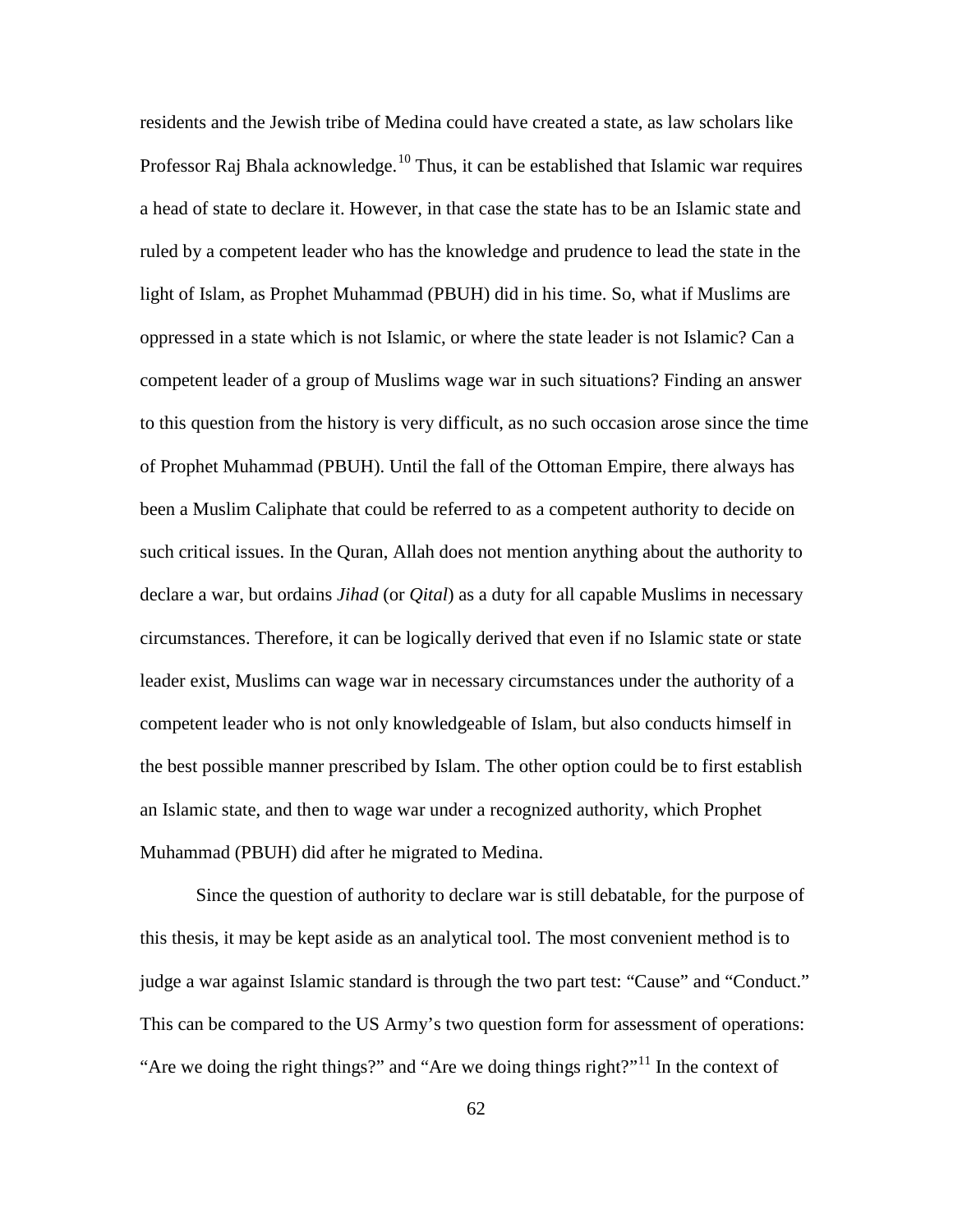Islamic warfare, the first question can be reframed as: "Are the Muslims fighting for the right cause?" and the second question can be: "Are the Muslims conducting themselves conforming to Islamic guidelines of warfare?" Finding an answer to the first question is relatively easy. While finding the answer to the second question, one needs to remember that Islam does not dictate minor tactical aspects of war. Any tactical method, conventional or guerilla, can be acceptable unless it conflicts with the guidelines provided by Allah or Prophet Muhammad (PBUH) on warfare, or with any other basic rule of Islam.

In fact, the state of warfare is not viewed very differently from the other aspects of Islamic *Shariah*. Islam, as preached by Prophet Muhammad (PBUH), did not have many conflicts with the previous Abrahamic religions (Christianity, Judaism) or with the local culture of Arabs, unless something was abruptly against the greater good, or against the core concept of monotheistic religion. According to the Quran, Prophet Muhammad (PBUH) did not bring a complete new religion to mankind; he perfected the same religion that was preached by the previous Prophets. It is stated in verse 13 of *Surah Ash-Shura*:

He has ordained for you the same religion which he ordained for Nuh (Noah), and that which We have revealed on you, and that which He ordained for Ibrahim (Abraham), Musa (Moses), and I'sa (Jesus), saying you should establish religion and make no divisions in it.

The problem defined by the Quran is that some followers of the previous Prophets did not follow the exact path shown by their Prophets, for which Allah sent the next Prophet to bring them back to right path.<sup>[12](#page-84-14)</sup> So when Prophet Muhammad (PBUH) was ordained the final revelation, he had the same mandate of correcting the people's wrong practices and ideas. In his personal life, he was very much like a contemporary Arab, with the exception that he had superior character qualities and some supernatural capabilities to

63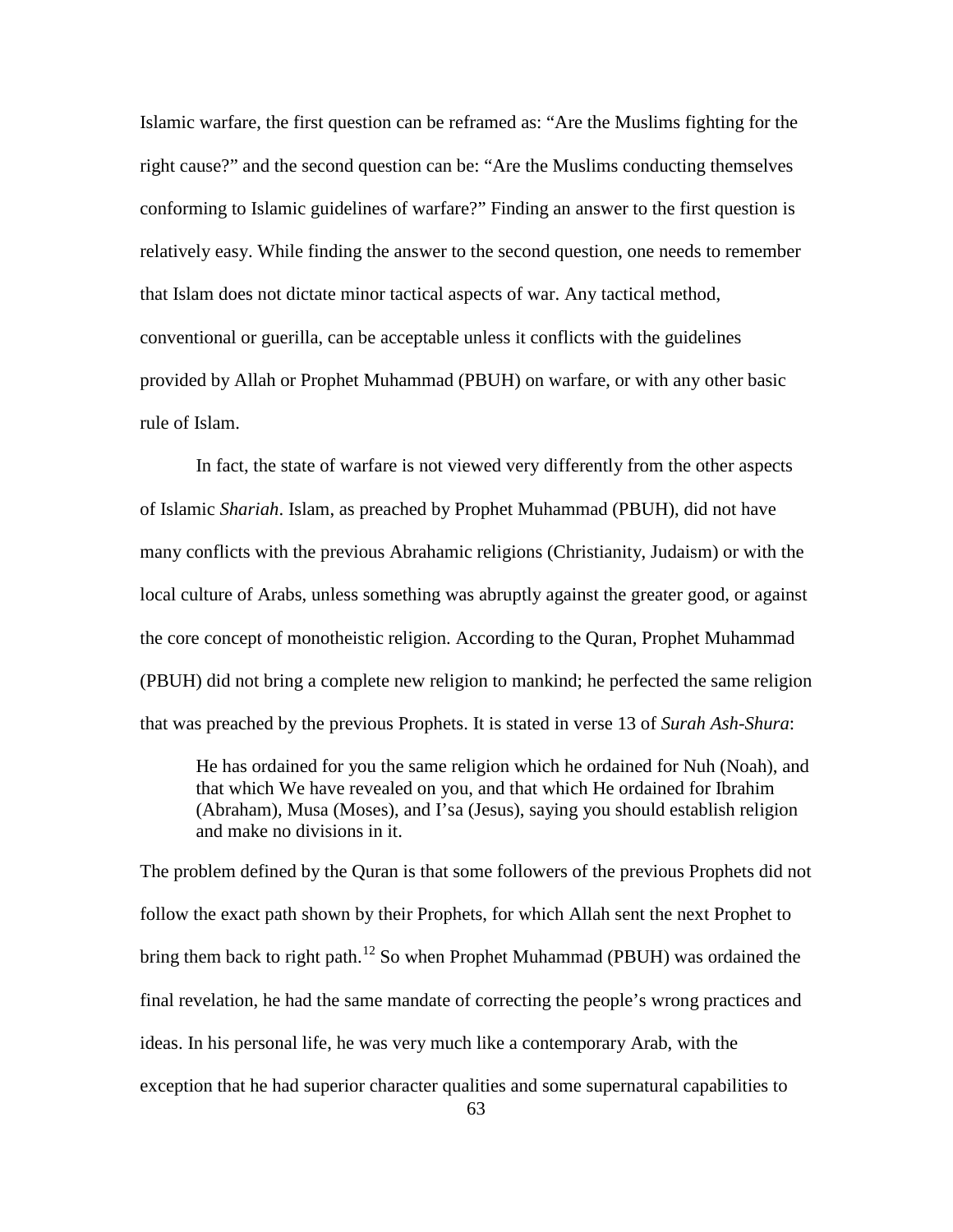interact with angels and other living beings. Similarly, in warfare, he mostly followed the contemporary Arab way of warfare, while making sure that the commandments from Allah about war were being followed.

In the question of comparing Al Qaeda against Islamic standards, evaluation of every aspect of Al Qaeda's doctrine and tactics would be redundant, as Islam does not dictate minor tactical techniques. Instead, a careful examination of their cause and intent can provide a firsthand impression about their adherence to Islamic rulings. If this "Cause" test fails, analysis of conduct becomes insignificant. If they pass the "Cause" test, careful examination of their conduct is necessary to determine whether they are fighting an Islamic war in all respect or not.

# Al Qaeda's Cause

From the texts of Osama Bin Laden, Ayman Al-Zawahiri and Abd Al-Aziz Al-Muqrin, four circumstances brought Al Qaeda into their recent war: occupation of lands of Arabian Peninsula by US forces; repeated massacres of Iraqi people by the Christian-Jewish alliance; US support to Jewish state (Israel) by destroying the strongest Muslim nation in the region (Iraq); and turning other Muslim nations supportive to US interest by making them "mini paper states" through disuniting them. In essence, they blame the US and other Western powers for creating division among the Muslim nations of Middle East, and turning the Middle East into a battlefield to support their (Western powers') economic goals and to support Israel. They also blame the governments of Saudi Arabia and most other nations of the region for taking sides with the Western nations. Comparing these causes with the authentic causes accepted by Islam can provide insights into the depth of religious base in Al Qaeda's doctrine. However, before making such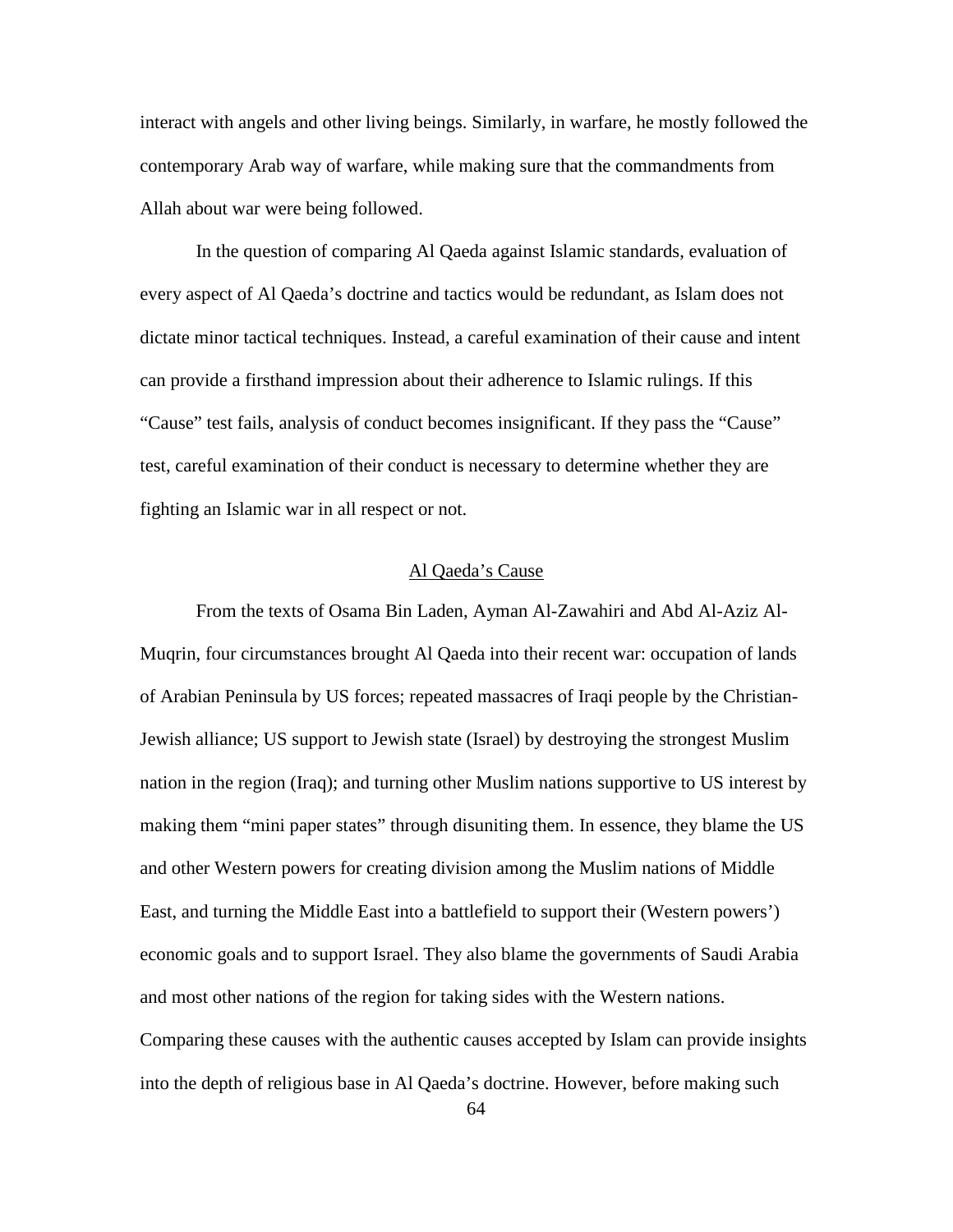comparison, two questions need to be answered: Does such situation (as claimed by Al Qaeda) truly prevail in Middle East? If yes, then is it justified enough to wage war?

The questions of whether the US and Western nations, with support from Israel, are truly causing division and nuisance in the Muslim countries of Middle East or not, are a matter of debate. Separate research is needed to determine whether or not such conditions truly exist, and whether or not the Western powers are to be blamed. Nevertheless, overtly it can be seen that there is a strong US forces presence in the region, and there are conflicts between states of the region where US and Western nations play an important role. How detrimental this presence of US forces in the region is to the Islamic society, is another question that is beyond the scope of this research. Since these questions remain relatively unanswered, a way to deal with it is to judge assuming the situations are truly existing, does that make Al Qaeda's cause to wage war authentic?

Apparently, Al Qaeda's cause is authentic with respect to the just Islamic causes as identified in chapter 3. If one assumes that the Western powers are creating problems in the Muslim states of Middle East region in the form of dividing them, and inciting conflict between them, then they (Western nations) are causing *fitna, [13](#page-84-0)* which gives the Muslims of the region an authentic cause to fight. In the context of *fitna* created by the non-Muslims of Mecca on the early Muslims, Allah ordered Muslims to fight against stopping *fitna* through several verses of Quran:

Say to the unbelievers, if now they desist, their past would be forgiven them; but if they persist, the punishment of those before them is already (a matter of warning for them). And fight them on, until there is no more *fitna*, and there prevails justice and faith in Allah.<sup>[14](#page-84-1)</sup>

While an acceptable cause may prevail, other options besides waging war must first be tried. As explained before, in Islam, physical fighting or waging war is not the

<sup>65</sup>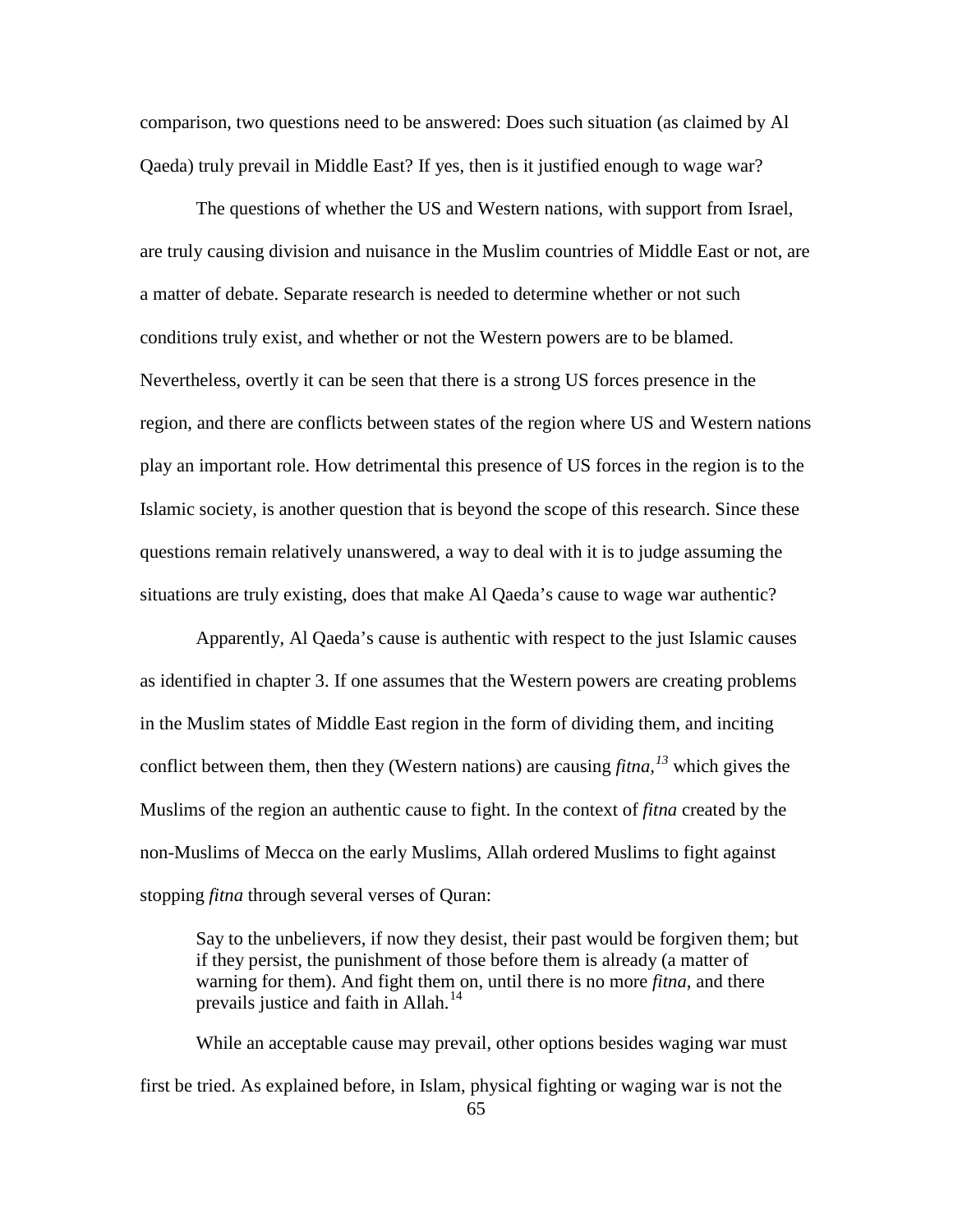first option to alleviate problems. Peaceful measures such as diplomacy or persuasion are to be attempted, and if all measures fail, then the last option of waging war is considered acceptable. From historical accounts, Al Qaeda leadership has made no such attempt of diplomacy other than approaching the Saudi government once. Here they violate the Islamic guidance of opting to fight as the first option to pursue their goal.

The next question is: does Al Qaeda's leadership have authority to declare war? The Al Qaeda leadership neither represents any state, nor any particular group of Muslims from a particular geographical area. However, as the sitting governments themselves are blamed for taking side with the "oppressors" (as claimed by Al Qaeda), it gives authenticity to a Muslim leadership who can lead the oppressed Muslims following the correct Islamic way. Is the leadership of Al Qaeda under Osama Bin Laden or under Zawahiri acceptable to lead such group of Muslims? According to their background, words and ideology, they may have such authority; however, according to their conduct, they apparently lost that authority because they ordered their subordinates to commit forbidden acts, such as indiscriminate killing of non-Muslims, which is unacceptable in Islam.

### Al Qaeda's conduct in warfare and Islamic guidance

While Al Qaeda might have an authentic cause to fight for, the biggest critique they have drawn from Muslims and non-Muslims alike is the way they conduct their war. In general, they opted for guerilla warfare, as evident from the texts of Al-Muqrin and from pattern of operations they have demonstrated so far. Though no significant account of guerilla warfare can be found from the examples of Prophet Muhammad (PBUH), it cannot be termed un-Islamic because Islam does not take a position on tactical methods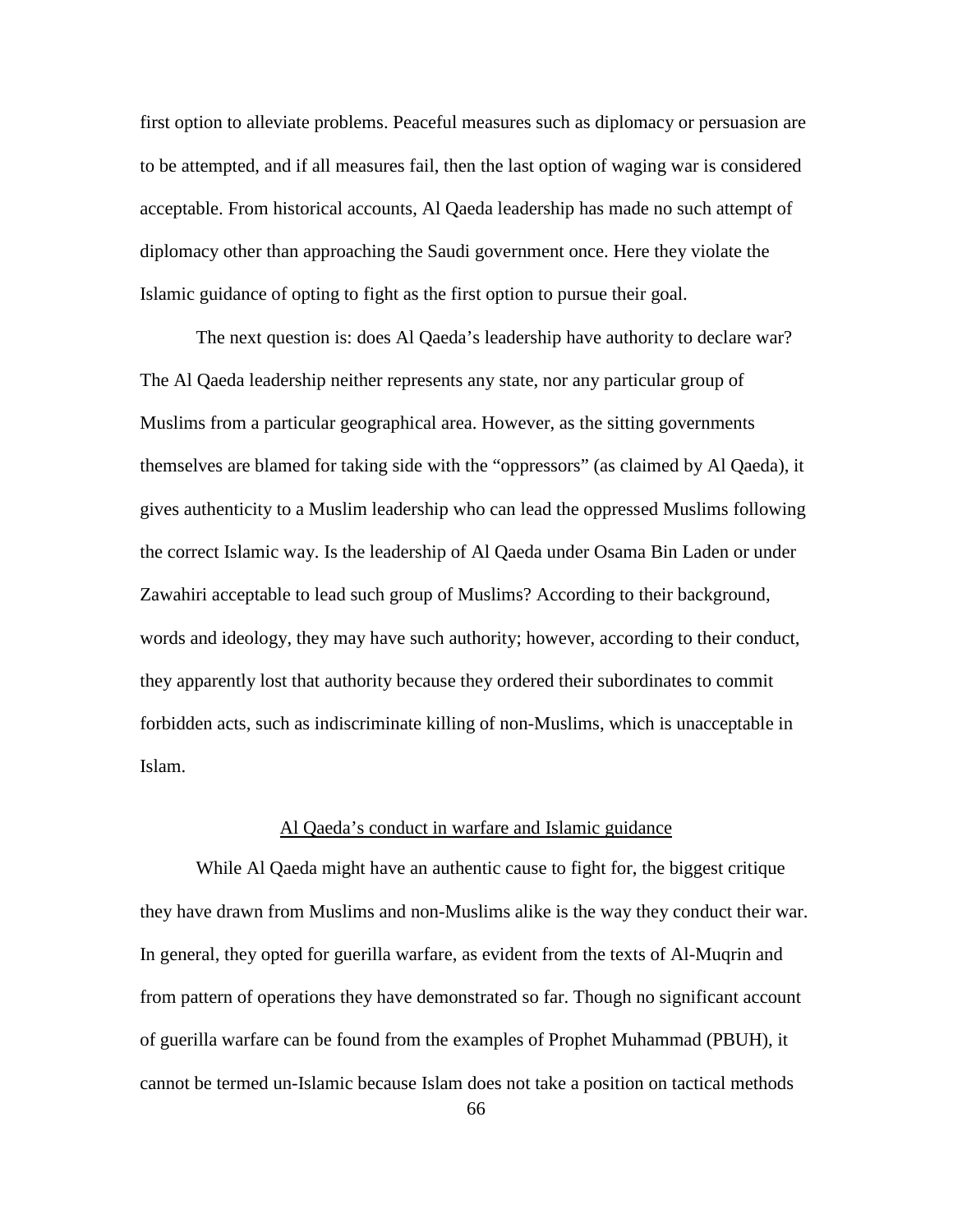like fighting in conventional or unconventional way. However, some of the conducts of Al Qaeda go against Islamic rulings. These include suicide bombing, and targeting of non-combatant civilians.

Suicide is not a permissible act in Islam. Allah made it clear in verses 29-30 of *Surah An-Nisa*:

O ye who believe! Eat not up your property among yourselves in vanities; But let there be amongst you traffic and trade by mutual good will; Nor kill yourselves; for verily Allah hath been to you Most Merciful! If any do that in rancor and injustice- soon shall We cast them into the fire; and easy it is for Allah.<sup>[15](#page-84-2)</sup>

There is no account of any suicidal actions from the time of Prophet Muhammad (PBUH), even when he faced a numerical inferiority compared to his enemies. The *hadith*s quoted by Al Qaeda about Prophet Muhammad (PBUH) permitting suicide are usually misinterpreted. The story of a young man quoted from a hadith  $16$  does not say that the young man killed himself. Nor any other *hadith* that they quoted about Prophet Muhammad's (PBUH) companions sacrificing their lives in battle say that they killed themselves. While all of them had the aspiration to become a martyr, every account clearly says that *they fought until they were killed, not that they killed themselves*. [17](#page-84-4) The motive that Al Qaeda emphasizes on aspiring to be a martyr is also misguiding. While martyrs are assured of high honor in the life hereafter, and every Muslim may aspire to become a martyr, it does not mean that the primary goal for Muslims to fight is to become martyr. Allah has clearly described the objective of fighting: to alleviate oppression. While it is important to be above fear of being killed, none should aspire to get killed in order to become a martyr, because if everyone gets killed in battlefield, there would be none to implement the good order and righteous cause after the battle. Wishing to become a martyr should not be confused with acting directly to become a martyr.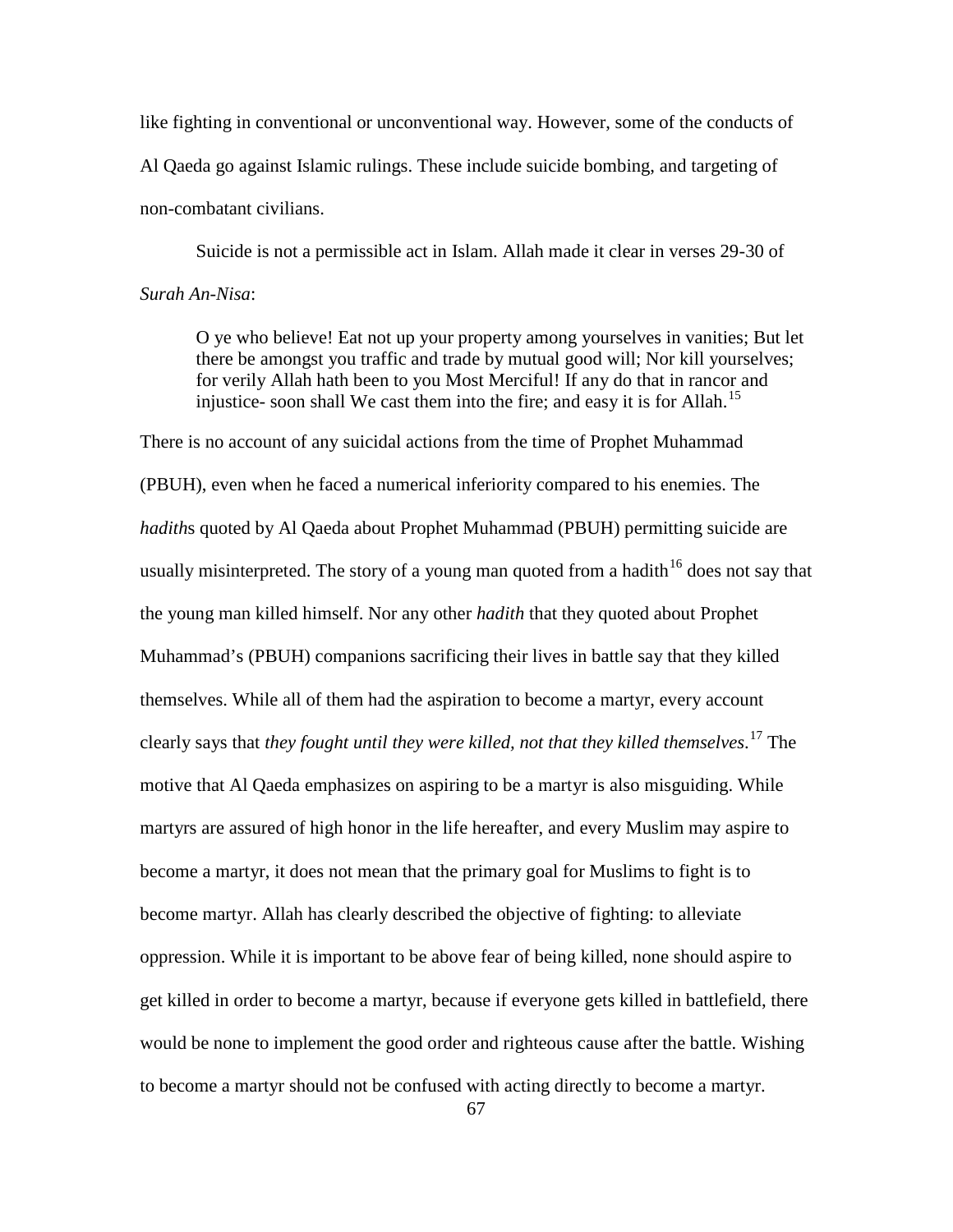Prophet Muhammad (PBUH) himself did not engage in fighting solely to become a martyr, nor did his companions. So the motivation used for suicide bombing is a clear violation of basic guidelines of Islam.

Targeting civilians, women, and children, who do not pose a threat to the Muslims, is categorically forbidden by Prophet Muhammad (PBUH), so there cannot be any controversy to that. Besides, Al Qaeda's statement of treating all Jews and Christians as legitimate target is highly erroneous. Allah says in Quran: "Allah forbids you not, with regard to those who fight you not for your faith, nor drive you out of your homes, from dealing kindly and justly with them; for Allah loveth those who are just."<sup>[18](#page-84-5)</sup> Al Qaeda defends their claim of attacking non-Muslims as a legitimate Islamic action by quoting several verses from the Quran. However, in doing so, they commit the same mistake which they blame on the moderate Muslim scholars, i.e. quoting Quranic verses out of context. Al Qaeda commonly refers that Prophet Muhammad (PBUH) targeted infidels. This statement is not wrong, but not complete as well. During Prophet Muhammad's (PBUH) time, every able man used to take part in battles, so during conflict any of them could be targeted as a legitimate target. In today's world, when states have standing armies, the context is different. Applying the instruction from the Quranic verse from *Surah Al-Mumtahinah* (mentioned above), it is evident that targeting non-combatants is not permissible in Islam. However, if any non-combatant is actively involved in supporting the combatants, such as a civilian military planner or a policy maker, who provide active guidance to the combatants (military forces), they may be considered as legitimate target, for they are part of the hierarchy of the force that acts against Muslims.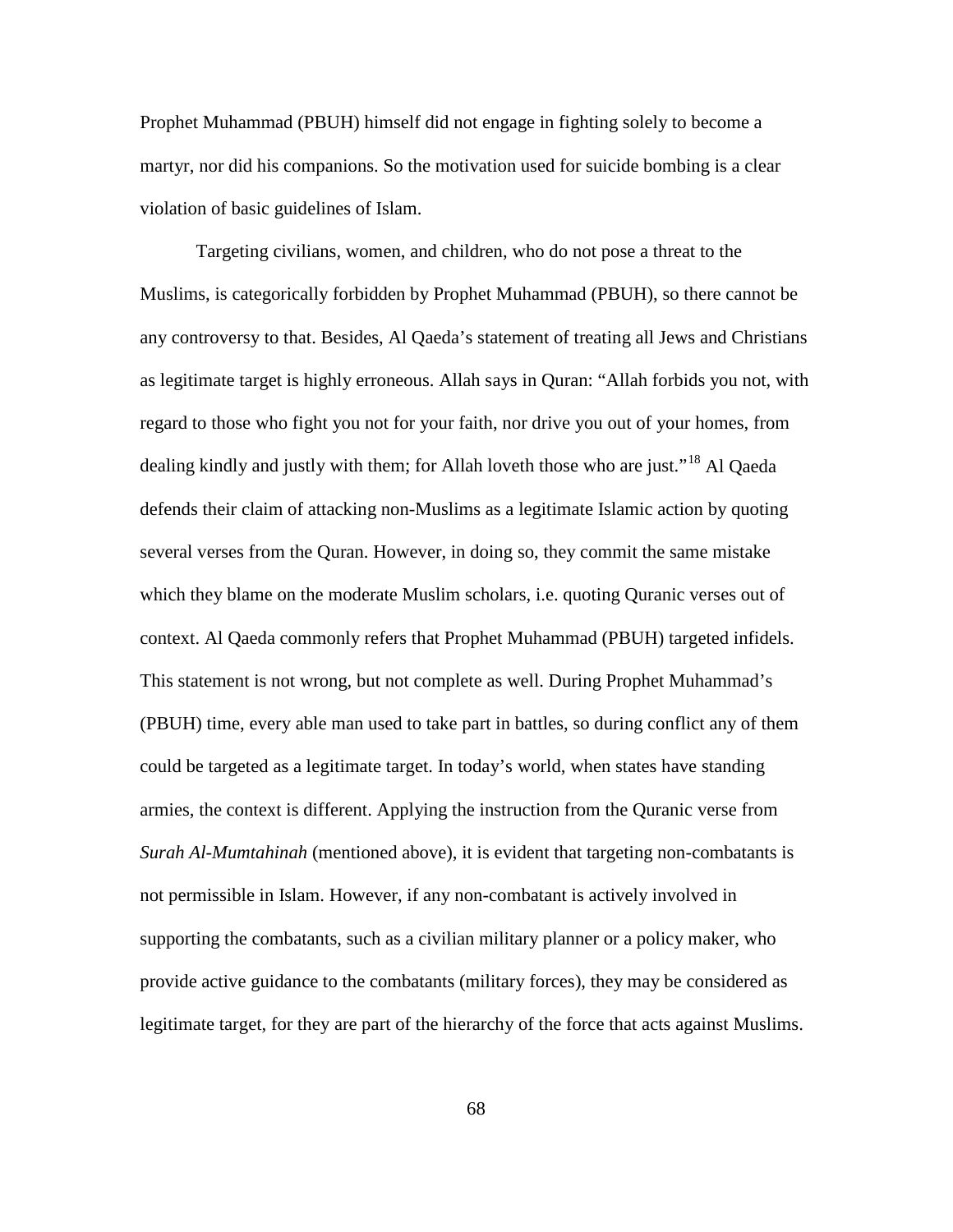Based on this discussion, it is now evident that though Al Qaeda might have passed the first test of "Cause," it has serious issues that caused it to fail the second test, the "Conduct." Given all the claims of Al Qaeda leadership is true regarding the detrimental role of US and Western countries against Muslim nations of Middle East, Al Qaeda might have an authentic cause to fight for. In fact, because of this apparently legitimate cause, Al Qaeda could draw overt or covert support from many Muslim people around the world. However, Al Qaeda also received criticism from the Muslims for targeting civilians and employing suicide technique, which are not supported by Islam. So, according to the standard set in chapter 3, Al Qaeda fails to qualify itself as conducting an Islamic way of war.

#### Recommendations for US and Western Countries

While Al Qaeda members may not be conducting themselves as completely Islamic, it does not mean that the war on terror against them is conducted rightly. One has to clearly understand that though Al Qaeda may receive negative criticism for their un-Islamic conduct, yet they might have a worthy cause to fight for. Unless something is done to alleviate this cause, it will be very hard to completely defeat militant groups like Al Qaeda. They might become ineffective or dormant for time being, but they may resurge at any opportune moment later. It is also because of this apparently legitimate cause, many Muslims will continue to view the war on terror as a fight against Islam, no matter how much the US and other Western nations deny this accusation. The US and their allies should consider this point more seriously.

At the strategic level the USA should rethink their policy about engaging Al Qaeda and other militant groups militarily. Militarily actors can be destroyed or killed,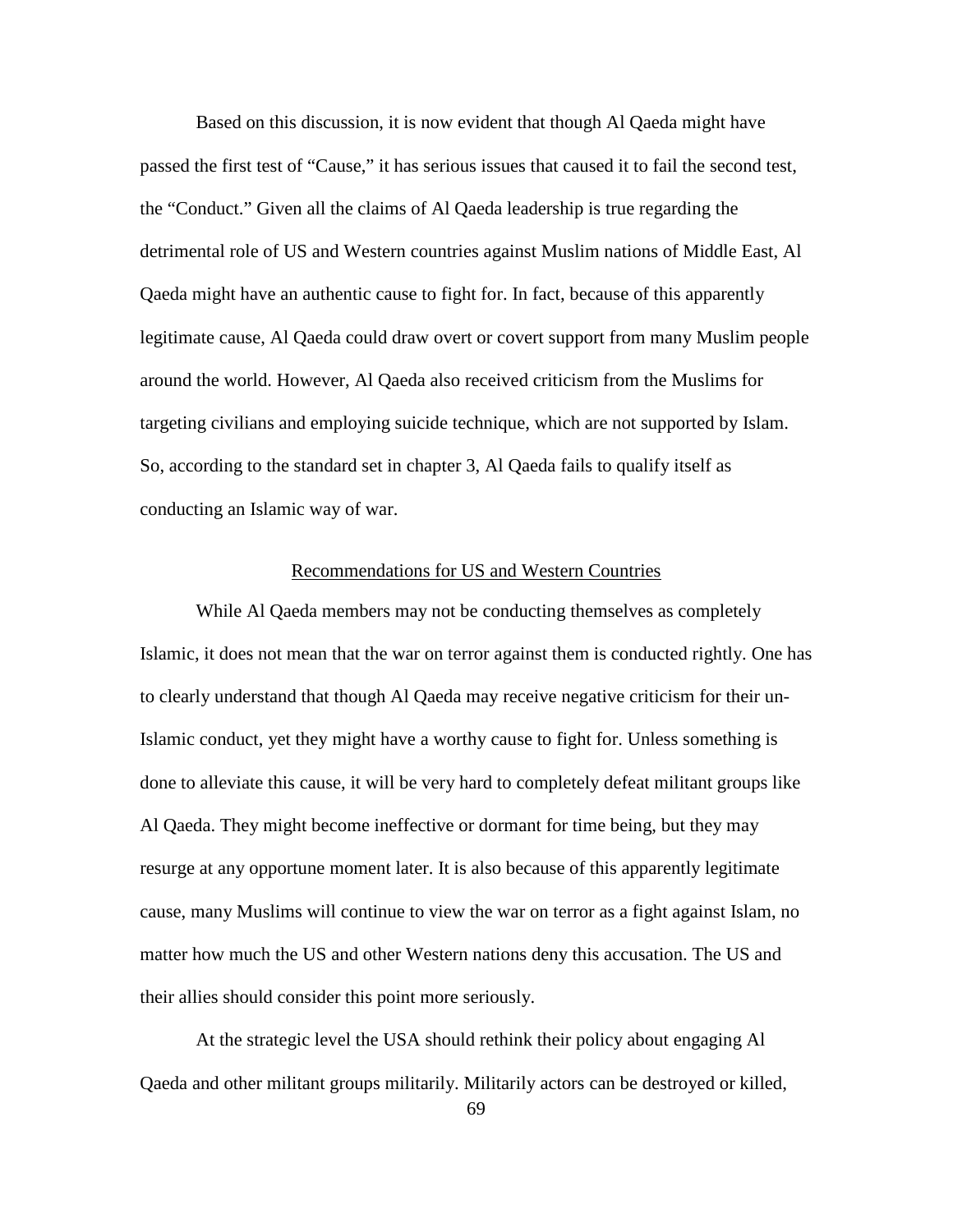but if the cause is not taken out, possibility of rise of another group in future cannot be ruled out. Ideology should be fought with ideology, not by military force. In fact, use of military against Al Qaeda gives them a stronger authentic cause to fight for. When they are attacked, they can claim that their fight is to protect themselves, which qualifies to be a just Islamic cause. The best people to fight such ideology-based groups are the Islamic scholars who have strong educational background and a record of good conduct. These scholars need to engage the Muslim population and members of militant groups to make them understand the correct way of Islamic conduct, and wipe away the misinterpretations and wrong practices. But this is not possible unless these scholars have strong support from the affected governments. The governments of Muslim nations and Western nations that have interest in this war on terror should support these scholars for their security and wide circulation of their messages through media.

Most importantly, something has to be done to alleviate the cause given to these militant groups. All stakeholder nations related to this terrorism issue should reconsider their role in this campaign and guard against any action that might degrade Islamic values in Muslim societies. In recent years, actions of some governments on ruling against wearing Hijab have further fueled the belief that Western nations are anti-Islamic. Ensuring education for women is not un-Islamic, but encouraging Muslim women to leave their Islamic teachings and to follow Western style of life usually upsets the common Muslim people. Such actions do not help to stop terrorism, rather add fuel to it. In fact the best way to alleviate the causes is through promoting the Islam in its best form, not by trying to subdue it. Islam is a very strong religion that has deep-rooted position in most Muslims' mind. Therefore, trying to minimize its influence on Muslims by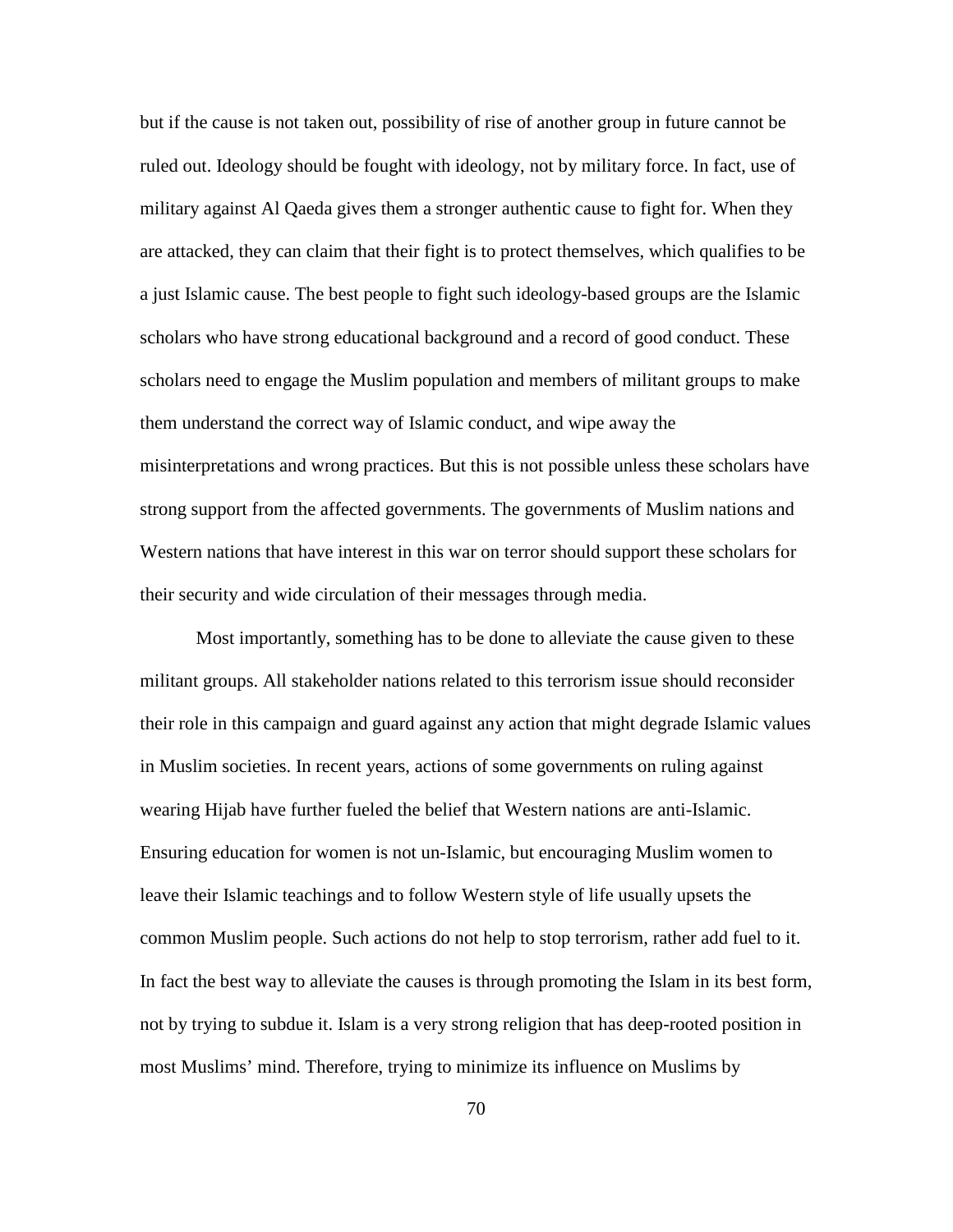imposing other ideology or concepts usually does not work well. One needs to understand that Islam, in its best practices, has all the characteristics that can stop terrorist acts and promote good order in the society. If the Western nations' main concern is the stability and security of the Middle East region, the best ideology that can make it happen is Islam itself. If proper Islamic authorities are in control of their state affairs and people, it will not promote violence, rather minimize it. An Islamic society, who draws their lessons from the core sources of Islam in its right context, will never be a threat to the non-Muslim states, unless they are physically threatened. If Western nations have economic interest in the Middle East region, the people that they can trust best are the Muslim traders who conduct themselves according to Islamic rulings. Because these traders will be morally bounded by their religion to conduct trade in the fairest way, they can be considered as the most reliable persons. In fact, it was the Muslim traders of 7th and 8th centuries, who attracted many non-Muslims in the South Asia and South East Asia towards Islam by their good conduct and fair trading. The best motivational tool that works for Muslims is their religion. All wrong practices that involve Muslims in today's world are not due to adherence to religion, but due to distancing away from fundamental Islam. When Western nations engage with the Muslim states and militant groups like Al Qaeda, they should try to promote the fundamental Islam in all levels of state and social affairs. This will not only carry the message that Western nations are not anti-Islamic, but also reduce the support and sympathy of common Muslims for the militant organizations. It will also promote a good order in the society, reduce violence, and ensure fair economic relations between nations.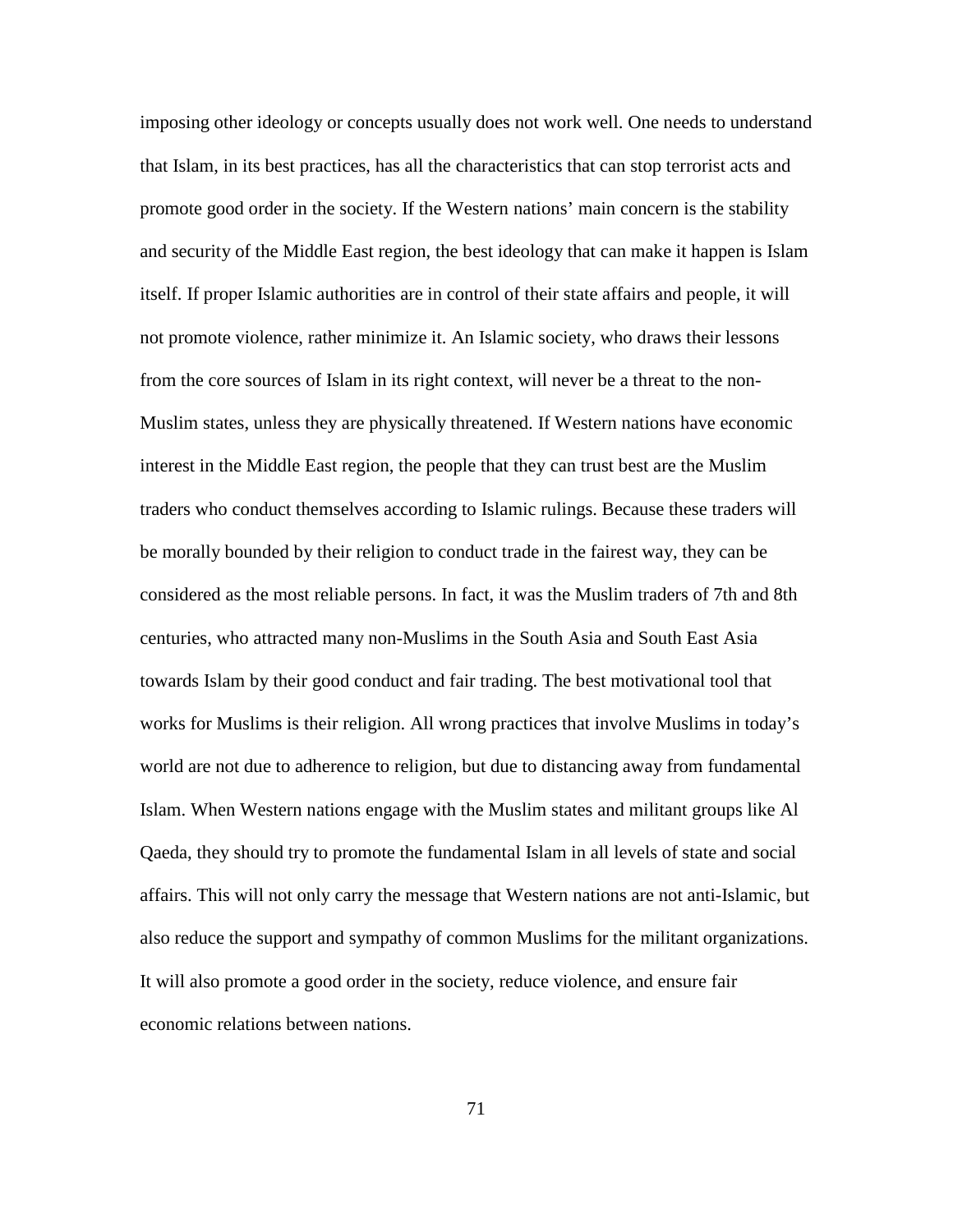For the same reason, all non-Muslim scholars, politicians, and media should be careful about using the word "Islamic" to describe terrorists or extremist movements. Phrases such as "Islamic terrorist" or "Islamic extremist" undermine the greatness of the religion of Islam, which has a clear stance against such violence. Such phrases make ordinary Muslims believe that non-Muslims are disrespectful to their religion, and accordingly withhold their (Muslims) support for them (non-Muslims). Alike Al Qaeda, there are many individuals and groups, who call themselves Islamic but do not conduct according to the Islamic rulings. If in doubt, non-Muslims should discuss with Muslim scholars to identify whether or not such people or groups can be called Islamic, before terming them as such. The non-Muslims can also educate on Islam to ascertain themselves what can be called Islamic. In essence, the best way to engage Muslims, whether violent militant groups or peaceful commoners, is through promoting the correct Islam, not by degrading or containing it.

2 Abdur Rahman I. Doi, *Shariah: The Islamic Law* (London: Ta Ha Publishers, 1984), 437.

3 Abdullah Yusuf Ali, *The Meaning of the Holy Quran* (Maryland: Amana Publications), 87.

4 *Hajj Mabrur*: *Hajj* (pilgrimage to Mecca from 8-12th day of the last month of Hijri Calendar), which is done according to the Prophet's tradition and is accepted by Allah. This pilgrimage is considered one of the five pillars of Islam.

5 Ali, *The Meaning of the Holy Quran*, 988.

6 See verses 5 and 12-14 of *Surah At-Taubah*, verse 39 of *Surah Al-Hajj*, verses 190-191 and 217 of *Surah Al-Baqarah*, and verse 8 of *Surah Al-Mumtahinah* (all mentioned in chapter 3) in the Arabic version of the Quran.

<sup>1</sup> <sup>1</sup>As identified in chapter 3, any action or event, to qualify to be Islamic, has to have just "cause," and just way of "conduct," supported by fundamental sources of Islam.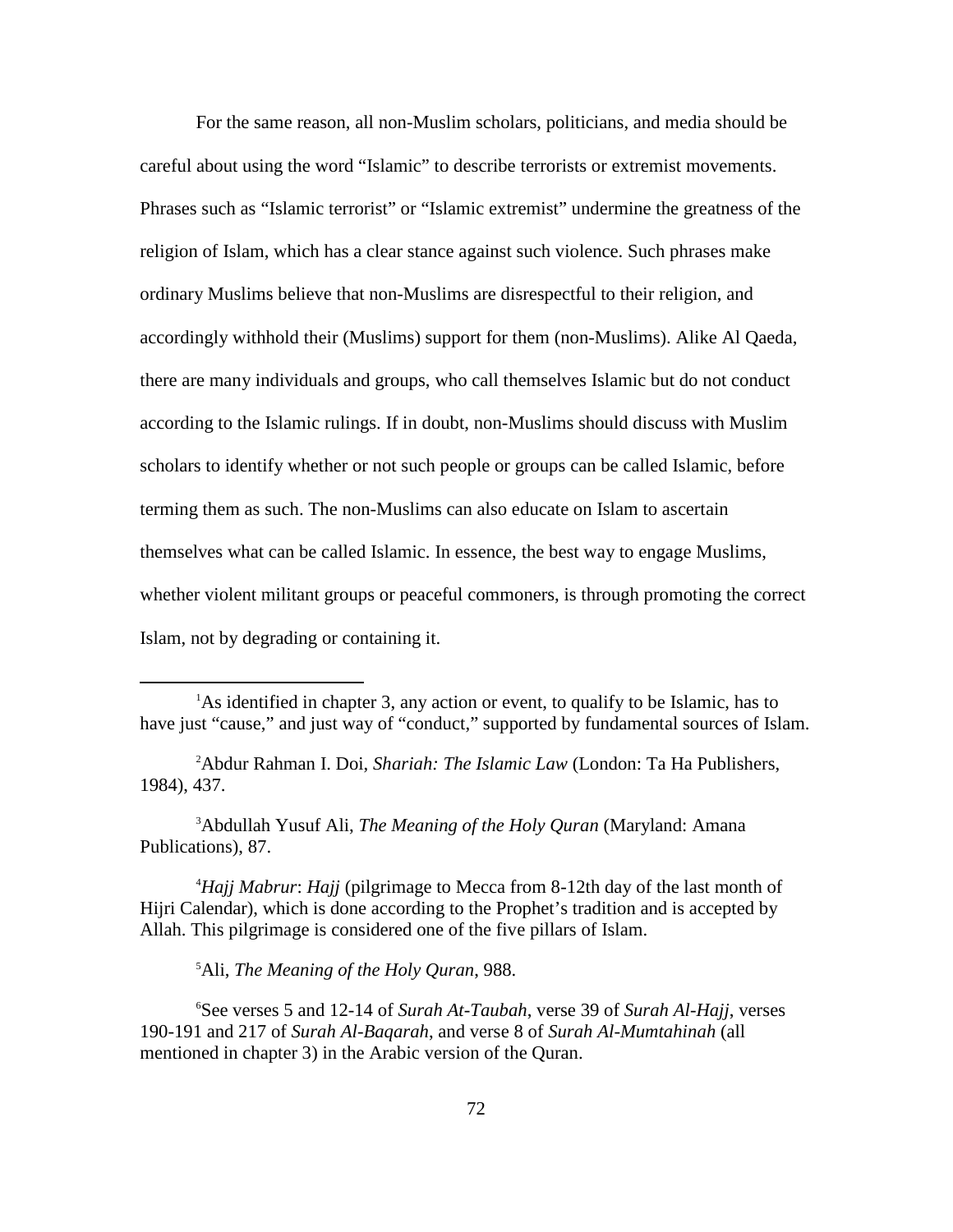<sup>7</sup>Abdul Hamid Siddiqui, trans. "Translation of Saheeh Muslim, Book 19, Number 4313," http://www.iium.edu.my/deed/hadith/muslim/019\_smt.html (accessed May 1, 2012).

# 8 Ali, *The Meaning of the Holy Quran*, 1454-1455.

9 In the expedition to *Nakhla* (right before the Battle of *Badr*) led by Abdullah b. Jahsh, the Muslims killed a man from the Quraysh caravan, although they were ordered by Prophet Muhammad (PBUH) to only observe what the Quraysh were doing, not to attack them. The Prophet (PBUH) later admonished them for killing in the sacred month of *Rajab*. Though this incident did not initiate a battle, many people erroneously view it as a pro-active action by Muslims to provoke Meccan Quraysh to war.

10Raj Bhala, *Understanding Islamic Law (Sharia)* (LexisNexis, 2011), 42-43.

11Department of the Army, FM 5-0, C-1, *The Operations Process* (Washington, DC: Government Printing Office, March 2012), 6-2 to 6-3.

12Ali, *The Meaning of the Holy Quran,* 42.

<sup>13</sup>The word *fitna* comes from an Arabic verb which means to "seduce, tempt, or lure." There are many shades of meaning, mostly referring to a feeling of disorder or unrest. Variations of the word *fitna* are found throughout the Qur'an to describe the trials and temptations that may face the believers. The term has also been used to describe divisions which occurred in the early years of the Muslim community. In modern usage, it is used to describe forces that cause controversy, fragmentation, scandal, chaos, or discord within the Muslim community, disturbing social peace and order.

14Ali, *The Meaning of the Holy Quran*, 423.

<sup>15</sup>Ibid., 193-194.

16Raymond Ibrahim, ed. and trans, *The Al Qaeda Reader* (New York: Doubleday, 2007), 146-149.

<sup>17</sup>Ibid., 153-154.

18Ali, *The Meaning of the Holy Quran*, 1454-1455.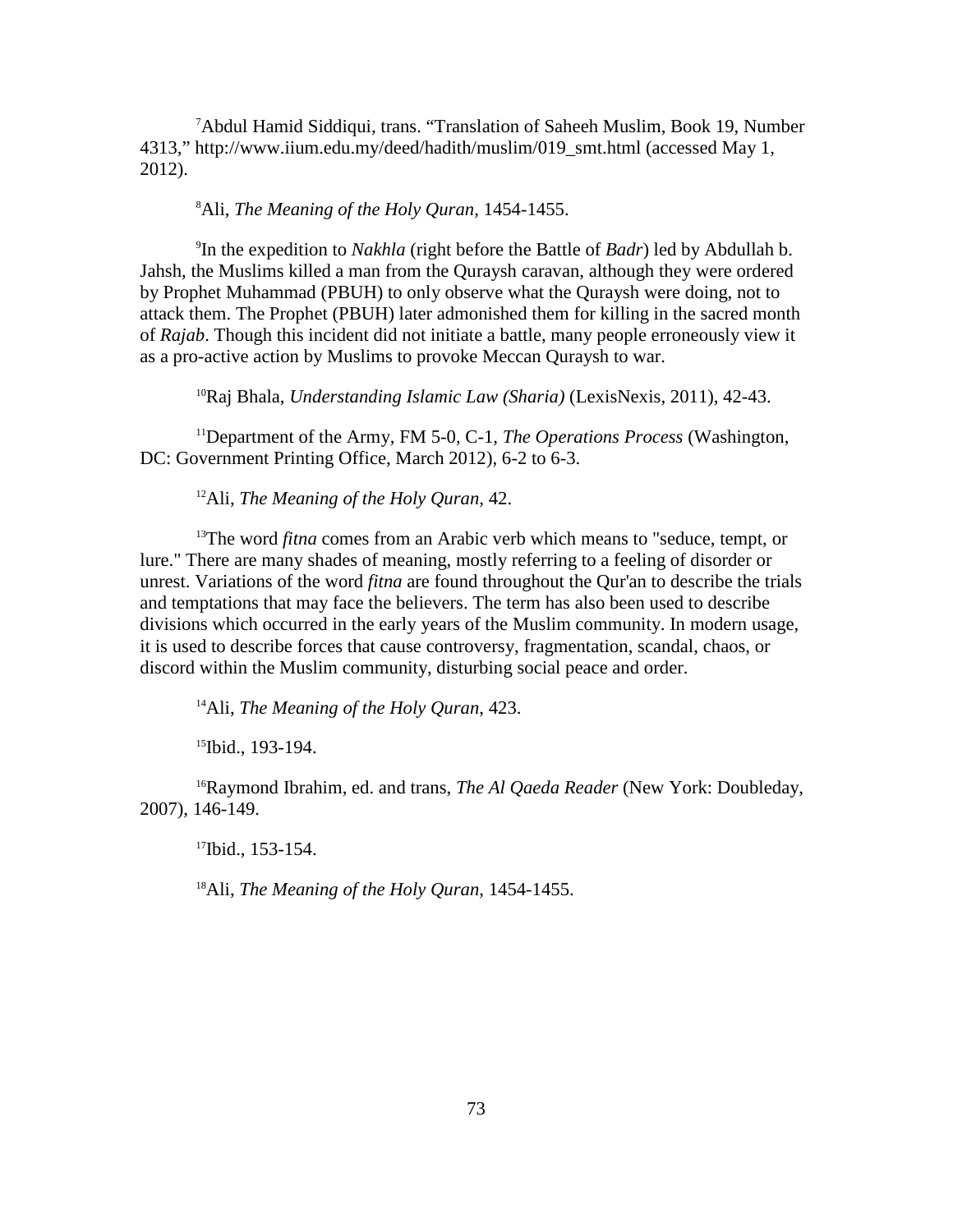### BIBLIOGRAPHY

#### Books

- Ahmed, Gulzar. *The Prophet's Concept of War*. Delhi, India: Adam Publishers and Distributors, 1989.
- Al-Hilali, Dr Muhammad Taqi-ud-Din, and Dr Muhammad Muhsin Khan. *Translation of the Meanings of The Noble Quran*. Madinah, KSA: King Fahd Glorious Quran Printing Press, 1431 AH, 2010.
- Ali, Abdullah Yusuf. *The Meaning of the Holy Quran*. Beltsville, MD: Amana Publications, 2001.
- Al-Qaradawi, Yusuf. *Non Muslims in the Islamic Society*. trans. Khalil Muhammad Hamad and Sayed Mahboob Ali Shah. Indianapolis, IN: American Trust Publications, 1985.
	- ———. *The Lawful and the Prohibited in Islam*. Translated by Kamal El-Helbawy, M Moinuddin Siddiqui and Syed Shukry. Indianapolis, IN: American Trust Publications.
- Baxter, William P. *The Soviet Way of Warfare*. Novato, CA: Presidio Press, 1986.
- Bhala, Raj. *Understanding Islamic law (Sharia)*. LexisNexis, 2011.
- Cigar, Norman. *Al-Qaida's Doctrine for Insurgency*. Dulles, VA: Potomac Books, 2009.
- Citino, Robert M. *The German Way of War*. Lawrence, KS: University Press of Kansas, 2005.
- Doi, Abdur Rahman I. *Shariah: The Islamic Law*. London: Ta-Ha Publishers Ltd, 1984.
- Edwards, Beverly Milton. *Islam and Violence in the Modern Era*. New York: Palgrave MacMillan, 2006.
- Gabriel, Richard A. *Muhammad: Islam's First Great General*. Norman, OK: University of Oklahoma Press, 2007.
- Guillaume, A. *The Life of Muhammad: A Traslation of Ishaq's Sirat Rasul Allah*. Karachi, Pakistan: Oxford University Press, 1967.
- Gunaratna, Rohan. *Inside Al Qaeda*. New York: Berkley Books, 2003.
- Habeck, Mary R. *Knowing the Enemy*. USA: Yale University Press, 2006.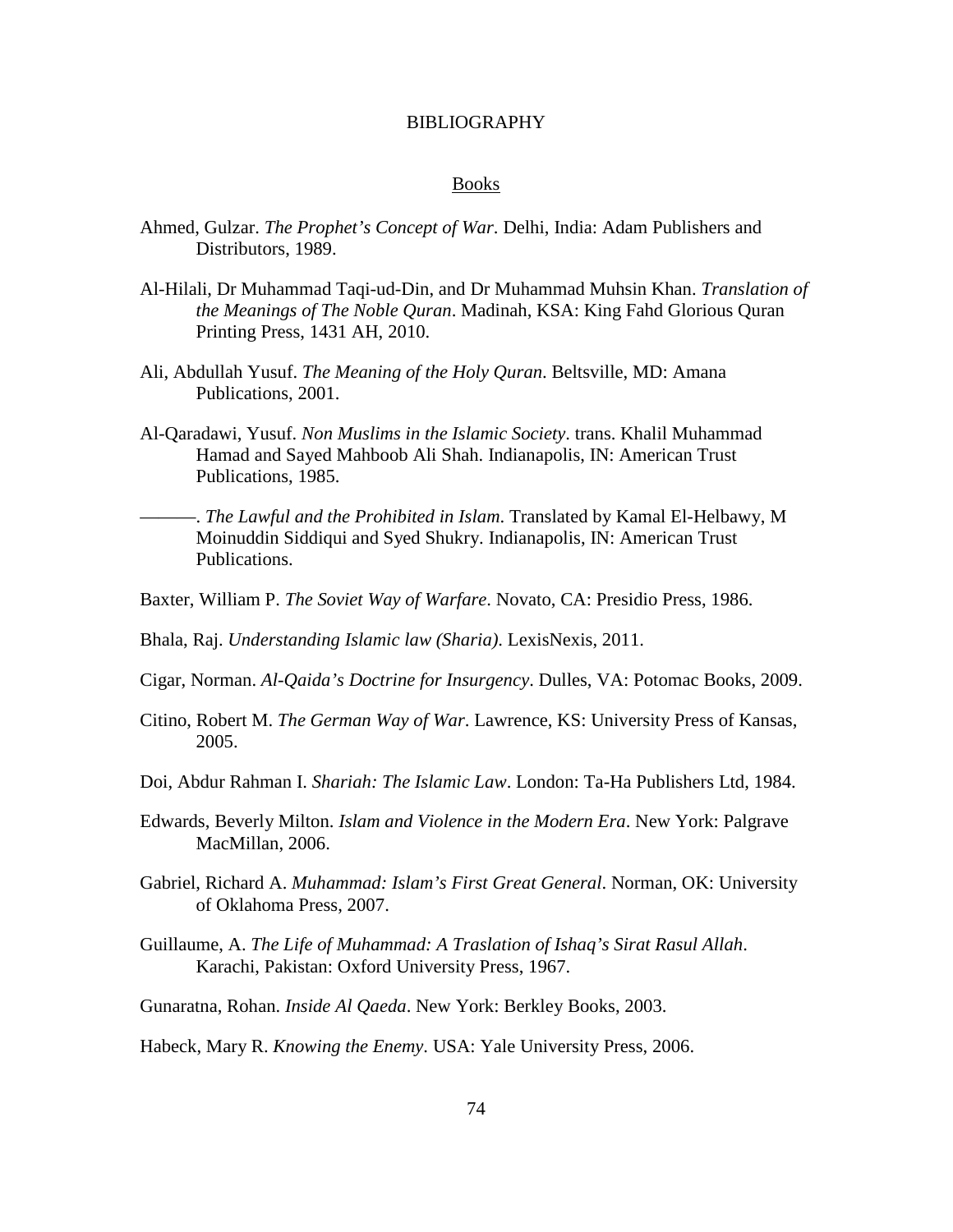- Hamidullah, Dr. Muhammad. *The Battlefields of Prophet Muhammad*. New Delhi, India: Kitab Bhaban, 2007.
- Hanson, Victor David. *Carnage and Culture*. New York: Doubleday, 2001.
- Ibrahim, Raymond. *The Al Qaeda Reader*. New York: Doubleday, 2007.
- Keegan, John. *A History of Warfare*. New York: Vintage Books, 1993.
- Kepel, Gilles, Jean-Pierre Milelli. *Al Qaeda in its Own Words*. Translated by Pascale Ghazaleh. Cambridge, MA: The Belknap Press of Harvard University Press, 2008.
- Lings, Martin. *Muhammad: His Life Based on the Earliest Sources*. Rochester, VT: Inner Traditions, 2006.
- Malik. S. K. *Khalid Bin Walid: The General of Islam*. Lahore, Pakistan: Ferozsons Ltd.
- Parker, Geoffrey. *The Cambridge Illustrated History of Warfare*. New York: Cambridge University Press, 2009.
- Peters, F. E. *Muhammad and the Origins of Islam*. Albany, NY: State University of New York Press, 1994.
- Poole, H. John. *Tactics of the Crescent Moon*. Emerald Isle, North Carolina: Posterity Press, 2004.
- Rahman, Afzalur. *Muhammad as a Military Leader*. Delhi, India: Noor Publishing House, 1992.
- Schwartz-Barcott, Timothy P. *War, Terror & Peace in the Quran and In Islam*. Carlisle, PA: Army War College Foundation Press, 2004.
- Venzke, Ben, Aimee Ibrahim. *The Al Qaeda Threat*. Alexandria, VA: Tempest Publishing, 2003.

## Web sites

"Sahih Bukhari." http://sahih-bukhari.com (accessed April 24, 2012)

Cambridge University Press. "Cambridge Dictionaries Online." http://dictionary. cambridge.org/dictionary/british/warfare?q=warfare (accessed December 5, 2011).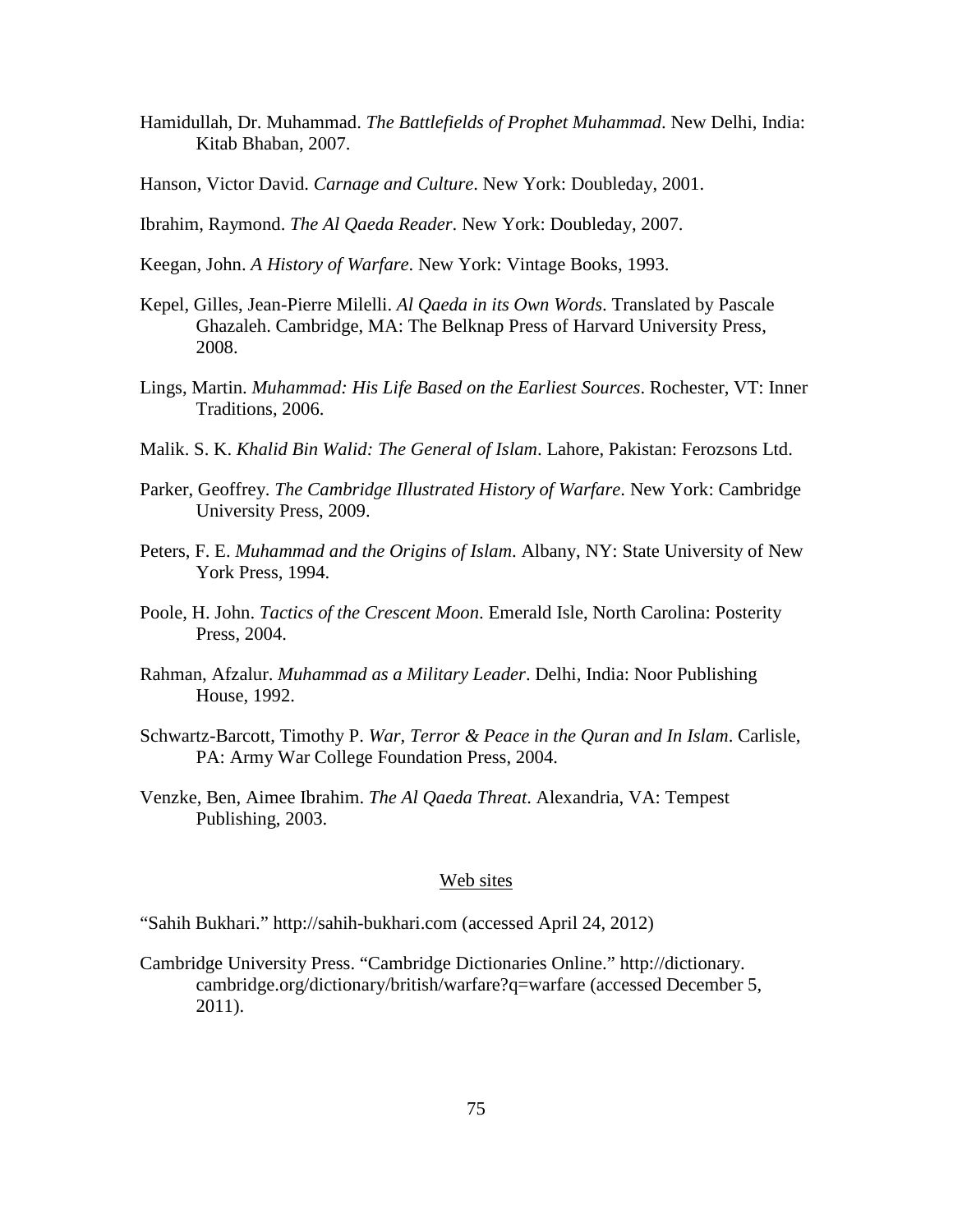- Gerson, M. S. "Conventional Deterrence in the Second Nuclear Age." http://www.carlisle.army.mil/usawc/parameters/Articles/09autumn/gerson.pdf (accessed February 5, 2012).
- Hasan, Professor Ahmad. "Partial Translation of Sunan Abu Dawud." http://www.muslimaccess.com/sunnah/hadeeth/abudawud/014.html (accessed May 17, 2012).
- MSNBC. "Al-Qaida timeline: Plots and attacks." http://www.msnbc.msn.com/ id/4677978/ns/world\_news-hunt\_for\_al\_qaida/t/al-qaida-timeline-plots-attacks/ (accessed April 30, 2012).
- Oxford University Press. "Oxford Advanced Learner's Dictionary." http://oald8.oxfordlearnersdictionaries.com/dictionary/warfare (accessed December 5, 2011).
- Siddiqui, Abdul Hamid. "Translation of Sahih Muslim." http://www.iium.edu.my/ deed/hadith/muslim/index.html (accessed May 10, 2012).
- Tafsir Ibn Kathir. "Quran Tafsir." http://www.qtafsir.com/index.php? option=com\_content&task=view&id=234 (accessed February 5, 2012).
- World History Database. "Osama bin Laden: History of Saudi Arabia." http://history.malc.eu/Laden-Osama-bin-Saudi-Arabia.biog.html (accessed April 30, 2012).